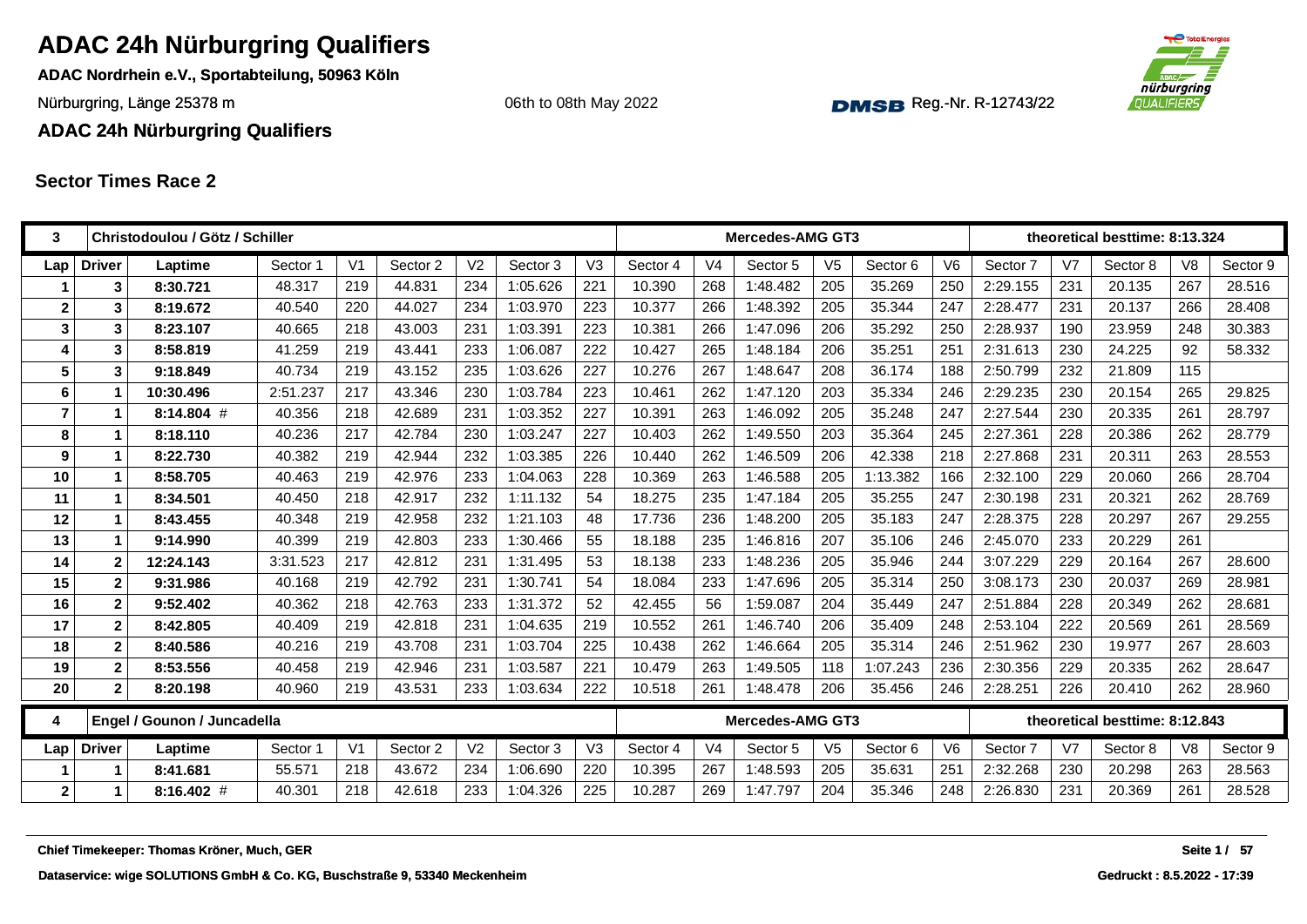**ADAC Nordrhein e.V., Sportabteilung, 50963 Köln**

Nürburgring, Länge 25378 m and the Communication of the Communication of the Communication of the Communication of the Communication of the Communication of the Communication of the Communication of the Communication of th

nürburgring *OUALIFIERS* 

06th to 08th May 2022

#### **ADAC 24h Nürburgring Qualifiers**

| 3                         | 1             | 8:17.599                                   | 40.376           | 218            | 42.682           | 231            | 1:03.270             | 226      | 10.285           | 269            | 1:47.261              | 206            | 35.354           | 250        | 2:28.908             | 228        | 19.933                         | 273        | 29.530           |
|---------------------------|---------------|--------------------------------------------|------------------|----------------|------------------|----------------|----------------------|----------|------------------|----------------|-----------------------|----------------|------------------|------------|----------------------|------------|--------------------------------|------------|------------------|
| $\overline{\mathbf{4}}$   | $\mathbf{1}$  | 8:57.178                                   | 40.611           | 218            | 43.195           | 235            | 1:05.856             | 225      | 10.289           | 269            | 1:49.292              | 206            | 35.613           | 249        | 2:30.563             | 230        | 23.500                         | 97         | 58.259           |
| 5                         | 2             | 9:18.947                                   | 40.754           | 218            | 42.771           | 236            | 1:03.916             | 227      | 10.255           | 269            | 1:48.700              | 206            | 36.342           | 206        | 2:50.404             | 233        | 22.004                         | 116        |                  |
| 6                         | 3             | 10:31.689                                  | 2:53.008         | 216            | 43.270           | 229            | 1:03.417             | 224      | 10.414           | 263            | 1:47.584              | 205            | 35.466           | 248        | 2:28.822             | 230        | 20.150                         | 266        | 29.558           |
| $\overline{7}$            | 3             | 8:16.451                                   | 40.256           | 218            | 42.725           | 232            | 1:03.982             | 225      | 10.409           | 265            | 1:46.424              | 205            | 35.382           | 247        | 2:28.244             | 230        | 20.271                         | 263        | 28.758           |
| 8                         | 3             | 8:18.638                                   | 40.218           | 217            | 42.693           | 231            | 1:03.351             | 227      | 10.373           | 265            | 1:49.143              | 206            | 35.773           | 246        | 2:28.176             | 230        | 20.283                         | 263        | 28.628           |
| 9                         | 3             | 8:24.901                                   | 41.036           | 218            | 42.669           | 233            | 1:04.924             | 224      | 10.474           | 263            | 1:46.477              | 206            | 42.042           | 219        | 2:28.199             | 229        | 20.373                         | 262        | 28.707           |
| 10                        | 3             | 8:59.956                                   | 40.450           | 217            | 42.774           | 232            | 1:06.513             | 221      | 10.529           | 263            | 1:46.322              | 205            | 1:11.514         | 165        | 2:32.790             | 234        | 19.972                         | 269        | 29.092           |
| 11                        | 3             | 8:32.744                                   | 40.579           | 218            | 42.622           | 231            | 1:10.346             | 54       | 18.233           | 235            | 1:47.711              | 206            | 35.247           | 247        | 2:29.093             | 230        | 20.295                         | 263        | 28.618           |
| 12                        | 3             | 8:42.830                                   | 40.254           | 219            | 42.684           | 233            | 1:21.849             | 52       | 18.030           | 235            | 1:49.016              | 205            | 35.151           | 248        | 2:26.951             | 233        | 20.114                         | 266        | 28.781           |
| 13                        | $\mathbf{2}$  | 9:16.355                                   | 40.649           | 219            | 42.768           | 233            | 1:30.132             | 51       | 18.102           | 236            | 1:47.754              | 206            | 35.209           | 248        | 2:45.598             | 234        | 20.148                         | 263        |                  |
| 14                        | $\mathbf{2}$  | 12:26.054                                  | 3:32.289         | 210            | 43.968           | 227            | 1:31.982             | 51       | 18.235           | 231            | 1:49.543              | 204            | 35.549           | 245        | 3:05.424             | 230        | 20.347                         | 262        | 28.717           |
| 15                        | $\mathbf{2}$  | 9:31.900                                   | 40.201           | 218            | 42.540           | 230            | 1:29.897             | 50       | 18.132           | 233            | 1:47.115              | 205            | 35.437           | 247        | 3:08.734             | 231        | 20.149                         | 265        | 29.695           |
| 16                        | $\mathbf{2}$  | 9:48.778                                   | 40.292           | 218            | 42.397           | 232            | 1:30.049             | 43       | 44.321           | 47             | 1:56.248              | 205            | 35.413           | 247        | 2:50.972             | 230        | 20.327                         | 262        | 28.759           |
| 17                        | $\mathbf{2}$  | 8:38.877                                   | 40.475           | 218            | 42.558           | 231            | 1:03.878             | 220      | 10.396           | 267            | 1:46.957              | 206            | 35.229           | 250        | 2:50.844             | 233        | 20.056                         | 266        | 28.484           |
|                           |               |                                            |                  |                |                  |                |                      |          |                  |                |                       |                |                  |            |                      |            |                                |            |                  |
|                           |               |                                            |                  |                |                  |                |                      |          |                  |                | Audi R8 LMS GT3 Evo 2 |                |                  |            |                      |            | theoretical besttime: 8:17.873 |            |                  |
| $5\phantom{.0}$           | Kolb          |                                            |                  |                |                  |                |                      |          |                  |                |                       |                |                  |            |                      |            |                                |            |                  |
| Lap                       | <b>Driver</b> | Laptime                                    | Sector 1         | V <sub>1</sub> | Sector 2         | V <sub>2</sub> | Sector 3             | V3       | Sector 4         | V <sub>4</sub> | Sector 5              | V <sub>5</sub> | Sector 6         | V6         | Sector 7             | V7         | Sector 8                       | V8         | Sector 9         |
|                           | $\mathbf{2}$  | 8:29.727                                   | 48.245           | 216            | 44.493           | 233            | 1:05.672             | 225      | 10.283           | 276            | 1:48.319              | 203            | 35.472           | 250        | 2:28.735             | 232        | 19.853                         | 272        | 28.655           |
| $\mathbf{2}$              | $\mathbf 2$   | 18:51.287                                  | 41.085           | 216            | 43.066           | 231            | 1:04.024             | 230      | 10.250           | 272            | 4:54.549              |                | 1:29.047         | 81         | 6:18.835             | 66         | 1:47.809                       | 58         |                  |
| 3                         | 1             | 13:18.527                                  | 5:35.893         | 210            | 43.895           | 226            | 1:04.394             | 223      | 10.534           | 265            | 1:49.229              | 197            | 36.159           | 240        | 2:28.753             | 228        | 20.489                         | 260        | 29.181           |
| 4                         | 1             | $8:32.348$ #                               | 40.905           | 214            | 43.229           | 228            | 1:04.015             | 228      | 10.407           | 268            | 1:57.693              | 197            | 35.950           | 243        | 2:30.795             | 225        | 20.484                         | 263        | 28,870           |
| $5\phantom{.0}$           | 1<br>1        | 9:01.967                                   | 40.779           | 214            | 43.478           | 230            | 1:04.952             | 230      | 10.401           | 265            | 1:47.077              | 202            | 1:12.762         | 164        | 2:33.350             | 230        | 20.269                         | 264        | 28,899<br>29,850 |
| $\bf 6$<br>$\overline{7}$ | 1             | 8:33.775<br>11:07.109                      | 41.131<br>40.750 | 213<br>215     | 43.292<br>43.260 | 230<br>230     | 1:07.954<br>1:23.882 | 52<br>49 | 16.297<br>18.203 | 236<br>235     | 1:49.647<br>1:48.490  | 201<br>201     | 35.897<br>35.909 | 241<br>241 | 2:29.254<br>4:01.119 | 227<br>129 | 20.453<br>38.769               | 261<br>137 |                  |
|                           |               |                                            |                  |                |                  |                |                      |          |                  |                |                       |                |                  |            |                      |            |                                |            |                  |
|                           |               |                                            |                  |                |                  |                |                      |          |                  |                |                       |                |                  |            |                      |            |                                |            |                  |
|                           |               |                                            |                  |                |                  |                |                      |          |                  |                |                       |                |                  |            |                      |            |                                |            |                  |
|                           |               |                                            |                  |                |                  |                |                      |          |                  |                |                       |                |                  |            |                      |            |                                |            |                  |
|                           |               | Chief Timekeeper: Thomas Kröner. Much. GER |                  |                |                  |                |                      |          |                  |                |                       |                |                  |            |                      |            |                                |            | Seite 2 / 57     |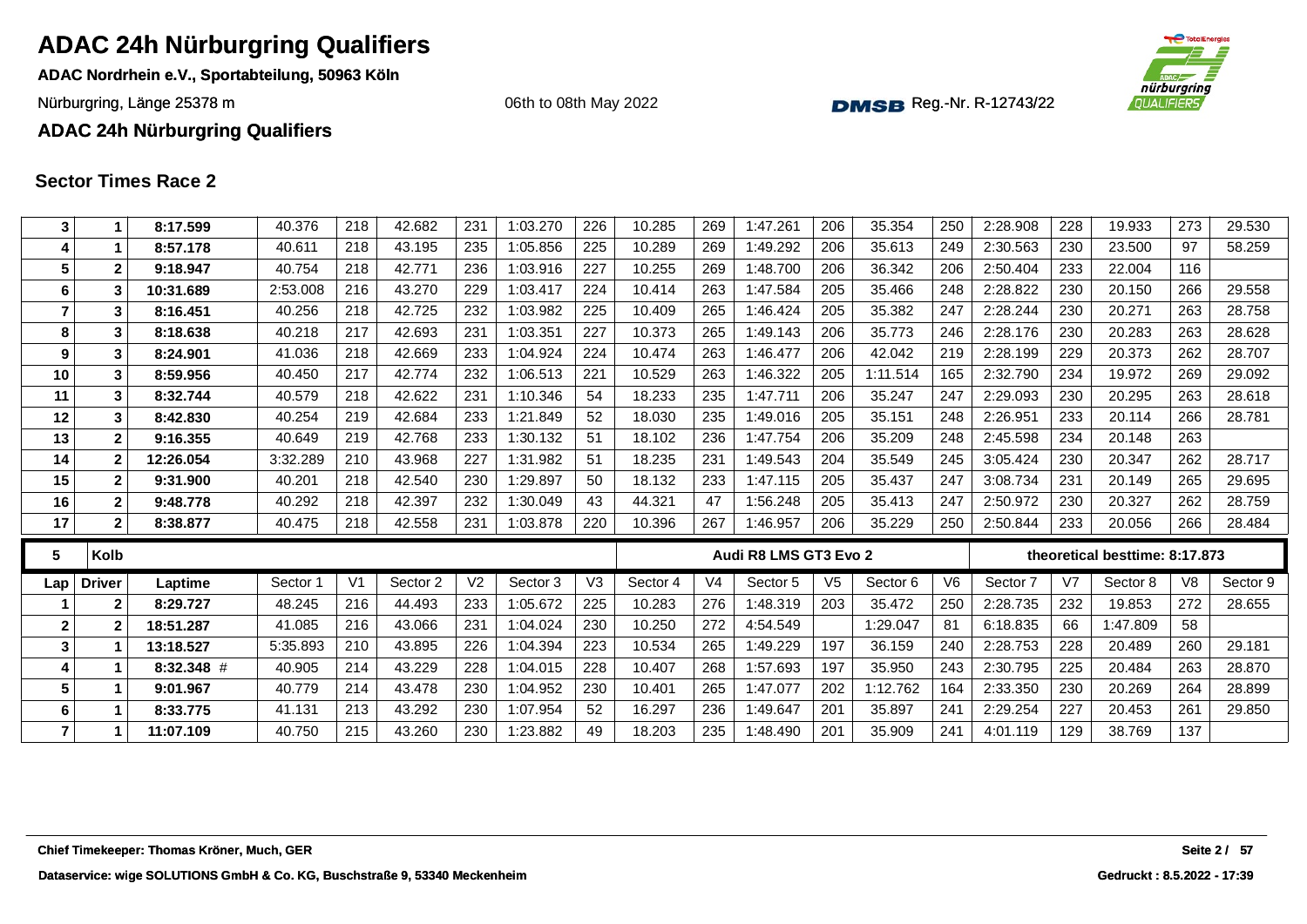**ADAC Nordrhein e.V., Sportabteilung, 50963 Köln**

Nürburgring, Länge 25378 m and the Communication of the Communication of the Communication of the Communication of the Communication of the Communication of the Communication of the Communication of the Communication of th

06th to 08th May 2022



**ADAC 24h Nürburgring Qualifiers**

| 6                       |               | Haupt / Philip / Bastian                   |          |                |          |                |          |                |          |                | <b>Mercedes-AMG GT3</b>     |                |          |                |          |                | theoretical besttime: 8:15.438 |                |              |
|-------------------------|---------------|--------------------------------------------|----------|----------------|----------|----------------|----------|----------------|----------|----------------|-----------------------------|----------------|----------|----------------|----------|----------------|--------------------------------|----------------|--------------|
| Lap                     | <b>Driver</b> | Laptime                                    | Sector 1 | V <sub>1</sub> | Sector 2 | V <sub>2</sub> | Sector 3 | V3             | Sector 4 | V <sub>4</sub> | Sector 5                    | V <sub>5</sub> | Sector 6 | V <sub>6</sub> | Sector 7 | V <sub>7</sub> | Sector 8                       | V <sub>8</sub> | Sector 9     |
|                         | 1             | 8:33.062                                   | 48.734   | 218            | 45.232   | 232            | 1:06.075 | 218            | 10.548   | 264            | 1:48.400                    | 204            | 35.573   | 248            | 2:29.485 | 229            | 20.320                         | 262            | 28.695       |
| $\overline{2}$          | 1             | 8:20.681                                   | 40.825   | 218            | 43.423   | 231            | 1:05.020 | 222            | 10.477   | 264            | 1:47.402                    | 203            | 35.416   | 249            | 2:28.869 | 229            | 20.386                         | 261            | 28.863       |
| 3                       | 1             | 8:26.858                                   | 40.817   | 219            | 43.465   | 230            | 1:03.976 | 222            | 10.469   | 265            | 1:47.179                    | 205            | 35.570   | 244            | 2:29.168 | 226            | 20.206                         | 268            |              |
| $\overline{\mathbf{4}}$ | $\mathbf{2}$  | 11:26.609                                  | 2:50.061 | 215            | 43.892   | 227            | 1:03.576 | 225            | 10.498   | 260            | 2:02.103                    | 203            | 36.938   | 147            | 2:39.506 | 230            | 22.895                         | 121            | 57.140       |
| 5                       | $\mathbf{2}$  | 9:28.772                                   | 40.667   | 216            | 42.979   | 228            | 1:03.106 | 229            | 10.414   | 261            | 1:48.053                    | 204            | 35.488   | 241            | 3:06.804 | 216            | 23.606                         | 121            | 57.655       |
| 6                       | $\mathbf{2}$  | 8:29.955                                   | 41.097   | 217            | 43.296   | 229            | 1:03.997 | 203            | 10.976   | 258            | 1:50.649                    | 203            | 35.972   | 244            | 2:34.486 | 230            | 20.430                         | 261            | 29.052       |
| $\overline{7}$          | $\mathbf{2}$  | 8:19.267 #                                 | 40.765   | 217            | 42.855   | 231            | 1:04.874 | 217            | 10.664   | 260            | 1:46.691                    | 203            | 35.528   | 243            | 2:28.016 | 231            | 20.255                         | 264            | 29.619       |
| 8                       | $\mathbf{2}$  | 8:24.338                                   | 41.011   | 217            | 43.016   | 230            | 1:03.407 | 230            | 10.325   | 263            | 1:47.915                    | 205            | 35.498   | 247            | 2:33.856 | 231            | 20.434                         | 259            | 28.876       |
| 9                       | $\mathbf{2}$  | 8:34.869                                   | 40.503   | 217            | 42.647   | 231            | 1:03.411 | 203            | 10.963   | 258            | 1:47.820                    | 205            | 41.977   | 181            | 2:30.339 | 230            | 20.193                         | 265            |              |
| 10                      | 3             | 10:58.775                                  | 3:06.977 | 211            | 46.546   | 228            | 1:07.214 | 211            | 10.804   | 258            | 1:50.482                    | 201            | 36.046   | 243            | 2:30.372 | 230            | 20.371                         | 262            | 29.963       |
| 11                      | 3             | 8:53.070                                   | 41.026   | 216            | 44.037   | 228            | 1:23.442 | 44             | 18.257   | 232            | 1:48.659                    | 204            | 36.527   | 239            | 2:29.877 | 228            | 20.060                         | 267            | 31.185       |
| 12                      | 3             | 9:16.528                                   | 40.843   | 217            | 43.151   | 229            | 1:31.653 | 54             | 18.097   | 232            | 1:51.127                    | 203            | 35.625   | 246            | 2:45.905 | 227            | 20.478                         | 260            | 29.649       |
| 13                      | 3             | 9:36.376                                   | 40.580   | 217            | 43.678   | 228            | 1:30.711 | 56             | 18.230   | 232            | 1:49.221                    | 203            | 35.759   | 243            | 3:08.357 | 229            | 20.581                         | 258            | 29.259       |
| 14                      | 3             | 9:37.379                                   | 40.640   | 217            | 43.035   | 230            | 1:30.127 | 55             | 18.119   | 232            | 1:48.563                    | 203            | 37.434   | 243            | 3:09.356 | 217            | 20.888                         | 257            | 29.217       |
| 15                      | 3             | 9:50.771                                   | 40.779   | 218            | 42.962   | 229            | 1:30.128 | 53             | 18.037   | 232            | 1:49.688                    | 203            | 35.690   | 244            | 3:15.109 | 229            | 20.168                         | 266            |              |
| 16                      | $\mathbf{2}$  | 11:08.577                                  | 2:47.630 | 214            | 44.657   | 227            | 1:11.710 | 201            | 11.112   | 255            | 1:48.864                    | 203            | 35.765   | 242            | 2:58.120 | 229            | 20.437                         | 261            | 30.282       |
| 17                      | $\mathbf{2}$  | 8:48.871                                   | 40.841   | 217            | 43.708   | 231            | 1:03.586 | 225            | 10.452   | 262            | 1:47.020                    | 204            | 35.518   | 244            | 2:58.546 | 230            | 20.212                         | 264            | 28.988       |
| 18                      | $\mathbf{2}$  | 8:53.126                                   | 40.591   | 216            | 42.794   | 230            | 1:03.988 | 227            | 10.385   | 263            | 1:46.670                    | 204            | 43.646   | 238            | 2:55.220 | 230            | 20.502                         | 258            | 29.330       |
| 19                      | $\mathbf{2}$  | 8:25.482                                   | 40.715   | 217            | 42.751   | 231            | 1:04.609 | 228            | 10.376   | 263            | 1:52.223                    | 203            | 36.677   | 242            | 2:28.353 | 221            | 20.757                         | 258            | 29.021       |
| 20                      | $\mathbf{2}$  | 8:20.435                                   | 40.759   | 218            | 42.949   | 230            | 1:03.936 | 230            | 10.369   | 263            | 1:46.789                    | 203            | 36.099   | 244            | 2:30.197 | 231            | 20.426                         | 260            | 28.911       |
| $\overline{7}$          |               | Jefferies / Pepper / Di Martino            |          |                |          |                |          |                |          |                | Lamborghini Huracan GT3 Evo |                |          |                |          |                | theoretical besttime: 8:13.411 |                |              |
| Lap                     | <b>Driver</b> | Laptime                                    | Sector 1 | V <sub>1</sub> | Sector 2 | V <sub>2</sub> | Sector 3 | V <sub>3</sub> | Sector 4 | V <sub>4</sub> | Sector 5                    | V <sub>5</sub> | Sector 6 | V <sub>6</sub> | Sector 7 | V <sub>7</sub> | Sector 8                       | V <sub>8</sub> | Sector 9     |
|                         | 2             | 8:25.334                                   | 46.148   | 218            | 43.257   | 236            | 1:05.054 | 223            | 10.343   | 273            | 1:48.132                    | 204            | 34.913   | 252            | 2:28.701 | 231            | 19.913                         | 269            | 28.873       |
| 2 <sup>1</sup>          | $\mathbf{2}$  | $8:16.378$ #                               | 40.974   | 219            | 42.873   | 235            | 1:03.745 | 227            | 10.273   | 275            | 1:47.208                    | 205            | 35.109   | 247            | 2:27.471 | 232            | 20.050                         | 266            | 28.675       |
|                         |               | Chief Timekeeper: Thomas Kröner, Much, GER |          |                |          |                |          |                |          |                |                             |                |          |                |          |                |                                |                | Seite 3 / 57 |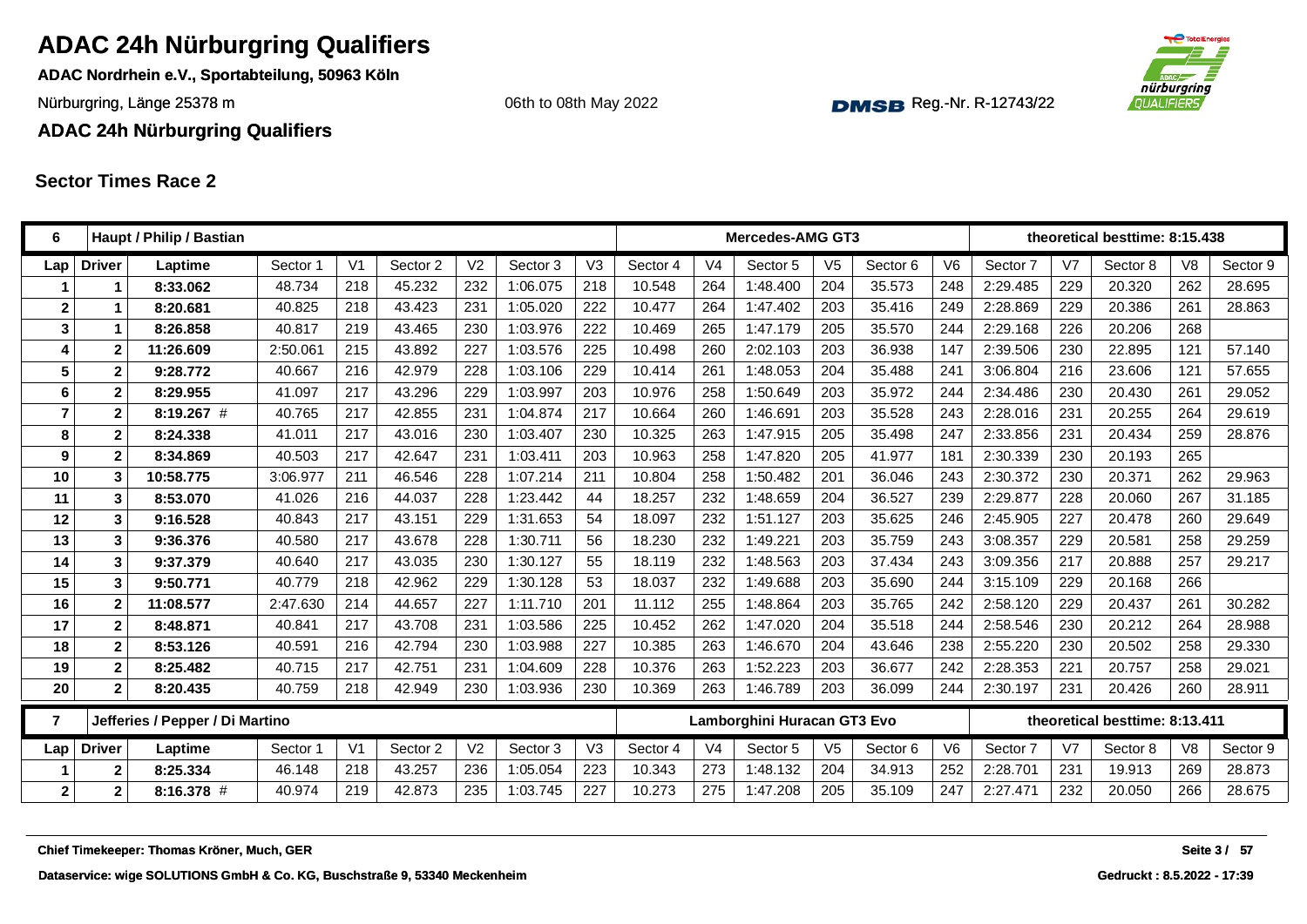**ADAC Nordrhein e.V., Sportabteilung, 50963 Köln**

Nürburgring, Länge 25378 m and the Communication of the Communication of the Communication of the Communication of the Communication of the Communication of the Communication of the Communication of the Communication of th

nürburgring **OUALIFIERS** 

06th to 08th May 2022

#### **ADAC 24h Nürburgring Qualifiers**

| 3                | $\mathbf{2}$            | 8:20.462                   | 40.531    | 218            | 43.136   | 233            | 1:03.929 | 222            | 10.377   | 274            | 1:47.402              | 206            | 35.110   | 247            | 2:29.007 | 213            | 21.742                         | 260 | 29.228   |
|------------------|-------------------------|----------------------------|-----------|----------------|----------|----------------|----------|----------------|----------|----------------|-----------------------|----------------|----------|----------------|----------|----------------|--------------------------------|-----|----------|
| 4                | $\mathbf 2$             | 8:52.168                   | 40.581    | 219            | 43.052   | 234            | 1:03.704 | 225            | 10.343   | 272            | 1:48.928              | 206            | 35.300   | 250            | 2:32.529 | 231            | 21.841                         | 120 | 55.890   |
| 5                | $\mathbf{2}$            | 9:06.716                   | 40.610    | 216            | 42.587   | 234            | 1:04.162 | 225            | 10.438   | 268            | 1:48.237              | 204            | 35.272   | 248            | 2:46.257 | 222            | 21.965                         | 121 | 57.188   |
| 6                | $\mathbf{2}$            | 8:41.075                   | 40.089    | 218            | 42.442   | 234            | 1:03.175 | 224            | 10.456   | 268            | 1:46.539              | 205            | 35.171   | 249            | 2:41.632 | 233            | 21.885                         | 121 | 39.686   |
| $\overline{7}$   | $\mathbf{2}$            | 8:26.503                   | 40.032    | 219            | 42.585   | 234            | 1:04.437 | 224            | 10.491   | 268            | 1:47.212              | 206            | 35.426   | 244            | 2:29.246 | 230            | 20.327                         | 261 |          |
| 8                | 1                       | 11:12.745                  | 3:31.144  | 214            | 43.434   | 230            | 1:04.797 | 218            | 10.626   | 265            | 1:48.698              | 204            | 35.497   | 246            | 2:29.544 | 227            | 20.303                         | 264 | 28.702   |
| 9                | 1                       | 8:28.383                   | 40.271    | 217            | 42.935   | 231            | 1:05.630 | 209            | 10.875   | 265            | 1:47.863              | 205            | 42.333   | 220            | 2:29.491 | 227            | 20.247                         | 264 | 28.738   |
| 10               | $\mathbf{1}$            | 9:08.594                   | 40.430    | 218            | 43.091   | 234            | 1:05.676 | 199            | 11.278   | 260            | 1:48.991              | 204            | 1:19.034 | 166            | 2:31.232 | 229            | 20.183                         | 267 | 28.679   |
| 11               | -1                      | 8:35.297                   | 40.499    | 216            | 43.611   | 234            | 1:11.870 | 51             | 17.656   | 239            | 1:48.353              | 203            | 35.567   | 247            | 2:28.724 | 227            | 20.175                         | 266 | 28.842   |
| 12               | -1                      | 12:35.940                  | 40.433    | 218            | 43.001   | 231            | 1:19.328 | 50             | 18.449   | 239            | 1:50.584              | 183            | 1:05.150 | 100            | 5:01.600 | 112            | 39.846                         | 137 |          |
| 13               | 3                       | 24:14.854                  | 15:13.654 | 212            | 43.156   | 228            | 1:34.966 | 51             | 18.468   | 236            | 1:48.828              | 203            | 35.538   | 244            | 3:10.652 | 230            | 20.208                         | 264 | 29.384   |
| 14               | 3                       | 10:10.844                  | 40.389    | 216            | 42.543   | 234            | 1:32.417 | 51             | 43.281   | 53             | 1:56.213              | 203            | 36.037   | 244            | 3:10.622 | 225            | 20.498                         | 261 | 28.844   |
| 15               | 3                       | 8:45.518                   | 40.588    | 214            | 43.993   | 231            | 1:03.823 | 225            | 10.477   | 268            | 1:47.800              | 203            | 37.510   | 229            | 2:52.559 | 230            | 20.049                         | 266 | 28.719   |
| 16               | 3                       | 8:44.709                   | 40.996    | 217            | 43.575   | 232            | 1:03.770 | 229            | 10.337   | 270            | 1:48.282              | 204            | 35.434   | 247            | 2:53.403 | 230            | 20.259                         | 264 | 28.653   |
| 17               | 3                       | 9:00.018                   | 40.484    | 217            | 43.286   | 230            | 1:03.711 | 225            | 10.479   | 267            | 1:48.884              | 120            | 1:09.934 | 234            | 2:33.948 | 227            | 20.315                         | 263 | 28.977   |
| 18               | 3                       | 8:33.574                   | 40.435    | 218            | 52.635   | 234            | 1:07.123 | 224            | 10.485   | 267            | 1:48.488              | 203            | 36.329   | 244            | 2:28.186 | 230            | 19.926                         | 269 | 29.967   |
| 19               | 3                       | 8:21.674                   | 40.689    | 217            | 43.948   | 232            | 1:04.045 | 222            | 10.804   | 264            | 1:47.977              | 205            | 35.531   | 247            | 2:29.680 | 230            | 20.252                         | 263 | 28.748   |
| 11               |                         | Erhart / Heimrich / Kaffer |           |                |          |                |          |                |          |                | Audi R8 LMS GT3 Evo 2 |                |          |                |          |                | theoretical besttime: 8:22.909 |     |          |
|                  |                         |                            |           |                |          |                |          |                |          |                |                       |                |          |                |          |                |                                |     |          |
|                  |                         |                            |           |                |          |                |          |                |          |                |                       |                |          |                |          |                |                                |     |          |
| Lap              | <b>Driver</b>           | Laptime                    | Sector 1  | V <sub>1</sub> | Sector 2 | V <sub>2</sub> | Sector 3 | V <sub>3</sub> | Sector 4 | V <sub>4</sub> | Sector 5              | V <sub>5</sub> | Sector 6 | V <sub>6</sub> | Sector 7 | V <sub>7</sub> | Sector 8                       | V8  | Sector 9 |
| 1                | 3                       | 8:38.812                   | 50.014    | 206            | 45.703   | 232            | 1:06.775 | 213            | 10.561   | 268            | 1:50.120              | 204            | 35.583   | 249            | 2:30.960 | 228            | 20.214                         | 267 | 28.882   |
| $\boldsymbol{2}$ | 3                       | 8:25.670 #                 | 40.880    | 217            | 43.638   | 232            | 1:05.143 | 217            | 10.532   | 264            | 1:50.501              | 203            | 35.506   | 251            | 2:30.378 | 228            | 20.239                         | 266 | 28.853   |
| $\mathbf{3}$     | 3                       | 8:43.688                   | 41.249    | 218            | 43.666   | 231            | 1:04.957 | 218            | 10.472   | 267            | 1:48.708              | 204            | 35.657   | 246            | 2:31.192 | 226            | 20.265                         | 266 | 47.522   |
| 4                | 3                       | 9:27.694                   | 41.456    | 218            | 44.352   | 232            | 1:06.336 | 171            | 12.212   | 249            | 2:01.433              | 205            | 35.737   | 242            | 2:40.582 | 227            | 24.109                         | 102 | 1:01.477 |
| 5                | 3                       | 9:24.358                   | 41.056    | 216            | 43.564   | 233            | 1:05.045 | 217            | 10.594   | 263            | 1:51.777              | 203            | 35.671   | 246            | 2:57.543 | 226            | 21.846                         | 107 | 57.262   |
| 6                | 3                       | 8:38.690                   | 41.364    | 217            | 44.781   | 232            | 1:05.538 | 211            | 10.693   | 261            | 1:49.704              | 203            | 35.755   | 244            | 2:32.306 | 223            | 20.414                         | 264 |          |
| 7                | $\overline{2}$          | 11:29.989                  | 3:16.311  | 212            | 47.683   | 224            | 1:09.690 | 197            | 11.176   | 255            | 1:55.630              | 199            | 36.815   | 244            | 2:41.844 | 217            | 20.679                         | 262 | 30.161   |
| 8                | $\overline{\mathbf{2}}$ | 9:12.706                   | 42.983    | 214            | 45.702   | 229            | 1:09.476 | 201            | 11.026   | 257            | 2:15.339              | 200            | 36.526   | 242            | 2:40.985 | 218            | 20.699                         | 261 | 29.970   |
|                  |                         |                            |           |                |          |                |          |                |          |                |                       |                |          |                |          |                |                                |     |          |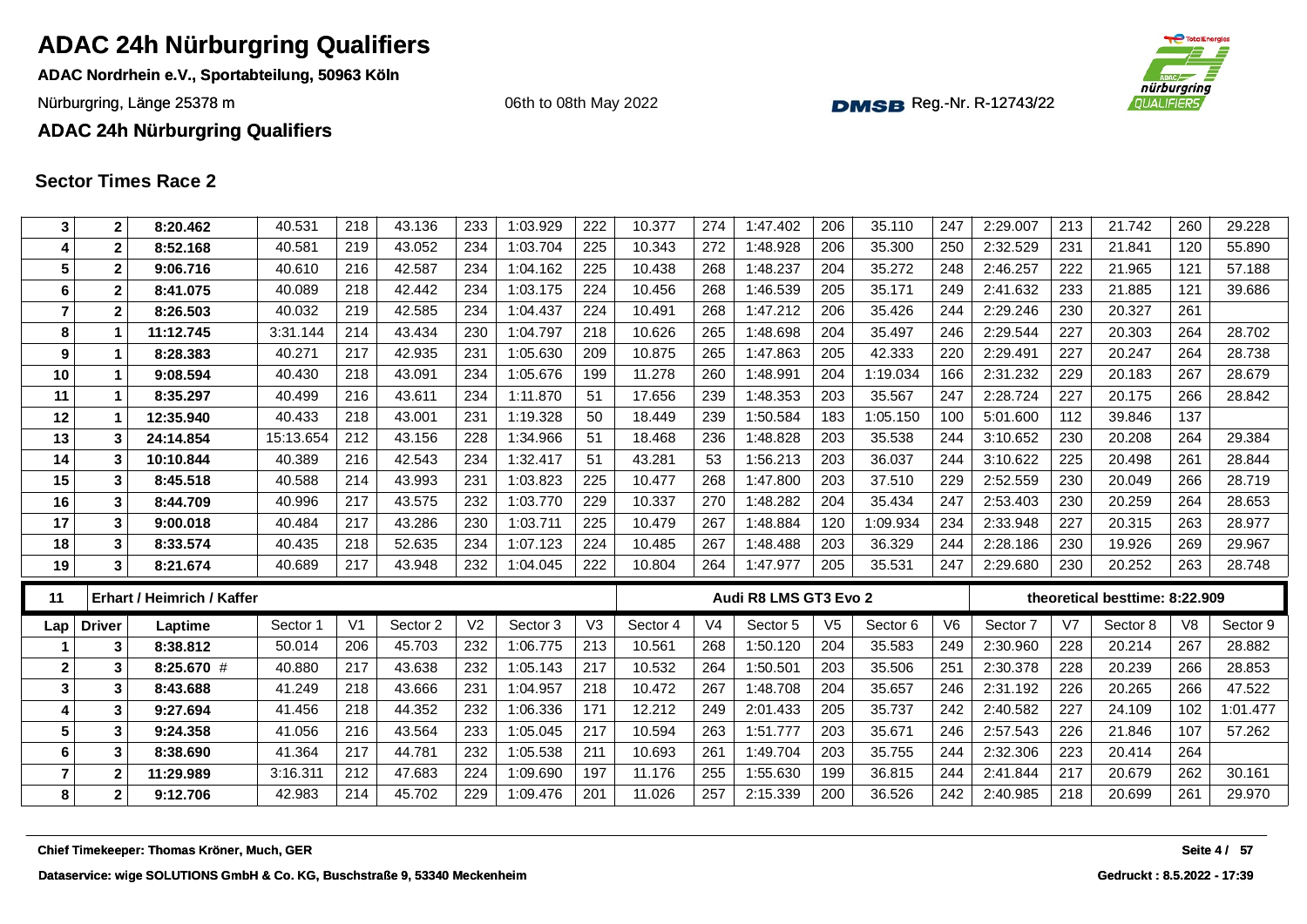**ADAC Nordrhein e.V., Sportabteilung, 50963 Köln**

Nürburgring, Länge 25378 m and the Communication of the Communication of the Communication of the Communication of the Communication of the Communication of the Communication of the Communication of the Communication of th

06th to 08th May 2022



#### **ADAC 24h Nürburgring Qualifiers**

| 42.789<br>214<br>46.061<br>230<br>1:08.979<br>203<br>10.926<br>258<br>1:54.720<br>201<br>37.103<br>239<br>2:40.540<br>218<br>20.666<br>262<br>29.939<br>10<br>$\mathbf{2}$<br>8:51.723<br>11<br>45.923<br>36.337<br>2:38.710<br>$\mathbf{2}$<br>42.626<br>214<br>229<br>1:29.201<br>53<br>18.317<br>233<br>1:54.727<br>198<br>244<br>220<br>20.435<br>265<br>29.683<br>9:15.959<br>45.170<br>1:41.512<br>1:54.654<br>36.364<br>3:10.279<br>$\mathbf{2}$<br>42.284<br>213<br>230<br>52<br>19.228<br>231<br>202<br>246<br>219<br>20.535<br>263<br>29.677<br>12<br>9:59.703<br>13<br>$\overline{2}$<br>10:09.493<br>217<br>45.792<br>1:38.138<br>45<br>18.185<br>234<br>1:56.656<br>199<br>36.681<br>247<br>3:21.895<br>220<br>20.526<br>41.838<br>231<br>264<br>29.782<br>41.933<br>217<br>45.462<br>1:37.423<br>53<br>18.181<br>1:54.506<br>36.473<br>242<br>3:22.087<br>221<br>20.267<br>269<br>14<br>$\overline{2}$<br>10:16.655<br>231<br>236<br>201<br>15<br>3:24.808<br>216<br>43.481<br>1:33.504<br>52<br>30.537<br>201<br>1:52.515<br>196<br>35.938<br>246<br>220<br>20.535<br>263<br>28.913<br>12:31.833<br>3:01.602<br>231<br>43.319<br>1:05.587<br>10.790<br>1:51.377<br>38.034<br>2:58.060<br>29.107<br>16<br>8:56.990<br>40.576<br>216<br>230<br>209<br>260<br>202<br>235<br>227<br>20.140<br>265<br>$\mathbf{1}$<br>17<br>217<br>44.381<br>232<br>1:05.271<br>215<br>10.589<br>1:51.957<br>35.808<br>2:56.645<br>20.144<br>8:54.922<br>40.957<br>263<br>202<br>245<br>227<br>265<br>29.170<br>18<br>9:08.945<br>40.734<br>217<br>43.760<br>230<br>1:05.452<br>218<br>10.578<br>1:51.224<br>1:12.629<br>236<br>2:35.079<br>20.332<br>29.157<br>$\mathbf 1$<br>262<br>106<br>228<br>264<br>19<br>40.799<br>216<br>43.547<br>231<br>1:05.718<br>216<br>10.541<br>264<br>1:51.138<br>35.770<br>246<br>2:32.370<br>227<br>20.292<br>265<br>28.981<br>8:29.156<br>203<br>219<br>44.290<br>1:05.691<br>218<br>263<br>1:50.048<br>204<br>35.781<br>247<br>2:35.990<br>226<br>264<br>29.094<br>20<br>8:32.659<br>40.883<br>232<br>10.532<br>20.350<br>$\mathbf 1$<br>16<br>Giermaziak / Schramm / Beretta<br>Audi R8 LMS GT3 Evo 2<br>theoretical besttime: 8:15.739<br>V <sub>2</sub><br>V <sub>6</sub><br>V <sub>7</sub><br>V <sub>1</sub><br>V <sub>3</sub><br>V <sub>4</sub><br>V <sub>5</sub><br><b>Driver</b><br>Laptime<br>Sector 2<br>Sector 3<br>Sector 4<br>Sector 5<br>Sector <sub>6</sub><br>Sector 7<br>Sector 8<br>V <sub>8</sub><br>Sector 9<br>Lap<br>Sector 1<br>45.374<br>10.311<br>272<br>35.341<br>2:29.627<br>19.942<br>49.028<br>219<br>234<br>1:06.382<br>225<br>1:48.667<br>205<br>250<br>231<br>270<br>28.823<br>8:33.495<br>1<br>43.075<br>10.325<br>40.987<br>216<br>234<br>1:03.839<br>228<br>270<br>1:47.678<br>205<br>35.481<br>250<br>2:28.449<br>233<br>20.055<br>267<br>28.647<br>$\mathbf{2}$<br>$8:18.536$ #<br>-1<br>43.380<br>2:29.958<br>$\mathbf 3$<br>216<br>232<br>1:04.232<br>226<br>10.290<br>273<br>1:47.343<br>205<br>35.465<br>248<br>229<br>19.819<br>272<br>29.977<br>8:21.338<br>40.874<br>$\mathbf 1$<br>$\overline{4}$<br>216<br>43.078<br>232<br>1:06.135<br>227<br>10.368<br>266<br>1:48.395<br>35.504<br>247<br>2:30.612<br>231<br>24.369<br>8:58.531<br>41.163<br>205<br>115<br>58.907<br>$\mathbf 1$<br>5<br>$\overline{1}$<br>216<br>42.907<br>2:50.504<br>9:11.185<br>232<br>1:03.381<br>230<br>10.276<br>269<br>1:49.172<br>206<br>36.075<br>198<br>233<br>21.542<br>40.834<br>104<br>56.494<br>6<br>40.772<br>218<br>43.064<br>233<br>1:04.134<br>224<br>10.379<br>268<br>1:47.949<br>205<br>35.348<br>241<br>2:33.412<br>230<br>21.339<br>118<br>$\mathbf 1$<br>8:44.127<br>7<br>$\overline{\mathbf{2}}$<br>215<br>43.408<br>1:05.202<br>225<br>10.425<br>267<br>1:47.669<br>202<br>35.846<br>2:31.021<br>222<br>20.523<br>262<br>28.859<br>3:10.600<br>231<br>245<br>10:53.553<br>$\pmb{8}$<br>$\overline{2}$<br>215<br>43.197<br>10.374<br>2:28.306<br>230<br>41.382<br>229<br>1:03.661<br>227<br>268<br>1:49.565<br>202<br>35.761<br>245<br>20.157<br>266<br>28.723<br>8:21.126<br>2:29.355<br>9<br>$\mathbf{2}$<br>216<br>43.040<br>230<br>1:04.950<br>10.638<br>1:48.535<br>204<br>42.190<br>219<br>229<br>20.119<br>267<br>28.842<br>8:28.330<br>40.661<br>214<br>267<br>10<br>$\mathbf{2}$<br>41.022<br>216<br>43.055<br>231<br>1:04.956<br>11.052<br>263<br>1:49.450<br>204<br>1:19.127<br>165<br>2:32.043<br>229<br>20.235<br>9:09.410<br>201<br>266<br>28.470<br>11<br>$\overline{2}$<br>43.667<br>232<br>1:49.260<br>35.843<br>2:28.403<br>8:39.157<br>41.067<br>215<br>1:14.279<br>50<br>17.862<br>236<br>204<br>247<br>230<br>20.185<br>265<br>28.591<br>44.688<br>12<br>$\mathbf{2}$<br>40.773<br>218<br>230<br>1:19.929<br>50<br>17.927<br>1:49.199<br>204<br>35.739<br>2:30.719<br>230<br>20.111<br>29.278<br>8:48.363<br>236<br>245<br>264<br>218<br>44.469<br>234<br>49<br>17.926<br>205<br>3:06.740<br>229<br>261<br>13<br>$\mathbf{2}$<br>9:34.597<br>41.116<br>1:31.252<br>236<br>1:48.478<br>35.446<br>247<br>20.331<br>28.839 | 9 | $\mathbf{2}$ | 9:16.607 | 42.629 | 216 | 45.430 | 229 | 1:09.090 | 200 | 10.981 | 259 | 1:55.159 | 199 | 1:01.291 | 211 | 2:41.507 | 220 | 20.399 | 266 | 30.121 |
|----------------------------------------------------------------------------------------------------------------------------------------------------------------------------------------------------------------------------------------------------------------------------------------------------------------------------------------------------------------------------------------------------------------------------------------------------------------------------------------------------------------------------------------------------------------------------------------------------------------------------------------------------------------------------------------------------------------------------------------------------------------------------------------------------------------------------------------------------------------------------------------------------------------------------------------------------------------------------------------------------------------------------------------------------------------------------------------------------------------------------------------------------------------------------------------------------------------------------------------------------------------------------------------------------------------------------------------------------------------------------------------------------------------------------------------------------------------------------------------------------------------------------------------------------------------------------------------------------------------------------------------------------------------------------------------------------------------------------------------------------------------------------------------------------------------------------------------------------------------------------------------------------------------------------------------------------------------------------------------------------------------------------------------------------------------------------------------------------------------------------------------------------------------------------------------------------------------------------------------------------------------------------------------------------------------------------------------------------------------------------------------------------------------------------------------------------------------------------------------------------------------------------------------------------------------------------------------------------------------------------------------------------------------------------------------------------------------------------------------------------------------------------------------------------------------------------------------------------------------------------------------------------------------------------------------------------------------------------------------------------------------------------------------------------------------------------------------------------------------------------------------------------------------------------------------------------------------------------------------------------------------------------------------------------------------------------------------------------------------------------------------------------------------------------------------------------------------------------------------------------------------------------------------------------------------------------------------------------------------------------------------------------------------------------------------------------------------------------------------------------------------------------------------------------------------------------------------------------------------------------------------------------------------------------------------------------------------------------------------------------------------------------------------------------------------------------------------------------------------------------------------------------------------------------------------------------------------------------------------------------------------------------------------------------------------------------------------------------------------------------------------------------------------------------------------------------------------------------------------------------------------------------------------------------------------------------------------------------------------------------------------------------------------------------------------------------------------------------------------------------------------------------------------------------------------------------------------------------------------------------------------------------------------------------------------------------------------------------------------------------------------------|---|--------------|----------|--------|-----|--------|-----|----------|-----|--------|-----|----------|-----|----------|-----|----------|-----|--------|-----|--------|
|                                                                                                                                                                                                                                                                                                                                                                                                                                                                                                                                                                                                                                                                                                                                                                                                                                                                                                                                                                                                                                                                                                                                                                                                                                                                                                                                                                                                                                                                                                                                                                                                                                                                                                                                                                                                                                                                                                                                                                                                                                                                                                                                                                                                                                                                                                                                                                                                                                                                                                                                                                                                                                                                                                                                                                                                                                                                                                                                                                                                                                                                                                                                                                                                                                                                                                                                                                                                                                                                                                                                                                                                                                                                                                                                                                                                                                                                                                                                                                                                                                                                                                                                                                                                                                                                                                                                                                                                                                                                                                                                                                                                                                                                                                                                                                                                                                                                                                                                                                                                                      |   |              |          |        |     |        |     |          |     |        |     |          |     |          |     |          |     |        |     |        |
|                                                                                                                                                                                                                                                                                                                                                                                                                                                                                                                                                                                                                                                                                                                                                                                                                                                                                                                                                                                                                                                                                                                                                                                                                                                                                                                                                                                                                                                                                                                                                                                                                                                                                                                                                                                                                                                                                                                                                                                                                                                                                                                                                                                                                                                                                                                                                                                                                                                                                                                                                                                                                                                                                                                                                                                                                                                                                                                                                                                                                                                                                                                                                                                                                                                                                                                                                                                                                                                                                                                                                                                                                                                                                                                                                                                                                                                                                                                                                                                                                                                                                                                                                                                                                                                                                                                                                                                                                                                                                                                                                                                                                                                                                                                                                                                                                                                                                                                                                                                                                      |   |              |          |        |     |        |     |          |     |        |     |          |     |          |     |          |     |        |     |        |
|                                                                                                                                                                                                                                                                                                                                                                                                                                                                                                                                                                                                                                                                                                                                                                                                                                                                                                                                                                                                                                                                                                                                                                                                                                                                                                                                                                                                                                                                                                                                                                                                                                                                                                                                                                                                                                                                                                                                                                                                                                                                                                                                                                                                                                                                                                                                                                                                                                                                                                                                                                                                                                                                                                                                                                                                                                                                                                                                                                                                                                                                                                                                                                                                                                                                                                                                                                                                                                                                                                                                                                                                                                                                                                                                                                                                                                                                                                                                                                                                                                                                                                                                                                                                                                                                                                                                                                                                                                                                                                                                                                                                                                                                                                                                                                                                                                                                                                                                                                                                                      |   |              |          |        |     |        |     |          |     |        |     |          |     |          |     |          |     |        |     |        |
|                                                                                                                                                                                                                                                                                                                                                                                                                                                                                                                                                                                                                                                                                                                                                                                                                                                                                                                                                                                                                                                                                                                                                                                                                                                                                                                                                                                                                                                                                                                                                                                                                                                                                                                                                                                                                                                                                                                                                                                                                                                                                                                                                                                                                                                                                                                                                                                                                                                                                                                                                                                                                                                                                                                                                                                                                                                                                                                                                                                                                                                                                                                                                                                                                                                                                                                                                                                                                                                                                                                                                                                                                                                                                                                                                                                                                                                                                                                                                                                                                                                                                                                                                                                                                                                                                                                                                                                                                                                                                                                                                                                                                                                                                                                                                                                                                                                                                                                                                                                                                      |   |              |          |        |     |        |     |          |     |        |     |          |     |          |     |          |     |        |     |        |
|                                                                                                                                                                                                                                                                                                                                                                                                                                                                                                                                                                                                                                                                                                                                                                                                                                                                                                                                                                                                                                                                                                                                                                                                                                                                                                                                                                                                                                                                                                                                                                                                                                                                                                                                                                                                                                                                                                                                                                                                                                                                                                                                                                                                                                                                                                                                                                                                                                                                                                                                                                                                                                                                                                                                                                                                                                                                                                                                                                                                                                                                                                                                                                                                                                                                                                                                                                                                                                                                                                                                                                                                                                                                                                                                                                                                                                                                                                                                                                                                                                                                                                                                                                                                                                                                                                                                                                                                                                                                                                                                                                                                                                                                                                                                                                                                                                                                                                                                                                                                                      |   |              |          |        |     |        |     |          |     |        |     |          |     |          |     |          |     |        |     |        |
|                                                                                                                                                                                                                                                                                                                                                                                                                                                                                                                                                                                                                                                                                                                                                                                                                                                                                                                                                                                                                                                                                                                                                                                                                                                                                                                                                                                                                                                                                                                                                                                                                                                                                                                                                                                                                                                                                                                                                                                                                                                                                                                                                                                                                                                                                                                                                                                                                                                                                                                                                                                                                                                                                                                                                                                                                                                                                                                                                                                                                                                                                                                                                                                                                                                                                                                                                                                                                                                                                                                                                                                                                                                                                                                                                                                                                                                                                                                                                                                                                                                                                                                                                                                                                                                                                                                                                                                                                                                                                                                                                                                                                                                                                                                                                                                                                                                                                                                                                                                                                      |   |              |          |        |     |        |     |          |     |        |     |          |     |          |     |          |     |        |     |        |
|                                                                                                                                                                                                                                                                                                                                                                                                                                                                                                                                                                                                                                                                                                                                                                                                                                                                                                                                                                                                                                                                                                                                                                                                                                                                                                                                                                                                                                                                                                                                                                                                                                                                                                                                                                                                                                                                                                                                                                                                                                                                                                                                                                                                                                                                                                                                                                                                                                                                                                                                                                                                                                                                                                                                                                                                                                                                                                                                                                                                                                                                                                                                                                                                                                                                                                                                                                                                                                                                                                                                                                                                                                                                                                                                                                                                                                                                                                                                                                                                                                                                                                                                                                                                                                                                                                                                                                                                                                                                                                                                                                                                                                                                                                                                                                                                                                                                                                                                                                                                                      |   |              |          |        |     |        |     |          |     |        |     |          |     |          |     |          |     |        |     |        |
|                                                                                                                                                                                                                                                                                                                                                                                                                                                                                                                                                                                                                                                                                                                                                                                                                                                                                                                                                                                                                                                                                                                                                                                                                                                                                                                                                                                                                                                                                                                                                                                                                                                                                                                                                                                                                                                                                                                                                                                                                                                                                                                                                                                                                                                                                                                                                                                                                                                                                                                                                                                                                                                                                                                                                                                                                                                                                                                                                                                                                                                                                                                                                                                                                                                                                                                                                                                                                                                                                                                                                                                                                                                                                                                                                                                                                                                                                                                                                                                                                                                                                                                                                                                                                                                                                                                                                                                                                                                                                                                                                                                                                                                                                                                                                                                                                                                                                                                                                                                                                      |   |              |          |        |     |        |     |          |     |        |     |          |     |          |     |          |     |        |     |        |
|                                                                                                                                                                                                                                                                                                                                                                                                                                                                                                                                                                                                                                                                                                                                                                                                                                                                                                                                                                                                                                                                                                                                                                                                                                                                                                                                                                                                                                                                                                                                                                                                                                                                                                                                                                                                                                                                                                                                                                                                                                                                                                                                                                                                                                                                                                                                                                                                                                                                                                                                                                                                                                                                                                                                                                                                                                                                                                                                                                                                                                                                                                                                                                                                                                                                                                                                                                                                                                                                                                                                                                                                                                                                                                                                                                                                                                                                                                                                                                                                                                                                                                                                                                                                                                                                                                                                                                                                                                                                                                                                                                                                                                                                                                                                                                                                                                                                                                                                                                                                                      |   |              |          |        |     |        |     |          |     |        |     |          |     |          |     |          |     |        |     |        |
|                                                                                                                                                                                                                                                                                                                                                                                                                                                                                                                                                                                                                                                                                                                                                                                                                                                                                                                                                                                                                                                                                                                                                                                                                                                                                                                                                                                                                                                                                                                                                                                                                                                                                                                                                                                                                                                                                                                                                                                                                                                                                                                                                                                                                                                                                                                                                                                                                                                                                                                                                                                                                                                                                                                                                                                                                                                                                                                                                                                                                                                                                                                                                                                                                                                                                                                                                                                                                                                                                                                                                                                                                                                                                                                                                                                                                                                                                                                                                                                                                                                                                                                                                                                                                                                                                                                                                                                                                                                                                                                                                                                                                                                                                                                                                                                                                                                                                                                                                                                                                      |   |              |          |        |     |        |     |          |     |        |     |          |     |          |     |          |     |        |     |        |
|                                                                                                                                                                                                                                                                                                                                                                                                                                                                                                                                                                                                                                                                                                                                                                                                                                                                                                                                                                                                                                                                                                                                                                                                                                                                                                                                                                                                                                                                                                                                                                                                                                                                                                                                                                                                                                                                                                                                                                                                                                                                                                                                                                                                                                                                                                                                                                                                                                                                                                                                                                                                                                                                                                                                                                                                                                                                                                                                                                                                                                                                                                                                                                                                                                                                                                                                                                                                                                                                                                                                                                                                                                                                                                                                                                                                                                                                                                                                                                                                                                                                                                                                                                                                                                                                                                                                                                                                                                                                                                                                                                                                                                                                                                                                                                                                                                                                                                                                                                                                                      |   |              |          |        |     |        |     |          |     |        |     |          |     |          |     |          |     |        |     |        |
|                                                                                                                                                                                                                                                                                                                                                                                                                                                                                                                                                                                                                                                                                                                                                                                                                                                                                                                                                                                                                                                                                                                                                                                                                                                                                                                                                                                                                                                                                                                                                                                                                                                                                                                                                                                                                                                                                                                                                                                                                                                                                                                                                                                                                                                                                                                                                                                                                                                                                                                                                                                                                                                                                                                                                                                                                                                                                                                                                                                                                                                                                                                                                                                                                                                                                                                                                                                                                                                                                                                                                                                                                                                                                                                                                                                                                                                                                                                                                                                                                                                                                                                                                                                                                                                                                                                                                                                                                                                                                                                                                                                                                                                                                                                                                                                                                                                                                                                                                                                                                      |   |              |          |        |     |        |     |          |     |        |     |          |     |          |     |          |     |        |     |        |
|                                                                                                                                                                                                                                                                                                                                                                                                                                                                                                                                                                                                                                                                                                                                                                                                                                                                                                                                                                                                                                                                                                                                                                                                                                                                                                                                                                                                                                                                                                                                                                                                                                                                                                                                                                                                                                                                                                                                                                                                                                                                                                                                                                                                                                                                                                                                                                                                                                                                                                                                                                                                                                                                                                                                                                                                                                                                                                                                                                                                                                                                                                                                                                                                                                                                                                                                                                                                                                                                                                                                                                                                                                                                                                                                                                                                                                                                                                                                                                                                                                                                                                                                                                                                                                                                                                                                                                                                                                                                                                                                                                                                                                                                                                                                                                                                                                                                                                                                                                                                                      |   |              |          |        |     |        |     |          |     |        |     |          |     |          |     |          |     |        |     |        |
|                                                                                                                                                                                                                                                                                                                                                                                                                                                                                                                                                                                                                                                                                                                                                                                                                                                                                                                                                                                                                                                                                                                                                                                                                                                                                                                                                                                                                                                                                                                                                                                                                                                                                                                                                                                                                                                                                                                                                                                                                                                                                                                                                                                                                                                                                                                                                                                                                                                                                                                                                                                                                                                                                                                                                                                                                                                                                                                                                                                                                                                                                                                                                                                                                                                                                                                                                                                                                                                                                                                                                                                                                                                                                                                                                                                                                                                                                                                                                                                                                                                                                                                                                                                                                                                                                                                                                                                                                                                                                                                                                                                                                                                                                                                                                                                                                                                                                                                                                                                                                      |   |              |          |        |     |        |     |          |     |        |     |          |     |          |     |          |     |        |     |        |
|                                                                                                                                                                                                                                                                                                                                                                                                                                                                                                                                                                                                                                                                                                                                                                                                                                                                                                                                                                                                                                                                                                                                                                                                                                                                                                                                                                                                                                                                                                                                                                                                                                                                                                                                                                                                                                                                                                                                                                                                                                                                                                                                                                                                                                                                                                                                                                                                                                                                                                                                                                                                                                                                                                                                                                                                                                                                                                                                                                                                                                                                                                                                                                                                                                                                                                                                                                                                                                                                                                                                                                                                                                                                                                                                                                                                                                                                                                                                                                                                                                                                                                                                                                                                                                                                                                                                                                                                                                                                                                                                                                                                                                                                                                                                                                                                                                                                                                                                                                                                                      |   |              |          |        |     |        |     |          |     |        |     |          |     |          |     |          |     |        |     |        |
|                                                                                                                                                                                                                                                                                                                                                                                                                                                                                                                                                                                                                                                                                                                                                                                                                                                                                                                                                                                                                                                                                                                                                                                                                                                                                                                                                                                                                                                                                                                                                                                                                                                                                                                                                                                                                                                                                                                                                                                                                                                                                                                                                                                                                                                                                                                                                                                                                                                                                                                                                                                                                                                                                                                                                                                                                                                                                                                                                                                                                                                                                                                                                                                                                                                                                                                                                                                                                                                                                                                                                                                                                                                                                                                                                                                                                                                                                                                                                                                                                                                                                                                                                                                                                                                                                                                                                                                                                                                                                                                                                                                                                                                                                                                                                                                                                                                                                                                                                                                                                      |   |              |          |        |     |        |     |          |     |        |     |          |     |          |     |          |     |        |     |        |
|                                                                                                                                                                                                                                                                                                                                                                                                                                                                                                                                                                                                                                                                                                                                                                                                                                                                                                                                                                                                                                                                                                                                                                                                                                                                                                                                                                                                                                                                                                                                                                                                                                                                                                                                                                                                                                                                                                                                                                                                                                                                                                                                                                                                                                                                                                                                                                                                                                                                                                                                                                                                                                                                                                                                                                                                                                                                                                                                                                                                                                                                                                                                                                                                                                                                                                                                                                                                                                                                                                                                                                                                                                                                                                                                                                                                                                                                                                                                                                                                                                                                                                                                                                                                                                                                                                                                                                                                                                                                                                                                                                                                                                                                                                                                                                                                                                                                                                                                                                                                                      |   |              |          |        |     |        |     |          |     |        |     |          |     |          |     |          |     |        |     |        |
|                                                                                                                                                                                                                                                                                                                                                                                                                                                                                                                                                                                                                                                                                                                                                                                                                                                                                                                                                                                                                                                                                                                                                                                                                                                                                                                                                                                                                                                                                                                                                                                                                                                                                                                                                                                                                                                                                                                                                                                                                                                                                                                                                                                                                                                                                                                                                                                                                                                                                                                                                                                                                                                                                                                                                                                                                                                                                                                                                                                                                                                                                                                                                                                                                                                                                                                                                                                                                                                                                                                                                                                                                                                                                                                                                                                                                                                                                                                                                                                                                                                                                                                                                                                                                                                                                                                                                                                                                                                                                                                                                                                                                                                                                                                                                                                                                                                                                                                                                                                                                      |   |              |          |        |     |        |     |          |     |        |     |          |     |          |     |          |     |        |     |        |
|                                                                                                                                                                                                                                                                                                                                                                                                                                                                                                                                                                                                                                                                                                                                                                                                                                                                                                                                                                                                                                                                                                                                                                                                                                                                                                                                                                                                                                                                                                                                                                                                                                                                                                                                                                                                                                                                                                                                                                                                                                                                                                                                                                                                                                                                                                                                                                                                                                                                                                                                                                                                                                                                                                                                                                                                                                                                                                                                                                                                                                                                                                                                                                                                                                                                                                                                                                                                                                                                                                                                                                                                                                                                                                                                                                                                                                                                                                                                                                                                                                                                                                                                                                                                                                                                                                                                                                                                                                                                                                                                                                                                                                                                                                                                                                                                                                                                                                                                                                                                                      |   |              |          |        |     |        |     |          |     |        |     |          |     |          |     |          |     |        |     |        |
|                                                                                                                                                                                                                                                                                                                                                                                                                                                                                                                                                                                                                                                                                                                                                                                                                                                                                                                                                                                                                                                                                                                                                                                                                                                                                                                                                                                                                                                                                                                                                                                                                                                                                                                                                                                                                                                                                                                                                                                                                                                                                                                                                                                                                                                                                                                                                                                                                                                                                                                                                                                                                                                                                                                                                                                                                                                                                                                                                                                                                                                                                                                                                                                                                                                                                                                                                                                                                                                                                                                                                                                                                                                                                                                                                                                                                                                                                                                                                                                                                                                                                                                                                                                                                                                                                                                                                                                                                                                                                                                                                                                                                                                                                                                                                                                                                                                                                                                                                                                                                      |   |              |          |        |     |        |     |          |     |        |     |          |     |          |     |          |     |        |     |        |
|                                                                                                                                                                                                                                                                                                                                                                                                                                                                                                                                                                                                                                                                                                                                                                                                                                                                                                                                                                                                                                                                                                                                                                                                                                                                                                                                                                                                                                                                                                                                                                                                                                                                                                                                                                                                                                                                                                                                                                                                                                                                                                                                                                                                                                                                                                                                                                                                                                                                                                                                                                                                                                                                                                                                                                                                                                                                                                                                                                                                                                                                                                                                                                                                                                                                                                                                                                                                                                                                                                                                                                                                                                                                                                                                                                                                                                                                                                                                                                                                                                                                                                                                                                                                                                                                                                                                                                                                                                                                                                                                                                                                                                                                                                                                                                                                                                                                                                                                                                                                                      |   |              |          |        |     |        |     |          |     |        |     |          |     |          |     |          |     |        |     |        |
|                                                                                                                                                                                                                                                                                                                                                                                                                                                                                                                                                                                                                                                                                                                                                                                                                                                                                                                                                                                                                                                                                                                                                                                                                                                                                                                                                                                                                                                                                                                                                                                                                                                                                                                                                                                                                                                                                                                                                                                                                                                                                                                                                                                                                                                                                                                                                                                                                                                                                                                                                                                                                                                                                                                                                                                                                                                                                                                                                                                                                                                                                                                                                                                                                                                                                                                                                                                                                                                                                                                                                                                                                                                                                                                                                                                                                                                                                                                                                                                                                                                                                                                                                                                                                                                                                                                                                                                                                                                                                                                                                                                                                                                                                                                                                                                                                                                                                                                                                                                                                      |   |              |          |        |     |        |     |          |     |        |     |          |     |          |     |          |     |        |     |        |
|                                                                                                                                                                                                                                                                                                                                                                                                                                                                                                                                                                                                                                                                                                                                                                                                                                                                                                                                                                                                                                                                                                                                                                                                                                                                                                                                                                                                                                                                                                                                                                                                                                                                                                                                                                                                                                                                                                                                                                                                                                                                                                                                                                                                                                                                                                                                                                                                                                                                                                                                                                                                                                                                                                                                                                                                                                                                                                                                                                                                                                                                                                                                                                                                                                                                                                                                                                                                                                                                                                                                                                                                                                                                                                                                                                                                                                                                                                                                                                                                                                                                                                                                                                                                                                                                                                                                                                                                                                                                                                                                                                                                                                                                                                                                                                                                                                                                                                                                                                                                                      |   |              |          |        |     |        |     |          |     |        |     |          |     |          |     |          |     |        |     |        |
|                                                                                                                                                                                                                                                                                                                                                                                                                                                                                                                                                                                                                                                                                                                                                                                                                                                                                                                                                                                                                                                                                                                                                                                                                                                                                                                                                                                                                                                                                                                                                                                                                                                                                                                                                                                                                                                                                                                                                                                                                                                                                                                                                                                                                                                                                                                                                                                                                                                                                                                                                                                                                                                                                                                                                                                                                                                                                                                                                                                                                                                                                                                                                                                                                                                                                                                                                                                                                                                                                                                                                                                                                                                                                                                                                                                                                                                                                                                                                                                                                                                                                                                                                                                                                                                                                                                                                                                                                                                                                                                                                                                                                                                                                                                                                                                                                                                                                                                                                                                                                      |   |              |          |        |     |        |     |          |     |        |     |          |     |          |     |          |     |        |     |        |
|                                                                                                                                                                                                                                                                                                                                                                                                                                                                                                                                                                                                                                                                                                                                                                                                                                                                                                                                                                                                                                                                                                                                                                                                                                                                                                                                                                                                                                                                                                                                                                                                                                                                                                                                                                                                                                                                                                                                                                                                                                                                                                                                                                                                                                                                                                                                                                                                                                                                                                                                                                                                                                                                                                                                                                                                                                                                                                                                                                                                                                                                                                                                                                                                                                                                                                                                                                                                                                                                                                                                                                                                                                                                                                                                                                                                                                                                                                                                                                                                                                                                                                                                                                                                                                                                                                                                                                                                                                                                                                                                                                                                                                                                                                                                                                                                                                                                                                                                                                                                                      |   |              |          |        |     |        |     |          |     |        |     |          |     |          |     |          |     |        |     |        |
|                                                                                                                                                                                                                                                                                                                                                                                                                                                                                                                                                                                                                                                                                                                                                                                                                                                                                                                                                                                                                                                                                                                                                                                                                                                                                                                                                                                                                                                                                                                                                                                                                                                                                                                                                                                                                                                                                                                                                                                                                                                                                                                                                                                                                                                                                                                                                                                                                                                                                                                                                                                                                                                                                                                                                                                                                                                                                                                                                                                                                                                                                                                                                                                                                                                                                                                                                                                                                                                                                                                                                                                                                                                                                                                                                                                                                                                                                                                                                                                                                                                                                                                                                                                                                                                                                                                                                                                                                                                                                                                                                                                                                                                                                                                                                                                                                                                                                                                                                                                                                      |   |              |          |        |     |        |     |          |     |        |     |          |     |          |     |          |     |        |     |        |
| Chief Timekeeper: Thomas Kröner, Much, GER<br>Seite 5 / 57                                                                                                                                                                                                                                                                                                                                                                                                                                                                                                                                                                                                                                                                                                                                                                                                                                                                                                                                                                                                                                                                                                                                                                                                                                                                                                                                                                                                                                                                                                                                                                                                                                                                                                                                                                                                                                                                                                                                                                                                                                                                                                                                                                                                                                                                                                                                                                                                                                                                                                                                                                                                                                                                                                                                                                                                                                                                                                                                                                                                                                                                                                                                                                                                                                                                                                                                                                                                                                                                                                                                                                                                                                                                                                                                                                                                                                                                                                                                                                                                                                                                                                                                                                                                                                                                                                                                                                                                                                                                                                                                                                                                                                                                                                                                                                                                                                                                                                                                                           |   |              |          |        |     |        |     |          |     |        |     |          |     |          |     |          |     |        |     |        |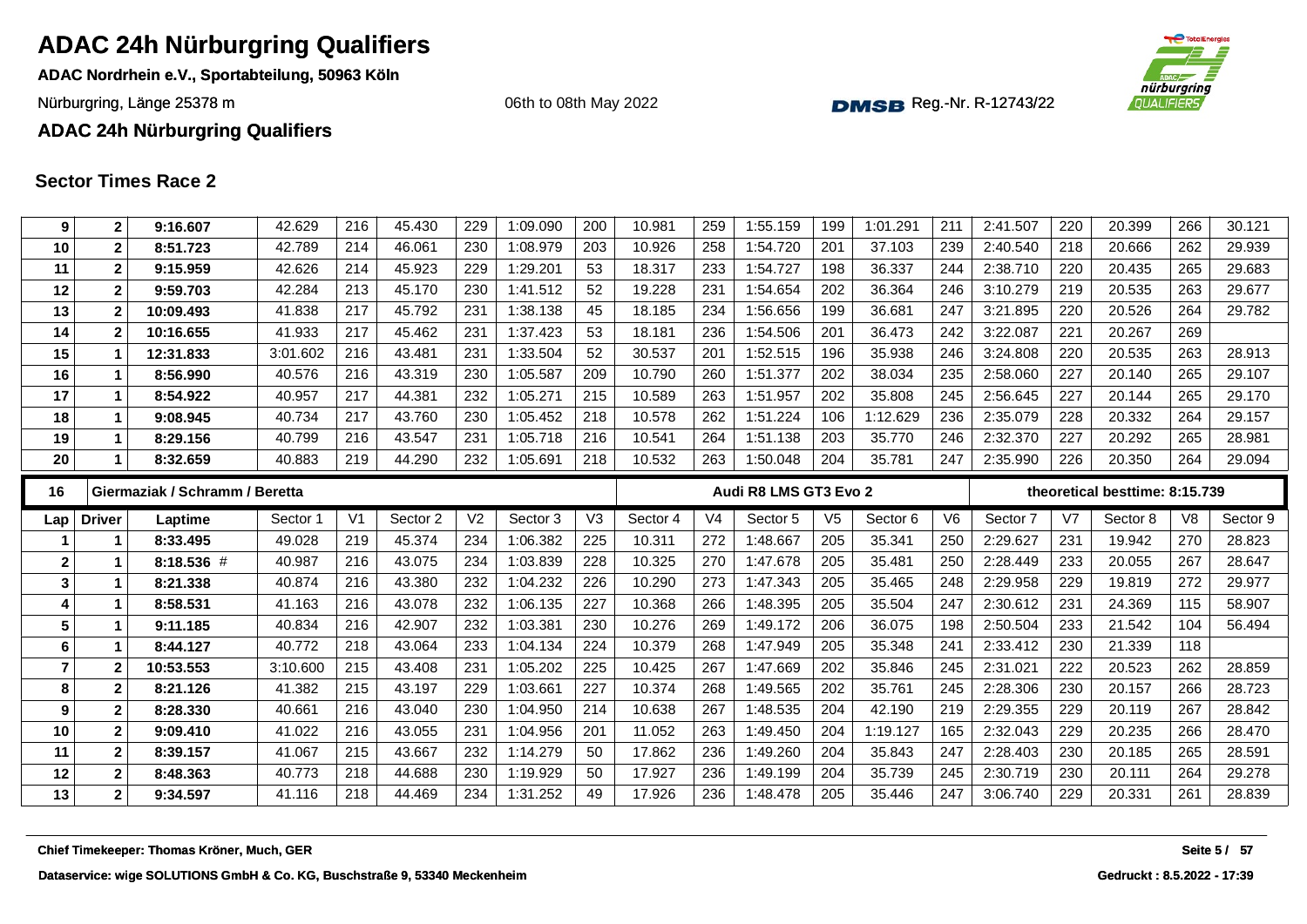**ADAC Nordrhein e.V., Sportabteilung, 50963 Köln**

Nürburgring, Länge 25378 m and the Communication of the Communication of the Communication of the Communication of the Communication of the Communication of the Communication of the Communication of the Communication of th

06th to 08th May 2022



**ADAC 24h Nürburgring Qualifiers**

| 14               | $\mathbf{2}$   | 9:39.796                                   | 40.955   | 217            | 43.078   | 232            | 1:31.043 | 50             | 17.740   | 237            | 1:48.008                   | 204            | 36.041   | 245            | 3:06.898 | 229 | 20.291                         | 260            |              |
|------------------|----------------|--------------------------------------------|----------|----------------|----------|----------------|----------|----------------|----------|----------------|----------------------------|----------------|----------|----------------|----------|-----|--------------------------------|----------------|--------------|
| 15               | 3              | 12:05.710                                  | 3:06.340 | 214            | 43.645   | 226            | 1:32.226 | 49             | 18.261   | 235            | 1:48.650                   | 203            | 35.713   | 249            | 3:11.542 | 229 | 20.362                         | 262            | 28.971       |
| 16               | 3              | 9:51.835                                   | 40.677   | 215            | 42.728   | 231            | 1:30.927 | 48             | 30.390   | 204            | 1:51.073                   | 203            | 35.681   | 247            | 3:10.719 | 227 | 20.534                         | 260            | 29.106       |
| 17               | 3              | 8:47.459                                   | 41.172   | 216            | 43.140   | 230            | 1:05.573 | 189            | 11.374   | 266            | 1:47.687                   | 202            | 35.758   | 244            | 2:53.208 | 230 | 20.403                         | 261            | 29.144       |
| 18               | 3              | 8:47.406                                   | 40.587   | 216            | 42.747   | 231            | 1:04.219 | 224            | 10.483   | 265            | 1:47.338                   | 203            | 36.113   | 244            | 2:56.061 | 230 | 20.275                         | 264            | 29.583       |
| 19               | 3              | 8:50.621                                   | 40.695   | 216            | 43.055   | 230            | 1:06.008 | 217            | 10.660   | 261            | 1:50.471                   | 113            | 54.332   | 241            | 2:34.960 | 228 | 20.460                         | 261            | 29.980       |
| 20               | 3              | 8:24.115                                   | 40.576   | 217            | 42.900   | 231            | 1:03.800 | 229            | 10.362   | 267            | 1:46.842                   | 204            | 35.556   | 245            | 2:34.382 | 220 | 20.413                         | 267            | 29.284       |
| 18               |                | Tandy / Bamber                             |          |                |          |                |          |                |          |                | Porsche 911 GT3 R (991 II) |                |          |                |          |     | theoretical besttime: 8:15.377 |                |              |
| Lap              | <b>Driver</b>  | Laptime                                    | Sector 1 | V <sub>1</sub> | Sector 2 | V <sub>2</sub> | Sector 3 | V <sub>3</sub> | Sector 4 | V <sub>4</sub> | Sector 5                   | V <sub>5</sub> | Sector 6 | V <sub>6</sub> | Sector 7 | V7  | Sector 8                       | V <sub>8</sub> | Sector 9     |
|                  | $\mathbf 1$    | 8:32.680                                   | 49.469   | 217            | 44.675   | 235            | 1:06.406 | 222            | 10.354   | 269            | 1:48.623                   | 204            | 35.184   | 242            | 2:29.738 | 232 | 19.810                         | 271            | 28.421       |
| $\boldsymbol{2}$ | -1             | $8:18.561$ #                               | 40.299   | 218            | 43.076   | 235            | 1:04.158 | 223            | 10.333   | 270            | 1:48.095                   | 205            | 35.147   | 255            | 2:29.082 | 233 | 19.948                         | 271            | 28.423       |
| $\mathbf{3}$     | $\mathbf{1}$   | 8:21.323                                   | 40.523   | 220            | 43.697   | 233            | 1:04.174 | 227            | 10.257   | 269            | 1:47.205                   | 205            | 35.231   | 248            | 2:29.837 | 230 | 20.285                         | 265            | 30.114       |
| 4                |                | 8:57.398                                   | 40.439   | 218            | 43.029   | 233            | 1:05.386 | 224            | 10.395   | 265            | 1:48.144                   | 205            | 35.208   | 250            | 2:33.074 | 231 | 23.908                         | 110            | 57.815       |
| 5                | $\mathbf{1}$   | 9:12.793                                   | 41.022   | 217            | 43.101   | 233            | 1:03.786 | 224            | 10.354   | 267            | 1:49.099                   | 207            | 36.755   | 190            | 2:50.608 | 229 | 21.560                         | 114            | 56.508       |
| $\bf 6$          |                | 8:36.647                                   | 40.458   | 219            | 43.132   | 233            | 1:04.527 | 220            | 10.447   | 265            | 1:47.580                   | 205            | 35.253   | 246            | 2:33.695 | 230 | 21.381                         | 117            | 40.174       |
| $\overline{7}$   | 1              | 8:27.845                                   | 40.772   | 219            | 43.351   | 233            | 1:04.148 | 225            | 10.384   | 265            | 1:48.436                   | 206            | 35.401   | 247            | 2:29.401 | 230 | 20.191                         | 265            |              |
| 8                |                | 11:20.058                                  | 3:32.628 | 215            | 43.901   | 232            | 1:04.864 | 222            | 10.437   | 265            | 1:54.209                   | 203            | 35.532   | 245            | 2:29.304 | 228 | 20.360                         | 263            | 28.823       |
| 9                | -1             | 8:29.623                                   | 40.539   | 216            | 42.868   | 232            | 1:03.729 | 224            | 10.398   | 264            | 1:47.533                   | 205            | 45.791   | 217            | 2:29.815 | 231 | 20.187                         | 265            | 28.763       |
| 10               |                | 8:59.583                                   | 40.281   | 218            | 42.865   | 232            | 1:03.971 | 222            | 10.462   | 264            | 1:47.070                   | 205            | 1:13.163 | 165            | 2:32.524 | 223 | 20.427                         | 264            | 28.820       |
| 11               | -1             | 8:36.538                                   | 40.414   | 217            | 42.975   | 232            | 1:11.660 | 56             | 17.892   | 235            | 1:48.474                   | 203            | 35.789   | 247            | 2:30.218 | 232 | 20.206                         | 264            | 28.910       |
| 12               |                | 8:50.836                                   | 40.458   | 218            | 43.172   | 232            | 1:20.063 | 55             | 18.017   | 236            | 1:48.443                   | 206            | 37.497   | 234            | 2:33.649 | 231 | 20.168                         | 266            | 29.369       |
| 13               |                | 9:24.976                                   | 40.357   | 218            | 43.594   | 231            | 1:31.714 | 55             | 18.391   | 216            | 1:48.593                   | 205            | 35.592   | 245            | 2:57.106 | 211 | 20.844                         | 261            | 28.785       |
| 14               |                | 9:39.709                                   | 40.671   | 218            | 42.821   | 233            | 1:31.385 | 55             | 17.900   | 236            | 1:48.066                   | 205            | 35.293   | 247            | 3:07.364 | 231 | 20.205                         | 265            |              |
| 15               | $\overline{2}$ | 12:02.899                                  | 3:05.651 | 215            | 43.643   | 230            | 1:31.679 | 55             | 18.412   | 233            | 1:48.047                   | 205            | 36.143   | 249            | 3:10.566 | 231 | 20.148                         | 266            | 28.610       |
| 16               | $\mathbf{2}$   | 9:28.040                                   | 40.257   | 216            | 42.589   | 232            | 1:30.589 | 55             | 30.325   | 204            | 1:49.494                   | 203            | 35.335   | 247            | 2:50.803 | 233 | 20.050                         | 268            | 28.598       |
| 17               | $\mathbf 2$    | 8:38.576                                   | 40.656   | 217            | 42.871   | 232            | 1:03.252 | 225            | 10.420   | 264            | 1:46.635                   | 204            | 35.386   | 245            | 2:50.871 | 232 | 20.070                         | 268            | 28.415       |
| 18               | $\mathbf 2$    | 8:41.358                                   | 40.190   | 217            | 43.647   | 231            | 1:03.694 | 223            | 10.364   | 266            | 1:47.338                   | 205            | 35.495   | 244            | 2:51.978 | 232 | 20.115                         | 267            | 28.537       |
|                  |                | Chief Timekeeper: Thomas Kröner, Much, GER |          |                |          |                |          |                |          |                |                            |                |          |                |          |     |                                |                | Seite 6 / 57 |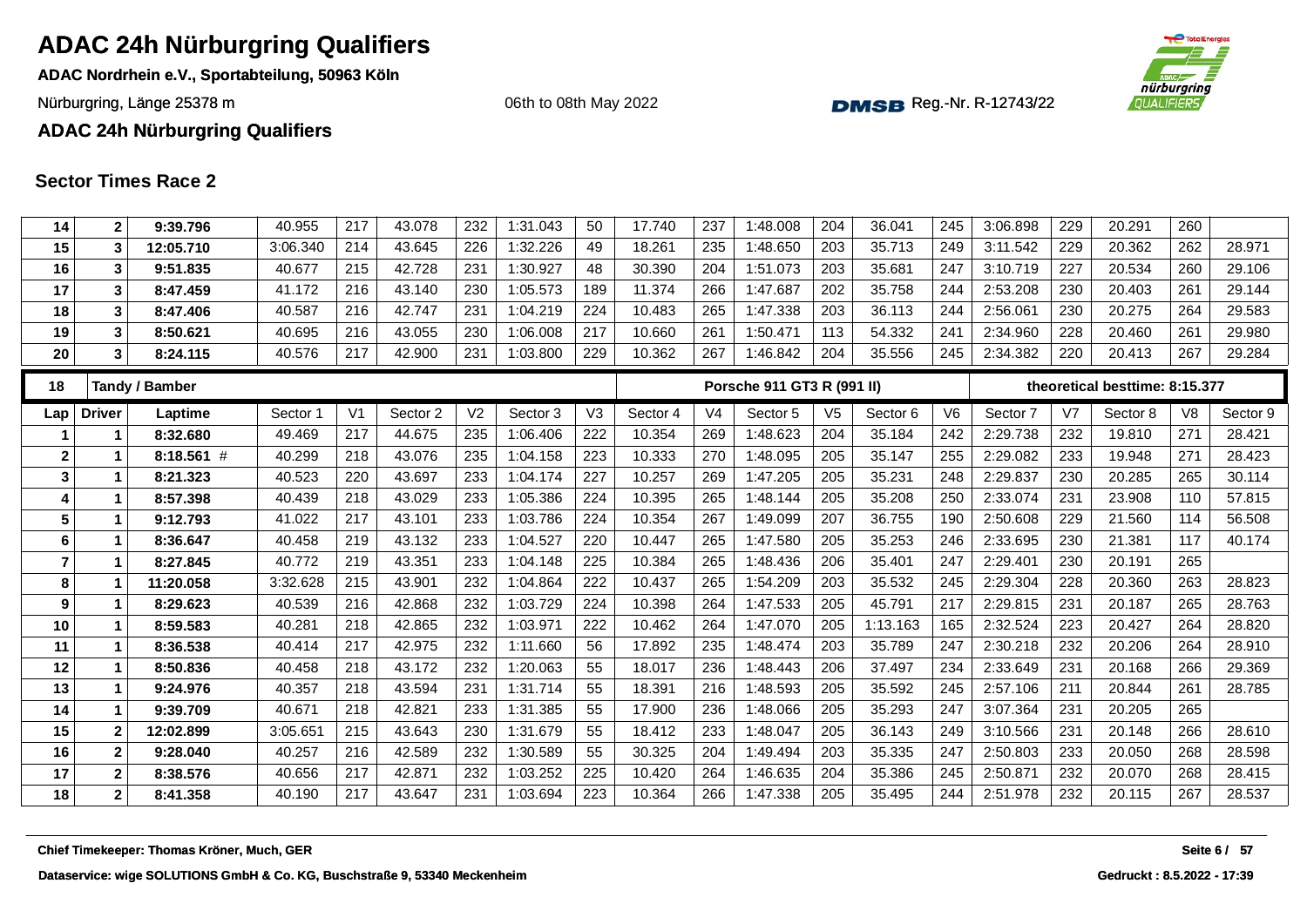**ADAC Nordrhein e.V., Sportabteilung, 50963 Köln**

Nürburgring, Länge 25378 m and the Communication of the Communication of the Communication of the Communication of the Communication of the Communication of the Communication of the Communication of the Communication of th

06th to 08th May 2022



**ADAC 24h Nürburgring Qualifiers**

| 19               | $\mathbf{2}$            | 8:57.313                                   | 40.315   | 217            | 42.825   | 233            | 1:05.595 | 225 | 10.382   | 265            | 1:48.920          | 113            | 1:08.493            | 239            | 2:31.531 | 230 | 20.355                         | 263 | 28.897       |
|------------------|-------------------------|--------------------------------------------|----------|----------------|----------|----------------|----------|-----|----------|----------------|-------------------|----------------|---------------------|----------------|----------|-----|--------------------------------|-----|--------------|
| 20               | $\mathbf{2}$            | 8:23.189                                   | 40.635   | 218            | 43.314   | 233            | 1:03.761 | 220 | 10.524   | 263            | 1:48.694          | 204            | 35.708              | 244            | 2:30.231 | 232 | 20.139                         | 266 | 30.183       |
| 20               |                         | Krohn / Klingmann / Krütten                |          |                |          |                |          |     |          |                | <b>BMW M4 GT3</b> |                |                     |                |          |     | theoretical besttime: 8:15.716 |     |              |
| Lap              | <b>Driver</b>           | Laptime                                    | Sector 1 | V <sub>1</sub> | Sector 2 | V <sub>2</sub> | Sector 3 | V3  | Sector 4 | V <sub>4</sub> | Sector 5          | V <sub>5</sub> | Sector <sub>6</sub> | V <sub>6</sub> | Sector 7 | V7  | Sector 8                       | V8  | Sector 9     |
| 1                | $\mathbf{2}$            | 8:29.573                                   | 47.891   | 213            | 44.364   | 234            | 1:05.909 | 221 | 10.404   | 269            | 1:48.022          | 203            | 35.627              | 248            | 2:28.676 | 233 | 19.982                         | 269 | 28.698       |
| $\mathbf 2$      | $\mathbf{2}$            | 8:20.421                                   | 41.472   | 217            | 43.636   | 232            | 1:03.875 | 227 | 10.303   | 268            | 1:48.791          | 202            | 35.605              | 250            | 2:27.846 | 233 | 20.212                         | 264 | 28.681       |
| $\mathbf 3$      | $\mathbf{2}$            | 8:23.307                                   | 41.608   | 216            | 43.520   | 231            | 1:03.742 | 229 | 10.263   | 270            | 1:47.533          | 203            | 35.696              | 241            | 2:30.832 | 227 | 20.129                         | 270 | 29.984       |
| 4                | $\mathbf{2}$            | 9:00.349                                   | 41.958   | 216            | 43.579   | 232            | 1:06.148 | 228 | 10.275   | 268            | 1:49.365          | 202            | 36.026              | 244            | 2:34.410 | 225 | 22.206                         | 121 | 56.382       |
| 5                | $\mathbf{2}$            | 9:14.745                                   | 41.631   | 214            | 43.550   | 233            | 1:04.075 | 228 | 10.283   | 266            | 1:49.438          | 203            | 36.051              | 197            | 2:52.024 | 230 | 21.767                         | 118 | 55.926       |
| $\bf 6$          | $\mathbf{2}$            | 8:50.529                                   | 41.429   | 215            | 43.691   | 232            | 1:04.117 | 229 | 10.432   | 258            | 1:48.259          | 200            | 36.439              | 244            | 2:37.709 | 233 | 21.575                         | 121 |              |
| $\overline{7}$   |                         | 10:53.684                                  | 3:13.031 | 214            | 42.818   | 231            | 1:04.718 | 192 | 11.173   | 259            | 1:49.259          | 199            | 35.931              | 241            | 2:28.040 | 232 | 20.097                         | 263 | 28.617       |
| 8                | 1                       | $8:19.835$ #                               | 41.146   | 215            | 43.242   | 231            | 1:03.408 | 229 | 10.366   | 264            | 1:49.414          | 202            | 35.960              | 242            | 2:27.279 | 231 | 20.237                         | 263 | 28.783       |
| $\boldsymbol{9}$ | $\overline{\mathbf{1}}$ | 8:24.933                                   | 40.708   | 215            | 42.944   | 232            | 1:03.278 | 231 | 10.235   | 268            | 1:47.880          | 202            | 42.168              | 216            | 2:28.822 | 230 | 20.214                         | 265 | 28.684       |
| 10               | $\mathbf 1$             | 9:02.564                                   | 40.713   | 215            | 43.183   | 233            | 1:04.725 | 222 | 10.432   | 263            | 1:48.159          | 201            | 1:14.574            | 168            | 2:32.053 | 231 | 20.074                         | 268 | 28.651       |
| 11               | $\overline{\mathbf{1}}$ | 8:39.607                                   | 40.970   | 215            | 43.608   | 233            | 1:14.397 | 53  | 18.673   | 236            | 1:49.142          | 202            | 36.022              | 244            | 2:28.144 | 232 | 20.097                         | 267 | 28.554       |
| 12               | $\mathbf{1}$            | 8:48.258                                   | 41.099   | 215            | 44.663   | 233            | 1:19.815 | 49  | 18.487   | 234            | 1:49.307          | 202            | 35.819              | 244            | 2:30.047 | 233 | 20.108                         | 267 | 28.913       |
| 13               | $\mathbf 1$             | 9:30.405                                   | 40.917   | 216            | 43.636   | 232            | 1:30.637 | 57  | 17.851   | 235            | 1:48.030          | 202            | 35.696              | 244            | 3:04.419 | 230 | 20.356                         | 261 | 28.863       |
| 14               | 1                       | 9:38.372                                   | 41.129   | 217            | 43.075   | 232            | 1:30.650 | 53  | 18.065   | 234            | 1:49.006          | 202            | 35.749              | 242            | 3:04.584 | 232 | 20.252                         | 264 |              |
| 15               | 3                       | 12:06.041                                  | 3:06.609 | 214            | 43.448   | 228            | 1:32.178 | 52  | 18.675   | 231            | 1:49.294          | 198            | 36.309              | 216            | 3:10.273 | 230 | 20.333                         | 262 | 28.922       |
| 16               | 3                       | 9:36.536                                   | 40.922   | 215            | 42.848   | 232            | 1:33.787 | 49  | 30.773   | 204            | 1:50.374          | 202            | 35.822              | 244            | 2:52.746 | 231 | 20.322                         | 263 | 28.942       |
| 17               | 3                       | 8:45.072                                   | 41.408   | 215            | 43.641   | 231            | 1:03.499 | 230 | 10.319   | 265            | 1:47.257          | 201            | 35.921              | 242            | 2:53.591 | 224 | 20.526                         | 262 | 28.910       |
| 18               | 3                       | 8:49.262                                   | 41.005   | 214            | 43.127   | 232            | 1:04.038 | 231 | 10.298   | 265            | 1:47.802          | 202            | 38.536              | 239            | 2:55.218 | 232 | 20.215                         | 265 | 29.023       |
| 19               | 3                       | 8:57.488                                   | 41.015   | 216            | 43.310   | 231            | 1:03.693 | 230 | 10.274   | 268            | 1:49.621          | 122            | 1:09.321            | 235            | 2:31.242 | 232 | 20.195                         | 266 | 28.817       |
| 20               | 3                       | 8:21.571                                   | 40.975   | 216            | 43.257   | 232            | 1:03.885 | 220 | 10.589   | 263            | 1:48.577          | 202            | 36.483              | 241            | 2:28.647 | 232 | 20.194                         | 266 | 28.964       |
|                  |                         |                                            |          |                |          |                |          |     |          |                |                   |                |                     |                |          |     |                                |     |              |
|                  |                         |                                            |          |                |          |                |          |     |          |                |                   |                |                     |                |          |     |                                |     |              |
|                  |                         |                                            |          |                |          |                |          |     |          |                |                   |                |                     |                |          |     |                                |     |              |
|                  |                         |                                            |          |                |          |                |          |     |          |                |                   |                |                     |                |          |     |                                |     |              |
|                  |                         | Chief Timekeeper: Thomas Kröner, Much, GER |          |                |          |                |          |     |          |                |                   |                |                     |                |          |     |                                |     | Seite 7 / 57 |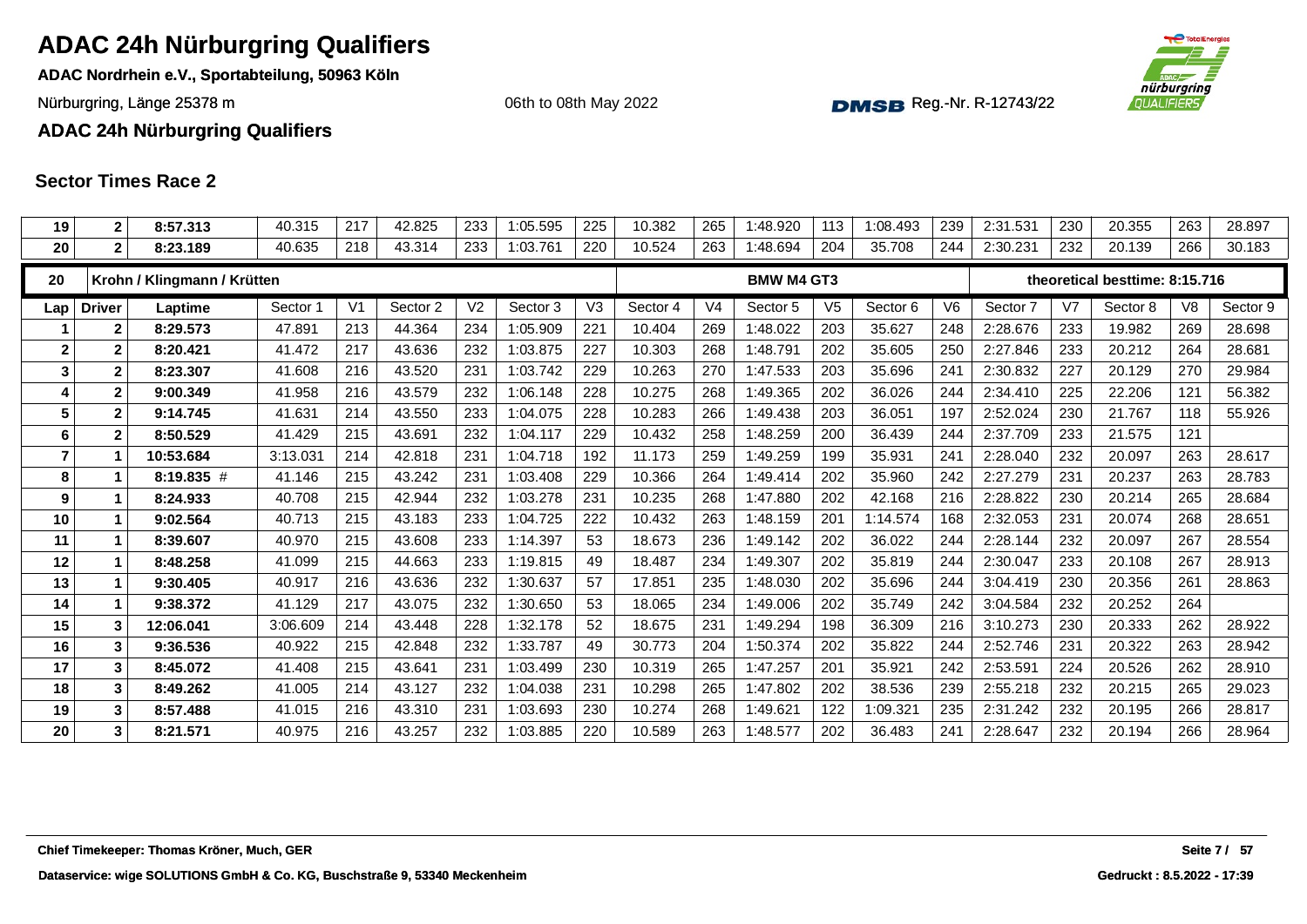**ADAC Nordrhein e.V., Sportabteilung, 50963 Köln**

Nürburgring, Länge 25378 m and the Communication of the Communication of the Communication of the Communication of the Communication of the Communication of the Communication of the Communication of the Communication of th

06th to 08th May 2022



**ADAC 24h Nürburgring Qualifiers**

| 21                      |                | Putman / Espenlaub / Lewis                 |          |                |          |                |          |                |          |                | <b>Mercedes-AMG GT3</b> |                |          |                |          |                | theoretical besttime: 8:23.858 |                |              |
|-------------------------|----------------|--------------------------------------------|----------|----------------|----------|----------------|----------|----------------|----------|----------------|-------------------------|----------------|----------|----------------|----------|----------------|--------------------------------|----------------|--------------|
| Lap                     | <b>Driver</b>  | Laptime                                    | Sector 1 | V <sub>1</sub> | Sector 2 | V <sub>2</sub> | Sector 3 | V <sub>3</sub> | Sector 4 | V <sub>4</sub> | Sector 5                | V <sub>5</sub> | Sector 6 | V <sub>6</sub> | Sector 7 | V7             | Sector 8                       | V8             | Sector 9     |
|                         | 3              | 8:49.961                                   | 51.582   | 215            | 45.286   | 234            | 1:08.685 | 210            | 10.727   | 262            | 1:52.695                | 202            | 36.059   | 248            | 2:34.808 | 224            | 20.565                         | 260            | 29.554       |
| $\overline{\mathbf{2}}$ | 3              | 8:36.821                                   | 40.883   | 216            | 43.768   | 230            | 1:06.629 | 198            | 11.060   | 253            | 1:53.903                | 199            | 36.294   | 244            | 2:34.384 | 225            | 20.638                         | 259            | 29.262       |
| 3                       | 3              | 9:05.273                                   | 40.999   | 217            | 43.989   | 227            | 1:05.827 | 218            | 10.595   | 261            | 1:51.296                | 202            | 36.166   | 244            | 2:34.850 | 224            | 21.744                         | 134            | 59.807       |
| 4                       | 3              | 9:50.506                                   | 41.054   | 216            | 44.347   | 230            | 1:07.528 | 209            | 10.849   | 258            | 2:11.913                | 202            | 36.487   | 197            | 2:51.699 | 223            | 24.584                         | 104            | 1:02.045     |
| 5                       | 3              | 9:46.471                                   | 41.230   | 218            | 44.414   | 229            | 1:09.314 | 208            | 10.932   | 255            | 1:52.204                | 203            | 39.160   | 164            | 3:08.618 | 225            | 23.270                         | 109            | 57.329       |
| 6                       | 3              | 8:36.685                                   | 40.986   | 216            | 43.873   | 230            | 1:07.493 | 202            | 11.022   | 258            | 1:51.742                | 203            | 35.945   | 244            | 2:35.789 | 227            | 20.534                         | 260            | 29.301       |
| $\overline{7}$          | 3              | 8:53.071                                   | 41.455   | 219            | 43.682   | 233            | 1:07.443 | 205            | 10.894   | 259            | 1:53.858                | 201            | 38.946   | 241            | 2:37.771 | 225            | 20.326                         | 265            |              |
| 8                       | 1              | 12:09.913                                  | 3:34.841 | 215            | 46.643   | 227            | 1:09.797 | 200            | 11.260   | 254            | 2:17.248                | 198            | 36.243   | 247            | 2:41.273 | 221            | 20.583                         | 263            | 32.025       |
| 9                       | 1              | 9:27.243                                   | 42.375   | 217            | 45.235   | 228            | 1:08.541 | 207            | 10.853   | 258            | 1:55.948                | 198            | 1:05.915 | 197            | 2:47.461 | 216            | 20.852                         | 259            | 30.063       |
| 10                      | 1              | 8:56.860                                   | 42.055   | 216            | 45.304   | 229            | 1:09.210 | 194            | 11.999   | 245            | 1:56.384                | 199            | 37.196   | 222            | 2:43.310 | 220            | 20.778                         | 259            | 30.624       |
| 11                      | 1              | 9:21.791                                   | 42.030   | 215            | 45.609   | 229            | 1:26.882 | 56             | 18.747   | 231            | 1:57.873                | 199            | 36.660   | 244            | 2:43.086 | 218            | 20.823                         | 258            | 30.081       |
| 12                      | 1              | 9:53.372                                   | 42.012   | 216            | 45.291   | 231            | 1:39.581 | 54             | 18.656   | 233            | 1:58.203                | 201            | 37.240   | 236            | 3:01.802 | 220            | 20.566                         | 264            | 30.021       |
| 13                      | 1              | 10:08.483                                  | 41.789   | 216            | 44.901   | 229            | 1:36.189 | 53             | 18.485   | 234            | 1:56.904                | 199            | 36.818   | 242            | 3:22.588 | 220            | 20.727                         | 259            | 30.082       |
| 14                      | 1              | 10:14.009                                  | 41.814   | 216            | 45.871   | 228            | 1:33.705 | 54             | 19.130   | 232            | 2:00.012                | 201            | 38.877   | 234            | 3:22.244 | 218            | 20.693                         | 261            | 31.663       |
| 15                      | 1              | 10:34.341                                  | 41.925   | 219            | 45.442   | 231            | 1:37.692 | 60             | 18.759   | 232            | 1:55.208                | 201            | 36.270   | 244            | 3:36.098 | 213            | 21.023                         | 258            |              |
| 16                      | $\overline{2}$ | 10:48.146                                  | 2:35.169 | 217            | 43.793   | 230            | 1:06.021 | 214            | 10.574   | 264            | 1:49.760                | 205            | 35.684   | 247            | 2:57.816 | 226            | 20.446                         | 262            | 28.883       |
| 17                      | $\mathbf{2}$   | 8:50.539                                   | 40.950   | 214            | 43.080   | 231            | 1:04.605 | 220            | 10.536   | 262            | 1:50.481                | 203            | 35.752   | 244            | 2:55.939 | 227            | 20.424                         | 261            | 28.772       |
| 18                      | $\mathbf{2}$   | 9:03.238                                   | 40.704   | 218            | 44.181   | 230            | 1:04.939 | 219            | 10.564   | 261            | 1:49.464                | 103            | 1:12.482 | 236            | 2:31.847 | 228            | 20.383                         | 262            | 28.674       |
| 19                      | $\mathbf{2}$   | $8:26.004$ #                               | 40.575   | 219            | 43.071   | 233            | 1:05.578 | 218            | 10.583   | 261            | 1:48.562                | 203            | 35.662   | 245            | 2:32.663 | 225            | 20.490                         | 262            | 28.820       |
| 22                      |                | Haase / Niederhauser                       |          |                |          |                |          |                |          |                | Audi R8 LMS GT3 Evo 2   |                |          |                |          |                | theoretical besttime: 8:12.675 |                |              |
| Lap                     | <b>Driver</b>  | Laptime                                    | Sector 1 | V <sub>1</sub> | Sector 2 | V <sub>2</sub> | Sector 3 | V <sub>3</sub> | Sector 4 | V <sub>4</sub> | Sector 5                | V <sub>5</sub> | Sector 6 | V <sub>6</sub> | Sector 7 | V <sub>7</sub> | Sector 8                       | V <sub>8</sub> | Sector 9     |
|                         | $\mathbf{2}$   | 8:29.265                                   | 47.917   | 215            | 44.024   | 235            | 1:05.673 | 227            | 10.318   | 270            | 1:48.077                | 204            | 35.578   | 249            | 2:28.809 | 232            | 19.924                         | 270            | 28.945       |
| $\mathbf{2}$            | $\mathbf 2$    | $8:15.713$ #                               | 40.361   | 216            | 42.580   | 232            | 1:03.176 | 228            | 10.315   | 270            | 1:46.807                | 203            | 35.468   | 250            | 2:28.348 | 231            | 20.147                         | 266            | 28.511       |
| $\mathbf 3$             | $\mathbf{2}$   | 8:19.506                                   | 40.360   | 217            | 42.909   | 232            | 1:04.130 | 227            | 10.318   | 271            | 1:49.668                | 201            | 35.764   | 246            | 2:27.500 | 227            | 20.127                         | 266            | 28.730       |
|                         |                |                                            |          |                |          |                |          |                |          |                |                         |                |          |                |          |                |                                |                |              |
|                         |                | Chief Timekeeper: Thomas Kröner, Much, GER |          |                |          |                |          |                |          |                |                         |                |          |                |          |                |                                |                | Seite 8 / 57 |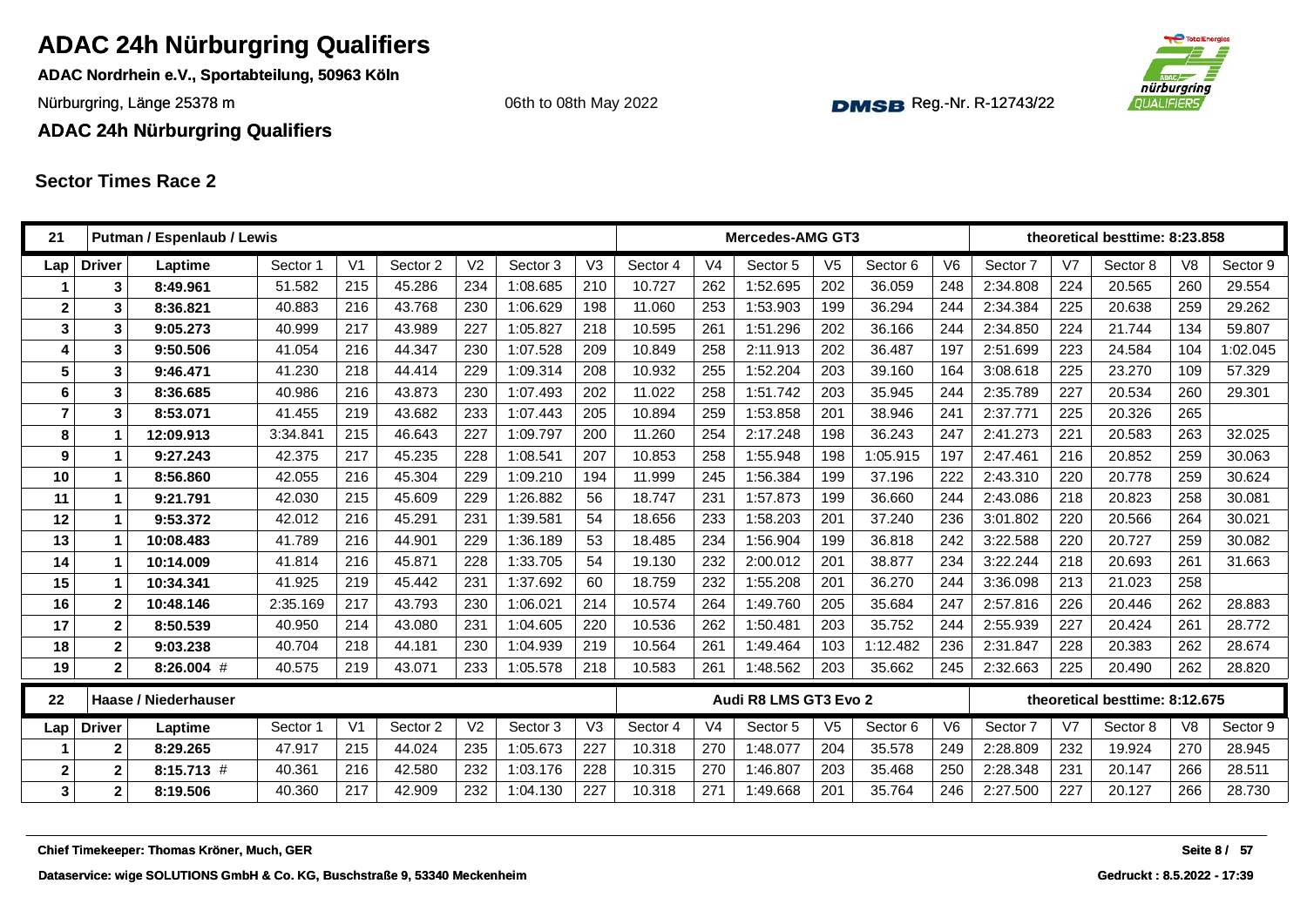**ADAC Nordrhein e.V., Sportabteilung, 50963 Köln**

Nürburgring, Länge 25378 m and the Communication of the Communication of the Communication of the Communication of the Communication of the Communication of the Communication of the Communication of the Communication of th

nürburgring **OUALIFIERS** 

06th to 08th May 2022

#### **ADAC 24h Nürburgring Qualifiers**

| 4                | $\mathbf 2$    | 8:53.069                               | 40.513   | 218            | 42.863   | 235            | 1:04.826 | 225            | 10.351   | 271            | 1:49.053              | 204            | 35.571   | 246            | 2:31.775 | 230 | 21.975                         | 118 | 56.142   |
|------------------|----------------|----------------------------------------|----------|----------------|----------|----------------|----------|----------------|----------|----------------|-----------------------|----------------|----------|----------------|----------|-----|--------------------------------|-----|----------|
| 5                | $\mathbf 2$    | 9:13.229                               | 40.744   | 217            | 45.295   | 226            | 1:04.267 | 192            | 11.138   | 262            | 1:50.316              | 203            | 35.667   | 243            | 2:47.849 | 230 | 21.896                         | 119 | 56.057   |
| 6                | $\mathbf{2}$   | 8:51.048                               | 40.575   | 218            | 42.693   | 234            | 1:04.215 | 226            | 10.332   | 272            | 1:47.978              | 205            | 35.317   | 250            | 2:41.654 | 221 | 21.820                         | 120 |          |
| $\overline{7}$   | -1             | 10:49.430                              | 3:10.265 | 216            | 43.980   | 230            | 1:04.680 | 199            | 11.103   | 259            | 1:46.373              | 203            | 35.620   | 244            | 2:28.376 | 230 | 20.242                         | 263 | 28.791   |
| 8                | -1             | 8:17.607                               | 40.226   | 217            | 42.684   | 231            | 1:03.248 | 230            | 10.296   | 269            | 1:49.450              | 204            | 35.424   | 245            | 2:26.847 | 231 | 20.039                         | 268 | 29.393   |
| $\boldsymbol{9}$ | $\mathbf{1}$   | 8:22.694                               | 40.385   | 216            | 42.837   | 230            | 1:03.289 | 231            | 10.311   | 267            | 1:47.267              | 205            | 42.256   | 218            | 2:27.488 | 231 | 20.261                         | 264 | 28.600   |
| 10               | -1             | 8:54.995                               | 40.349   | 216            | 42.635   | 232            | 1:03.530 | 211            | 10.776   | 263            | 1:47.150              | 203            | 1:12.339 | 165            | 2:29.438 | 232 | 20.025                         | 264 | 28.753   |
| 11               | $\mathbf{1}$   | 8:34.558                               | 40.772   | 216            | 42.687   | 233            | 1:13.997 | 49             | 18.269   | 237            | 1:47.284              | 205            | 35.391   | 244            | 2:27.129 | 231 | 20.270                         | 263 | 28.759   |
| 12               | -1             | 8:44.112                               | 40.400   | 217            | 42.739   | 231            | 1:23.311 | 43             | 18.512   | 235            | 1:46.775              | 205            | 35.257   | 247            | 2:28.044 | 232 | 20.307                         | 262 | 28.767   |
| 13               | $\mathbf{1}$   | 9:13.265                               | 40.454   | 216            | 42.813   | 233            | 1:31.011 | 49             | 18.290   | 236            | 1:47.069              | 207            | 35.330   | 246            | 2:49.253 | 233 | 20.263                         | 261 | 28.782   |
| 14               |                | 9:45.763                               | 40.287   | 217            | 42.788   | 232            | 1:30.852 | 48             | 18.217   | 236            | 1:46.601              | 205            | 35.267   | 246            | 3:14.965 | 231 | 20.278                         | 262 |          |
| 15               | $\mathbf{1}$   | 12:00.634                              | 3:10.435 | 215            | 42.649   | 228            | 1:30.705 | 48             | 18.304   | 235            | 1:47.144              | 203            | 35.659   | 243            | 3:06.732 | 229 | 20.265                         | 263 | 28.741   |
| 16               |                | 9:59.020                               | 40.246   | 216            | 42.556   | 231            | 1:31.374 | 48             | 43.077   | 54             | 2:05.827              | 203            | 35.572   | 244            | 2:51.097 | 231 | 20.327                         | 261 | 28.944   |
| 17               | 1              | 8:39.840                               | 40.062   | 217            | 42.716   | 230            | 1:03.454 | 227            | 10.407   | 265            | 1:46.146              | 204            | 35.641   | 244            | 2:52.585 | 232 | 20.216                         | 263 | 28.613   |
| 18               |                | 8:40.688                               | 40.050   | 217            | 43.609   | 230            | 1:03.109 | 230            | 10.364   | 267            | 1:46.516              | 203            | 37.567   | 242            | 2:50.750 | 231 | 20.135                         | 266 | 28.588   |
| 19               | -1             | 8:58.397                               | 40.198   | 219            | 43.381   | 231            | 1:04.357 | 230            | 10.398   | 265            | 1:48.737              | 90             | 1:14.134 | 235            | 2:28.133 | 230 | 20.366                         | 262 | 28.693   |
| 20               |                | 8:18.641                               | 40.244   | 218            | 42.613   | 232            | 1:04.889 | 230            | 10.319   | 268            | 1:47.017              | 205            | 35.236   | 248            | 2:28.315 | 233 | 20.455                         | 247 | 29.553   |
|                  |                |                                        |          |                |          |                |          |                |          |                |                       |                |          |                |          |     |                                |     |          |
|                  |                |                                        |          |                |          |                |          |                |          |                |                       |                |          |                |          |     |                                |     |          |
| 23               |                | Dontje / Fetzer / Rocco Di Torrepadula |          |                |          |                |          |                |          |                | Audi R8 LMS GT3 Evo 2 |                |          |                |          |     | theoretical besttime: 8:20.854 |     |          |
| Lap              | <b>Driver</b>  | Laptime                                | Sector 1 | V <sub>1</sub> | Sector 2 | V <sub>2</sub> | Sector 3 | V <sub>3</sub> | Sector 4 | V <sub>4</sub> | Sector 5              | V <sub>5</sub> | Sector 6 | V <sub>6</sub> | Sector 7 | V7  | Sector 8                       | V8  | Sector 9 |
| 1                | 1              | 8:43.212                               | 51.205   | 216            | 45.277   | 231            | 1:06.795 | 214            | 10.575   | 270            | 1:50.319              | 203            | 35.818   | 248            | 2:32.718 | 226 | 20.636                         | 261 | 29.869   |
| $\bf{2}$         |                | 8:24.844                               | 41.023   | 215            | 43.512   | 230            | 1:04.848 | 220            | 10.513   | 266            | 1:48.699              | 202            | 35.676   | 246            | 2:30.750 | 225 | 20.506                         | 261 | 29.317   |
| $\mathbf{3}$     |                | 8:45.072                               | 40.709   | 216            | 43.459   | 228            | 1:04.637 | 222            | 10.458   | 268            | 1:48.186              | 203            | 35.791   | 245            | 2:30.382 | 227 | 20.371                         | 264 | 51.079   |
| 4                | 1              | 9:26.015                               | 41.098   | 216            | 43.634   | 231            | 1:06.956 | 210            | 10.782   | 263            | 2:03.964              | 203            | 37.600   | 242            | 2:39.414 | 222 | 22.583                         | 104 | 59.984   |
| 5                | -1             | 9:22.402                               | 41.224   | 215            | 43.613   | 230            | 1:05.255 | 220            | 10.580   | 264            | 1:50.588              | 199            | 35.855   | 232            | 2:57.152 | 225 | 21.684                         | 110 | 56.451   |
| $\bf 6$          | $\mathbf{1}$   | 8:32.017                               | 41.317   | 216            | 45.098   | 229            | 1:05.385 | 213            | 10.688   | 263            | 1:49.107              | 203            | 36.063   | 244            | 2:33.366 | 220 | 20.734                         | 259 | 30.259   |
| $\overline{7}$   |                | 8:34.340                               | 40.944   | 217            | 43.545   | 229            | 1:05.121 | 220            | 10.585   | 262            | 1:48.075              | 203            | 36.007   | 223            | 2:31.963 | 225 | 20.480                         | 261 |          |
| 8                | $\overline{2}$ | 11:30.722                              | 3:31.590 | 215            | 43.878   | 227            | 1:04.210 | 222            | 10.522   | 263            | 2:04.838              | 203            | 35.798   | 244            | 2:30.532 | 226 | 20.504                         | 259 | 28.850   |
|                  |                |                                        |          |                |          |                |          |                |          |                |                       |                |          |                |          |     |                                |     |          |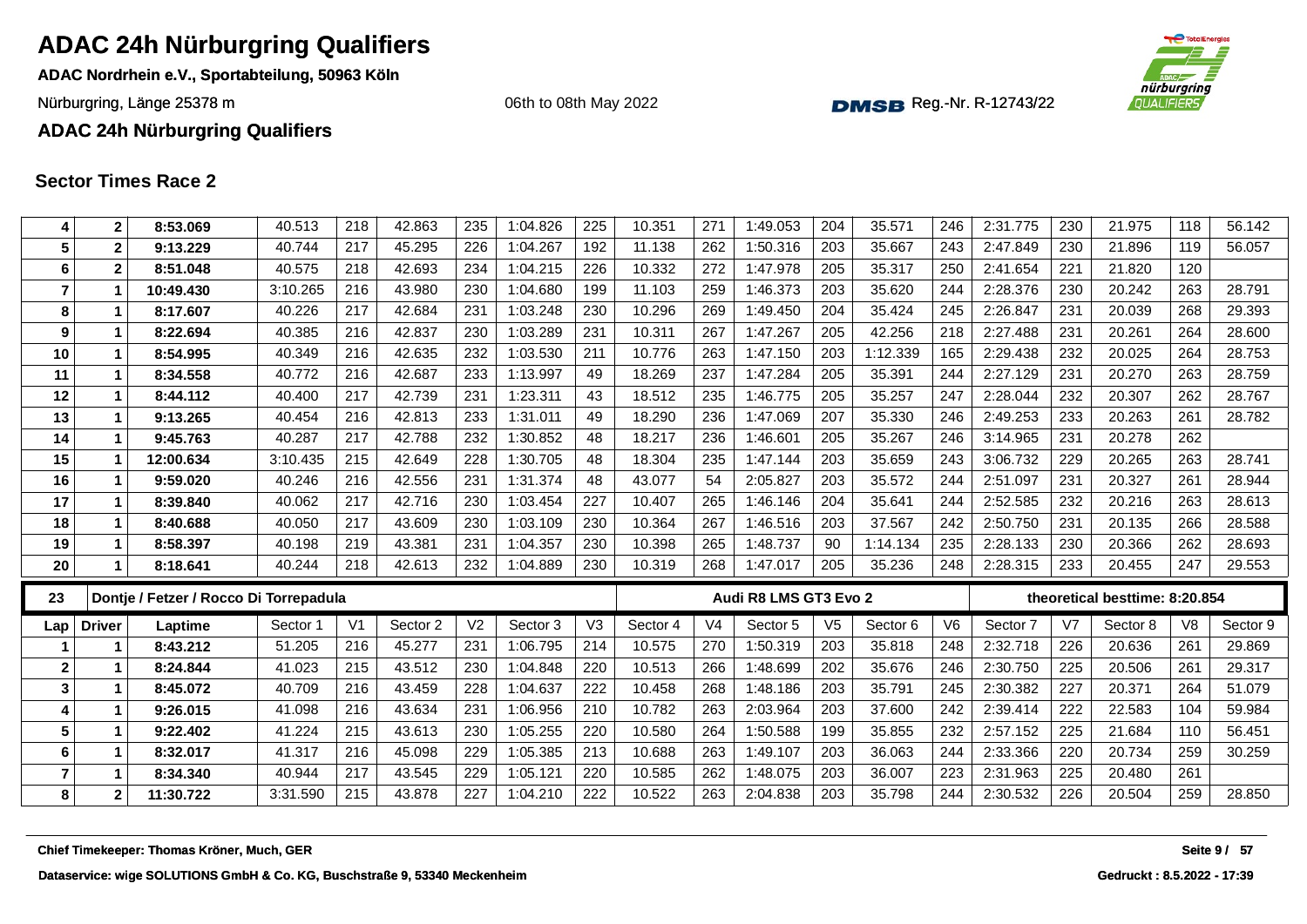**ADAC Nordrhein e.V., Sportabteilung, 50963 Köln**

Nürburgring, Länge 25378 m and the Communication of the Communication of the Communication of the Communication of the Communication of the Communication of the Communication of the Communication of the Communication of th

06th to 08th May 2022



**ADAC 24h Nürburgring Qualifiers**

| 9            | $\mathbf 2$             | 8:43.432                                   | 41.183   | 214            | 43.718   | 228            | 1:04.440 | 225 | 10.485   | 264            | 1:49.327              | 201            | 54.660   | 212 | 2:29.897 | 226            | 20.636                         | 258            | 29.086        |
|--------------|-------------------------|--------------------------------------------|----------|----------------|----------|----------------|----------|-----|----------|----------------|-----------------------|----------------|----------|-----|----------|----------------|--------------------------------|----------------|---------------|
| 10           | $\mathbf{2}$            | $8:24.148$ #                               | 41.049   | 215            | 43.620   | 230            | 1:04.661 | 220 | 10.529   | 267            | 1:48.415              | 203            | 35.948   | 244 | 2:30.116 | 222            | 20.700                         | 258            | 29.110        |
| 11           | $\mathbf{2}$            | 8:45.206                                   | 40.897   | 215            | 43.625   | 230            | 1:18.477 | 51  | 18.212   | 236            | 1:48.811              | 205            | 35.970   | 243 | 2:29.981 | 227            | 20.461                         | 261            | 28.772        |
| 12           | $\mathbf{2}$            | 9:15.823                                   | 40.909   | 216            | 43.203   | 229            | 1:33.814 | 53  | 18.382   | 236            | 1:51.649              | 199            | 36.022   | 244 | 2:42.390 | 226            | 20.578                         | 259            | 28.876        |
| 13           | $\mathbf{2}$            | 9:35.456                                   | 41.072   | 216            | 43.458   | 229            | 1:31.052 | 50  | 18.171   | 235            | 1:50.160              | 204            | 35.732   | 244 | 3:06.639 | 229            | 20.316                         | 261            | 28.856        |
| 14           | $\mathbf 2$             | 9:36.772                                   | 40.727   | 216            | 43.180   | 231            | 1:30.585 | 50  | 18.086   | 235            | 1:47.723              | 204            | 36.312   | 247 | 3:10.747 | 228            | 20.457                         | 261            | 28.955        |
| 15           | $\mathbf{2}$            | 9:45.512                                   | 40.856   | 218            | 43.420   | 230            | 1:32.036 | 50  | 17.897   | 236            | 1:48.008              | 205            | 35.833   | 244 | 3:10.994 | 229            | 20.419                         | 260            |               |
| 16           | 3                       | 11:46.976                                  | 2:43.610 | 213            | 44.781   | 227            | 1:32.629 | 123 | 13.172   | 243            | 1:53.842              | 201            | 36.546   | 194 | 3:11.294 | 223            | 20.439                         | 264            | 30.663        |
| 17           | 3                       | 9:05.879                                   | 41.538   | 214            | 44.760   | 227            | 1:07.429 | 214 | 10.734   | 262            | 1:51.830              | 199            | 36.314   | 244 | 3:02.066 | 227            | 20.229                         | 265            | 30.979        |
| 18           | 3                       | 9:14.532                                   | 41.734   | 212            | 44.530   | 228            | 1:07.208 | 216 | 10.670   | 263            | 1:51.188              | 201            | 44.988   | 238 | 3:03.134 | 225            | 20.578                         | 261            | 30.502        |
| 19           | 3                       | 8:41.613                                   | 41.679   | 215            | 44.656   | 230            | 1:06.617 | 214 | 10.681   | 259            | 1:51.838              | 198            | 36.434   | 243 | 2:37.429 | 212            | 21.122                         | 257            | 31.157        |
| 20           | 3                       | 8:46.248                                   | 42.219   | 213            | 44.538   | 229            | 1:08.673 | 211 | 10.793   | 262            | 1:54.858              | 202            | 36.966   | 237 | 2:37.601 | 225            | 20.616                         | 259            | 29.984        |
| 24           |                         | Kolb / Drudi / Mies                        |          |                |          |                |          |     |          |                | Audi R8 LMS GT3 Evo 2 |                |          |     |          |                | theoretical besttime: 8:12.455 |                |               |
|              |                         |                                            |          |                |          |                |          |     |          |                |                       |                |          |     |          |                |                                |                |               |
| Lap          | <b>Driver</b>           | Laptime                                    | Sector 1 | V <sub>1</sub> | Sector 2 | V <sub>2</sub> | Sector 3 | V3  | Sector 4 | V <sub>4</sub> | Sector 5              | V <sub>5</sub> | Sector 6 | V6  | Sector 7 | V <sub>7</sub> | Sector 8                       | V <sub>8</sub> | Sector 9      |
| 1            |                         | 8:29.050                                   | 46.860   | 217            | 44.721   | 228            | 1:05.472 | 222 | 10.401   | 267            | 1:48.276              | 204            | 35.681   | 248 | 2:28.701 | 230            | 20.121                         | 269            | 28.817        |
| $\mathbf{2}$ | 1                       | 8:19.602                                   | 40.935   | 218            | 43.177   | 232            | 1:04.384 | 224 | 10.392   | 267            | 1:47.657              | 203            | 35.496   | 247 | 2:28.253 | 228            | 20.356                         | 263            | 28.952        |
| 3            | -1                      | 8:20.339                                   | 40.703   | 217            | 43.192   | 229            | 1:04.025 | 224 | 10.422   | 267            | 1:47.204              | 203            | 35.624   | 247 | 2:28.475 | 230            | 20.222                         | 266            | 30.472        |
| 4            | 1                       | 9:00.037                                   | 40.676   | 217            | 43.221   | 231            | 1:04.506 | 224 | 10.441   | 265            | 1:51.011              | 204            | 35.607   | 245 | 2:33.305 | 230            | 22.862                         | 83             | 58.408        |
| 5            | 1                       | 9:09.156                                   | 40.987   | 216            | 43.002   | 232            | 1:04.520 | 222 | 10.439   | 263            | 1:49.032              | 204            | 35.535   | 247 | 2:47.879 | 230            | 21.577                         | 120            | 56.185        |
| 6            | -1                      | 8:46.718                                   | 40.678   | 218            | 43.125   | 231            | 1:05.385 | 223 | 10.454   | 265            | 1:48.150              | 202            | 35.615   | 244 | 2:34.811 | 230            | 21.443                         | 115            |               |
| 7            | $\overline{\mathbf{2}}$ | 10:50.427                                  | 3:11.440 | 216            | 42.891   | 230            | 1:03.727 | 228 | 10.245   | 270            | 1:47.703              | 204            | 35.580   | 220 | 2:29.996 | 230            | 19.965                         | 265            | 28,880        |
| 8            | $\overline{2}$          | 8:17.234                                   | 40.524   | 216            | 42.812   | 230            | 1:03.271 | 227 | 10.353   | 264            | 1:49.506              | 203            | 35.548   | 246 | 2:26.283 | 230            | 20.234                         | 264            | 28.703        |
| 9            | $\overline{\mathbf{2}}$ | 8:22.877                                   | 40.504   | 217            | 42.734   | 231            | 1:03.792 | 229 | 10.325   | 265            | 1:46.881              | 203            | 42.287   | 218 | 2:27.427 | 231            | 20.256                         | 263            | 28.671        |
| 10           | $\mathbf{2}$            | 8:55.454                                   | 40.556   | 217            | 42.876   | 232            | 1:03.312 | 229 | 10.297   | 269            | 1:48.761              | 203            | 1:11.986 | 164 | 2:28.835 | 231            | 20.214                         | 265            | 28.617        |
| 11           | $\mathbf{2}$            | 8:33.935                                   | 40.724   | 218            | 43.898   | 232            | 1:11.607 | 53  | 18.196   | 236            | 1:47.992              | 203            | 35.489   | 246 | 2:27.061 | 232            | 20.219                         | 263            | 28.749        |
| 12           | $\mathbf{2}$            | 8:45.750                                   | 40.656   | 217            | 43.149   | 231            | 1:21.883 | 45  | 18.353   | 235            | 1:48.747              | 204            | 35.578   | 247 | 2:28.294 | 231            | 20.337                         | 262            | 28.753        |
| 13           | $\mathbf{2}$            | 9:16.527                                   | 40.746   | 217            | 43.021   | 232            | 1:31.650 | 53  | 18.333   | 233            | 1:47.736              | 205            | 35.300   | 248 | 2:50.509 | 233            | 20.079                         | 266            | 29.153        |
|              |                         |                                            |          |                |          |                |          |     |          |                |                       |                |          |     |          |                |                                |                |               |
|              |                         |                                            |          |                |          |                |          |     |          |                |                       |                |          |     |          |                |                                |                |               |
|              |                         | Chief Timekeeper: Thomas Kröner, Much, GER |          |                |          |                |          |     |          |                |                       |                |          |     |          |                |                                |                | Seite 10 / 57 |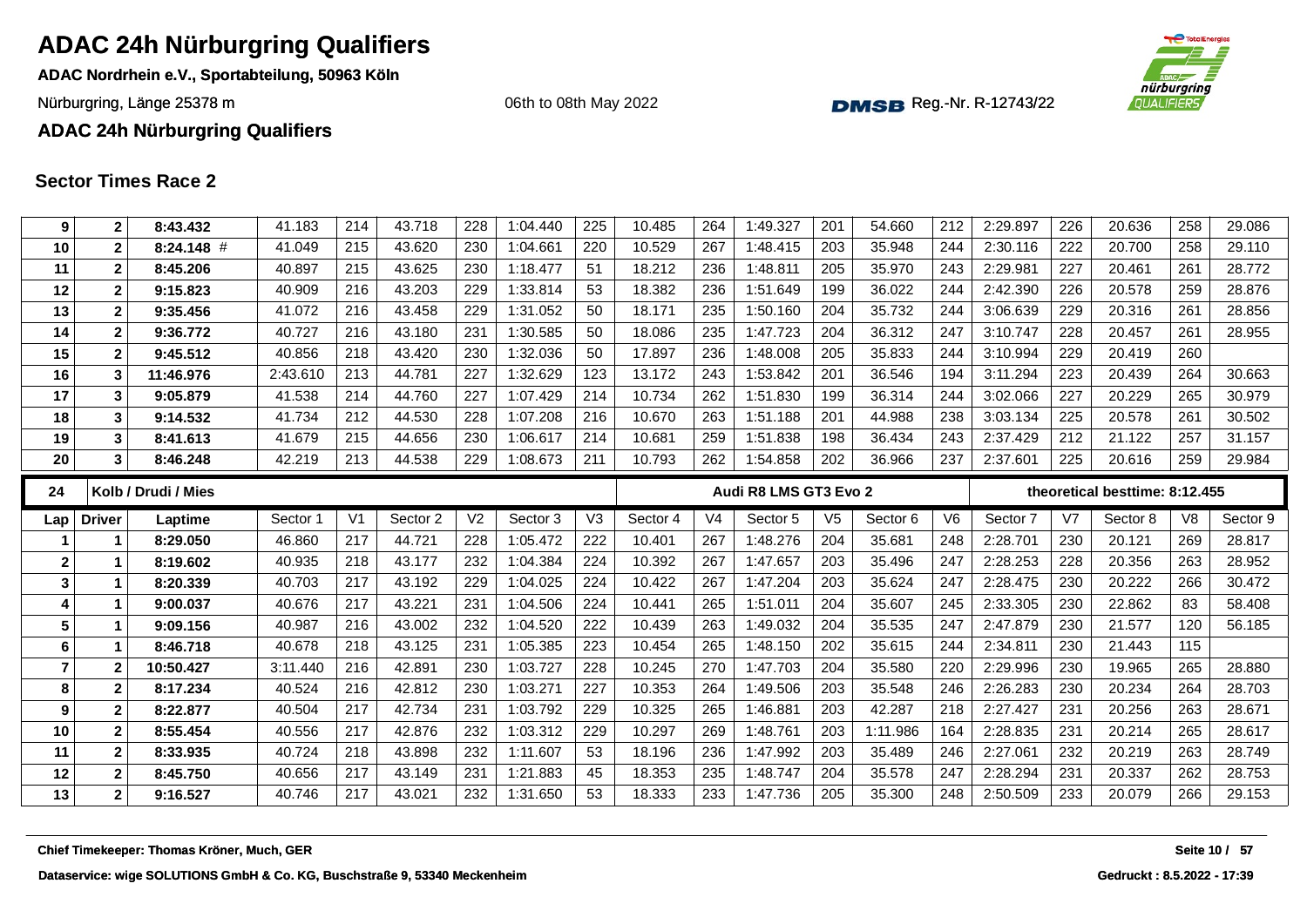**ADAC Nordrhein e.V., Sportabteilung, 50963 Köln**

Nürburgring, Länge 25378 m and the Communication of the Communication of the Communication of the Communication of the Communication of the Communication of the Communication of the Communication of the Communication of th

06th to 08th May 2022



**ADAC 24h Nürburgring Qualifiers**

| 14             | $\mathbf{2}$            | 9:39.858                                   | 40.618   | 217            | 42.932   | 232            | 1:30.645 | 53             | 18.330   | 234            | 1:47.115                   | 204            | 35.524   | 245            | 3:08.305 | 227            | 20.336                         | 263            |               |
|----------------|-------------------------|--------------------------------------------|----------|----------------|----------|----------------|----------|----------------|----------|----------------|----------------------------|----------------|----------|----------------|----------|----------------|--------------------------------|----------------|---------------|
| 15             | 3                       | 11:58.439                                  | 3:08.356 | 216            | 42.859   | 230            | 1:30.231 | 53             | 18.130   | 235            | 1:48.095                   | 203            | 35.551   | 246            | 3:06.583 | 232            | 20.148                         | 265            | 28.486        |
| 16             | 3                       | 9:59.130                                   | 40.296   | 217            | 42.647   | 233            | 1:31.131 | 50             | 44.402   | 57             | 2:04.888                   | 205            | 35.457   | 247            | 2:51.072 | 232            | 20.146                         | 265            | 29.091        |
| 17             | 3                       | 8:41.018                                   | 40.200   | 217            | 42.778   | 231            | 1:03.590 | 225            | 10.419   | 265            | 1:46.218                   | 206            | 35.427   | 246            | 2:52.482 | 233            | 20.114                         | 264            | 29.790        |
| 18             | 3                       | 8:43.717                                   | 40.727   | 216            | 42.762   | 235            | 1:03.506 | 228            | 10.322   | 267            | 1:47.304                   | 205            | 39.202   | 239            | 2:50.761 | 227            | 20.381                         | 261            | 28.752        |
| 19             | $\mathbf{3}$            | 8:54.584                                   | 40.217   | 217            | 43.122   | 232            | 1:03.337 | 229            | 10.315   | 267            | 1:47.761                   | 117            | 1:12.068 | 239            | 2:29.018 | 231            | 20.258                         | 264            | 28.488        |
| 20             | 3                       | $8:17.040$ #                               | 40.276   | 218            | 42.650   | 235            | 1:04.351 | 226            | 10.351   | 268            | 1:46.877                   | 206            | 35.192   | 250            | 2:28.837 | 233            | 20.072                         | 267            | 28.434        |
| 25             |                         | Thyssen / Rader / Menzel                   |          |                |          |                |          |                |          |                | Porsche 911 GT3 R (991 II) |                |          |                |          |                | theoretical besttime: 8:15.543 |                |               |
| Lap            | <b>Driver</b>           | Laptime                                    | Sector 1 | V <sub>1</sub> | Sector 2 | V <sub>2</sub> | Sector 3 | V <sub>3</sub> | Sector 4 | V <sub>4</sub> | Sector 5                   | V <sub>5</sub> | Sector 6 | V <sub>6</sub> | Sector 7 | V <sub>7</sub> | Sector 8                       | V <sub>8</sub> | Sector 9      |
|                | 3                       | 8:25.989                                   | 47.321   | 218            | 44.197   | 235            | 1:04.265 | 225            | 10.330   | 272            | 1:47.958                   | 206            | 35.240   | 245            | 2:28.191 | 233            | 19.877                         | 272            | 28.610        |
| $\mathbf 2$    | 3                       | $8:18.316$ #                               | 41.255   | 222            | 43.408   | 234            | 1:03.838 | 222            | 10.423   | 265            | 1:47.036                   |                | 35.373   | 247            | 2:28.437 | 230            | 20.196                         | 276            | 28.350        |
| 3              | $\mathbf{3}$            | 8:18.722                                   | 40.401   | 218            | 43.112   | 234            | 1:03.894 | 221            | 10.411   | 271            | 1:47.141                   | 207            | 35.173   | 256            | 2:30.349 | 227            | 20.009                         | 275            | 28.232        |
| 4              | 3                       | 8:54.184                                   | 40.903   | 217            | 43.601   | 237            | 1:04.601 | 221            | 10.396   | 261            | 1:48.519                   | 204            | 35.406   | 248            | 2:32.517 | 230            | 21.925                         | 118            | 56.316        |
| 5              | 3                       | 9:10.582                                   | 40.472   | 222            | 43.119   | 237            | 1:06.771 | 196            | 10.993   | 263            | 1:49.645                   | 203            | 35.536   | 249            | 2:45.841 | 231            | 21.936                         | 117            | 56.269        |
| 6              | 3                       | 8:43.209                                   | 40.543   | 219            | 42.849   | 233            | 1:04.011 | 222            | 10.426   | 269            | 1:46.702                   | 203            | 35.220   | 253            | 2:42.258 | 230            | 21.608                         | 118            | 39.592        |
| $\overline{7}$ | 3                       | 8:27.953                                   | 40.850   | 222            | 43.561   | 232            | 1:04.005 | 220            | 10.432   | 262            | 1:49.279                   |                | 35.123   | 248            | 2:28.325 | 231            | 20.097                         | 267            |               |
| 8              | $\overline{\mathbf{1}}$ | 11:29.037                                  | 3:33.444 | 213            | 43.710   | 232            | 1:06.690 | 214            | 10.671   | 264            | 1:55.163                   |                | 36.091   | 241            | 2:33.337 | 222            | 20.627                         | 267            | 29.304        |
| 9              | $\mathbf{1}$            | 8:42.525                                   | 41.449   | 214            | 43.362   | 233            | 1:05.189 | 219            | 10.572   | 256            | 1:49.440                   | 202            | 46.976   | 220            | 2:35.566 | 225            | 20.582                         | 261            | 29.389        |
| 10             | $\mathbf{1}$            | 9:05.073                                   | 41.272   | 214            | 44.738   | 231            | 1:07.000 | 216            | 10.667   | 256            | 1:49.812                   | 202            | 1:02.110 | 199            | 2:39.629 | 224            | 20.599                         | 260            | 29.246        |
| 11             | $\mathbf{1}$            | 8:50.272                                   | 40.912   | 216            | 44.066   | 230            | 1:15.226 | 47             | 18.258   | 237            | 1:51.436                   | 199            | 35.998   | 239            | 2:34.550 | 220            | 20.598                         | 262            | 29.228        |
| 12             | $\mathbf{1}$            | 9:02.686                                   | 41.442   | 217            | 43.555   | 229            | 1:24.102 | 48             | 18.278   | 235            | 1:50.354                   |                | 36.202   | 230            | 2:39.209 | 227            | 20.456                         | 255            | 29.088        |
| 13             | $\mathbf{1}$            | 9:31.343                                   | 40.855   | 217            | 43.332   | 234            | 1:32.717 | 58             | 18.201   | 231            | 1:51.180                   | 201            | 35.836   | 249            | 3:00.010 | 227            | 20.336                         | 261            | 28.876        |
| 14             | $\mathbf 1$             | 9:48.085                                   | 40.900   | 219            | 43.382   | 234            | 1:37.944 | 48             | 18.444   | 239            | 1:49.573                   | 205            | 35.731   | 247            | 3:12.614 | 224            | 20.500                         | 262            | 28.997        |
| 15             | $\mathbf{1}$            | 9:51.578                                   | 41.413   | 219            | 43.752   | 232            | 1:32.734 | 53             | 18.188   | 231            | 1:50.247                   | 202            | 35.514   | 251            | 3:11.203 | 227            | 20.197                         | 266            |               |
| 16             | $\overline{2}$          | 11:46.692                                  | 2:49.337 | 213            | 44.336   | 231            | 1:32.929 | 127            | 12.971   | 246            | 1:53.476                   | 200            | 36.929   | 236            | 3:06.869 | 221            | 20.503                         | 273            | 29.342        |
| 17             | $\mathbf{2}$            | 9:08.176                                   | 41.381   | 215            | 44.384   | 230            | 1:07.076 | 212            | 10.670   | 268            | 1:53.648                   | 202            | 36.950   | 244            | 3:03.811 | 220            | 20.545                         | 256            | 29.711        |
| 18             | $\mathbf{2}$            | 9:04.692                                   | 41.413   | 214            | 44.768   | 230            | 1:06.549 | 208            | 10.916   | 261            | 1:50.475                   | 199            | 42.884   | 242            | 2:58.057 | 223            | 20.493                         | 259            | 29.137        |
|                |                         | Chief Timekeeper: Thomas Kröner, Much, GER |          |                |          |                |          |                |          |                |                            |                |          |                |          |                |                                |                | Seite 11 / 57 |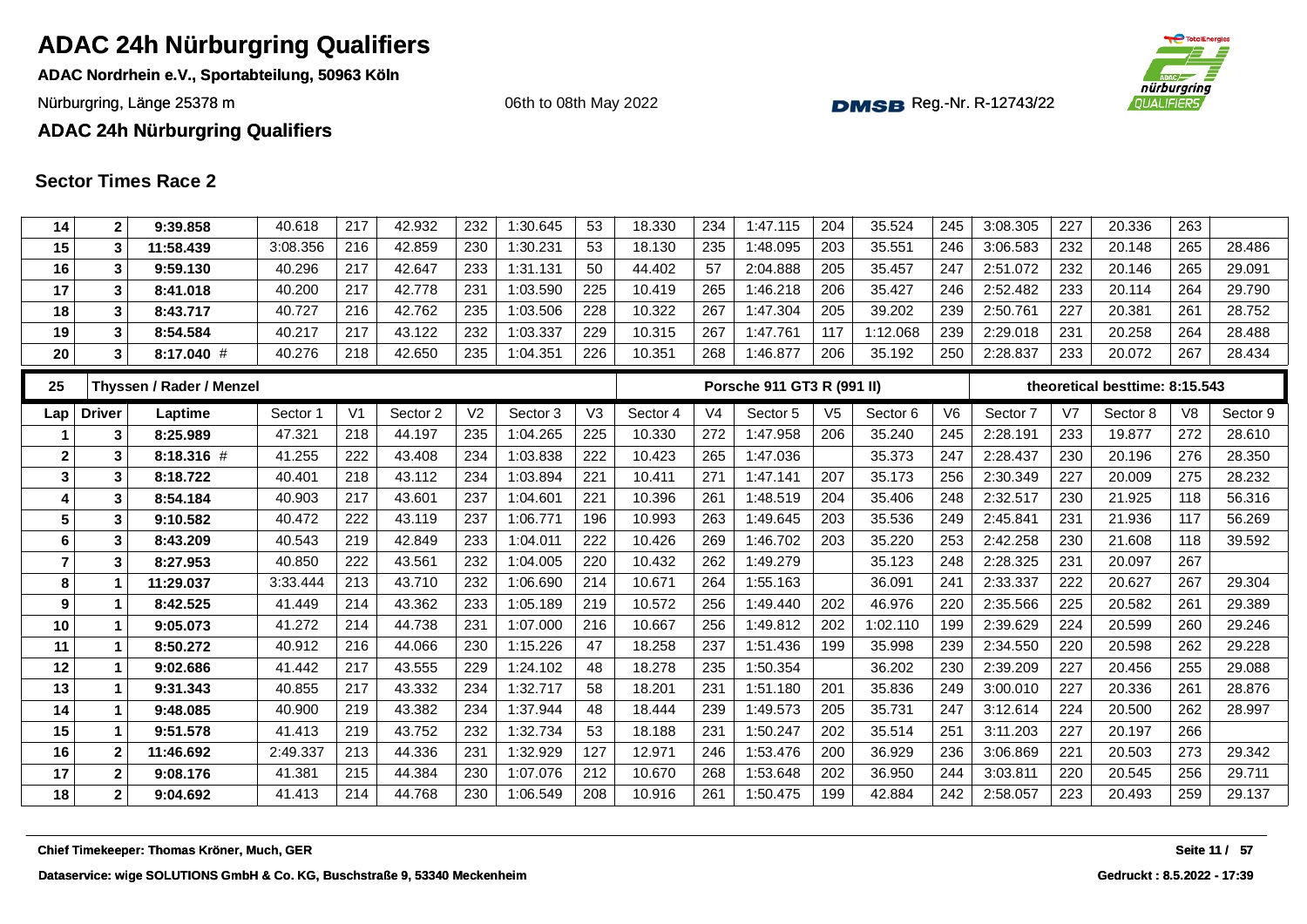**ADAC Nordrhein e.V., Sportabteilung, 50963 Köln**

Nürburgring, Länge 25378 m and the Communication of the Communication of the Communication of the Communication of the Communication of the Communication of the Communication of the Communication of the Communication of th



**ADAC 24h Nürburgring Qualifiers**

**Sector Times Race 2**

| 19               | $\mathbf 2$             | 8:38.345                                   | 41.533   | 217            | 45.414   | 231            | 1:06.882 | 213            | 10.716   | 250            | 1:50.853                   | 203            | 36.389   | 245            | 2:37.048 | 224            | 20.426                         | 269            | 29.084        |
|------------------|-------------------------|--------------------------------------------|----------|----------------|----------|----------------|----------|----------------|----------|----------------|----------------------------|----------------|----------|----------------|----------|----------------|--------------------------------|----------------|---------------|
| 20               | $\mathbf{2}$            | 8:42.062                                   | 41.563   | 216            | 45.334   | 230            | 1:06.672 | 215            | 10.719   | 254            | 1:50.498                   | 203            | 37.518   | 238            | 2:39.785 | 222            | 20.588                         | 263            | 29.385        |
| 26               |                         | Trummer / Hirschi                          |          |                |          |                |          |                |          |                | Ferrari 488 GT3            |                |          |                |          |                | theoretical besttime: 8:16.296 |                |               |
| Lap              | <b>Driver</b>           | Laptime                                    | Sector 1 | V <sub>1</sub> | Sector 2 | V <sub>2</sub> | Sector 3 | V <sub>3</sub> | Sector 4 | V <sub>4</sub> | Sector 5                   | V <sub>5</sub> | Sector 6 | V <sub>6</sub> | Sector 7 | V <sub>7</sub> | Sector 8                       | V8             | Sector 9      |
|                  | $\mathbf{2}$            | 8:24.512                                   | 44.937   | 218            | 43.450   | 232            | 1:04.995 | 221            | 10.442   | 266            | 1:47.202                   | 205            | 35.355   | 245            | 2:28.826 | 230            | 20.381                         | 261            | 28.924        |
| $\mathbf 2$      | $\mathbf{2}$            | 8:16.844#                                  | 40.078   | 219            | 42.641   | 232            | 1:03.962 | 222            | 10.472   | 262            | 1:46.760                   | 205            | 35.419   | 243            | 2:28.251 | 230            | 20.348                         | 263            | 28.913        |
| $\mathbf{3}$     | $\mathbf{2}$            | 8:20.622                                   | 40.619   | 219            | 43.065   | 232            | 1:03.997 | 216            | 10.534   | 265            | 1:47.264                   | 206            | 35.331   | 242            | 2:30.739 | 230            | 20.169                         | 268            | 28.904        |
| $\overline{4}$   | $\mathbf{2}$            | 8:54.280                                   | 41.654   | 219            | 43.228   | 235            | 1:04.313 | 221            | 10.424   | 264            | 1:48.746                   | 206            | 35.401   | 246            | 2:31.749 | 230            | 21.822                         | 99             | 56.943        |
| 5                | $\overline{\mathbf{2}}$ | 9:13.102                                   | 40.692   | 219            | 43.080   | 235            | 1:06.452 | 211            | 10.641   | 264            | 1:51.257                   | 198            | 35.897   | 243            | 2:47.237 | 232            | 21.679                         | 115            | 56.167        |
| $6\phantom{1}$   | $\overline{2}$          | 8:49.386                                   | 40.578   | 220            | 43.134   | 234            | 1:04.400 | 215            | 10.626   | 261            | 1:47.477                   | 205            | 35.431   | 243            | 2:40.547 | 229            | 21.320                         | 120            |               |
| $\overline{7}$   |                         | 10:56.709                                  | 3:13.185 | 216            | 45.087   | 232            | 1:05.245 | 220            | 10.502   | 262            | 1:47.603                   | 203            | 35.885   | 236            | 2:29.894 | 229            | 20.381                         | 262            | 28.927        |
| 8                | 1                       | 8:23.389                                   | 40.906   | 218            | 43.244   | 231            | 1:04.416 | 222            | 10.490   | 262            | 1:50.229                   | 202            | 35.910   | 242            | 2:28.798 | 227            | 20.486                         | 261            | 28.910        |
| $\boldsymbol{9}$ | 1                       | 8:30.089                                   | 40.761   | 217            | 43.109   | 231            | 1:05.575 | 214            | 10.701   | 258            | 1:48.524                   | 202            | 42.320   | 219            | 2:29.676 | 230            | 20.500                         | 259            | 28.923        |
| 10               |                         | 9:08.479                                   | 40.919   | 216            | 43.076   | 232            | 1:05.738 | 189            | 11.487   | 256            | 1:48.692                   | 204            | 1:19.142 | 166            | 2:30.159 | 231            | 20.422                         | 261            | 28.844        |
| 11               |                         | 8:40.079                                   | 40.944   | 217            | 44.017   | 231            | 1:15.010 | 48             | 18.198   | 237            | 1:48.772                   | 205            | 35.803   | 243            | 2:28.157 | 229            | 20.404                         | 262            | 28.774        |
| 12               |                         | 8:49.318                                   | 40.914   | 219            | 44.186   | 230            | 1:20.328 | 48             | 17.652   | 236            | 1:49.812                   | 205            | 35.904   | 241            | 2:31.124 | 230            | 20.471                         | 261            | 28.927        |
| 27               |                         | Andlauer / Campbell / Jaminet              |          |                |          |                |          |                |          |                | Porsche 911 GT3 R (991 II) |                |          |                |          |                | theoretical besttime: 8:15.717 |                |               |
| Lap              | <b>Driver</b>           | Laptime                                    | Sector 1 | V <sub>1</sub> | Sector 2 | V <sub>2</sub> | Sector 3 | V <sub>3</sub> | Sector 4 | V <sub>4</sub> | Sector 5                   | V <sub>5</sub> | Sector 6 | V6             | Sector 7 | V <sub>7</sub> | Sector 8                       | V <sub>8</sub> | Sector 9      |
| 1                | $\overline{\mathbf{2}}$ | 8:52.300                                   | 1:01.579 | 191            | 44.010   | 234            | 1:11.806 | 215            | 10.570   | 265            | 1:49.097                   | 204            | 35.516   | 250            | 2:30.750 | 231            | 20.191                         | 265            | 28.781        |
| $\mathbf{2}$     | $\mathbf{2}$            | $8:22.192$ #                               | 40.149   | 218            | 43.102   | 234            | 1:05.832 | 201            | 10.891   | 258            | 1:49.526                   | 204            | 35.386   | 246            | 2:28.292 | 232            | 20.255                         | 264            | 28.759        |
| $\mathbf{3}$     | $\overline{2}$          | 8:40.213                                   | 40.087   | 217            | 42.833   | 230            | 1:03.710 | 222            | 10.401   | 270            | 1:47.260                   | 206            | 35.280   | 248            | 2:28.067 | 233            | 20.054                         | 267            | 52.521        |
| 4                | $\mathbf{2}$            | 9:22.687                                   | 40.692   | 216            | 42.753   | 236            | 1:04.889 | 219            | 10.462   | 268            | 2:00.804                   | 207            | 35.679   | 232            | 2:44.412 | 227            | 22.896                         | 120            | 1:00.100      |
| 5                | $\overline{2}$          | 9:22.910                                   | 40.298   | 216            | 43.113   | 236            | 1:05.029 | 214            | 10.579   | 264            | 1:51.820                   | 205            | 35.944   | 225            | 2:57.117 | 230            | 21.999                         | 111            | 57.011        |
| 6                | $\mathbf{2}$            | 8:22.439                                   | 40.428   | 219            | 43.205   | 234            | 1:04.755 | 184            | 11.342   | 256            | 1:47.312                   | 205            | 35.203   | 247            | 2:31.183 | 227            | 20.340                         | 264            | 28.671        |
| 7                | $\overline{\mathbf{2}}$ | 8:27.170                                   | 40.296   | 218            | 42.854   | 233            | 1:03.959 | 222            | 10.480   | 262            | 1:47.400                   | 206            | 35.318   | 237            | 2:30.391 | 230            | 20.166                         | 266            |               |
| $\bf 8$          | $\mathbf{2}$            | 11:24.466                                  | 3:29.237 | 216            | 44.049   | 235            | 1:04.941 | 210            | 10.863   | 258            | 1:54.277                   | 206            | 35.867   | 248            | 2:28.890 | 228            | 20.330                         | 262            |               |
|                  |                         |                                            |          |                |          |                |          |                |          |                |                            |                |          |                |          |                |                                |                |               |
|                  |                         | Chief Timekeeper: Thomas Kröner, Much, GER |          |                |          |                |          |                |          |                |                            |                |          |                |          |                |                                |                | Seite 12 / 57 |

06th to 08th May 2022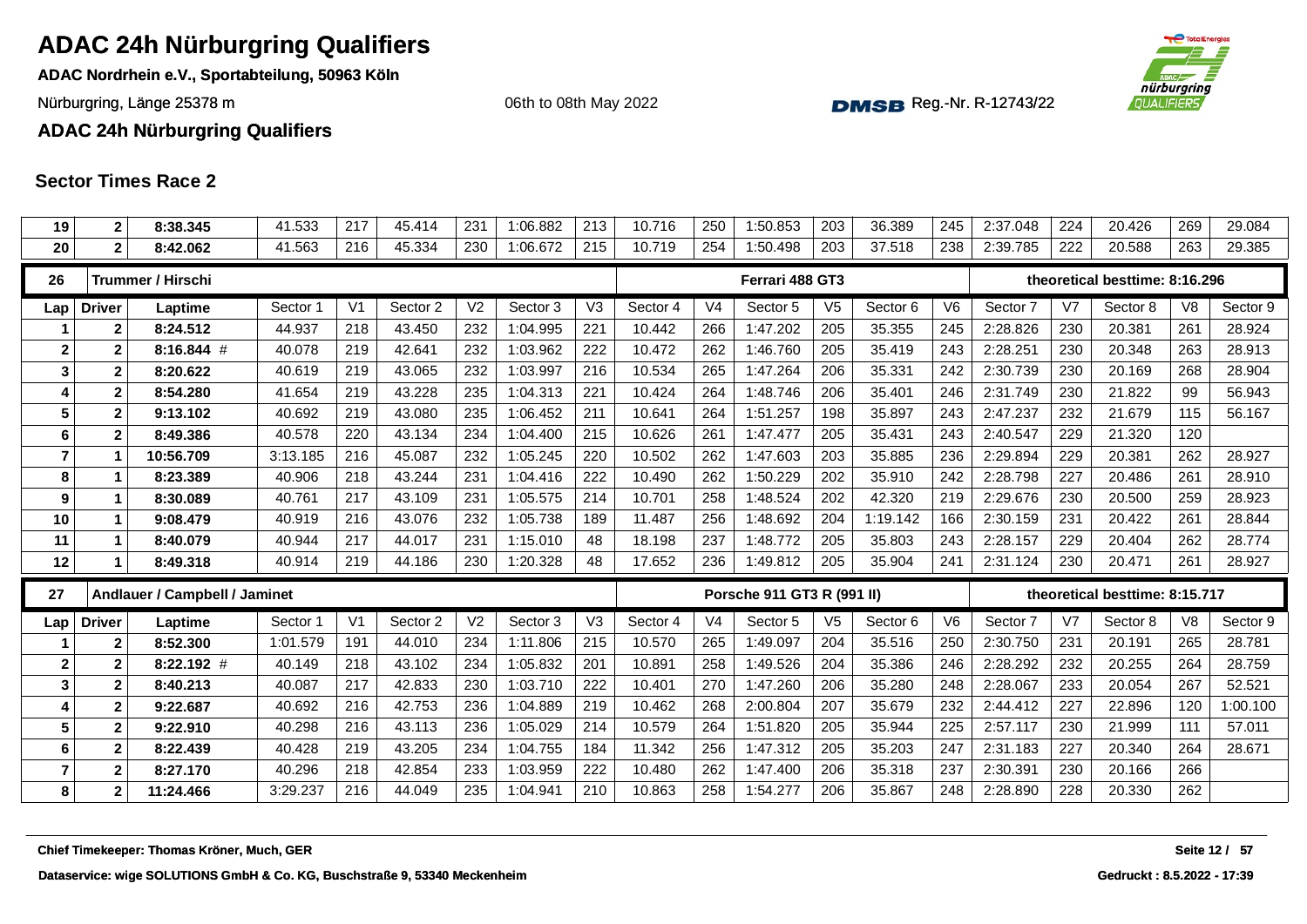**ADAC Nordrhein e.V., Sportabteilung, 50963 Köln**

Nürburgring, Länge 25378 m and the Communication of the Communication of the Communication of the Communication of the Communication of the Communication of the Communication of the Communication of the Communication of th

06th to 08th May 2022



**ADAC 24h Nürburgring Qualifiers**

| 9            | 3                       | 24:45.444                                  | 16:45.018 | 215            | 43.729   | 234            | 1:14.838 | 54             | 18.640   | 229            | 1:51.277                   | 206            | 35.639   | 245            | 2:28.018 | 233 | 19.824                         | 272            | 28.461        |
|--------------|-------------------------|--------------------------------------------|-----------|----------------|----------|----------------|----------|----------------|----------|----------------|----------------------------|----------------|----------|----------------|----------|-----|--------------------------------|----------------|---------------|
| 10           | 3                       | 8:55.104                                   | 40.757    | 217            | 43.953   | 233            | 1:20.336 | 54             | 18.224   | 236            | 1:48.930                   | 206            | 35.345   | 247            | 2:30.787 | 230 | 20.007                         | 270            |               |
| 28           |                         | <b>Engelhart / De Leener</b>               |           |                |          |                |          |                |          |                | Porsche 911 GT3 R (991 II) |                |          |                |          |     | theoretical besttime: 8:18.072 |                |               |
| Lap          | <b>Driver</b>           | Laptime                                    | Sector 1  | V <sub>1</sub> | Sector 2 | V <sub>2</sub> | Sector 3 | V <sub>3</sub> | Sector 4 | V <sub>4</sub> | Sector 5                   | V <sub>5</sub> | Sector 6 | V <sub>6</sub> | Sector 7 | V7  | Sector 8                       | V <sub>8</sub> | Sector 9      |
|              |                         | 8:49.141                                   | 56.281    | 210            | 45.233   | 232            | 1:07.782 | 216            | 10.594   | 266            | 1:49.235                   | 203            | 36.116   | 242            | 2:34.779 | 227 | 20.207                         | 264            | 28.914        |
| $\mathbf{2}$ | $\mathbf{1}$            | $8:18.197$ #                               | 40.321    | 216            | 42.932   | 230            | 1:04.054 | 225            | 10.436   | 265            | 1:47.426                   | 203            | 35.596   | 246            | 2:28.584 | 231 | 20.168                         | 260            | 28.680        |
| 3            | $\mathbf 1$             | 8:40.973                                   | 40.291    | 216            | 43.374   | 229            | 1:04.191 | 222            | 10.423   | 269            | 1:48.374                   | 202            | 35.583   | 246            | 2:31.128 | 226 | 20.211                         | 267            | 47.398        |
| 4            | $\overline{1}$          | 9:19.292                                   | 40.963    | 215            | 43.546   | 231            | 1:06.876 | 190            | 11.314   | 257            | 2:02.060                   | 203            | 35.879   | 247            | 2:40.136 | 227 | 22.188                         | 122            | 56.330        |
| 5            | $\mathbf 1$             | 9:25.294                                   | 40.476    | 216            | 43.337   | 232            | 1:04.434 | 219            | 10.587   | 265            | 1:49.566                   | 205            | 37.102   | 186            | 2:50.220 | 227 | 22.928                         | 115            | 1:06.644      |
| $\bf 6$      | $\mathbf 1$             | 8:22.445                                   | 40.599    | 216            | 43.233   | 232            | 1:04.799 | 222            | 10.471   | 264            | 1:47.978                   | 205            | 35.514   | 235            | 2:30.622 | 228 | 20.389                         | 261            | 28.840        |
| $\bf 7$      |                         | 8:29.227                                   | 40.630    | 216            | 43.578   | 231            | 1:04.614 | 220            | 10.598   | 261            | 1:47.650                   | 203            | 35.646   | 243            | 2:29.375 | 229 | 20.268                         | 263            |               |
| 8            | $\mathbf{2}$            | 11:29.663                                  | 3:31.185  | 215            | 45.602   | 231            | 1:06.531 | 203            | 11.010   | 261            | 1:56.185                   | 206            | 36.262   | 244            | 2:33.050 | 225 | 20.464                         | 262            | 29.374        |
| 9            | $\mathbf{2}$            | 8:49.082                                   | 41.297    | 213            | 44.213   | 230            | 1:05.662 | 214            | 12.504   | 208            | 1:51.582                   | 203            | 46.748   | 217            | 2:35.991 | 220 | 20.676                         | 260            | 30.409        |
| 10           | $\mathbf 2$             | 8:33.006                                   | 40.884    | 216            | 43.768   | 232            | 1:05.477 | 211            | 10.771   | 260            | 1:51.363                   |                | 36.246   | 242            | 2:34.646 | 227 | 20.417                         | 262            | 29.434        |
| 11           | $\overline{\mathbf{2}}$ | 8:51.971                                   | 41.422    | 216            | 43.811   | 231            | 1:15.668 | 53             | 18.219   | 235            | 1:52.468                   | 202            | 35.820   | 241            | 2:34.631 | 226 | 20.430                         | 262            | 29.502        |
| 12           | $\mathbf{2}$            | 9:26.395                                   | 42.067    | 217            | 43.835   | 231            | 1:34.698 | 53             | 18.362   | 238            | 1:53.774                   | 203            | 36.347   | 245            | 2:47.796 | 227 | 20.213                         | 267            | 29.303        |
| 13           | $\mathbf{2}$            | 9:53.124                                   | 40.846    | 218            | 43.479   | 232            | 1:32.479 | 52             | 18.199   | 236            | 1:50.698                   | 202            | 36.078   | 243            | 3:13.801 | 223 | 20.592                         | 260            |               |
| 14           | $\overline{2}$          | 12:20.702                                  | 3:13.152  | 216            | 43.521   | 230            | 1:33.351 | 52             | 18.644   | 236            | 1:51.154                   | 204            | 35.895   | 241            | 3:15.217 | 223 | 20.652                         | 259            | 29.116        |
| 15           | $\overline{2}$          | 10:15.420                                  | 40.620    | 216            | 43.044   | 232            | 1:31.160 | 45             | 18.576   | 235            | 1:51.232                   | 202            | 36.089   | 242            | 3:44.709 | 216 | 20.839                         | 262            | 29.151        |
| 16           | $\overline{2}$          | 9:04.615                                   | 40.741    | 216            | 43.497   | 231            | 1:11.635 | 207            | 10.939   | 261            | 1:53.594                   | 202            | 36.153   | 241            | 2:58.170 | 223 | 20.556                         | 262            | 29.330        |
| 17           | $\mathbf{2}$            | 8:54.059                                   | 41.173    | 216            | 43.617   | 230            | 1:05.131 | 213            | 10.790   | 262            | 1:50.111                   | 203            | 36.030   | 243            | 2:57.552 | 224 | 20.536                         | 262            | 29.119        |
| 18           | $\mathbf 2$             | 9:30.865                                   | 40.722    | 216            | 43.259   | 232            | 1:06.698 | 213            | 10.707   | 264            | 1:50.580                   | 204            | 1:09.177 | 236            | 3:00.161 | 223 | 20.580                         | 261            | 28.981        |
| 19           | $\mathbf 2$             | 8:25.839                                   | 40.543    | 217            | 43.207   | 233            | 1:04.789 | 217            | 10.629   | 266            | 1:49.527                   | 203            | 35.824   | 241            | 2:32.165 | 226 | 20.424                         | 261            | 28.731        |
| 20           | $\mathbf{2}$            | 8:33.331                                   | 40.405    | 218            | 43.276   | 232            | 1:05.822 | 213            | 10.745   | 262            | 1:49.822                   | 205            | 36.397   | 240            | 2:37.036 | 224 | 20.526                         | 263            | 29.302        |
|              |                         |                                            |           |                |          |                |          |                |          |                |                            |                |          |                |          |     |                                |                |               |
|              |                         | Chief Timekeeper: Thomas Kröner, Much, GER |           |                |          |                |          |                |          |                |                            |                |          |                |          |     |                                |                | Seite 13 / 57 |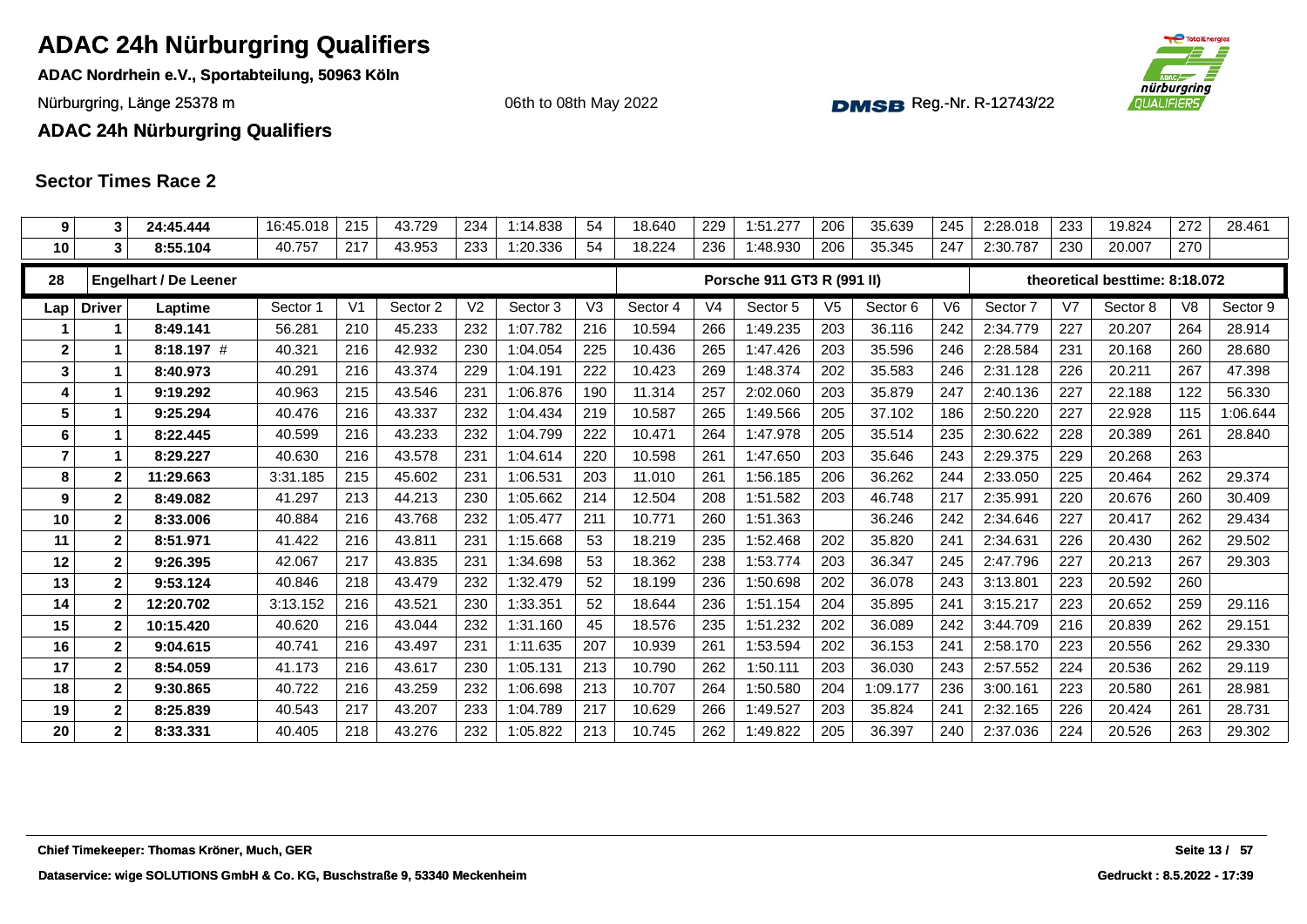**ADAC Nordrhein e.V., Sportabteilung, 50963 Köln**

Nürburgring, Länge 25378 m and the Communication of the Communication of the Communication of the Communication of the Communication of the Communication of the Communication of the Communication of the Communication of th

06th to 08th May 2022



**ADAC 24h Nürburgring Qualifiers**

| 33                      |               | Evans / Müller / Pilet / Seefried          |          |                |          |                |          |                |          |                | Porsche 911 GT3 R (991 II) |                |          |                |          |                | theoretical besttime: 8:17.305 |                |               |
|-------------------------|---------------|--------------------------------------------|----------|----------------|----------|----------------|----------|----------------|----------|----------------|----------------------------|----------------|----------|----------------|----------|----------------|--------------------------------|----------------|---------------|
| Lap                     | <b>Driver</b> | Laptime                                    | Sector 1 | V <sub>1</sub> | Sector 2 | V <sub>2</sub> | Sector 3 | V <sub>3</sub> | Sector 4 | V <sub>4</sub> | Sector 5                   | V <sub>5</sub> | Sector 6 | V <sub>6</sub> | Sector 7 | V7             | Sector 8                       | V <sub>8</sub> | Sector 9      |
|                         | 4             | 8:31.637                                   | 48.598   | 216            | 45.076   | 233            | 1:05.697 | 223            | 10.384   | 272            | 1:48.582                   | 205            | 35.509   | 246            | 2:29.097 | 229            | 20.108                         | 268            | 28.586        |
| $\mathbf{2}$            | 4             | $8:19.218$ #                               | 40.285   | 216            | 43.602   | 235            | 1:04.028 | 227            | 10.292   | 273            | 1:48.477                   | 203            | 35.242   | 245            | 2:28.785 | 228            | 20.068                         | 269            | 28.439        |
| $\mathbf{3}$            | 4             | 8:22.205                                   | 40.910   | 214            | 44.136   | 232            | 1:04.372 | 225            | 10.349   | 270            | 1:46.792                   | 206            | 35.322   | 247            | 2:30.706 | 227            | 19.840                         | 267            | 29.778        |
| 34                      |               | Stengel / Mettler / Böckmann               |          |                |          |                |          |                |          |                | <b>Mercedes-AMG GT3</b>    |                |          |                |          |                | theoretical besttime: 8:15.502 |                |               |
| Lap                     | <b>Driver</b> | Laptime                                    | Sector 1 | V <sub>1</sub> | Sector 2 | V <sub>2</sub> | Sector 3 | V3             | Sector 4 | V <sub>4</sub> | Sector 5                   | V <sub>5</sub> | Sector 6 | V <sub>6</sub> | Sector 7 | V <sub>7</sub> | Sector 8                       | V <sub>8</sub> | Sector 9      |
| $\mathbf 1$             | $\mathbf 2$   | 8:42.306                                   | 51.786   | 201            | 45.136   | 235            | 1:06.770 | 213            | 10.561   | 267            | 1:50.414                   | 205            | 36.089   | 252            | 2:32.582 | 227            | 20.036                         | 267            | 28.932        |
| $\overline{\mathbf{2}}$ | $\mathbf 2$   | 8:22.264                                   | 40.504   | 219            | 43.036   | 233            | 1:04.274 | 220            | 10.424   | 267            | 1:49.284                   | 205            | 35.384   | 252            | 2:30.580 | 227            | 20.161                         | 267            | 28.617        |
| 3                       | $\mathbf 2$   | 8:24.807                                   | 40.389   | 219            | 43.168   | 231            | 1:03.959 | 221            | 10.443   | 265            | 1:47.273                   | 206            | 35.344   | 248            | 2:28.060 | 230            | 20.144                         | 265            | 36.027        |
| 4                       | $\mathbf 2$   | 8:59.881                                   | 40.753   | 219            | 43.530   | 233            | 1:04.151 | 222            | 10.408   | 265            | 1:48.924                   | 206            | 36.046   | 227            | 2:37.070 | 225            | 22.373                         | 118            | 56.626        |
| 5                       | $\mathbf 2$   | 9:23.113                                   | 40.625   | 219            | 43.623   | 226            | 1:04.971 | 205            | 10.841   | 259            | 1:48.458                   | 203            | 35.784   | 185            | 2:56.495 | 230            | 24.097                         | 106            | 58.219        |
| 6                       | $\mathbf 2$   | 8:25.634                                   | 40.666   | 219            | 42.816   | 234            | 1:04.192 | 221            | 10.486   | 261            | 1:47.545                   | 206            | 35.245   | 218            | 2:35.843 | 232            | 20.148                         | 266            | 28.693        |
| $\overline{7}$          | $\mathbf 2$   | 8:37.670                                   | 40.922   | 220            | 43.891   | 231            | 1:07.132 | 220            | 10.487   | 263            | 1:47.614                   | 208            | 37.166   | 183            | 2:31.867 | 222            | 20.181                         | 269            |               |
| 8                       | 1             | 11:27.390                                  | 3:34.520 | 217            | 44.366   | 232            | 1:05.943 | 220            | 10.510   | 262            | 1:55.197                   | 204            | 35.860   | 246            | 2:31.868 | 227            | 20.143                         | 265            | 28.983        |
| 9                       | 1             | 8:44.123                                   | 41.117   | 218            | 45.936   | 231            | 1:05.381 | 214            | 10.628   | 262            | 1:51.779                   | 204            | 46.569   | 218            | 2:33.289 | 226            | 20.400                         | 264            | 29.024        |
| 10                      | 1             | 8:51.632                                   | 41.213   | 219            | 44.167   | 232            | 1:07.179 | 183            | 11.437   | 253            | 1:50.982                   | 203            | 54.327   | 214            | 2:32.940 | 225            | 20.362                         | 264            | 29.025        |
| 11                      | 1             | 8:47.789                                   | 41.511   | 217            | 45.653   | 230            | 1:14.731 | 53             | 17.996   | 236            | 1:50.841                   | 205            | 35.964   | 246            | 2:31.855 | 227            | 20.291                         | 264            | 28.947        |
| 12                      | 1             | 9:15.876                                   | 41.416   | 219            | 44.554   | 231            | 1:30.353 | 53             | 18.036   | 235            | 1:52.953                   | 205            | 35.928   | 247            | 2:43.230 | 225            | 20.449                         | 262            | 28.957        |
| 13                      | 1             | 9:56.549                                   | 41.251   | 218            | 44.316   | 231            | 1:31.706 | 53             | 18.016   | 235            | 1:56.700                   | 206            | 35.892   | 246            | 3:11.686 | 224            | 20.442                         | 262            |               |
| 14                      | 3             | 12:03.237                                  | 3:03.572 | 217            | 43.548   | 231            | 1:31.937 | 55             | 17.998   | 233            | 1:48.457                   | 205            | 35.629   | 246            | 3:11.416 | 216            | 20.687                         | 262            | 29.993        |
| 15                      | 3             | 9:57.637                                   | 40.669   | 218            | 42.977   | 231            | 1:30.712 | 55             | 17.694   | 234            | 1:47.343                   | 205            | 35.493   | 246            | 3:33.579 | 228            | 20.416                         | 262            | 28.754        |
| 16                      | 3             | 9:08.962                                   | 40.289   | 218            | 43.003   | 231            | 1:21.221 | 181            | 11.500   | 253            | 1:47.751                   | 206            | 35.424   | 247            | 3:01.081 | 228            | 20.205                         | 266            | 28.488        |
| 17                      | 3             | 8:47.534                                   | 40.282   | 219            | 42.917   | 232            | 1:04.795 | 205            | 10.883   | 258            | 1:47.620                   | 205            | 35.251   | 248            | 2:56.468 | 232            | 20.049                         | 268            | 29.269        |
| 18                      | 3             | 8:48.864                                   | 40.528   | 218            | 42.899   | 233            | 1:05.458 | 218            | 10.588   | 263            | 1:46.798                   | 208            | 42.374   | 239            | 2:51.456 | 231            | 20.203                         | 264            | 28.560        |
| 19                      | 3             | $8:21.842$ #                               | 40.272   | 220            | 43.403   | 235            | 1:04.207 | 218            | 10.519   | 264            | 1:48.122                   | 203            | 35.392   | 248            | 2:29.011 | 232            | 20.076                         | 268            | 30.840        |
|                         |               | Chief Timekeeper: Thomas Kröner, Much, GER |          |                |          |                |          |                |          |                |                            |                |          |                |          |                |                                |                | Seite 14 / 57 |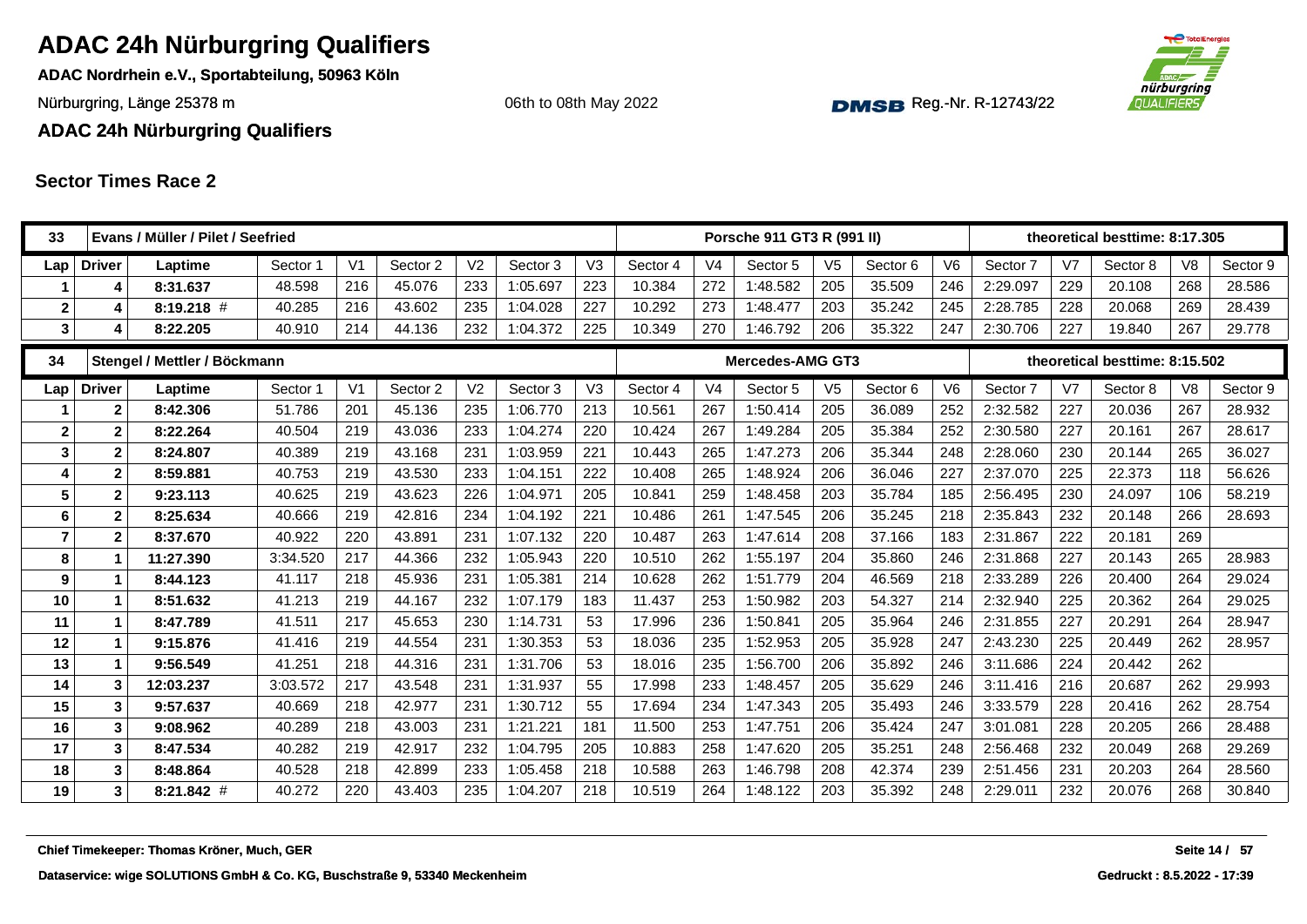**ADAC Nordrhein e.V., Sportabteilung, 50963 Köln**

Nürburgring, Länge 25378 m and the Communication of the Communication of the Communication of the Communication of the Communication of the Communication of the Communication of the Communication of the Communication of th

06th to 08th May 2022



**ADAC 24h Nürburgring Qualifiers**

| 20             | 3                    | 8:24.237                                   | 40.549   | 220            | 42.815   | 234            | 1:03.422 | 224 | 10.366   | 265            | 1:47.804                   | 206            | 36.159   | 249            | 2:34.248 | 230            | 20.206                         | 265            | 28.668        |
|----------------|----------------------|--------------------------------------------|----------|----------------|----------|----------------|----------|-----|----------|----------------|----------------------------|----------------|----------|----------------|----------|----------------|--------------------------------|----------------|---------------|
| 44             |                      | Kern / Picariello / Ragginger              |          |                |          |                |          |     |          |                | Porsche 911 GT3 R (991 II) |                |          |                |          |                | theoretical besttime: 8:14.624 |                |               |
| Lap            | <b>Driver</b>        | Laptime                                    | Sector 1 | V <sub>1</sub> | Sector 2 | V <sub>2</sub> | Sector 3 | V3  | Sector 4 | V <sub>4</sub> | Sector 5                   | V <sub>5</sub> | Sector 6 | V <sub>6</sub> | Sector 7 | V <sub>7</sub> | Sector 8                       | V <sub>8</sub> | Sector 9      |
|                | $\mathbf{2}$         | 8:26.328                                   | 47.653   | 219            | 43.930   | 234            | 1:04.646 | 224 | 10.367   | 269            | 1:47.715                   | 206            | 35.307   | 250            | 2:28.192 | 232            | 19.894                         | 270            | 28.624        |
| $\mathbf{2}$   | $\mathbf{2}$         | 8:16.986 #                                 | 40.882   | 215            | 42.898   | 236            | 1:03.506 | 224 | 10.343   | 271            | 1:47.244                   | 205            | 35.629   | 230            | 2:27.768 | 233            | 19.700                         | 266            | 29.016        |
| 3              | $\mathbf{2}$         | 8:19.094                                   | 40.484   | 217            | 43.223   | 233            | 1:03.463 | 222 | 10.378   | 271            | 1:47.341                   | 207            | 35.397   | 246            | 2:29.979 | 230            | 19.747                         | 270            | 29.082        |
| 4              | $\mathbf{2}$         | 8:53.463                                   | 40.836   | 219            | 43.151   | 234            | 1:03.886 | 222 | 10.423   | 269            | 1:48.995                   | 206            | 35.421   | 247            | 2:31.978 | 228            | 22.000                         | 121            | 56.773        |
| 5              | $\mathbf{2}$         | 9:09.965                                   | 40.678   | 215            | 43.092   | 236            | 1:04.884 | 218 | 10.603   | 266            | 1:48.272                   | 205            | 35.409   | 243            | 2:47.456 | 230            | 22.302                         | 121            | 57.269        |
| $\bf 6$        | $\mathbf 2$          | 8:41.091                                   | 40.522   | 219            | 43.067   | 233            | 1:04.015 | 224 | 10.473   | 266            | 1:46.413                   | 205            | 35.434   | 244            | 2:40.241 | 223            | 21.837                         | 119            | 39.089        |
| $\overline{7}$ | $\mathbf{2}$         | 8:26.527                                   | 40.572   | 219            | 42.943   | 232            | 1:04.676 | 212 | 10.724   | 265            | 1:47.475                   | 204            | 35.563   | 241            | 2:27.989 | 229            | 20.264                         | 264            |               |
| 8              |                      | 11:11.243                                  | 3:29.480 | 215            | 43.154   | 233            | 1:04.162 | 220 | 10.540   | 267            | 1:49.027                   | 202            | 35.715   | 243            | 2:29.893 | 227            | 20.363                         | 267            | 28.909        |
| 9              | $\blacktriangleleft$ | 8:31.986                                   | 40.643   | 215            | 43.118   | 231            | 1:05.340 | 218 | 10.558   | 264            | 1:48.702                   | 203            | 42.658   | 217            | 2:31.277 | 226            | 20.258                         | 266            | 29.432        |
| 10             | $\mathbf 1$          | 9:06.571                                   | 40.791   | 214            | 43.330   | 232            | 1:05.032 | 216 | 10.648   | 265            | 1:49.934                   | 202            | 1:13.452 | 167            | 2:34.100 | 226            | 20.362                         | 265            | 28.922        |
| 11             | 1                    | 8:43.611                                   | 40.872   | 215            | 43.357   | 233            | 1:12.722 | 54  | 19.122   | 236            | 1:50.929                   | 202            | 35.757   | 244            | 2:31.466 | 227            | 20.405                         | 261            | 28.981        |
| 12             | 1                    | 8:58.875                                   | 40.854   | 214            | 43.188   | 234            | 1:24.767 | 55  | 17.850   | 238            | 1:49.491                   | 203            | 36.990   | 234            | 2:36.478 | 227            | 20.324                         | 264            | 28.933        |
| 13             | 1                    | 9:24.111                                   | 40.583   | 216            | 43.260   | 232            | 1:31.759 | 54  | 17.803   | 239            | 1:49.619                   | 204            | 35.529   | 241            | 2:55.960 | 218            | 20.577                         | 262            | 29.021        |
| 14             | $\mathbf 1$          | 9:39.314                                   | 40.784   | 216            | 43.293   | 233            | 1:31.837 | 54  | 17.967   | 239            | 1:49.538                   | 202            | 35.752   | 242            | 3:10.534 | 226            | 20.414                         | 264            | 29.195        |
| 15             |                      | 9:48.499                                   | 40.926   | 216            | 43.628   | 233            | 1:32.905 | 54  | 18.036   | 238            | 1:50.126                   | 204            | 35.740   | 243            | 3:10.008 | 226            | 20.379                         | 262            |               |
| 16             | 3                    | 11:37.192                                  | 2:40.396 | 215            | 43.127   | 232            | 1:32.497 | 55  | 30.700   | 204            | 1:53.650                   | 202            | 35.947   | 241            | 2:51.594 | 230            | 20.338                         | 265            | 28.943        |
| 17             | 3                    | 8:43.690                                   | 40.132   | 216            | 42.902   | 230            | 1:03.907 | 213 | 10.739   | 260            | 1:47.628                   | 202            | 35.846   | 241            | 2:53.091 | 228            | 20.444                         | 262            | 29.001        |
| 18             | 3                    | 8:44.142                                   | 40.161   | 218            | 43.448   | 233            | 1:04.212 | 221 | 10.497   | 268            | 1:48.262                   | 202            | 35.821   | 243            | 2:52.723 | 227            | 20.329                         | 263            | 28.689        |
| 19             | 3                    | 8:56.892                                   | 40.169   | 217            | 42.962   | 231            | 1:04.234 | 219 | 10.556   | 264            | 1:48.856                   | 112            | 1:08.441 | 239            | 2:32.433 | 230            | 20.403                         | 263            | 28.838        |
| 20             | 3                    | 8:21.624                                   | 40.108   | 218            | 42.970   | 234            | 1:04.114 | 222 | 10.508   | 268            | 1:48.266                   | 203            | 35.684   | 242            | 2:30.115 | 229            | 20.299                         | 265            | 29.560        |
| 55             |                      | Baumann / Apothéloz                        |          |                |          |                |          |     |          |                | <b>Mercedes-AMG GT3</b>    |                |          |                |          |                | theoretical besttime: 8:18.940 |                |               |
| Lap            | <b>Driver</b>        | Laptime                                    | Sector 1 | V <sub>1</sub> | Sector 2 | V <sub>2</sub> | Sector 3 | V3  | Sector 4 | V <sub>4</sub> | Sector 5                   | V <sub>5</sub> | Sector 6 | V <sub>6</sub> | Sector 7 | V <sub>7</sub> | Sector 8                       | V <sub>8</sub> | Sector 9      |
|                |                      | 11:35.060                                  | 3:52.986 | 218            | 43.321   | 231            | 1:05.040 | 214 | 10.681   | 261            | 1:48.419                   | 203            | 35.499   | 247            | 2:29.845 | 229            | 20.353                         | 262            | 28.916        |
|                |                      |                                            |          |                |          |                |          |     |          |                |                            |                |          |                |          |                |                                |                |               |
|                |                      | Chief Timekeeper: Thomas Kröner, Much, GER |          |                |          |                |          |     |          |                |                            |                |          |                |          |                |                                |                | Seite 15 / 57 |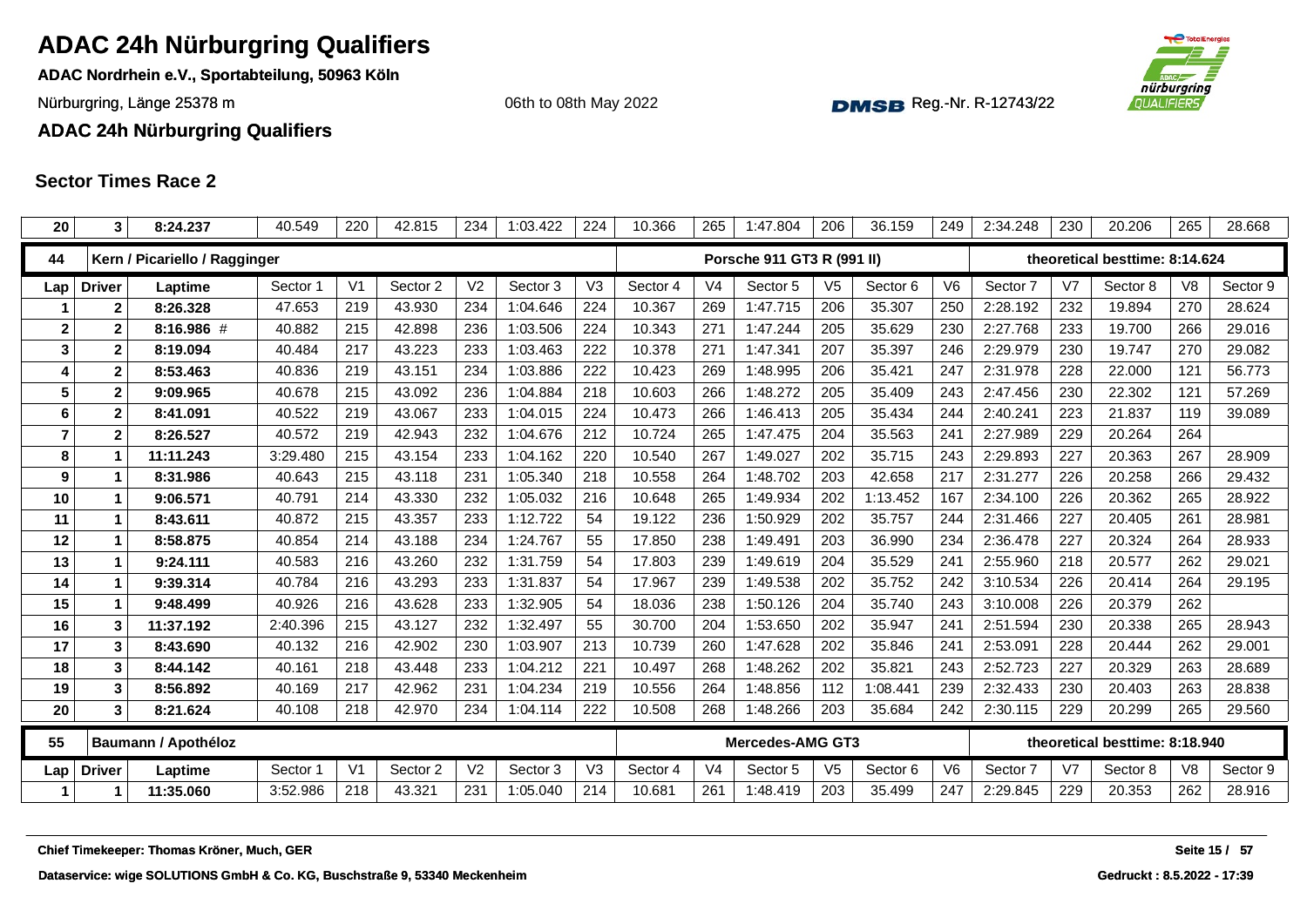**ADAC Nordrhein e.V., Sportabteilung, 50963 Köln**

Nürburgring, Länge 25378 m and the Communication of the Communication of the Communication of the Communication of the Communication of the Communication of the Communication of the Communication of the Communication of th

06th to 08th May 2022



**ADAC 24h Nürburgring Qualifiers**

| $\overline{\mathbf{2}}$ | 1              | $8:21.182$ #                               | 40.348   | 218            | 43.053   | 231            | 1:04.397 | 221            | 10.547   | 262            | 1:47.888                       | 204            | 35.656   | 244 | 2:30.033 | 228 | 20.431                         | 261            | 28.829        |
|-------------------------|----------------|--------------------------------------------|----------|----------------|----------|----------------|----------|----------------|----------|----------------|--------------------------------|----------------|----------|-----|----------|-----|--------------------------------|----------------|---------------|
| $\mathbf{3}$            | 1              | 8:53.531                                   | 40.594   | 219            | 43.234   | 232            | 1:04.340 | 218            | 10.602   | 263            | 1:47.954                       | 205            | 35.591   | 246 | 2:29.575 | 228 | 23.061                         | 112            | 58.580        |
| 4                       | 1              | 9:15.395                                   | 40.899   | 219            | 43.280   | 232            | 1:04.561 | 216            | 10.642   | 261            | 1:49.905                       | 206            | 35.986   | 202 | 2:50.378 | 229 | 22.463                         | 116            | 57.281        |
| 5                       | 1              | 9:37.254                                   | 40.718   | 218            | 43.420   | 232            | 1:04.322 | 218            | 10.579   | 262            | 1:49.488                       | 198            | 35.642   | 216 | 3:06.119 | 231 | 22.699                         | 117            | 1:04.267      |
| $6\phantom{1}6$         | 1              | 8:23.571                                   | 40.744   | 219            | 43.998   | 232            | 1:04.194 | 220            | 10.543   | 263            | 1:48.610                       | 206            | 35.130   | 241 | 2:31.342 | 230 | 20.300                         | 264            | 28.710        |
| $\overline{7}$          | 1              | 8:32.592                                   | 40.863   | 222            | 43.413   | 233            | 1:06.627 | 220            | 10.481   | 264            | 1:47.690                       | 207            | 35.335   | 250 | 2:29.594 | 231 | 20.226                         | 264            |               |
| 8                       | $\overline{2}$ | 11:38.613                                  | 3:33.539 | 218            | 44.862   | 231            | 1:05.130 | 217            | 10.557   | 265            | 2:05.604                       | 187            | 37.629   | 247 | 2:32.270 | 228 | 20.288                         | 264            | 28.734        |
| 9                       | $\mathbf{2}$   | 8:53.618                                   | 40.701   | 218            | 43.880   | 232            | 1:05.173 | 211            | 10.736   | 261            | 1:49.106                       | 205            | 1:02.104 | 199 | 2:33.055 | 230 | 20.222                         | 265            | 28.641        |
| 10                      | $\mathbf{2}$   | 8:22.291                                   | 41.018   | 218            | 43.385   | 231            | 1:04.633 | 218            | 10.564   | 262            | 1:48.490                       | 205            | 35.376   | 247 | 2:29.994 | 227 | 20.155                         | 268            | 28.676        |
| 11                      | $\mathbf{2}$   | 8:53.710                                   | 40.975   | 218            | 43.348   | 232            | 1:26.437 | 49             | 18.882   | 226            | 1:49.564                       | 201            | 35.684   | 249 | 2:29.974 | 229 | 20.244                         | 264            | 28.602        |
| 12                      | $\mathbf{2}$   | 9:33.686                                   | 40.774   | 219            | 43.408   | 233            | 1:32.816 | 52             | 18.549   | 234            | 1:50.167                       | 201            | 36.187   | 245 | 2:59.873 | 230 | 19.933                         | 271            | 31.979        |
| 13                      | $\mathbf{2}$   | 9:39.280                                   | 40.940   | 218            | 43.565   | 233            | 1:32.142 | 53             | 18.377   | 235            | 1:48.740                       | 205            | 35.212   | 250 | 3:11.106 | 212 | 20.662                         | 265            | 28.536        |
| 66                      |                | Schemmann / Haller / Elkmann               |          |                |          |                |          |                |          |                | <b>Volkswagen Golf GTI TCR</b> |                |          |     |          |     | theoretical besttime: 9:14.101 |                |               |
| Lap                     | <b>Driver</b>  | Laptime                                    | Sector 1 | V <sub>1</sub> | Sector 2 | V <sub>2</sub> | Sector 3 | V <sub>3</sub> | Sector 4 | V <sub>4</sub> | Sector 5                       | V <sub>5</sub> | Sector 6 | V6  | Sector 7 | V7  | Sector 8                       | V <sub>8</sub> | Sector 9      |
|                         | 3              | 12:43.588                                  | 4:03.094 | 188            | 49.494   | 212            | 1:13.080 | 192            | 11.699   | 243            | 2:02.584                       | 183            | 39.867   | 222 | 2:49.077 | 205 | 22.316                         | 240            | 32.377        |
| $\overline{2}$          | 3              | $9:17.234$ #                               | 45.566   | 197            | 48.126   | 210            | 1:10.789 | 197            | 11.600   | 244            | 1:59.886                       | 183            | 39.620   | 222 | 2:47.767 | 206 | 22.116                         | 242            | 31.764        |
| 3                       | 3              | 9:49.433                                   | 44.767   | 198            | 48.062   | 210            | 1:10.875 | 197            | 11.576   | 244            | 2:00.859                       | 183            | 39.675   | 221 | 2:48.457 | 203 | 25.467                         | 106            | 59.695        |
| 4                       | 3              | 10:08.038                                  | 45.030   | 197            | 47.675   | 211            | 1:11.163 | 194            | 11.685   | 244            | 2:00.654                       | 183            | 39.902   | 218 | 3:06.347 | 203 | 26.826                         | 119            | 58.756        |
| 5                       | 3              | 9:50.964                                   | 45.246   | 198            | 47.831   | 210            | 1:11.514 | 195            | 11.704   | 243            | 2:00.234                       | 183            | 39.839   | 220 | 3:08.407 | 206 | 23.987                         | 118            | 42.202        |
| $6\phantom{a}$          | 3              | 9:17.507                                   | 46.631   | 198            | 47.725   | 209            | 1:11.167 | 195            | 11.718   | 241            | 1:59.720                       | 183            | 40.038   | 199 | 2:46.086 | 206 | 22.325                         | 239            | 32.097        |
| $\overline{7}$          | 3              | 9:26.481                                   | 44.761   | 197            | 47.669   | 208            | 1:11.198 | 194            | 11.783   | 239            | 2:00.094                       | 184            | 39.832   | 218 | 2:47.825 | 202 | 22.534                         | 238            |               |
| 8                       | $\overline{2}$ | 12:48.655                                  | 3:19.537 | 159            | 52.945   | 204            | 1:18.175 | 172            | 12.612   | 236            | 2:09.990                       | 181            | 1:00.706 | 188 | 2:57.972 | 204 | 22.439                         | 238            | 34.279        |
| 9                       | $\mathbf 2$    | 9:42.117                                   | 46.536   | 189            | 50.260   | 209            | 1:14.492 | 184            | 12.177   | 236            | 2:08.034                       | 180            | 40.675   | 216 | 2:54.501 | 203 | 22.454                         | 239            | 32.988        |
| 10                      | $\mathbf{2}$   | 10:20.701                                  | 47.337   | 192            | 50.174   | 211            | 1:41.218 | 45             | 19.996   | 212            | 2:07.961                       | 180            | 40.859   | 215 | 2:57.595 | 204 | 22.373                         | 239            | 33.188        |
| 11                      | $\mathbf{2}$   | 10:39.115                                  | 45.587   | 193            | 49.817   | 211            | 1:44.099 | 48             | 20.226   | 216            | 2:06.598                       | 181            | 40.441   | 218 | 3:16.627 | 205 | 22.441                         | 237            | 33.279        |
| 12                      | $\overline{2}$ | 10:57.959                                  | 45.636   | 196            | 48.985   | 210            | 1:41.361 | 48             | 20.321   | 213            | 2:06.648                       | 180            | 40.277   | 218 | 3:37.179 | 194 | 22.646                         | 242            | 34.906        |
| 13                      | $\mathbf{2}$   | 11:00.769                                  | 46.910   | 191            | 49.299   | 210            | 1:43.598 | 48             | 20.161   | 214            | 2:04.949                       | 180            | 40.660   | 218 | 3:39.413 | 202 | 22.503                         | 238            | 33.276        |
|                         |                | Chief Timekeeper: Thomas Kröner, Much, GER |          |                |          |                |          |                |          |                |                                |                |          |     |          |     |                                |                | Seite 16 / 57 |
|                         |                |                                            |          |                |          |                |          |                |          |                |                                |                |          |     |          |     |                                |                |               |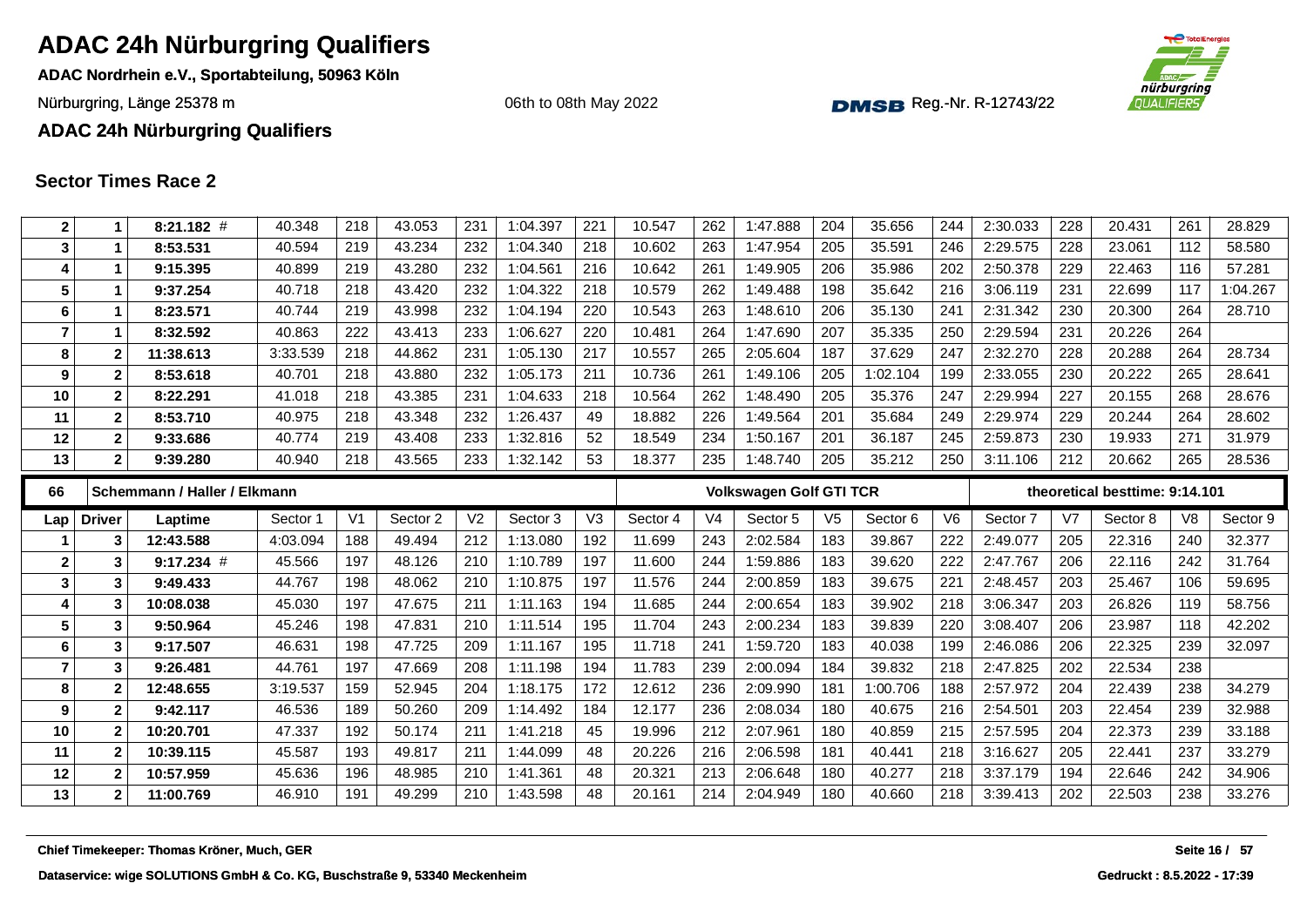**ADAC Nordrhein e.V., Sportabteilung, 50963 Köln**

Nürburgring, Länge 25378 m and the Communication of the Communication of the Communication of the Communication of the Communication of the Communication of the Communication of the Communication of the Communication of th

06th to 08th May 2022



**ADAC 24h Nürburgring Qualifiers**

| 14               | $\mathbf{2}$            | 11:20.605                                  | 45.490   | 190            | 49.122   | 211            | 1:39.509 | 48             | 42.646   | 54             | 2:16.921                            | 182            | 40.507   | 219            | 3:21.312 | 202            | 22.497                         | 238 |               |
|------------------|-------------------------|--------------------------------------------|----------|----------------|----------|----------------|----------|----------------|----------|----------------|-------------------------------------|----------------|----------|----------------|----------|----------------|--------------------------------|-----|---------------|
| 15               | -1                      | 12:56.638                                  | 2:46.942 | 169            | 52.818   | 198            | 1:20.700 | 170            | 12.530   | 233            | 2:16.268                            | 171            | 44.632   | 183            | 3:42.180 | 184            | 23.512                         | 235 | 37.056        |
| 16               | -1                      | 11:13.663                                  | 48.064   | 185            | 51.631   | 202            | 1:22.273 | 151            | 13.448   | 227            | 2:22.053                            | 113            | 1:16.739 | 172            | 3:20.085 | 188            | 23.147                         | 237 | 36.223        |
| 17               |                         | 10:31.087                                  | 48.641   | 178            | 52.217   | 204            | 1:19.960 | 164            | 12.718   | 233            | 2:17.441                            | 175            | 44.647   | 166            | 3:14.423 | 190            | 23.218                         | 236 | 37.822        |
| 69               |                         | Dörr / Hancke                              |          |                |          |                |          |                |          |                | <b>Aston Martin Vantage AMR GT4</b> |                |          |                |          |                | theoretical besttime: 8:49.742 |     |               |
| Lap              | <b>Driver</b>           | Laptime                                    | Sector 1 | V <sub>1</sub> | Sector 2 | V <sub>2</sub> | Sector 3 | V <sub>3</sub> | Sector 4 | V <sub>4</sub> | Sector 5                            | V <sub>5</sub> | Sector 6 | V <sub>6</sub> | Sector 7 | V <sub>7</sub> | Sector 8                       | V8  | Sector 9      |
| 1                | -1                      | 9:10.562                                   | 55.887   | 190            | 47.458   | 230            | 1:09.477 | 198            | 10.978   | 264            | 1:56.982                            | 197            | 36.804   | 250            | 2:42.890 | 219            | 20.290                         | 269 | 29.796        |
| $\bf{2}$         | 1                       | $8:51.051$ #                               | 42.862   | 214            | 45.795   | 230            | 1:08.979 | 203            | 10.896   | 262            | 1:55.430                            | 198            | 36.644   | 248            | 2:40.529 | 218            | 20.370                         | 269 | 29.546        |
| $\mathbf{3}$     | -1                      | 9:23.780                                   | 42.620   | 215            | 45.538   | 229            | 1:08.862 | 204            | 10.878   | 262            | 1:55.110                            | 199            | 36.689   | 247            | 2:41.360 | 218            | 22.645                         | 115 | 1:00.078      |
| 4                | $\mathbf{1}$            | 9:53.089                                   | 43.299   | 214            | 46.693   | 230            | 1:09.073 | 203            | 10.916   | 262            | 2:10.877                            | 198            | 36.723   | 242            | 2:52.996 | 219            | 22.202                         | 115 | 1:00.310      |
| 5                | -1                      | 10:04.648                                  | 42.786   | 215            | 45.997   | 231            | 1:10.524 | 201            | 10.999   | 259            | 1:56.045                            | 199            | 36.969   | 196            | 3:15.649 | 215            | 24.301                         | 122 | 1:01.378      |
| 6                | $\mathbf{1}$            | 9:03.076                                   | 42.894   | 215            | 45.861   | 231            | 1:09.301 | 203            | 10.945   | 260            | 1:56.778                            | 198            | 36.582   | 235            | 2:42.649 | 220            | 20.263                         | 270 |               |
| 7                | $\overline{2}$          | 11:35.227                                  | 3:20.811 | 203            | 46.684   | 228            | 1:09.709 | 198            | 11.106   | 258            | 1:56.773                            | 198            | 37.015   | 246            | 2:43.005 | 218            | 20.329                         | 269 | 29.795        |
| 8                | $\overline{\mathbf{2}}$ | 9:00.429                                   | 43.271   | 212            | 46.268   | 230            | 1:10.320 | 178            | 11.468   | 258            | 1:59.115                            | 198            | 36.966   | 247            | 2:43.000 | 219            | 20.253                         | 271 | 29.768        |
| $\boldsymbol{9}$ | $\mathbf{2}$            | 9:36.466                                   | 42.960   | 215            | 46.207   | 229            | 1:09.715 | 196            | 11.100   | 261            | 1:56.452                            | 198            | 1:16.643 | 160            | 2:43.437 | 220            | 20.209                         | 271 | 29.743        |
| 10               | $\mathbf{2}$            | 9:02.973                                   | 43.344   | 213            | 46.352   | 229            | 1:11.715 | 111            | 14.361   | 241            | 1:57.174                            | 198            | 37.338   | 242            | 2:41.852 | 220            | 20.221                         | 270 | 30.616        |
| 11               | $\mathbf{2}$            | 9:34.032                                   | 42.974   | 210            | 46.074   | 231            | 1:38.808 | 43             | 18.872   | 233            | 1:56.743                            | 198            | 36.792   | 250            | 2:42.920 | 219            | 20.077                         | 273 | 30.772        |
| 12               | $\mathbf{2}$            | 9:55.552                                   | 43.323   | 214            | 46.624   | 231            | 1:37.965 | 48             | 18.883   | 236            | 1:57.468                            | 199            | 36.829   | 249            | 3:04.628 | 220            | 20.140                         | 272 | 29.692        |
| 13               | $\mathbf{2}$            | 10:18.110                                  | 43.100   | 215            | 46.150   | 233            | 1:37.782 | 48             | 19.052   | 233            | 1:56.723                            | 199            | 36.902   | 248            | 3:20.097 | 217            | 20.329                         | 270 |               |
| 14               | $\mathbf{2}$            | 12:38.229                                  | 3:04.374 | 210            | 46.324   | 228            | 1:38.103 | 49             | 19.339   | 232            | 1:57.101                            | 197            | 36.883   | 250            | 3:25.747 | 213            | 20.502                         | 269 | 29.856        |
| 15               |                         | 10:07.036                                  | 42.949   | 212            | 45.984   | 231            | 1:38.737 | 47             | 19.017   | 232            | 1:59.462                            | 198            | 36.713   | 247            | 3:13.444 | 219            | 20.524                         | 269 | 30.206        |
| 16               | 1                       | 9:29.899                                   | 42.932   | 214            | 46.251   | 230            | 1:12.689 | 182            | 11.784   | 252            | 1:58.090                            | 198            | 36.682   | 250            | 3:11.099 | 214            | 20.382                         | 270 | 29.990        |
| 17               |                         | 9:38.267                                   | 43.189   | 206            | 46.571   | 231            | 1:11.086 | 200            | 11.025   | 260            | 1:57.947                            | 198            | 44.504   | 239            | 3:13.601 | 217            | 20.319                         | 270 | 30.025        |
| 18               | 1                       | 9:05.581                                   | 44.001   | 198            | 47.084   | 232            | 1:11.431 | 201            | 11.110   | 246            | 1:58.821                            | 197            | 36.813   | 249            | 2:45.948 | 219            | 20.291                         | 270 | 30.082        |
| 19               | -1                      | 9:08.101                                   | 43.455   | 210            | 47.087   | 230            | 1:11.374 | 201            | 10.882   | 264            | 1:58.640                            | 198            | 38.634   | 239            | 2:47.315 | 220            | 20.208                         | 272 | 30.506        |
|                  |                         |                                            |          |                |          |                |          |                |          |                |                                     |                |          |                |          |                |                                |     |               |
|                  |                         | Chief Timekeeper: Thomas Kröner, Much, GER |          |                |          |                |          |                |          |                |                                     |                |          |                |          |                |                                |     | Seite 17 / 57 |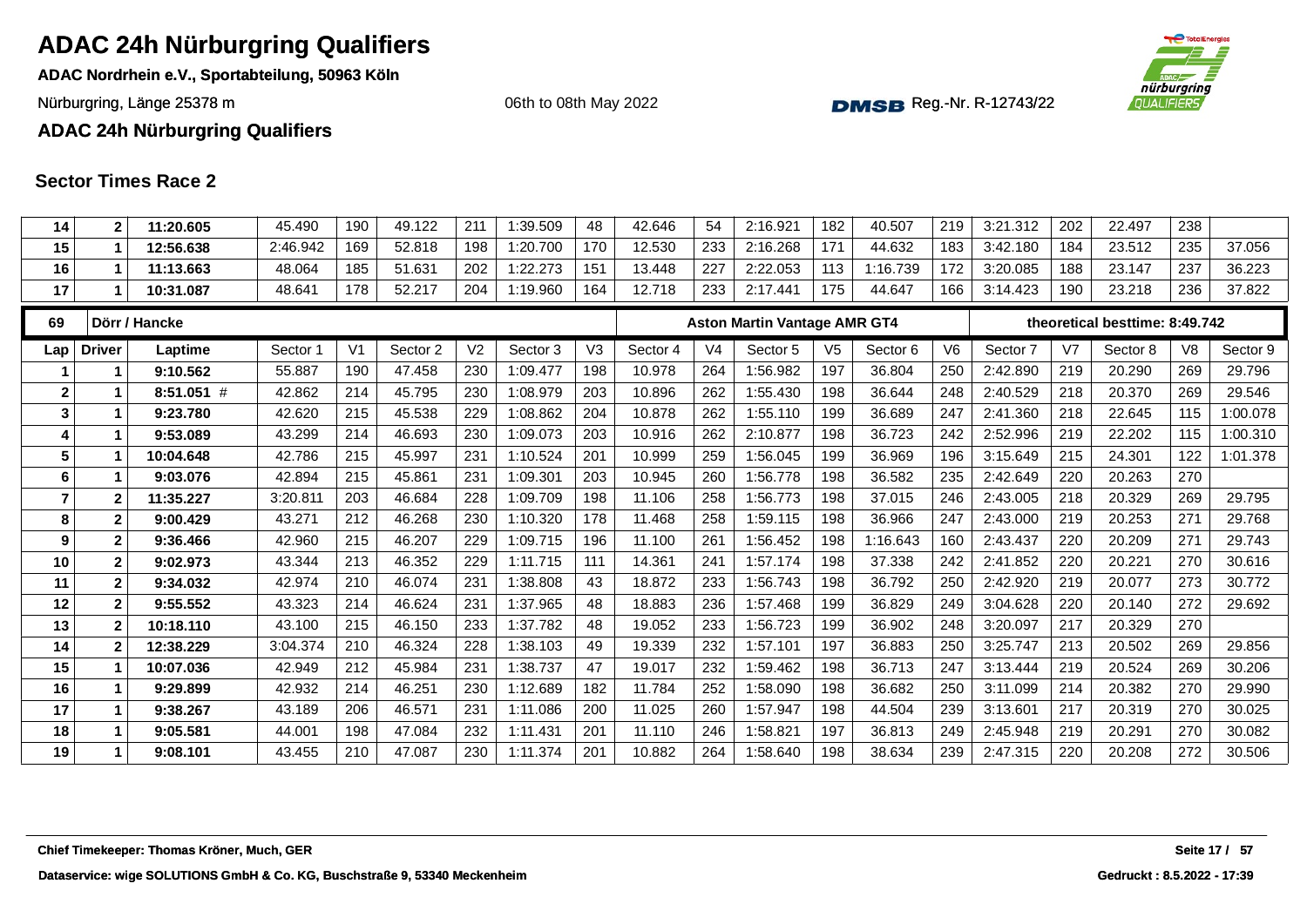**ADAC Nordrhein e.V., Sportabteilung, 50963 Köln**

Nürburgring, Länge 25378 m and the Communication of the Communication of the Communication of the Communication of the Communication of the Communication of the Communication of the Communication of the Communication of th

06th to 08th May 2022



**ADAC 24h Nürburgring Qualifiers**

| 72                      |               | Harper / Hesse / Verhagen                  |          |                |          |                |          |                |          |                | <b>BMW M4 GT3</b> |                |          |                |          |                | theoretical besttime: 8:11.803 |                |               |
|-------------------------|---------------|--------------------------------------------|----------|----------------|----------|----------------|----------|----------------|----------|----------------|-------------------|----------------|----------|----------------|----------|----------------|--------------------------------|----------------|---------------|
| Lap                     | <b>Driver</b> | Laptime                                    | Sector 1 | V <sub>1</sub> | Sector 2 | V <sub>2</sub> | Sector 3 | V <sub>3</sub> | Sector 4 | V <sub>4</sub> | Sector 5          | V <sub>5</sub> | Sector 6 | V <sub>6</sub> | Sector 7 | V <sub>7</sub> | Sector 8                       | V <sub>8</sub> | Sector 9      |
|                         | 3             | 8:20.142                                   | 44.625   | 216            | 43.373   | 233            | 1:04.253 | 226            | 10.329   | 267            | 1:46.763          | 204            | 35.655   | 245            | 2:26.485 | 231            | 20.125                         | 267            | 28.534        |
| $\mathbf{2}$            | 3             | $8:13.365$ #                               | 40.319   | 218            | 42.767   | 234            | 1:02.915 | 230            | 10.284   | 267            | 1:46.178          | 202            | 35.380   | 245            | 2:26.879 | 233            | 20.138                         | 267            | 28.505        |
| 3                       | $\mathbf{3}$  | 8:15.276                                   | 40.435   | 218            | 42.761   | 233            | 1:03.169 | 228            | 10.294   | 268            | 1:46.068          | 202            | 35.526   | 247            | 2:28.541 | 233            | 20.076                         | 266            | 28.406        |
| $\overline{\mathbf{4}}$ | 3             | 8:49.565                                   | 40.509   | 216            | 42.891   | 234            | 1:03.402 | 207            | 10.802   | 261            | 1:48.237          | 204            | 35.349   | 248            | 2:27.206 | 232            | 23.870                         | 122            | 57.299        |
| $5\phantom{1}$          | $\mathbf{3}$  | 9:07.959                                   | 40.649   | 218            | 42.849   | 235            | 1:07.025 | 211            | 10.677   | 265            | 1:47.706          | 203            | 35.469   | 245            | 2:45.888 | 233            | 21.882                         | 122            | 55.814        |
| 6                       | 3             | 9:06.786                                   | 40.643   | 219            | 42.841   | 234            | 1:03.126 | 227            | 10.305   | 266            | 1:45.996          | 205            | 35.776   | 247            | 2:47.776 | 234            | 21.716                         | 122            |               |
| $\overline{7}$          | 1             | 10:53.128                                  | 3:10.474 | 217            | 43.063   | 233            | 1:03.496 | 230            | 10.250   | 268            | 1:49.086          | 202            | 35.874   | 244            | 2:31.226 | 233            | 19.943                         | 261            | 29.716        |
| 8                       | 1             | 8:16.946                                   | 40.960   | 216            | 42.640   | 232            | 1:02.861 | 230            | 10.287   | 265            | 1:49.109          | 203            | 35.600   | 244            | 2:26.943 | 231            | 20.105                         | 267            | 28.441        |
| 9                       | 1             | 8:23.482                                   | 40.424   | 218            | 42.782   | 235            | 1:03.717 | 232            | 10.225   | 267            | 1:46.975          | 205            | 42.156   | 219            | 2:28.694 | 232            | 20.034                         | 266            | 28.475        |
| 10                      | 1             | 8:52.991                                   | 40.580   | 216            | 42.623   | 234            | 1:03.943 | 231            | 10.278   | 266            | 1:47.201          | 203            | 1:10.137 | 170            | 2:28.208 | 235            | 19.813                         | 274            | 30.208        |
| 11                      | 1             | 8:30.953                                   | 40.640   | 218            | 43.795   | 231            | 1:11.570 | 52             | 17.721   | 236            | 1:46.765          | 203            | 35.381   | 245            | 2:26.848 | 233            | 19.876                         | 270            | 28.357        |
| 12                      | 1             | 8:39.227                                   | 40.268   | 218            | 42.915   | 232            | 1:18.900 | 53             | 17.292   | 236            | 1:47.375          | 202            | 35.410   | 246            | 2:28.367 | 234            | 20.181                         | 264            | 28.519        |
| 13                      | 1             | 9:06.783                                   | 40.603   | 218            | 42.779   | 236            | 1:30.406 | 49             | 17.829   | 236            | 1:47.398          | 206            | 35.208   | 248            | 2:44.105 | 235            | 20.029                         | 266            | 28.426        |
| 14                      | 1             | 9:44.780                                   | 40.453   | 218            | 42.824   | 234            | 1:28.904 | 53             | 17.509   | 236            | 1:47.832          | 205            | 35.352   | 246            | 3:16.115 | 233            | 20.172                         | 264            |               |
| 15                      | $\mathbf 2$   | 12:00.937                                  | 3:07.771 | 216            | 43.300   | 230            | 1:30.499 | 52             | 18.090   | 233            | 1:47.762          | 202            | 35.757   | 245            | 3:08.450 | 229            | 20.073                         | 266            | 29.235        |
| 16                      | $\mathbf{2}$  | 9:47.667                                   | 40.430   | 216            | 42.653   | 233            | 1:31.713 | 42             | 42.739   | 53             | 1:54.972          | 203            | 35.687   | 244            | 2:50.845 | 231            | 20.083                         | 266            | 28.545        |
| 17                      | $\mathbf{2}$  | 8:40.717                                   | 41.165   | 217            | 42.936   | 232            | 1:03.558 | 226            | 10.371   | 266            | 1:47.025          | 203            | 36.236   | 238            | 2:50.966 | 232            | 19.997                         | 267            | 28.463        |
| 18                      | $\mathbf{2}$  | 8:38.931                                   | 40.320   | 217            | 42.590   | 233            | 1:03.287 | 227            | 10.396   | 264            | 1:46.288          | 203            | 35.610   | 244            | 2:51.675 | 230            | 20.231                         | 264            | 28.534        |
| 19                      | $\mathbf{2}$  | 8:53.817                                   | 40.275   | 217            | 42.629   | 232            | 1:04.597 | 203            | 10.941   | 258            | 1:47.639          | 108            | 1:05.968 | 236            | 2:32.459 | 229            | 20.203                         | 267            | 29.106        |
| 20                      | $\mathbf{2}$  | 8:15.867                                   | 40.281   | 217            | 42.691   | 233            | 1:03.206 | 225            | 10.383   | 264            | 1:46.499          | 205            | 35.632   | 243            | 2:28.540 | 229            | 20.255                         | 264            | 28.380        |
| 79                      |               | Sari / Sari / Yücesan                      |          |                |          |                |          |                |          |                | <b>BMW M4 GT4</b> |                |          |                |          |                | theoretical besttime: 9:10.834 |                |               |
| Lap                     | <b>Driver</b> | Laptime                                    | Sector 1 | V <sub>1</sub> | Sector 2 | V <sub>2</sub> | Sector 3 | V <sub>3</sub> | Sector 4 | V <sub>4</sub> | Sector 5          | V <sub>5</sub> | Sector 6 | V <sub>6</sub> | Sector 7 | V <sub>7</sub> | Sector 8                       | V <sub>8</sub> | Sector 9      |
|                         | 2             | 12:48.656                                  | 4:04.477 | 192            | 49.308   | 219            | 1:14.238 | 181            | 11.713   | 252            | 2:02.511          | 188            | 39.372   | 225            | 2:53.895 | 206            | 21.383                         | 258            | 31.759        |
| $\mathbf{2}$            | $\mathbf{2}$  | 9:29.790                                   | 44.703   | 203            | 48.071   | 219            | 1:13.726 | 182            | 11.740   | 250            | 2:03.450          | 187            | 39.755   | 233            | 2:54.562 | 206            | 21.448                         | 254            | 32.335        |
|                         |               | Chief Timekeeper: Thomas Kröner, Much, GER |          |                |          |                |          |                |          |                |                   |                |          |                |          |                |                                |                | Seite 18 / 57 |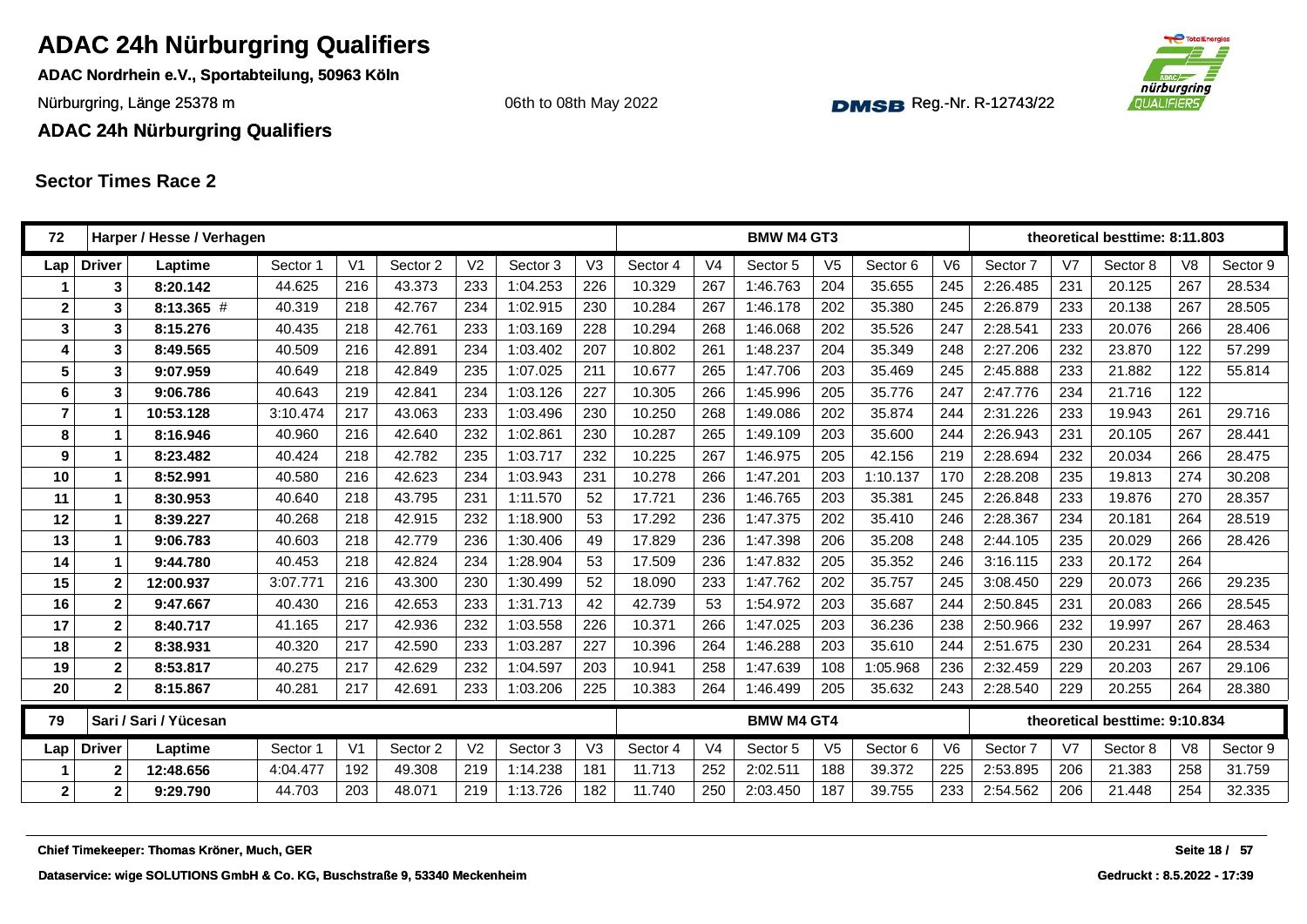**ADAC Nordrhein e.V., Sportabteilung, 50963 Köln**

Nürburgring, Länge 25378 m and the Communication of the Communication of the Communication of the Communication of the Communication of the Communication of the Communication of the Communication of the Communication of th

06th to 08th May 2022



**ADAC 24h Nürburgring Qualifiers**

| 3                | $\mathbf 2$             | 9:59.045                                   | 45.553   | 191            | 48.319   | 220            | 1:13.967 | 180            | 11.841   | 249            | 2:04.559                            | 187            | 39.145   | 232 | 2:50.429 | 210 | 23.553                         | 106            | 1:01.679      |
|------------------|-------------------------|--------------------------------------------|----------|----------------|----------|----------------|----------|----------------|----------|----------------|-------------------------------------|----------------|----------|-----|----------|-----|--------------------------------|----------------|---------------|
| 4                | $\mathbf{2}$            | 10:28.497                                  | 44.898   | 203            | 48.205   | 220            | 1:12.322 | 188            | 11.637   | 250            | 2:04.374                            | 187            | 41.011   | 164 | 3:17.011 | 208 | 26.702                         | 117            | 1:02.337      |
| 5                | $\mathbf{2}$            | 10:02.183                                  | 45.411   | 194            | 49.722   | 220            | 1:16.086 | 176            | 12.904   | 239            | 2:05.713                            | 182            | 41.892   | 176 | 3:06.641 | 205 | 21.531                         | 249            |               |
| 6                | 3                       | 11:24.303                                  | 2:54.165 | 196            | 48.314   | 220            | 1:11.542 | 197            | 11.334   | 254            | 2:00.185                            | 190            | 38.827   | 233 | 2:47.787 | 213 | 21.039                         | 259            | 31.110        |
| $\overline{7}$   | 3                       | 9:24.347                                   | 44.989   | 204            | 47.773   | 222            | 1:10.928 | 197            | 11.318   | 254            | 2:10.863                            | 189            | 38.540   | 236 | 2:47.556 | 213 | 21.176                         | 256            | 31.204        |
| 8                | $\mathbf{3}$            | 9:34.783                                   | 44.574   | 199            | 47.628   | 221            | 1:12.565 | 198            | 11.296   | 252            | 1:59.303                            | 189            | 57.301   | 200 | 2:49.323 | 211 | 21.178                         | 257            | 31.615        |
| 9                | 3                       | $9:12.897$ #                               | 44.504   | 200            | 47.816   | 221            | 1:11.567 | 198            | 11.356   | 250            | 1:59.869                            | 192            | 38.333   | 236 | 2:47.365 | 211 | 21.214                         | 257            | 30.873        |
| 10               | 3                       | 9:37.984                                   | 44.273   | 197            | 47.806   | 221            | 1:27.101 | 48             | 19.288   | 227            | 2:00.219                            | 189            | 38.795   | 233 | 2:48.323 | 212 | 21.182                         | 257            | 30.997        |
| 11               | 3                       | 10:13.082                                  | 44.738   | 200            | 47.572   | 223            | 1:38.936 | 48             | 19.679   | 226            | 2:00.252                            | 190            | 38.373   | 236 | 3:11.405 | 214 | 21.055                         | 258            | 31.072        |
| 12               | 3                       | 10:34.390                                  | 44.811   | 199            | 47.892   | 222            | 1:38.760 | 48             | 19.665   | 227            | 2:00.158                            | 192            | 38.410   | 236 | 3:25.295 | 215 | 20.891                         | 258            |               |
| 13               |                         | 13:37.521                                  | 3:05.595 | 189            | 49.798   | 217            | 1:49.817 | 39             | 20.071   | 223            | 2:09.280                            | 186            | 41.992   | 213 | 3:45.919 | 199 | 21.492                         | 258            | 33.557        |
| 14               | -1                      | 11:34.393                                  | 46.059   | 199            | 48.964   | 219            | 1:45.070 | 47             | 43.554   | 53             | 2:24.704                            | 186            | 41.778   | 181 | 3:29.350 | 198 | 21.708                         | 255            | 33.206        |
| 15               |                         | 10:18.068                                  | 46.289   | 199            | 50.366   | 209            | 1:17.386 | 177            | 11.899   | 250            | 2:07.668                            | 185            | 41.081   | 214 | 3:27.201 | 199 | 21.517                         | 256            | 34.661        |
| 16               | -1                      | 10:51.499                                  | 45.875   | 199            | 49.450   | 215            | 1:18.213 | 173            | 12.092   | 247            | 2:07.587                            | 186            | 1:14.488 | 208 | 3:27.480 | 191 | 21.765                         | 257            | 34.549        |
| 17               |                         | 9:49.315                                   | 45.450   | 203            | 49.051   | 219            | 1:18.179 | 173            | 12.133   | 245            | 2:06.378                            | 186            | 41.499   | 190 | 3:01.718 | 201 | 21.487                         | 257            | 33.420        |
|                  |                         |                                            |          |                |          |                |          |                |          |                |                                     |                |          |     |          |     |                                |                |               |
| 18               |                         | 9:52.290                                   | 45.548   | 203            | 49.154   | 219            | 1:17.265 | 174            | 12.059   |                | 2:07.494                            | 186            | 41.887   | 205 | 3:03.305 | 198 | 21.573                         | 258            | 34.005        |
| 80               |                         | <b>Dumarey / Balcaen</b>                   |          |                |          |                |          |                |          |                | <b>Aston Martin Vantage AMR GT4</b> |                |          |     |          |     | theoretical besttime: 8:57.521 |                |               |
| Lap              | <b>Driver</b>           | Laptime                                    | Sector 1 | V <sub>1</sub> | Sector 2 | V <sub>2</sub> | Sector 3 | V <sub>3</sub> | Sector 4 | V <sub>4</sub> | Sector 5                            | V <sub>5</sub> | Sector 6 | V6  | Sector 7 | V7  | Sector 8                       | V <sub>8</sub> | Sector 9      |
| 1                | $\mathbf 2$             | 9:26.035                                   | 57.241   | 183            | 47.650   | 228            | 1:14.216 | 197            | 11.234   | 251            | 2:00.431                            | 196            | 37.348   | 246 | 2:47.002 | 217 | 20.458                         | 268            | 30.455        |
| $\overline{2}$   | $\mathbf{2}$            | $9:01.858$ #                               | 43.856   | 207            | 46.701   | 227            | 1:10.264 | 196            | 11.151   | 260            | 1:57.602                            | 195            | 37.513   | 244 | 2:43.962 | 217 | 20.488                         | 268            | 30.321        |
| $\mathbf 3$      | $\mathbf{2}$            | 9:35.222                                   | 43.489   | 204            | 46.553   | 227            | 1:09.822 | 199            | 11.064   | 261            | 1:56.819                            | 197            | 37.444   | 244 | 2:44.547 | 215 | 24.123                         | 100            | 1:01.361      |
| 4                | $\overline{2}$          | 10:17.843                                  | 43.966   | 199            | 47.006   | 227            | 1:10.025 | 199            | 11.080   | 261            | 2:15.465                            | 197            | 39.103   | 155 | 3:06.746 | 218 | 23.864                         | 114            | 1:00.588      |
| 5                | $\overline{2}$          | 10:24.698                                  | 43.925   | 203            | 47.092   | 228            | 1:10.401 | 197            | 11.105   | 262            | 1:58.306                            | 197            | 38.309   | 183 | 3:25.185 | 218 | 22.739                         | 117            | 1:07.636      |
| $\bf 6$          | $\overline{\mathbf{2}}$ | 9:09.988                                   | 43.963   | 203            | 46.881   | 227            | 1:09.614 | 200            | 11.029   | 261            | 1:57.004                            | 198            | 37.164   | 244 | 2:44.216 | 218 | 20.269                         | 269            |               |
| $\overline{7}$   | 1                       | 11:22.844                                  | 3:05.022 | 206            | 47.282   | 226            | 1:10.667 | 202            | 10.980   | 262            | 1:57.481                            | 194            | 37.432   | 247 | 2:43.597 | 218 | 20.448                         | 269            | 29.935        |
| 8                |                         | 9:10.200                                   | 43.671   | 210            | 46.696   | 228            | 1:09.998 | 198            | 11.073   | 261            | 1:56.156                            | 198            | 45.616   | 216 | 2:46.521 | 216 | 20.468                         | 268            | 30.001        |
| $\boldsymbol{9}$ | $\blacktriangleleft$    | 9:44.808                                   | 43.835   | 212            | 46.709   | 228            | 1:09.974 | 202            | 10.976   | 263            | 1:56.247                            | 197            | 1:19.254 | 157 | 2:47.494 | 216 | 20.434                         | 268            | 29.885        |
|                  |                         |                                            |          |                |          |                |          |                |          |                |                                     |                |          |     |          |     |                                |                |               |
|                  |                         | Chief Timekeeper: Thomas Kröner, Much, GER |          |                |          |                |          |                |          |                |                                     |                |          |     |          |     |                                |                | Seite 19 / 57 |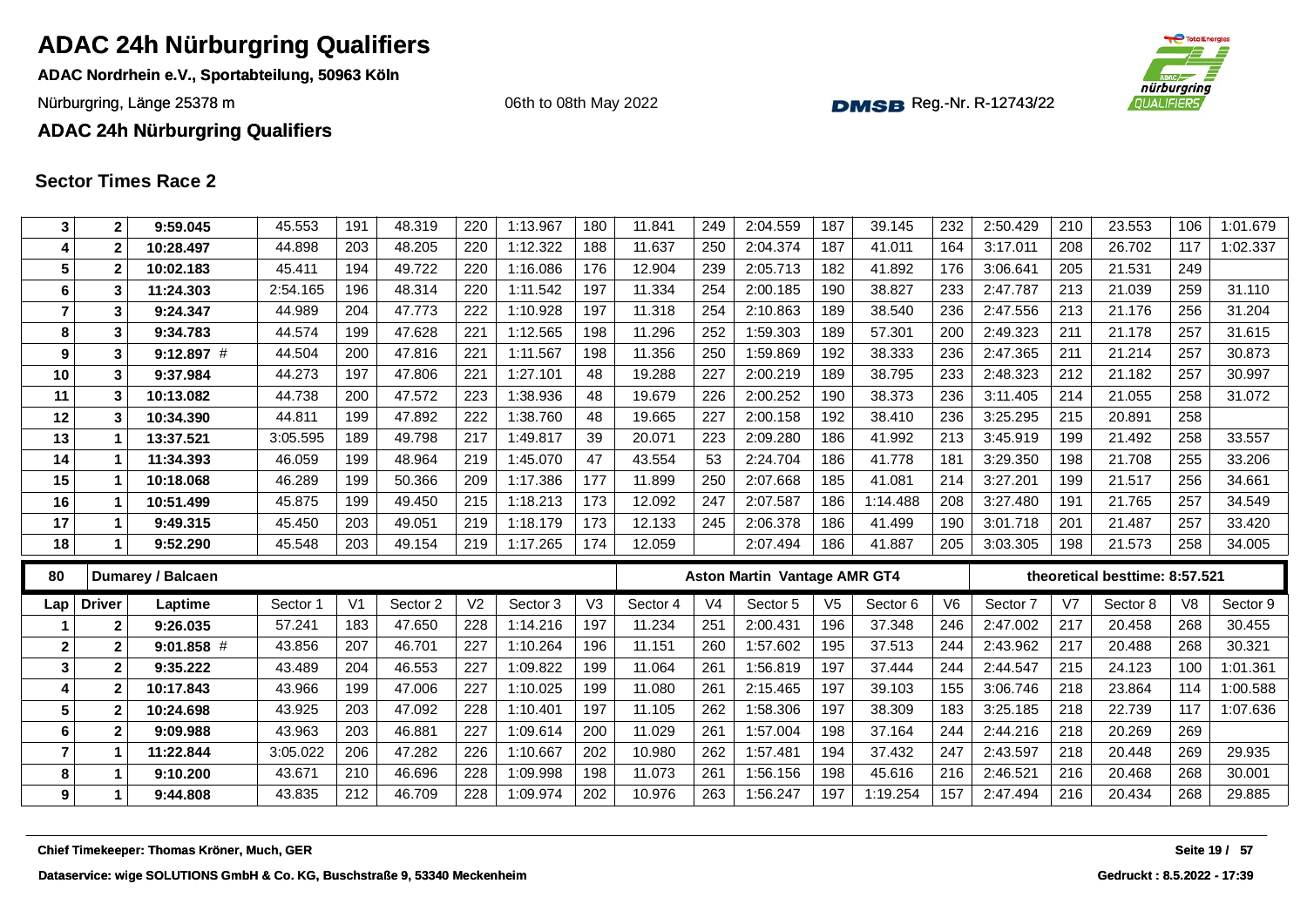**ADAC Nordrhein e.V., Sportabteilung, 50963 Köln**

Nürburgring, Länge 25378 m and the Communication of the Communication of the Communication of the Communication of the Communication of the Communication of the Communication of the Communication of the Communication of th

06th to 08th May 2022



**ADAC 24h Nürburgring Qualifiers**

| 10                      | 1                       | 9:19.978                                   | 43.528   | 213            | 47.308   | 229            | 1:19.272 | 42  | 19.145   | 226            | 1:59.404                            | 197            | 37.479   | 246            | 2:43.799 | 219            | 20.284                         | 269            | 29.759        |
|-------------------------|-------------------------|--------------------------------------------|----------|----------------|----------|----------------|----------|-----|----------|----------------|-------------------------------------|----------------|----------|----------------|----------|----------------|--------------------------------|----------------|---------------|
| 11                      | 1                       | 9:39.287                                   | 43.791   | 211            | 47.748   | 228            | 1:30.221 | 49  | 18.698   | 235            | 2:00.001                            | 197            | 37.598   | 214            | 2:50.617 | 220            | 20.230                         | 272            | 30.383        |
| 12                      | 1                       | 10:15.071                                  | 43.643   | 214            | 46.858   | 228            | 1:38.015 | 49  | 18.296   | 236            | 2:00.125                            | 199            | 37.889   | 247            | 3:19.937 | 219            | 20.304                         | 269            | 30.004        |
| 13                      | 1                       | 10:22.284                                  | 43.472   | 214            | 46.795   | 230            | 1:38.318 | 47  | 18.613   | 237            | 1:59.630                            | 197            | 41.062   | 222            | 3:23.790 | 218            | 20.249                         | 271            | 30.355        |
| 14                      | $\overline{\mathbf{1}}$ | 10:35.420                                  | 43.842   | 214            | 46.746   | 229            | 1:37.639 | 48  | 19.042   | 234            | 1:57.966                            | 198            | 37.423   | 251            | 3:31.537 | 214            | 20.363                         | 271            |               |
| 15                      | $\mathbf 2$             | 12:08.536                                  | 3:12.517 | 193            | 47.912   | 226            | 1:16.658 | 183 | 11.438   | 259            | 2:01.211                            | 196            | 37.800   | 244            | 3:09.488 | 206            | 20.791                         | 267            | 30.721        |
| 16                      | $\mathbf{2}$            | 9:34.940                                   | 43.696   | 207            | 46.868   | 229            | 1:10.299 | 199 | 11.328   | 259            | 1:59.464                            | 195            | 37.505   | 244            | 3:14.547 | 209            | 20.701                         | 267            | 30.532        |
| 17                      | $\mathbf 2$             | 10:14.801                                  | 44.320   | 204            | 47.966   | 228            | 1:10.542 | 197 | 11.103   | 253            | 2:02.651                            | 111            | 1:12.864 | 233            | 3:10.751 | 216            | 20.483                         | 264            | 34.121        |
| 18                      | $\mathbf{2}$            | 9:11.981                                   | 44.687   | 202            | 47.548   | 228            | 1:12.273 | 197 | 11.085   | 262            | 1:59.068                            | 194            | 37.739   | 243            | 2:48.045 | 212            | 20.572                         | 268            | 30.964        |
| 19                      | $\mathbf{2}$            | 9:11.242                                   | 44.402   | 207            | 47.844   | 228            | 1:11.332 | 199 | 11.025   | 263            | 1:58.583                            | 195            | 37.367   | 245            | 2:49.333 | 215            | 20.456                         | 269            | 30.900        |
| 81                      |                         | <b>Walker / Sokolovskiy</b>                |          |                |          |                |          |     |          |                | <b>Aston Martin Vantage AMR GT4</b> |                |          |                |          |                | theoretical besttime: 9:17.877 |                |               |
| Lap                     | <b>Driver</b>           | Laptime                                    | Sector 1 | V <sub>1</sub> | Sector 2 | V <sub>2</sub> | Sector 3 | V3  | Sector 4 | V <sub>4</sub> | Sector 5                            | V <sub>5</sub> | Sector 6 | V6             | Sector 7 | V <sub>7</sub> | Sector 8                       | V <sub>8</sub> | Sector 9      |
|                         | 2                       | 12:44.033                                  | 4:03.748 | 193            | 49.331   | 219            | 1:14.028 | 189 | 11.531   | 250            | 2:02.738                            | 187            | 39.059   | 232            | 2:50.465 | 208            | 21.416                         | 257            | 31.717        |
| $\overline{\mathbf{2}}$ | $\mathbf{2}$            | $9:20.670$ #                               | 45.528   | 200            | 48.119   | 219            | 1:12.815 | 193 | 11.436   | 250            | 2:00.668                            | 186            | 38.811   | 231            | 2:49.904 | 208            | 21.460                         | 255            | 31.929        |
| $\mathbf{3}$            | $\mathbf{2}$            | 1:16:34.679                                | 44.981   | 198            | 48.761   | 219            | 1:13.096 | 190 | 11.513   | 250            | 1:08:54.203                         | 179            | 44.055   | 200            | 2:55.920 | 202            | 21.566                         | 256            |               |
| 4                       | 1                       | 13:21.138                                  | 3:33.362 | 189            | 49.470   | 217            | 1:43.118 | 51  | 20.287   | 221            | 2:04.431                            | 185            | 39.521   | 229            | 3:17.021 | 206            | 21.426                         | 255            | 32.502        |
| 5                       | 1                       | 10:42.733                                  | 45.493   | 197            | 49.412   | 216            | 1:41.768 | 52  | 18.699   | 222            | 2:03.709                            | 186            | 39.437   | 229            | 3:31.272 | 209            | 21.440                         | 256            | 31.503        |
| $\bf 6$                 | 1                       | 10:50.786                                  | 45.256   | 201            | 50.268   | 216            | 1:42.206 | 54  | 18.939   | 222            | 2:03.361                            | 186            | 39.242   | 227            | 3:38.363 | 208            | 21.330                         | 254            | 31.821        |
| $\overline{7}$          | 1                       | 10:54.251                                  | 46.351   | 196            | 50.379   | 218            | 1:41.669 | 51  | 18.887   | 222            | 2:03.624                            | 186            | 39.626   | 204            | 3:40.534 | 206            | 21.490                         | 255            | 31.691        |
| 8                       | 1                       | 10:05.780                                  | 45.367   | 200            | 48.842   | 217            | 1:13.334 | 185 | 11.725   | 245            | 2:01.803                            | 186            | 39.832   | 154            | 3:23.137 | 208            | 21.538                         | 253            |               |
| $\boldsymbol{9}$        | $\overline{2}$          | 12:03.792                                  | 2:51.368 | 202            | 48.044   | 218            | 1:15.193 | 190 | 11.531   | 248            | 2:02.120                            | 187            | 46.054   | 224            | 3:16.026 | 206            | 21.618                         | 255            | 31.838        |
| 10                      | $\mathbf 2$             | 9:26.546                                   | 44.452   | 203            | 48.306   | 221            | 1:14.018 | 184 | 11.612   | 250            | 2:04.728                            | 186            | 39.055   | 229            | 2:50.785 | 208            | 21.577                         | 254            | 32.013        |
| 11                      | $\mathbf 2$             | 9:20.995                                   | 44.515   | 203            | 48.192   | 219            | 1:13.271 | 194 | 11.408   | 250            | 2:02.500                            | 186            | 39.172   | 228            | 2:48.846 | 211            | 21.407                         | 254            | 31.684        |
| 82                      |                         | <b>Breuer / Ortmann / Born</b>             |          |                |          |                |          |     |          |                | <b>Aston Martin Vantage AMR GT4</b> |                |          |                |          |                | theoretical besttime: 8:58.509 |                |               |
| Lap                     | <b>Driver</b>           | Laptime                                    | Sector 1 | V <sub>1</sub> | Sector 2 | V <sub>2</sub> | Sector 3 | V3  | Sector 4 | V <sub>4</sub> | Sector 5                            | V <sub>5</sub> | Sector 6 | V <sub>6</sub> | Sector 7 | V <sub>7</sub> | Sector 8                       | V <sub>8</sub> | Sector 9      |
| -1                      | 3                       | 12:20.552                                  | 3:59.740 | 206            | 47.525   | 221            | 1:10.468 | 197 | 11.314   | 251            | 1:58.274                            | 189            | 38.160   | 232            | 2:43.060 | 213            | 21.266                         | 256            | 30.745        |
|                         |                         | Chief Timekeeper: Thomas Kröner, Much, GER |          |                |          |                |          |     |          |                |                                     |                |          |                |          |                |                                |                | Seite 20 / 57 |
|                         |                         |                                            |          |                |          |                |          |     |          |                |                                     |                |          |                |          |                |                                |                |               |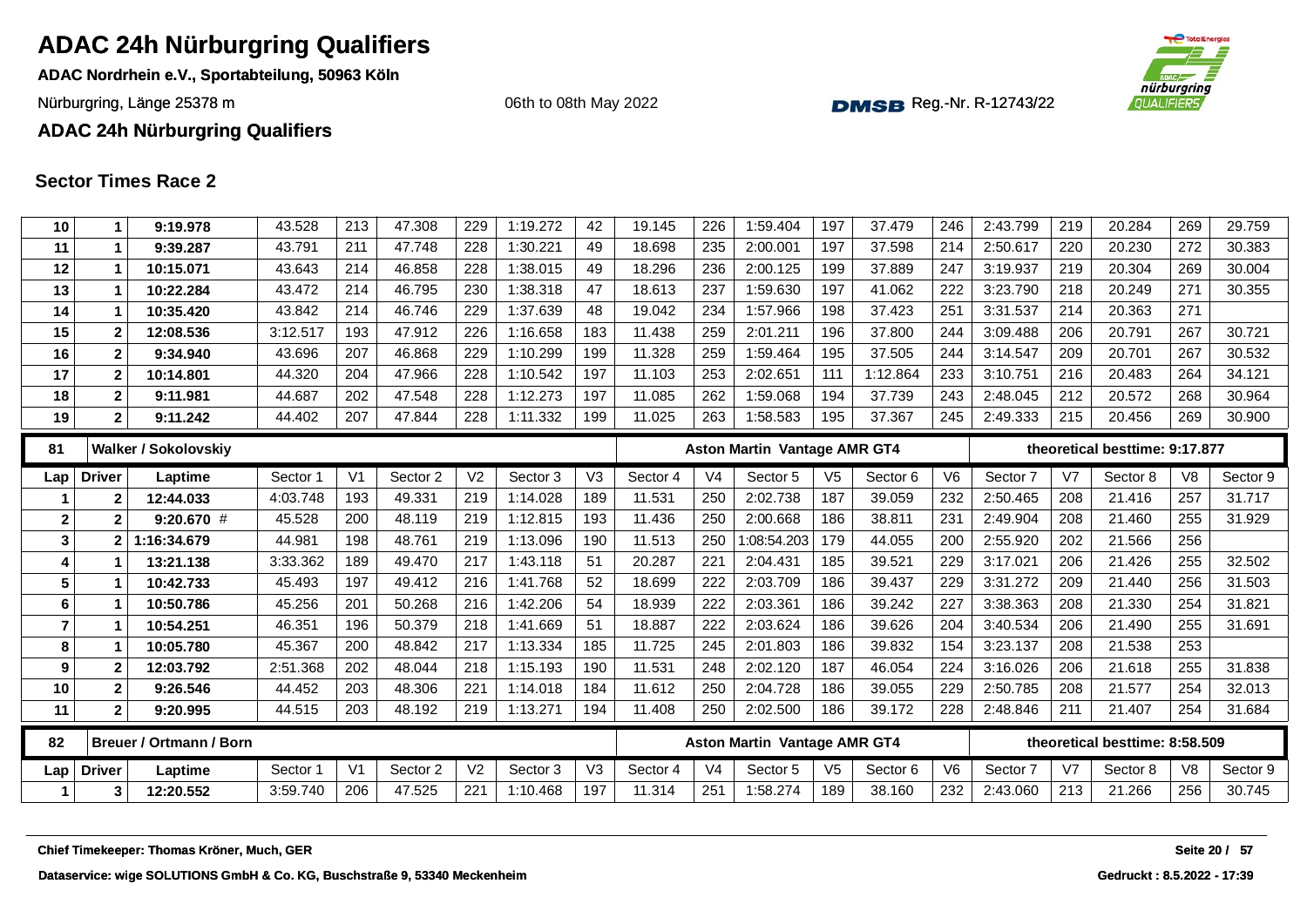**ADAC Nordrhein e.V., Sportabteilung, 50963 Köln**

Nürburgring, Länge 25378 m and the Communication of the Communication of the Communication of the Communication of the Communication of the Communication of the Communication of the Communication of the Communication of th

nürburgring **OUALIFIERS** 

06th to 08th May 2022

#### **ADAC 24h Nürburgring Qualifiers**

| $\mathbf{2}$            | 3                       | 8:58.993 #              | 43.433   | 206            | 46.761   | 221            | 1:08.984 | 202 | 11.187   | 254            | 1:56.620                 | 190            | 38.195   | 232 | 2:41.901 | 214 | 21.122                         | 257            | 30.790   |
|-------------------------|-------------------------|-------------------------|----------|----------------|----------|----------------|----------|-----|----------|----------------|--------------------------|----------------|----------|-----|----------|-----|--------------------------------|----------------|----------|
| 3                       | 3                       | 9:33.165                | 43.249   | 207            | 46.614   | 222            | 1:09.218 | 202 | 11.194   | 254            | 1:57.047                 | 190            | 38.165   | 232 | 2:42.310 | 213 | 25.052                         | 116            | 1:00.316 |
| 4                       | 3                       | 10:06.903               | 43.765   | 206            | 46.971   | 222            | 1:10.132 | 199 | 11.271   | 252            | 2:01.103                 | 189            | 40.882   | 170 | 3:07.480 | 211 | 24.836                         | 116            | 1:00.463 |
| 5                       | 3                       | 10:24.149               | 43.738   | 207            | 46.869   | 222            | 1:09.486 | 202 | 11.173   | 253            | 1:58.630                 | 190            | 38.451   | 189 | 3:23.274 | 213 | 24.497                         | 103            | 1:08.031 |
| 6                       | 3                       | 9:18.016                | 43.903   | 207            | 46.924   | 221            | 1:09.911 | 201 | 11.243   | 252            | 1:58.800                 | 189            | 38.216   | 233 | 2:48.669 | 215 | 21.111                         | 257            |          |
| $\overline{7}$          | 1                       | 11:43.501               | 3:10.779 | 192            | 49.243   | 219            | 1:12.078 | 195 | 11.435   | 250            | 2:04.343                 | 188            | 38.741   | 227 | 2:44.402 | 207 | 21.566                         | 253            | 30.914   |
| 8                       | $\overline{\mathbf{1}}$ | 9:19.101                | 44.507   | 203            | 47.311   | 220            | 1:10.931 | 196 | 11.410   | 250            | 1:57.486                 | 189            | 50.028   | 199 | 2:45.302 | 208 | 21.419                         | 255            | 30.707   |
| 9                       | $\mathbf{1}$            | 9:07.397                | 44.648   | 204            | 47.519   | 221            | 1:10.436 | 195 | 11.396   | 251            | 1:58.330                 | 188            | 38.483   | 230 | 2:44.526 | 214 | 21.266                         | 255            | 30.793   |
| 10                      | 1                       | 9:36.034                | 44.291   | 204            | 47.625   | 219            | 1:27.275 | 51  | 19.885   | 224            | 1:59.261                 | 188            | 38.551   | 230 | 2:46.815 | 211 | 21.448                         | 255            | 30.883   |
| 11                      | $\mathbf 1$             | 10:22.348               | 44.769   | 205            | 47.593   | 219            | 1:41.261 | 49  | 19.623   | 223            | 2:03.879                 | 188            | 38.474   | 233 | 3:05.916 | 211 | 28.033                         | 214            | 32.800   |
| 12                      | 1                       | 10:26.197               | 44.875   | 204            | 48.588   | 217            | 1:38.250 | 49  | 19.393   | 224            | 2:01.478                 | 187            | 38.467   | 233 | 3:23.230 | 213 | 21.209                         | 257            | 30.707   |
| 13                      | -1                      | 10:37.692               | 44.620   | 206            | 47.716   | 220            | 1:36.882 | 52  | 18.994   | 223            | 1:58.460                 | 188            | 40.965   | 209 | 3:25.865 | 212 | 21.186                         | 258            |          |
| 14                      | $\mathbf{2}$            | 13:26.150               | 3:03.600 | 206            | 47.658   | 222            | 1:39.441 | 49  | 43.586   | 52             | 2:07.821                 | 187            | 41.604   | 184 | 3:30.062 | 211 | 21.417                         | 253            | 30.961   |
| 15                      | $\mathbf{2}$            | 9:34.066                | 43.660   | 203            | 46.943   | 219            | 1:10.530 | 195 | 11.459   | 250            | 1:58.631                 | 186            | 38.844   | 230 | 3:10.835 | 211 | 21.355                         | 255            | 31.809   |
| 16                      | 2                       | 9:41.099                | 44.297   | 203            | 47.810   | 220            | 1:11.043 | 195 | 11.397   | 252            | 2:00.145                 | 184            | 40.714   | 224 | 3:13.216 | 209 | 21.337                         | 257            | 31.140   |
| 17                      | $\mathbf{2}$            | 9:50.559                | 44.029   | 205            | 47.494   | 221            | 1:10.863 | 195 | 12.342   | 232            | 2:01.662                 | 116            | 1:12.538 | 222 | 2:49.130 | 213 | 21.101                         | 260            | 31.400   |
| 18                      | $\mathbf{2}$            | 9:14.130                | 44.185   | 204            | 47.388   | 220            | 1:11.820 | 190 | 11.550   | 248            | 1:59.618                 | 187            | 38.964   | 209 | 2:48.184 | 211 | 21.276                         | 257            | 31.145   |
|                         |                         |                         |          |                |          |                |          |     |          |                |                          |                |          |     |          |     |                                |                |          |
|                         |                         |                         |          |                |          |                |          |     |          |                |                          |                |          |     |          |     |                                |                |          |
| 85                      |                         | Müller / Palluth / Wahl |          |                |          |                |          |     |          |                | Porsche Cayman GT4 RS CS |                |          |     |          |     | theoretical besttime: 9:13.525 |                |          |
| Lap                     | <b>Driver</b>           | Laptime                 | Sector 1 | V <sub>1</sub> | Sector 2 | V <sub>2</sub> | Sector 3 | V3  | Sector 4 | V <sub>4</sub> | Sector 5                 | V <sub>5</sub> | Sector 6 | V6  | Sector 7 | V7  | Sector 8                       | V <sub>8</sub> | Sector 9 |
| 1                       | 3                       | 12:40.232               | 4:02.774 | 203            | 48.962   | 224            | 1:13.371 | 191 | 11.315   | 258            | 2:04.323                 | 190            | 38.583   | 242 | 2:49.029 | 211 | 20.792                         | 265            | 31.083   |
| $\overline{\mathbf{2}}$ | 3                       | $9:17.891$ #            | 44.502   | 205            | 48.298   | 224            | 1:12.821 | 190 | 11.384   | 256            | 2:01.847                 | 192            | 38.331   | 241 | 2:49.231 | 211 | 20.736                         | 267            | 30.741   |
| $\mathbf{3}$            | 3                       | 9:45.826                | 44.345   | 207            | 48.024   | 223            | 1:11.687 | 194 | 11.297   | 257            | 2:00.689                 | 192            | 38.260   | 240 | 2:48.606 | 209 | 23.738                         | 115            | 59.180   |
| 4                       | 3                       | 10:08.263               | 44.399   | 207            | 47.865   | 224            | 1:11.294 | 194 | 11.299   | 255            | 2:01.519                 | 191            | 39.230   | 193 | 3:07.454 | 209 | 26.588                         | 116            | 58.615   |
| 5                       | 3                       | 9:53.323                | 44.105   | 208            | 47.798   | 224            | 1:11.960 | 190 | 11.395   | 253            | 2:02.126                 | 190            | 38.663   | 211 | 3:11.748 | 210 | 22.776                         | 108            | 42.752   |
| 6                       | 3                       | 9:31.462                | 44.490   | 208            | 49.044   | 224            | 1:13.028 | 191 | 11.361   | 256            | 2:01.969                 | 192            | 39.475   | 186 | 2:51.943 | 210 | 20.815                         | 266            |          |
| $\overline{7}$          | 1                       | 11:59.580               | 3:14.238 | 201            | 48.599   | 223            | 1:13.624 | 187 | 11.566   | 250            | 2:06.903                 | 189            | 40.557   | 232 | 2:52.064 | 211 | 20.916                         | 263            | 31.113   |
| 8                       | $\mathbf{1}$            | 9:43.709                | 44.824   | 205            | 48.487   | 223            | 1:13.313 | 187 | 11.521   | 252            | 2:02.527                 | 192            | 58.091   | 204 | 2:52.642 | 209 | 20.955                         | 263            | 31.349   |
|                         |                         |                         |          |                |          |                |          |     |          |                |                          |                |          |     |          |     |                                |                |          |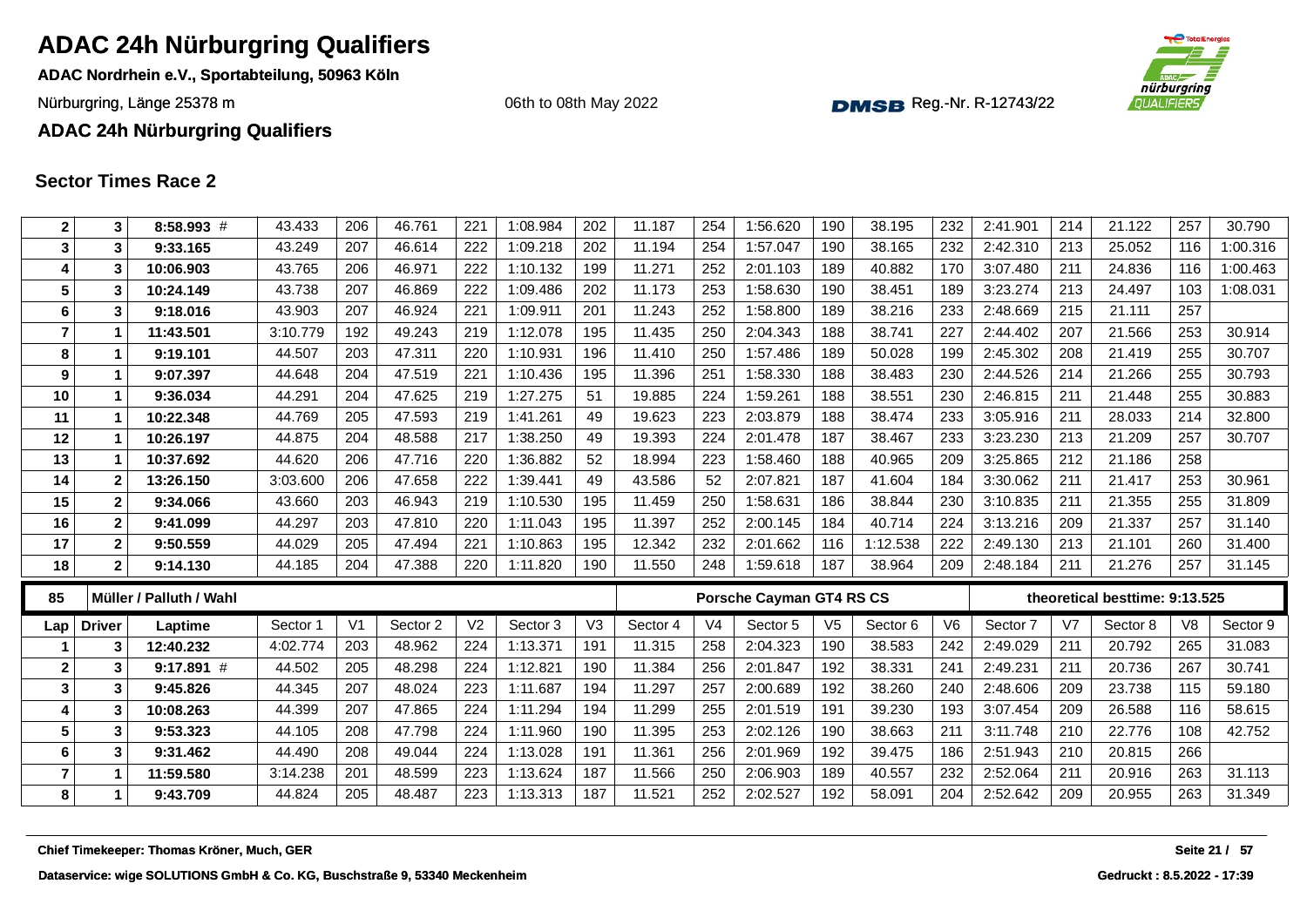**ADAC Nordrhein e.V., Sportabteilung, 50963 Köln**

Nürburgring, Länge 25378 m and the Communication of the Communication of the Communication of the Communication of the Communication of the Communication of the Communication of the Communication of the Communication of th

06th to 08th May 2022



**ADAC 24h Nürburgring Qualifiers**

| 9              | 1              | 9:25.570                                   | 44.934    | 204            | 48.696   | 224            | 1:12.450 | 191            | 11.445   | 252            | 2:01.967       | 191            | 39.716    | 205            | 2:54.410 | 212            | 20.780                          | 266            | 31.172        |
|----------------|----------------|--------------------------------------------|-----------|----------------|----------|----------------|----------|----------------|----------|----------------|----------------|----------------|-----------|----------------|----------|----------------|---------------------------------|----------------|---------------|
| 10             | 1              | 9:44.191                                   | 44.652    | 206            | 48.025   | 225            | 1:29.158 | 50             | 18.763   | 229            | 2:02.145       | 190            | 38.607    | 235            | 2:51.120 | 211            | 20.829                          | 265            | 30.892        |
| 11             | 1              | 10:23.439                                  | 44.555    | 208            | 48.347   | 223            | 1:40.132 | 50             | 19.489   | 222            | 2:04.126       | 193            | 38.762    | 236            | 3:15.282 | 211            | 20.735                          | 268            | 32.011        |
| 12             | 1              | 10:44.004                                  | 44.388    | 208            | 48.464   | 224            | 1:39.769 | 50             | 19.005   | 228            | 2:02.323       | 190            | 38.265    | 236            | 3:30.612 | 211            | 20.756                          | 266            |               |
| 13             | $\mathbf{2}$   | 13:31.878                                  | 3:13.645  | 188            | 50.058   | 220            | 1:42.552 | 52             | 19.064   | 226            | 2:08.455       | 189            | 41.256    | 204            | 3:43.603 | 205            | 21.037                          | 263            | 32.208        |
| 14             | $\overline{2}$ | 11:03.053                                  | 45.359    | 167            | 49.423   | 219            | 1:40.809 | 51             | 31.715   | 111            | 2:13.382       | 189            | 40.148    | 218            | 3:29.063 | 207            | 21.073                          | 263            | 32.081        |
| 15             | $\mathbf{2}$   | 10:03.360                                  | 44.956    | 194            | 49.503   | 222            | 1:14.729 | 174            | 12.687   | 239            | 2:08.099       | 190            | 39.609    | 219            | 3:21.043 | 208            | 20.944                          | 264            | 31.790        |
| 16             | $\mathbf 2$    | 10:07.781                                  | 45.351    | 186            | 49.259   | 218            | 1:14.670 | 187            | 11.495   | 255            | 2:04.077       | 191            | 49.611    | 218            | 3:20.763 | 209            | 20.815                          | 266            | 31.740        |
| 17             | $\mathbf{2}$   | 9:36.086                                   | 45.011    | 197            | 49.571   | 214            | 1:14.182 | 187            | 11.520   | 253            | 2:05.092       | 190            | 39.914    | 222            | 2:57.698 | 209            | 20.988                          | 264            | 32.110        |
| 18             | $\mathbf{2}$   | 9:33.688                                   | 44.964    | 201            | 48.250   | 223            | 1:14.000 | 190            | 11.396   | 255            | 2:04.269       | 189            | 40.722    | 227            | 2:57.251 | 211            | 20.871                          | 265            | 31.965        |
| 87             |                | <b>Jung / Wales</b>                        |           |                |          |                |          |                |          |                | Opel Astra OPC |                |           |                |          |                | theoretical besttime: 10:14.829 |                |               |
| Lap            | <b>Driver</b>  | Laptime                                    | Sector 1  | V <sub>1</sub> | Sector 2 | V <sub>2</sub> | Sector 3 | V3             | Sector 4 | V <sub>4</sub> | Sector 5       | V <sub>5</sub> | Sector 6  | V <sub>6</sub> | Sector 7 | V7             | Sector 8                        | V8             | Sector 9      |
|                | 1              | 13:55.655                                  | 4:14.864  | 164            | 54.853   | 193            | 1:24.176 | 165            | 13.172   | 225            | 2:17.549       | 162            | 45.016    | 196            | 3:06.947 | 186            | 24.249                          | 226            | 34.829        |
| $\mathbf{2}$   | -1             | 10:17.108                                  | 49.177    | 178            | 52.772   | 190            | 1:19.246 | 170            | 13.076   | 220            | 2:13.127       | 167            | 44.681    | 196            | 3:05.866 | 181            | 24.527                          | 223            | 34.636        |
| 3              | -1             | 11:08.439                                  | 49.104    | 177            | 53.073   | 191            | 1:19.307 | 171            | 13.330   | 219            | 2:20.705       | 163            | 44.880    | 185            | 3:14.177 | 184            | 26.615                          | 105            | 1:07.248      |
| 4              | 1              | 11:25.428                                  | 49.548    | 177            | 53.696   | 189            | 1:19.917 | 167            | 13.244   | 218            | 2:15.921       | 162            | 45.755    | 164            | 3:36.653 | 187            | 27.519                          | 100            | 1:03.175      |
| 5              | 1              | 10:18.537                                  | 49.316    | 179            | 52.915   | 193            | 1:19.249 | 170            | 13.111   | 221            | 2:14.013       | 163            | 45.103    | 196            | 3:06.515 | 186            | 24.007                          | 229            | 34.308        |
| 6              | 1              | 10:15.925 #                                | 48.760    | 179            | 52.966   | 194            | 1:19.186 | 171            | 12.913   | 223            | 2:12.446       | 164            | 44.571    | 197            | 3:06.242 | 185            | 24.202                          | 227            | 34.639        |
| $\overline{7}$ |                | 1:00:42.648                                | 49.764    | 178            | 53.886   | 190            | 1:22.141 | 162            | 13.481   | 216            | 2:25.036       | 101            | 31:01.143 | 92             | 4:18.902 | 85             | 18:33.419                       | 100            |               |
| 8              | $\mathbf{2}$   | 28:17.284                                  | 17:12.958 | 123            | 1:00.400 | 179            | 1:28.367 | 161            | 13.968   | 213            | 2:26.271       | 150            | 49.795    | 167            | 4:01.458 | 166            | 25.663                          | 218            | 38.404        |
| 9              | $\overline{2}$ | 12:12.074                                  | 51.052    | 170            | 56.350   | 183            | 1:27.516 | 148            | 14.520   | 207            | 2:30.509       | 149            | 55.086    | 167            | 4:01.457 | 170            | 25.625                          | 217            |               |
| 10             | $\mathbf{2}$   | 12:48.164                                  | 2:14.276  | 171            | 56.633   | 183            | 1:28.268 | 146            | 14.806   | 199            | 2:28.121       | 151            | 50.317    | 167            | 3:31.199 | 170            | 25.334                          | 220            | 39.210        |
| 88             |                | <b>Füting / Robertz</b>                    |           |                |          |                |          |                |          |                | Opel Astra OPC |                |           |                |          |                | theoretical besttime: 10:50.268 |                |               |
| Lap            | <b>Driver</b>  | Laptime                                    | Sector 1  | V <sub>1</sub> | Sector 2 | V <sub>2</sub> | Sector 3 | V <sub>3</sub> | Sector 4 | V <sub>4</sub> | Sector 5       | V <sub>5</sub> | Sector 6  | V <sub>6</sub> | Sector 7 | V <sub>7</sub> | Sector 8                        | V <sub>8</sub> | Sector 9      |
| -1             | $\mathbf 2$    | 14:26.339                                  | 4:19.539  | 155            | 56.746   | 187            | 1:26.281 | 162            | 13.493   | 216            | 2:21.619       | 159            | 46.846    | 190            | 3:20.444 | 177            | 24.830                          | 220            | 36.541        |
| $\mathbf{2}$   | $\mathbf{2}$   | 11:05.052                                  | 50.144    | 177            | 53.997   | 188            | 1:23.922 | 159            | 13.640   | 216            | 2:20.460       | 159            | 49.626    | 180            | 3:20.680 | 176            | 25.304                          | 214            | 47.279        |
|                |                |                                            |           |                |          |                |          |                |          |                |                |                |           |                |          |                |                                 |                |               |
|                |                | Chief Timekeeper: Thomas Kröner, Much, GER |           |                |          |                |          |                |          |                |                |                |           |                |          |                |                                 |                | Seite 22 / 57 |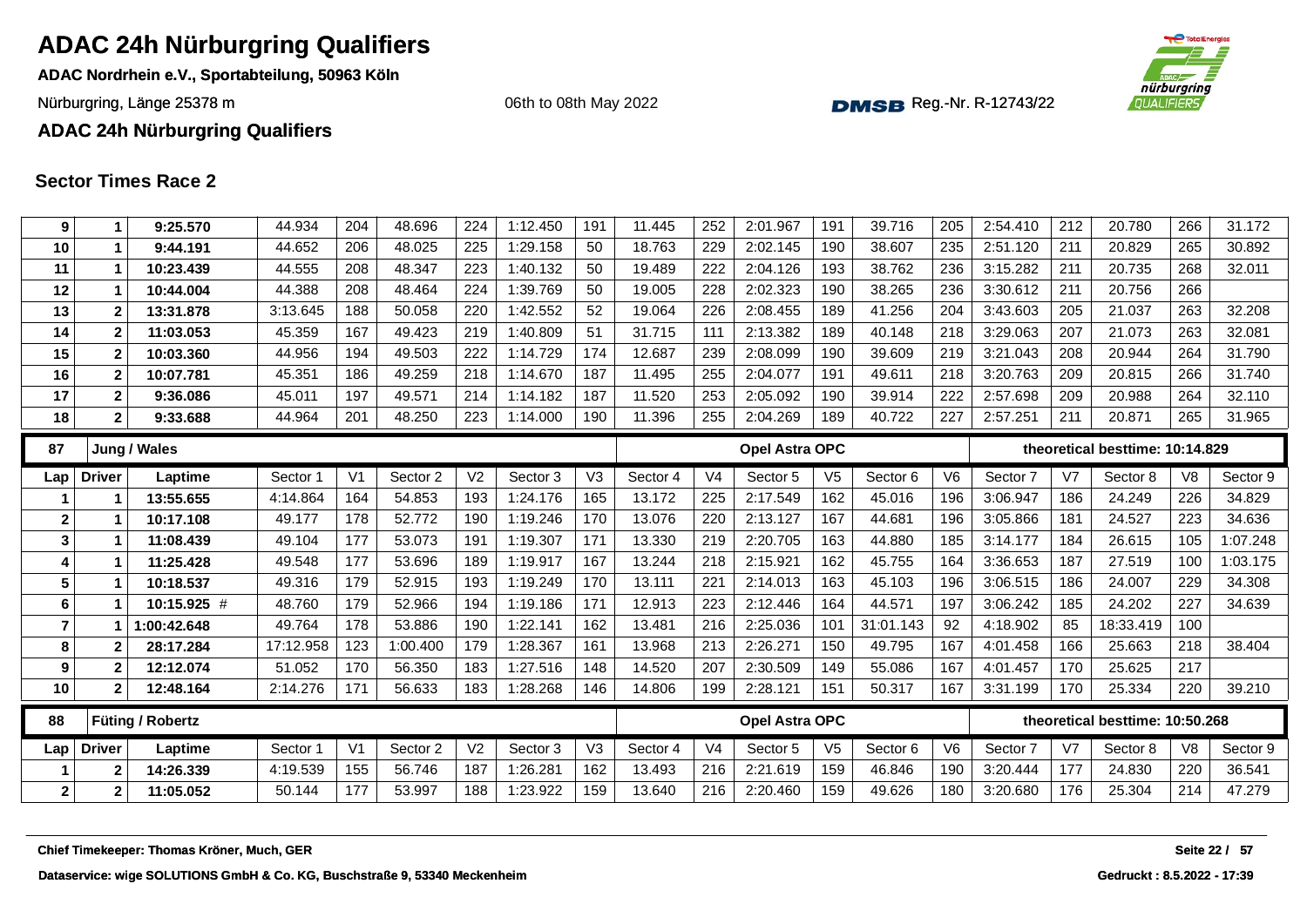**ADAC Nordrhein e.V., Sportabteilung, 50963 Köln**

Nürburgring, Länge 25378 m and the Communication of the Communication of the Communication of the Communication of the Communication of the Communication of the Communication of the Communication of the Communication of th

06th to 08th May 2022



**ADAC 24h Nürburgring Qualifiers**

| 3                | $\overline{2}$ | 12:05.702                                  | 50.854   | 175            | 55.857   | 185            | 1:24.535 | 151 | 14.544   | 200            | 2:40.170                            | 160            | 49.578   | 164 | 3:36.006  | 170            | 29.178                         | 109            | 1:04.980      |
|------------------|----------------|--------------------------------------------|----------|----------------|----------|----------------|----------|-----|----------|----------------|-------------------------------------|----------------|----------|-----|-----------|----------------|--------------------------------|----------------|---------------|
| 4                | -1             | 13:51.972                                  | 3:15.090 | 161            | 58.689   | 183            | 1:29.814 | 148 | 14.817   | 197            | 2:27.497                            | 157            | 50.845   | 159 | 3:28.624  | 169            | 26.128                         | 209            | 40.468        |
| 5                | -1             | 11:21.368                                  | 53.280   | 163            | 57.140   | 183            | 1:27.692 | 152 | 14.376   | 201            | 2:26.931                            | 152            | 50.191   | 156 | 3:25.763  | 173            | 25.974                         | 209            | 40.021        |
| 6                | -1             | 14:19.676                                  | 3:27.245 | 160            | 58.202   | 182            | 1:28.368 | 155 | 14.606   | 180            | 2:29.187                            | 156            | 1:09.791 | 148 | 3:27.656  | 172            | 25.838                         | 211            | 38.783        |
| 7                | -1             | 11:20.985                                  | 52.551   | 168            | 56.412   | 182            | 1:25.859 | 152 | 14.579   | 198            | 2:30.061                            | 158            | 50.376   | 159 | 3:27.100  | 173            | 25.908                         | 210            | 38.139        |
| 8                | 1              | 43:25.586                                  | 51.730   | 171            | 56.407   | 183            | 1:50.278 | 36  | 22.689   | 183            | 2:29.202                            | 153            | 49.489   | 167 | 34:44.233 | 156            | 27.285                         | 205            |               |
| $\boldsymbol{9}$ | $\overline{2}$ | 13:47.414                                  | 3:01.281 | 173            | 56.406   | 185            | 1:25.496 | 148 | 14.661   | 199            | 2:25.773                            | 154            | 50.249   | 166 | 3:49.114  | 173            | 25.774                         | 211            | 38.660        |
| 10               | $\mathbf{2}$   | 11:39.922                                  | 52.086   | 173            | 56.136   | 171            | 1:26.975 | 148 | 15.627   | 195            | 2:27.043                            | 157            | 49.989   | 175 | 3:49.019  | 173            | 25.366                         | 216            | 37.681        |
| 11               | $\overline{2}$ | 11:22.583                                  | 51.057   | 173            | 55.906   | 175            | 1:26.393 | 160 | 14.548   | 194            | 2:23.972                            | 109            | 1:02.695 | 168 | 3:24.800  | 175            | 25.507                         | 212            | 37.705        |
| 12               | $\overline{2}$ | 11:00.315 #                                | 52.745   | 160            | 54.234   | 186            | 1:23.568 | 161 | 14.320   | 204            | 2:22.930                            | 158            | 48.922   | 177 | 3:20.389  | 177            | 25.585                         | 207            | 37.622        |
| 90               |                | Eastwood / Hasse-Clot                      |          |                |          |                |          |     |          |                | <b>Aston Martin Vantage AMR GT3</b> |                |          |     |           |                | theoretical besttime: 8:16.854 |                |               |
| Lap              | <b>Driver</b>  | Laptime                                    | Sector 1 | V <sub>1</sub> | Sector 2 | V <sub>2</sub> | Sector 3 | V3  | Sector 4 | V <sub>4</sub> | Sector 5                            | V <sub>5</sub> | Sector 6 | V6  | Sector 7  | V <sub>7</sub> | Sector 8                       | V <sub>8</sub> | Sector 9      |
|                  | $\mathbf{2}$   | 8:39.177                                   | 50.507   | 217            | 45.624   | 230            | 1:06.588 | 217 | 10.471   | 270            | 1:50.470                            | 199            | 35.985   | 245 | 2:30.309  | 228            | 20.309                         | 264            | 28.914        |
| $\mathbf 2$      | $\mathbf{2}$   | 8:22.328 #                                 | 40.799   | 216            | 43.570   | 230            | 1:05.145 | 218 | 10.470   | 268            | 1:49.224                            | 200            | 35.857   | 244 | 2:27.873  | 229            | 20.527                         | 258            | 28.863        |
| $\mathbf 3$      | $\mathbf 2$    | 8:26.158                                   | 40.805   | 216            | 43.129   | 228            | 1:03.876 | 224 | 10.437   | 266            | 1:47.076                            | 201            | 35.994   | 241 | 2:28.104  | 231            | 20.482                         | 259            | 36.255        |
| 4                | $\mathbf{2}$   | 9:00.706                                   | 40.648   | 216            | 44.296   | 229            | 1:03.829 | 225 | 10.436   | 267            | 1:49.411                            | 199            | 36.561   | 236 | 2:35.409  | 228            | 22.488                         | 115            | 57.628        |
| 5                | $\mathbf{2}$   | 9:19.079                                   | 41.060   | 216            | 43.659   | 230            | 1:03.997 | 222 | 10.527   | 263            | 1:47.660                            | 199            | 36.962   | 157 | 2:56.638  | 231            | 22.080                         | 113            | 56.496        |
| 6                | $\mathbf{2}$   | 8:30.099                                   | 40.857   | 215            | 43.189   | 230            | 1:03.806 | 226 | 10.478   | 264            | 1:47.494                            | 198            | 36.287   | 229 | 2:37.919  | 229            | 20.666                         | 257            | 29.403        |
| $\overline{7}$   | 1              | 8:35.255                                   | 41.083   | 216            | 44.314   | 229            | 1:05.469 | 224 | 10.523   | 264            | 1:48.670                            | 200            | 37.407   | 184 | 2:30.398  | 227            | 20.626                         | 258            |               |
| 8                | -1             | 11:30.591                                  | 3:39.060 | 214            | 43.386   | 230            | 1:05.937 | 220 | 10.585   | 264            | 1:54.852                            | 198            | 36.281   | 241 | 2:31.225  | 227            | 20.196                         | 263            | 29.069        |
| $\boldsymbol{9}$ | 1              | 8:34.793                                   | 40.976   | 216            | 44.062   | 229            | 1:03.711 | 222 | 10.528   | 262            | 1:48.403                            | 201            | 46.570   | 214 | 2:30.990  | 227            | 20.569                         | 260            | 28.984        |
| 10               | 1              | 8:46.336                                   | 40.546   | 216            | 43.316   | 230            | 1:04.251 | 216 | 10.706   | 260            | 1:47.507                            | 200            | 1:00.617 | 197 | 2:30.115  | 228            | 20.251                         | 258            | 29.027        |
| 11               | 1              | 8:42.465                                   | 40.787   | 214            | 43.126   | 230            | 1:13.706 | 52  | 18.096   | 235            | 1:49.452                            | 201            | 36.164   | 242 | 2:31.572  | 230            | 20.519                         | 259            | 29.043        |
| 12               | $\mathbf 1$    | 8:57.449                                   | 40.952   | 216            | 43.336   | 229            | 1:21.486 | 46  | 19.186   | 228            | 1:49.028                            | 199            | 36.732   | 195 | 2:36.906  | 228            | 20.664                         | 258            | 29.159        |
| 13               | $\mathbf{1}$   | 9:34.592                                   | 40.777   | 216            | 43.415   | 228            | 1:33.281 | 55  | 17.928   | 238            | 1:52.939                            | 201            | 36.205   | 240 | 3:00.092  | 230            | 20.641                         | 256            | 29.314        |
| 14               |                | 9:40.866                                   | 40.816   | 217            | 43.133   | 232            | 1:33.907 | 53  | 17.917   | 234            | 1:48.550                            | 201            | 36.431   | 239 | 3:09.776  | 228            | 20.648                         | 256            | 29.688        |
| 15               | 1              | 9:51.760                                   | 40.812   | 217            | 43.305   | 229            | 1:32.097 | 53  | 18.165   | 234            | 1:50.042                            | 199            | 36.358   | 241 | 3:11.724  | 214            | 20.842                         | 258            |               |
|                  |                | Chief Timekeeper: Thomas Kröner, Much, GER |          |                |          |                |          |     |          |                |                                     |                |          |     |           |                |                                |                | Seite 23 / 57 |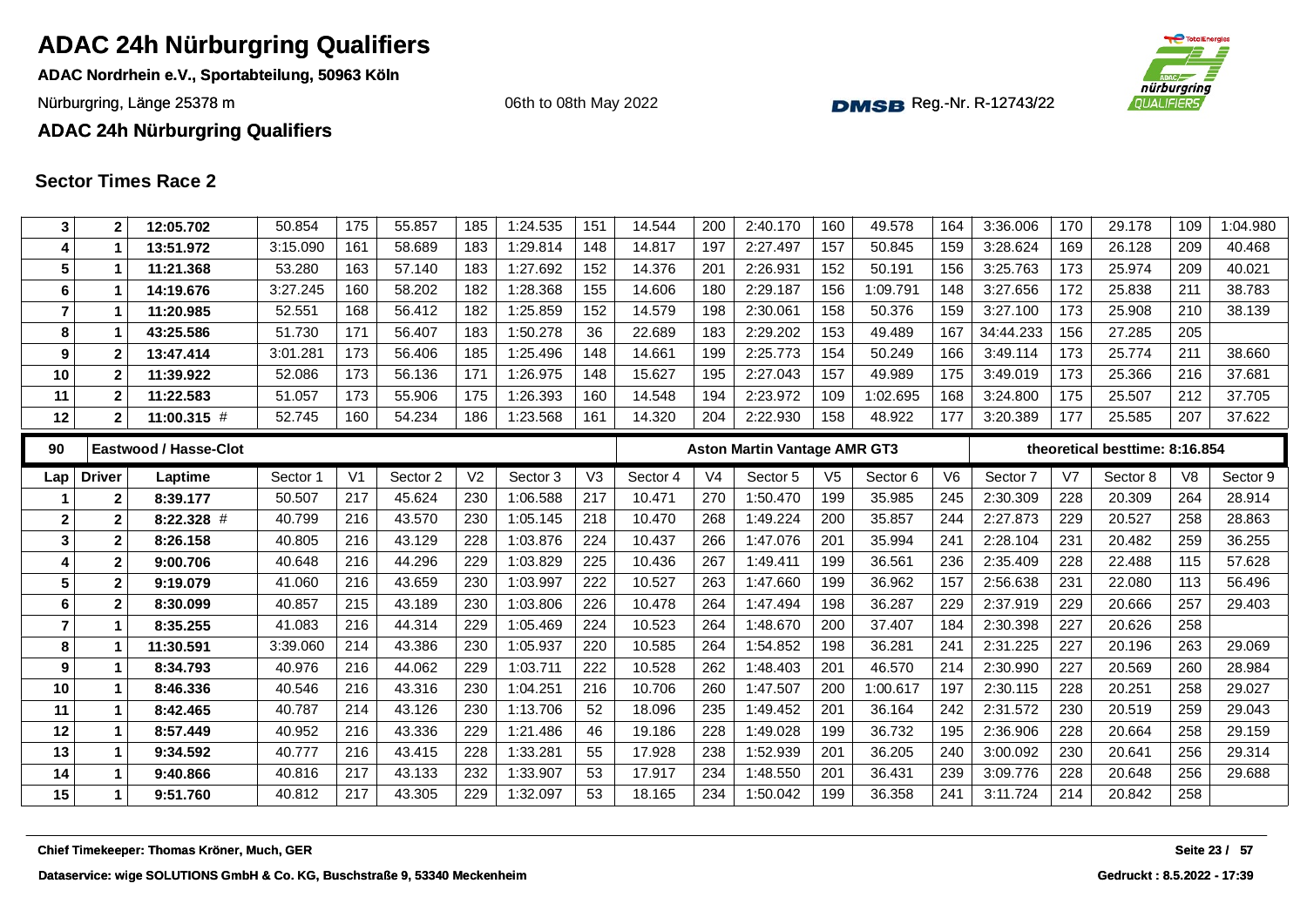**ADAC Nordrhein e.V., Sportabteilung, 50963 Köln**

Nürburgring, Länge 25378 m and the Communication of the Communication of the Communication of the Communication of the Communication of the Communication of the Communication of the Communication of the Communication of th

nürburgring *OUALIFIERS* 

06th to 08th May 2022

#### **ADAC 24h Nürburgring Qualifiers**

| 16               | $\mathbf{2}$            | 11:41.225                                  | 2:52.886 | 214            | 43.710   | 230            | 1:32.246 | 124            | 13.042   | 246            | 1:52.563          | 197            | 36.165              | 241            | 3:01.330 | 222            | 20.628                         | 266 | 28.655        |
|------------------|-------------------------|--------------------------------------------|----------|----------------|----------|----------------|----------|----------------|----------|----------------|-------------------|----------------|---------------------|----------------|----------|----------------|--------------------------------|-----|---------------|
| 17               | $\mathbf{2}$            | 8:46.056                                   | 40.466   | 216            | 43.910   | 228            | 1:04.566 | 190            | 11.752   | 252            | 1:47.168          | 200            | 36.123              | 241            | 2:52.582 | 227            | 20.506                         | 260 | 28.983        |
| 18               | $\overline{\mathbf{2}}$ | 8:48.736                                   | 40.387   | 216            | 42.683   | 230            | 1:05.376 | 220            | 10.633   | 261            | 1:47.883          | 199            | 36.408              | 240            | 2:55.663 | 229            | 20.537                         | 258 | 29.166        |
| 19               | $\mathbf{2}$            | 8:37.082                                   | 40.542   | 216            | 42.975   | 231            | 1:04.013 | 225            | 10.416   | 264            | 1:48.492          | 100            | 48.482              | 241            | 2:30.643 | 225            | 20.601                         | 261 | 30.918        |
| 20               | $\overline{2}$          | 8:23.724                                   | 40.707   | 217            | 43.592   | 231            | 1:04.737 | 220            | 11.085   | 247            | 1:48.643          | 201            | 36.160              | 239            | 2:28.825 | 228            | 20.595                         | 258 | 29.380        |
| 98               |                         | <b>Catsburg / Edwards / Wittmann</b>       |          |                |          |                |          |                |          |                | <b>BMW M4 GT3</b> |                |                     |                |          |                | theoretical besttime: 8:15.715 |     |               |
| Lap              | <b>Driver</b>           | Laptime                                    | Sector 1 | V <sub>1</sub> | Sector 2 | V <sub>2</sub> | Sector 3 | V <sub>3</sub> | Sector 4 | V <sub>4</sub> | Sector 5          | V <sub>5</sub> | Sector <sub>6</sub> | V <sub>6</sub> | Sector 7 | V <sub>7</sub> | Sector 8                       | V8  | Sector 9      |
| 1                | 3                       | 8:25.118                                   | 45.352   | 217            | 43.547   | 233            | 1:04.908 | 218            | 10.494   | 265            | 1:47.719          | 203            | 35.538              | 246            | 2:28.204 | 230            | 20.196                         | 262 | 29.160        |
| $\boldsymbol{2}$ | 3                       | $8:17.640$ #                               | 40.901   | 217            | 42.804   | 235            | 1:03.751 | 224            | 10.410   | 264            | 1:47.097          | 202            | 35.508              | 244            | 2:28.301 | 230            | 20.215                         | 266 | 28.653        |
| 3                | 3                       | 8:18.895                                   | 40.620   | 217            | 42.786   | 233            | 1:03.943 | 223            | 10.419   | 265            | 1:47.451          | 203            | 35.497              | 251            | 2:29.806 | 230            | 19.961                         | 275 | 28.412        |
| 4                | 3                       | 8:52.474                                   | 40.822   | 216            | 42.857   | 233            | 1:03.778 | 222            | 10.477   | 262            | 1:48.801          | 203            | 35.604              | 250            | 2:32.346 | 231            | 21.759                         | 121 | 56.030        |
| 5                | $\mathbf{3}$            | 9:11.875                                   | 41.387   | 217            | 42.869   | 234            | 1:05.630 | 185            | 11.391   | 255            | 1:48.856          | 202            | 35.767              | 242            | 2:47.271 | 230            | 22.001                         | 122 | 56.703        |
| 6                | 3                       | 8:44.640                                   | 41.141   | 217            | 42.782   | 234            | 1:04.410 | 225            | 10.399   | 263            | 1:46.726          | 202            | 35.605              | 245            | 2:42.287 | 232            | 21.481                         | 121 | 39.809        |
| $\overline{7}$   | 3                       | 8:27.549                                   | 41.100   | 219            | 43.141   | 233            | 1:03.842 | 221            | 10.423   | 265            | 1:48.595          | 203            | 35.424              | 246            | 2:28.637 | 231            | 20.272                         | 262 |               |
| 8                | 1                       | 17:21.985                                  | 9:20.337 | 212            | 43.594   | 230            | 1:04.772 | 225            | 10.465   | 261            | 1:48.128          | 202            | 56.868              | 211            | 2:28.146 | 230            | 20.504                         | 258 | 29.171        |
| 9                | $\mathbf{1}$            | 8:22.814                                   | 40.942   | 215            | 43.536   | 230            | 1:03.818 | 191            | 11.308   | 252            | 1:46.676          | 202            | 35.743              | 242            | 2:30.975 | 231            | 20.222                         | 264 | 29.594        |
| 10               | 1                       | 8:46.558                                   | 40.616   | 215            | 42.725   | 231            | 1:20.675 | 55             | 17.945   | 235            | 1:47.880          | 202            | 35.795              | 241            | 2:31.629 | 232            | 20.341                         | 261 | 28.952        |
| 11               | $\mathbf{1}$            | 9:25.931                                   | 40.657   | 215            | 43.021   | 230            | 1:33.422 | 47             | 18.472   | 233            | 1:49.095          | 202            | 35.849              | 243            | 2:47.705 | 232            | 20.450                         | 258 |               |
| 12               | $\mathbf 1$             | 11:33.086                                  | 2:35.022 | 214            | 43.478   | 230            | 1:32.396 | 53             | 18.281   | 232            | 1:49.282          | 203            | 35.643              | 244            | 3:08.049 | 232            | 20.299                         | 263 | 30.636        |
| 13               | $\mathbf{1}$            | 9:42.528                                   | 40.471   | 215            | 42.529   | 232            | 1:29.480 | 53             | 18.194   | 233            | 1:47.631          | 194            | 36.058              | 242            | 3:08.160 | 231            | 20.399                         | 260 |               |
| 14               | $\overline{\mathbf{2}}$ | 12:05.627                                  | 2:42.868 | 214            | 43.499   | 229            | 1:30.237 | 53             | 18.202   | 232            | 1:49.906          | 199            | 35.919              | 242            | 3:35.234 | 226            | 20.616                         | 258 | 29.146        |
| 15               | $\overline{2}$          | 8:50.301                                   | 40.590   | 215            | 43.007   | 230            | 1:04.104 | 216            | 10.798   | 254            | 1:48.179          | 202            | 35.938              | 241            | 2:50.649 | 230            | 20.472                         | 260 |               |
| 16               | $\mathbf{2}$            | 9:53.545                                   | 1:49.090 | 215            | 43.101   | 230            | 1:03.824 | 227            | 10.345   | 265            | 1:47.469          | 199            | 37.146              | 232            | 2:52.339 | 229            | 20.452                         | 261 | 29.779        |
| 17               | $\mathbf{2}$            | 9:26.501                                   | 40.856   | 216            | 43.620   | 229            | 1:03.766 | 230            | 10.378   | 261            | 1:48.537          | 119            | 1:08.770            | 233            | 2:52.815 | 229            | 20.501                         | 260 |               |
|                  |                         |                                            |          |                |          |                |          |                |          |                |                   |                |                     |                |          |                |                                |     |               |
|                  |                         | Chief Timekeeper: Thomas Kröner, Much, GER |          |                |          |                |          |                |          |                |                   |                |                     |                |          |                |                                |     | Seite 24 / 57 |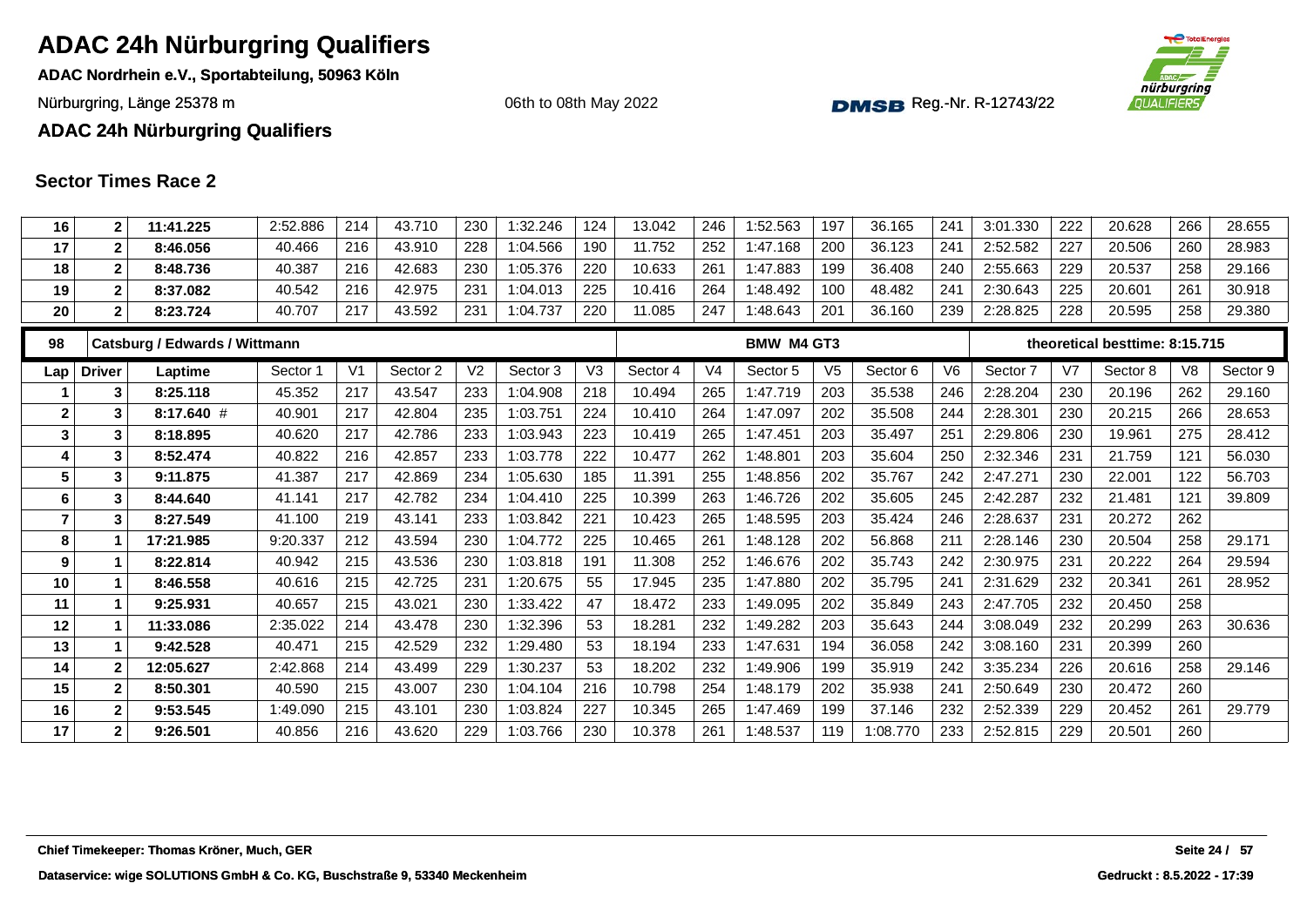**ADAC Nordrhein e.V., Sportabteilung, 50963 Köln**

Nürburgring, Länge 25378 m and the Communication of the Communication of the Communication of the Communication of the Communication of the Communication of the Communication of the Communication of the Communication of th

06th to 08th May 2022



**ADAC 24h Nürburgring Qualifiers**

| 99                      |                         | De Phillippi / Eng / Yelloly               |           |                |          |                |          |                |          |                | BMW M4 GT3        |                |                     |                |          |                | theoretical besttime: 8:14.014 |                |               |
|-------------------------|-------------------------|--------------------------------------------|-----------|----------------|----------|----------------|----------|----------------|----------|----------------|-------------------|----------------|---------------------|----------------|----------|----------------|--------------------------------|----------------|---------------|
| Lap                     | <b>Driver</b>           | Laptime                                    | Sector 1  | V <sub>1</sub> | Sector 2 | V <sub>2</sub> | Sector 3 | V <sub>3</sub> | Sector 4 | V <sub>4</sub> | Sector 5          | V <sub>5</sub> | Sector 6            | V <sub>6</sub> | Sector 7 | V <sub>7</sub> | Sector 8                       | V <sub>8</sub> | Sector 9      |
|                         | 2                       | 8:24.796                                   | 45.514    | 217            | 43.700   | 234            | 1:04.882 | 220            | 10.373   | 269            | 1:47.784          | 205            | 35.480              | 251            | 2:28.350 | 232            | 19.845                         | 270            | 28.868        |
| $\mathbf{2}$            | $\mathbf{2}$            | $8:16.088$ #                               | 40.427    | 218            | 42.698   | 234            | 1:03.639 | 221            | 10.408   | 267            | 1:47.094          | 204            | 35.372              | 247            | 2:28.008 | 232            | 19.994                         | 271            | 28.448        |
| $\mathbf{3}$            | $\mathbf 2$             | 8:16.351                                   | 40.464    | 217            | 42.787   | 232            | 1:03.449 | 225            | 10.396   | 265            | 1:46.113          | 205            | 35.458              | 244            | 2:28.596 | 222            | 20.484                         | 264            | 28.604        |
| $\overline{\mathbf{4}}$ | $\mathbf{2}$            | 8:48.337                                   | 40.410    | 218            | 42.960   | 233            | 1:03.264 | 228            | 10.314   | 265            | 1:47.329          | 205            | 35.935              | 246            | 2:29.710 | 233            | 22.472                         | 113            | 55.943        |
| $5\phantom{1}$          | $\mathbf 2$             | 9:06.430                                   | 40.648    | 217            | 43.051   | 235            | 1:03.748 | 227            | 10.749   | 255            | 1:47.089          | 205            | 35.378              | 239            | 2:48.269 | 232            | 21.747                         | 122            | 55.751        |
| 6                       | $\mathbf{2}$            | 8:56.051                                   | 40.437    | 219            | 44.163   | 234            | 1:03.042 | 228            | 10.295   | 265            | 1:46.041          | 205            | 35.227              | 236            | 2:48.697 | 232            | 21.776                         | 121            |               |
| $\overline{7}$          | 3                       | 10:57.982                                  | 3:10.488  | 216            | 43.479   | 231            | 1:04.150 | 217            | 10.553   | 264            | 1:52.063          | 202            | 36.046              | 243            | 2:31.136 | 232            | 20.356                         | 262            | 29.711        |
| 8                       | 3                       | 44:19.898                                  | 35:46.133 | 211            | 43.979   | 229            | 1:32.368 | 55             | 17.990   | 233            | 1:50.504          | 203            | 36.396              | 241            | 2:43.156 | 230            | 20.354                         | 262            | 29.018        |
| 100                     |                         | Walkenhorst / Breuer / Ziegler             |           |                |          |                |          |                |          |                | <b>BMW M4 GT3</b> |                |                     |                |          |                | theoretical besttime: 8:30.367 |                |               |
| Lap                     | <b>Driver</b>           | Laptime                                    | Sector 1  | V <sub>1</sub> | Sector 2 | V <sub>2</sub> | Sector 3 | V <sub>3</sub> | Sector 4 | V <sub>4</sub> | Sector 5          | V <sub>5</sub> | Sector <sub>6</sub> | V <sub>6</sub> | Sector 7 | V <sub>7</sub> | Sector 8                       | V <sub>8</sub> | Sector 9      |
|                         | 2                       | 9:01.064                                   | 53.524    | 211            | 46.469   | 231            | 1:09.830 | 205            | 10.874   | 260            | 1:54.539          | 200            | 36.963              | 239            | 2:37.508 | 224            | 20.747                         | 258            | 30.610        |
| $\overline{2}$          | 2                       | 8:39.205                                   | 42.195    | 213            | 44.564   | 228            | 1:06.768 | 213            | 10.767   | 258            | 1:52.155          | 199            | 36.893              | 238            | 2:34.897 | 225            | 20.746                         | 258            | 30.220        |
| $\mathbf{3}$            | $\overline{\mathbf{2}}$ | 9:08.830                                   | 41.675    | 213            | 44.181   | 226            | 1:06.556 | 216            | 10.683   | 260            | 1:51.390          | 201            | 36.492              | 239            | 2:33.956 | 227            | 23.689                         | 105            | 1:00.208      |
| $\overline{4}$          | $\overline{\mathbf{2}}$ | 9:39.360                                   | 41.743    | 213            | 43.861   | 230            | 1:06.202 | 212            | 10.783   | 258            | 2:09.243          | 202            | 38.616              | 194            | 2:46.916 | 226            | 23.477                         | 115            | 58.519        |
| $5\phantom{1}$          | $\mathbf 2$             | 9:41.007                                   | 41.888    | 213            | 43.769   | 229            | 1:06.672 | 214            | 10.751   | 258            | 1:50.607          | 201            | 38.019              | 168            | 3:08.685 | 227            | 23.358                         | 104            | 57.258        |
| 6                       | $\overline{\mathbf{2}}$ | 8:37.369                                   | 41.689    | 212            | 43.864   | 230            | 1:06.739 | 214            | 10.923   | 258            | 1:53.050          | 202            | 36.790              | 242            | 2:34.415 | 227            | 20.408                         | 264            | 29.491        |
| $\overline{7}$          | $\overline{\mathbf{2}}$ | 8:53.491                                   | 41.378    | 215            | 43.852   | 232            | 1:07.095 | 193            | 11.182   | 258            | 1:53.137          | 198            | 38.895              | 241            | 2:37.596 | 226            | 20.322                         | 265            |               |
| 8                       | 1                       | 11:58.752                                  | 3:33.819  | 213            | 45.016   | 229            | 1:08.070 | 202            | 11.506   | 249            | 2:15.249          | 198            | 37.391              | 237            | 2:36.737 | 222            | 20.894                         | 257            | 30.070        |
| 9                       | $\mathbf{1}$            | 9:05.346                                   | 41.125    | 213            | 44.172   | 226            | 1:06.103 | 213            | 10.829   | 257            | 1:51.805          | 198            | 1:04.003            | 195            | 2:36.503 | 222            | 20.796                         | 257            | 30.010        |
| 10                      | 1                       | 8:35.629 #                                 | 40.954    | 214            | 44.045   | 227            | 1:06.204 | 211            | 10.858   | 258            | 1:50.714          | 199            | 36.727              | 236            | 2:35.591 | 222            | 20.729                         | 259            | 29.807        |
| 11                      | 1                       | 9:00.869                                   | 41.171    | 213            | 43.909   | 228            | 1:25.070 | 52             | 18.449   | 230            | 1:51.613          | 199            | 36.831              | 236            | 2:33.481 | 225            | 20.708                         | 258            | 29.637        |
| 12                      | 1                       | 9:42.603                                   | 40.971    | 215            | 43.834   | 230            | 1:34.762 | 49             | 23.126   | 225            | 1:51.615          | 200            | 37.036              | 239            | 3:01.149 | 225            | 20.603                         | 259            | 29.507        |
| 13                      | 1                       | 9:45.163                                   | 41.522    | 214            | 43.747   | 229            | 1:31.948 | 52             | 18.040   | 232            | 1:50.598          | 199            | 36.674              | 240            | 3:12.774 | 226            | 20.497                         | 261            | 29.363        |
| 14                      | 1                       | 9:46.585                                   | 41.003    | 214            | 43.503   | 230            | 1:32.857 | 53             | 18.072   | 233            | 1:49.873          | 201            | 36.168              | 240            | 3:15.232 | 223            | 20.597                         | 261            | 29.280        |
|                         |                         | Chief Timekeeper: Thomas Kröner, Much, GER |           |                |          |                |          |                |          |                |                   |                |                     |                |          |                |                                |                | Seite 25 / 57 |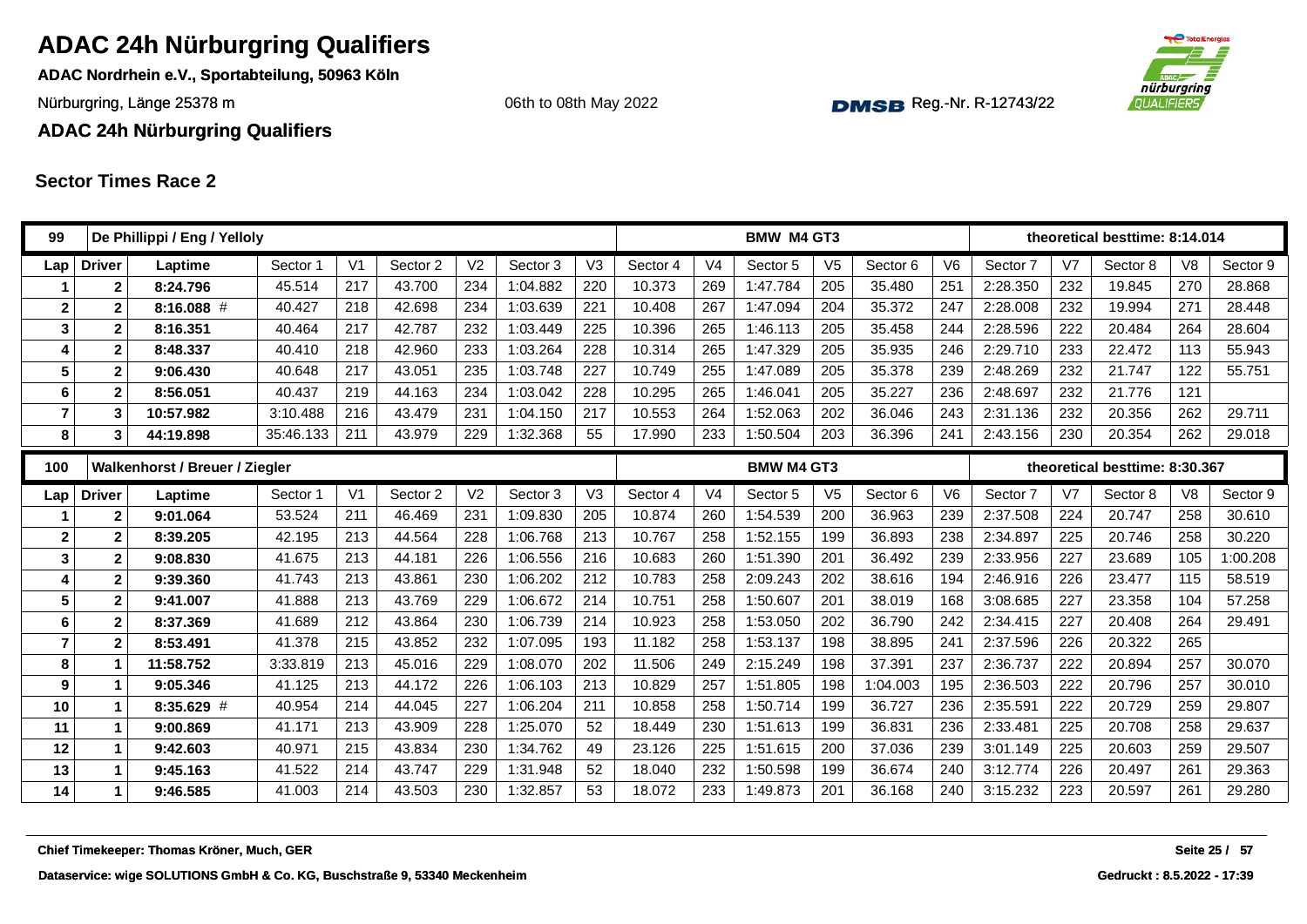**ADAC Nordrhein e.V., Sportabteilung, 50963 Köln**

Nürburgring, Länge 25378 m and the Communication of the Communication of the Communication of the Communication of the Communication of the Communication of the Communication of the Communication of the Communication of th

06th to 08th May 2022



#### **ADAC 24h Nürburgring Qualifiers**

| 15             | 1             | 10:20.831                                  | 41.319   | 215            | 44.747   | 229            | 1:31.884 | 54  | 18.307   | 232            | 1:51.083          | 199            | 36.475   | 237            | 3:37.668 | 222            | 20.499                         | 265            |               |
|----------------|---------------|--------------------------------------------|----------|----------------|----------|----------------|----------|-----|----------|----------------|-------------------|----------------|----------|----------------|----------|----------------|--------------------------------|----------------|---------------|
| 16             | 3             | 11:07.558                                  | 2:36.748 | 213            | 44.657   | 226            | 1:06.809 | 213 | 10.838   | 257            | 1:52.451          | 199            | 39.365   | 239            | 3:05.688 | 225            | 20.690                         | 258            | 30.312        |
| 17             | 3             | 9:13.268                                   | 41.558   | 213            | 44.278   | 229            | 1:09.111 | 154 | 13.164   | 239            | 1:52.817          | 198            | 37.579   | 236            | 3:03.728 | 221            | 20.776                         | 258            | 30.257        |
| 18             | 3             | 9:20.205                                   | 41.752   | 214            | 44.382   | 229            | 1:08.427 | 211 | 10.835   | 257            | 1:53.622          | 114            | 1:12.967 | 229            | 2:37.012 | 225            | 20.666                         | 259            | 30.542        |
| 19             | 3             | 8:47.263                                   | 42.696   | 212            | 44.140   | 229            | 1:06.986 | 212 | 10.821   | 257            | 1:53.809          | 199            | 37.695   | 237            | 2:39.234 | 224            | 20.624                         | 261            | 31.258        |
| 20             | 3             | 8:43.115                                   | 41.750   | 214            | 44.308   | 231            | 1:07.786 | 211 | 10.834   | 257            | 1:53.533          | 201            | 38.189   | 236            | 2:35.945 | 225            | 20.659                         | 258            | 30.111        |
| 101            |               | Krognes / Soucek / Trogen                  |          |                |          |                |          |     |          |                | <b>BMW M4 GT3</b> |                |          |                |          |                | theoretical besttime: 8:11.228 |                |               |
| Lap            | <b>Driver</b> | Laptime                                    | Sector 1 | V <sub>1</sub> | Sector 2 | V <sub>2</sub> | Sector 3 | V3  | Sector 4 | V <sub>4</sub> | Sector 5          | V <sub>5</sub> | Sector 6 | V <sub>6</sub> | Sector 7 | V <sub>7</sub> | Sector 8                       | V <sub>8</sub> | Sector 9      |
|                | 1.            | 8:19.431                                   | 44.186   | 215            | 43.490   | 231            | 1:03.963 | 227 | 10.365   | 265            | 1:46.766          | 203            | 35.629   | 242            | 2:26.126 | 232            | 20.327                         | 262            | 28.579        |
| $\mathbf{2}$   | 1             | $8:12.729$ #                               | 40.148   | 216            | 42.846   | 232            | 1:02.996 | 229 | 10.381   | 264            | 1:45.905          | 203            | 35.637   | 242            | 2:25.892 | 230            | 20.371                         | 263            | 28.553        |
| 3              | 1             | 8:14.615                                   | 40.260   | 218            | 42.572   | 232            | 1:02.858 | 227 | 10.391   | 264            | 1:45.958          | 205            | 35.613   | 243            | 2:28.119 | 231            | 20.325                         | 263            | 28.519        |
| $\overline{4}$ | $\mathbf{1}$  | 8:48.821                                   | 40.390   | 216            | 42.764   | 233            | 1:04.779 | 201 | 11.054   | 256            | 1:46.776          | 204            | 35.378   | 239            | 2:26.634 | 232            | 23.249                         | 111            | 57.797        |
| 5              | 1             | 9:07.283                                   | 40.444   | 216            | 42.479   | 235            | 1:04.708 | 227 | 10.380   | 264            | 1:46.554          | 203            | 35.738   | 224            | 2:45.452 | 233            | 22.922                         | 120            | 58.606        |
| 6              | 1             | 9:07.665                                   | 40.669   | 217            | 42.748   | 233            | 1:02.508 | 230 | 10.336   | 264            | 1:45.810          | 203            | 35.417   | 244            | 2:49.360 | 233            | 21.833                         | 115            |               |
| $\overline{7}$ | 3             | 10:55.861                                  | 3:10.711 | 216            | 43.008   | 233            | 1:04.018 | 227 | 10.342   | 268            | 1:50.512          | 201            | 35.902   | 245            | 2:31.310 | 230            | 20.158                         | 267            | 29,900        |
| 8              | 3             | 8:28.046                                   | 41.502   | 217            | 42.950   | 231            | 1:03.029 | 228 | 10.356   | 266            | 1:49.216          | 203            | 35.745   | 243            | 2:28.095 | 227            | 20.390                         | 264            |               |
| 9              | 3             | 9:03.182                                   | 1:13.845 | 216            | 43.061   | 233            | 1:03.356 | 224 | 10.420   | 264            | 1:47.637          | 205            | 46.095   | 215            | 2:29.697 | 230            | 20.287                         | 264            | 28.784        |
| 10             | 3             | 8:59.212                                   | 40.304   | 216            | 42.763   | 233            | 1:03.585 | 223 | 10.454   | 265            | 1:47.248          | 203            | 1:13.158 | 165            | 2:32.361 | 225            | 20.394                         | 264            | 28.945        |
| 11             | 3             | 8:36.895                                   | 40.631   | 216            | 42.837   | 232            | 1:12.206 | 53  | 17.799   | 234            | 1:48.037          | 205            | 36.034   | 244            | 2:30.290 | 231            | 20.245                         | 264            | 28.816        |
| 102            |               | <b>Tuck / Schmidt-Staade</b>               |          |                |          |                |          |     |          |                | <b>BMW M4 GT3</b> |                |          |                |          |                | theoretical besttime: 8:16.039 |                |               |
| Lap            | <b>Driver</b> | Laptime                                    | Sector 1 | V <sub>1</sub> | Sector 2 | V <sub>2</sub> | Sector 3 | V3  | Sector 4 | V <sub>4</sub> | Sector 5          | V <sub>5</sub> | Sector 6 | V <sub>6</sub> | Sector 7 | V7             | Sector 8                       | V <sub>8</sub> | Sector 9      |
|                | 1             | 8:25.821                                   | 47.254   | 216            | 43.827   | 231            | 1:03.955 | 226 | 10.316   | 270            | 1:48.128          | 203            | 35.696   | 246            | 2:27.872 | 231            | 20.045                         | 269            | 28.728        |
| $\mathbf{2}$   | 1             | 8:17.316 #                                 | 40.720   | 217            | 43.130   | 232            | 1:03.600 | 225 | 10.337   | 269            | 1:47.200          | 203            | 35.509   | 246            | 2:27.916 | 230            | 20.071                         | 263            | 28.833        |
| 3              | 1             | 8:19.506                                   | 41.177   | 216            | 43.070   | 231            | 1:03.465 | 226 | 10.309   | 270            | 1:47.399          | 204            | 35.755   | 247            | 2:29.669 | 228            | 20.041                         | 270            | 28.621        |
| 4              | 1             | 8:54.132                                   | 41.178   | 217            | 43.414   | 234            | 1:04.206 | 222 | 10.383   | 269            | 1:48.812          | 204            | 35.520   | 248            | 2:32.222 | 233            | 21.771                         | 120            | 56.626        |
| 5              | $\mathbf 1$   | 9:13.033                                   | 40.624   | 216            | 43.016   | 233            | 1:06.395 | 207 | 10.751   | 265            | 1:50.903          | 196            | 36.197   | 236            | 2:47.261 | 232            | 21.774                         | 120            | 56.112        |
|                |               | Chief Timekeeper: Thomas Kröner, Much, GER |          |                |          |                |          |     |          |                |                   |                |          |                |          |                |                                |                | Seite 26 / 57 |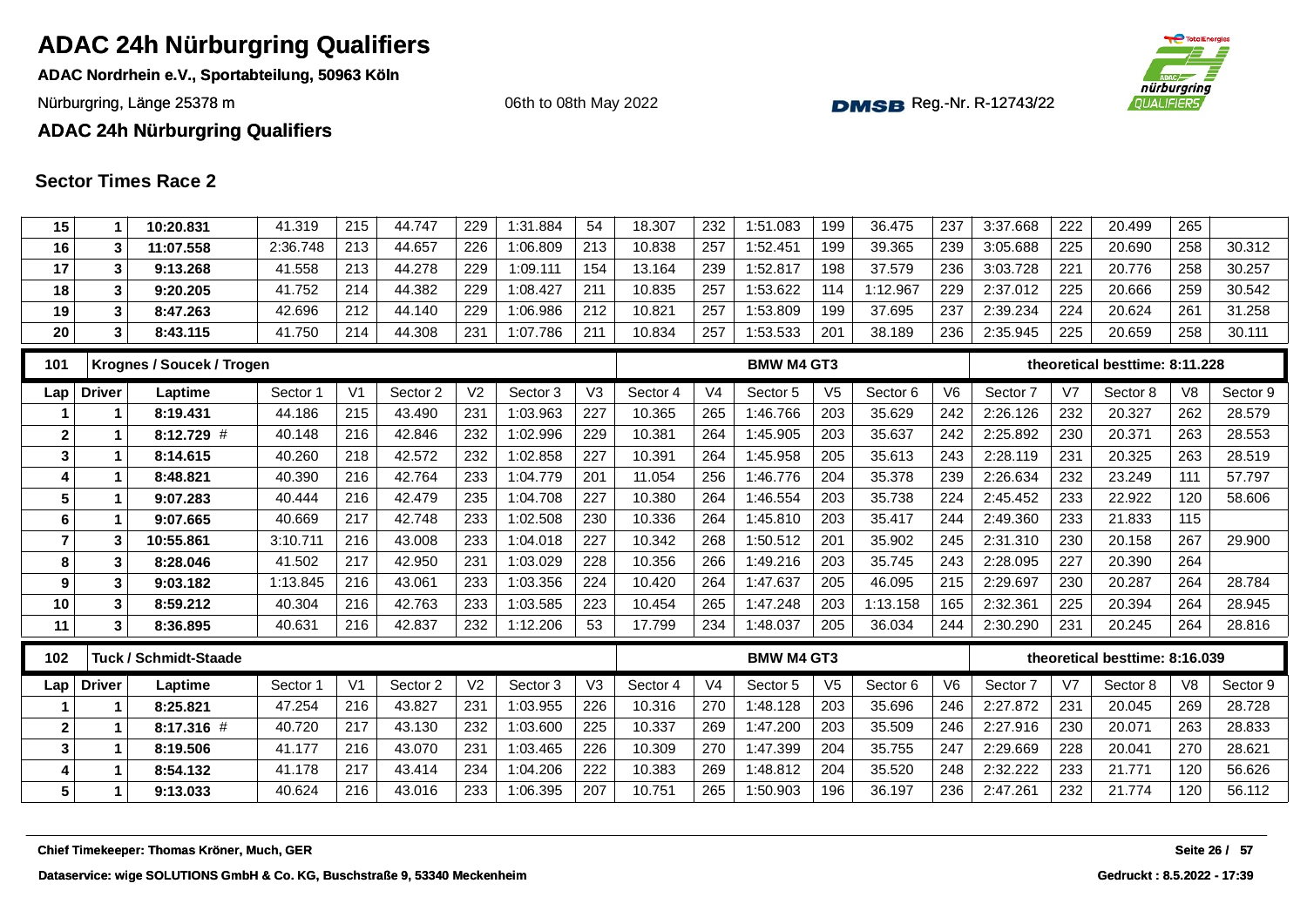**ADAC Nordrhein e.V., Sportabteilung, 50963 Köln**

Nürburgring, Länge 25378 m and the Communication of the Communication of the Communication of the Communication of the Communication of the Communication of the Communication of the Communication of the Communication of th

nürburgring *OUALIFIERS* 

06th to 08th May 2022

#### **ADAC 24h Nürburgring Qualifiers**

| 6              | 1                       | 8:43.143                                   | 40.645   | 217            | 42.956   | 233            | 1:04.442 | 223 | 10.396   | 268            | 1:47.697               | 203            | 35.469   | 244            | 2:40.603 | 223            | 21.569                         | 120            | 39.366        |
|----------------|-------------------------|--------------------------------------------|----------|----------------|----------|----------------|----------|-----|----------|----------------|------------------------|----------------|----------|----------------|----------|----------------|--------------------------------|----------------|---------------|
| $\overline{7}$ | $\overline{1}$          | 8:26.388                                   | 41.327   | 218            | 43.124   | 231            | 1:02.968 | 227 | 10.288   | 270            | 1:48.980               | 204            | 35.670   | 244            | 2:27.938 | 231            | 20.175                         | 266            |               |
| 8              | $\overline{2}$          | 11:33.972                                  | 3:35.704 | 213            | 45.727   | 227            | 1:06.357 | 217 | 10.661   | 260            | 1:55.945               | 200            | 36.482   | 239            | 2:32.677 | 227            | 20.679                         | 255            | 29.740        |
| 9              | $\mathbf{2}$            | 8:43.364                                   | 41.404   | 214            | 43.689   | 227            | 1:05.084 | 222 | 10.511   | 262            | 1:49.094               | 201            | 46.931   | 214            | 2:35.633 | 224            | 20.744                         | 258            | 30.274        |
| 10             | $\mathbf{2}$            | 9:00.336                                   | 41.629   | 214            | 43.612   | 229            | 1:05.364 | 221 | 10.577   | 262            | 1:49.578               | 199            | 1:02.822 | 195            | 2:36.812 | 227            | 20.547                         | 260            | 29.395        |
| 11             | $\overline{2}$          | 8:53.898                                   | 41.346   | 213            | 44.087   | 227            | 1:15.022 | 52  | 18.387   | 233            | 1:50.799               | 201            | 36.743   | 237            | 2:35.858 | 224            | 20.434                         | 264            | 31.222        |
| 12             | $\mathbf{2}$            | 9:06.132                                   | 41.897   | 213            | 44.099   | 227            |          |     |          | 232            | 1:51.557               | 199            | 36.911   | 230            | 2:40.433 | 225            | 20.802                         | 258            | 29.500        |
| 13             | $\overline{2}$          | 10:03.334                                  | 41.344   | 213            | 44.154   | 228            | 1:34.475 | 53  | 18.538   | 231            | 1:56.520               | 199            | 37.001   | 234            | 3:12.130 | 214            | 20.982                         | 258            |               |
| 109            |                         | Caba / Sprungmann                          |          |                |          |                |          |     |          |                | <b>Ford Mustang GT</b> |                |          |                |          |                | theoretical besttime: 9:41.859 |                |               |
|                |                         |                                            |          |                |          |                |          |     |          |                |                        |                |          |                |          |                |                                |                |               |
| Lap            | <b>Driver</b>           | Laptime                                    | Sector 1 | V <sub>1</sub> | Sector 2 | V <sub>2</sub> | Sector 3 | V3  | Sector 4 | V <sub>4</sub> | Sector 5               | V <sub>5</sub> | Sector 6 | V <sub>6</sub> | Sector 7 | V <sub>7</sub> | Sector 8                       | V <sub>8</sub> | Sector 9      |
|                |                         | 13:39.766                                  | 4:11.136 | 170            | 54.197   | 209            | 1:20.333 | 170 | 12.315   | 238            | 2:16.379               | 180            | 42.578   | 202            | 3:06.645 | 192            | 22.114                         | 250            | 34.069        |
| $\mathbf 2$    | $\mathbf 1$             | 10:04.764                                  | 47.336   | 186            | 50.593   | 210            | 1:17.808 | 176 | 12.129   | 237            | 2:12.695               | 180            | 42.048   | 211            | 3:06.679 | 196            | 21.478                         | 260            | 33.998        |
| 3              |                         | 10:41.900                                  | 47.833   | 186            | 51.568   | 206            | 1:17.736 | 177 | 12.103   | 239            | 2:10.619               | 181            | 41.778   | 208            | 3:11.301 | 182            | 27.780                         | 118            | 1:01.182      |
| 4              | $\overline{\mathbf{1}}$ | 11:05.092                                  | 49.255   | 185            | 50.967   | 212            | 1:19.073 | 168 | 12.433   | 236            | 2:13.232               | 179            | 43.023   | 182            | 3:29.747 | 186            | 24.778                         | 107            | 1:02.584      |
| 5              |                         | 10:11.170                                  | 47.253   | 184            | 51.873   | 209            | 1:18.981 | 178 | 12.261   | 235            | 2:15.028               | 177            | 42.506   | 206            | 3:06.508 | 187            | 21.960                         | 254            | 34.800        |
| 6              | -1                      | 10:21.528                                  | 47.666   | 185            | 53.664   | 204            | 1:22.691 | 161 | 12.613   | 234            | 2:15.061               | 180            | 43.245   | 203            | 3:10.101 | 182            | 22.322                         | 254            | 34.165        |
| $\overline{7}$ | 2                       | 13:01.820                                  | 47.696   | 183            | 54.155   | 193            | 1:20.641 | 168 | 13.189   | 223            | 2:34.266               | 178            | 42.667   | 204            | 3:08.166 | 173            | 23.358                         | 245            |               |
| 8              | $\overline{\mathbf{2}}$ | 10:46.671                                  | 1:06.192 | 183            | 50.211   | 212            | 1:16.065 | 177 | 12.308   | 240            | 2:07.389               | 178            | 1:17.529 | 136            | 3:02.665 | 195            | 21.434                         | 259            | 32.878        |
| 9              | $\overline{2}$          | 10:04.289                                  | 46.439   | 186            | 50.781   | 211            | 1:25.939 | 55  | 20.063   | 212            | 2:08.000               | 178            | 41.304   | 231            | 2:58.150 | 201            | 21.019                         | 263            | 32.594        |
| 10             | $\overline{2}$          | 10:39.345                                  | 46.406   | 194            | 50.074   | 210            | 1:42.729 | 59  | 20.097   | 214            | 2:08.162               | 180            | 40.033   | 230            | 3:17.972 | 200            | 21.182                         | 260            | 32.690        |
| 11             | $\overline{2}$          | 12:44.274                                  | 46.229   | 190            | 49.774   | 211            | 1:41.750 | 59  | 20.041   | 216            | 2:10.690               | 180            | 40.137   | 231            | 3:38.835 | 163            | 23.003                         | 254            |               |
| 12             | $\overline{2}$          | 11:18.197                                  | 1:06.299 | 190            | 50.407   | 211            | 1:42.161 | 57  | 19.775   | 213            | 2:07.503               | 180            | 40.288   | 224            | 3:37.987 | 198            | 21.349                         | 259            | 32.428        |
| 13             | $\overline{2}$          | 11:16.419                                  | 46.282   | 188            | 49.995   | 213            | 1:42.336 | 58  | 44.200   | 54             | 2:15.095               | 180            | 40.741   | 233            | 3:23.784 | 198            | 21.304                         | 259            | 32.682        |
| 14             | $\overline{2}$          | 10:14.016                                  | 46.413   | 192            | 50.068   | 211            | 1:15.763 | 180 | 12.029   | 240            | 2:06.687               | 181            | 41.068   | 226            | 3:27.062 | 178            | 22.157                         | 258            | 32.769        |
| 15             | $\overline{2}$          | 11:33.950                                  | 46.539   | 186            | 51.097   | 210            | 1:16.069 | 181 | 11.887   | 247            | 2:07.657               | 181            | 40.861   | 225            | 3:25.480 | 150            | 23.615                         | 250            |               |
| 16             | $\mathbf{2}$            | 10:03.072                                  | 1:04.482 | 190            | 50.291   | 214            | 1:16.764 | 180 | 11.859   | 249            | 2:06.613               | 180            | 40.207   | 234            | 2:58.361 | 192            | 21.721                         | 256            | 32.774        |
| 17             | $\mathbf{2}$            | $9:49.071$ #                               | 46.676   | 188            | 50.574   | 210            | 1:15.754 | 181 | 11.891   | 244            | 2:07.401               | 181            | 40.550   | 232            | 2:59.738 | 159            | 23.200                         | 256            | 33.287        |
|                |                         |                                            |          |                |          |                |          |     |          |                |                        |                |          |                |          |                |                                |                |               |
|                |                         |                                            |          |                |          |                |          |     |          |                |                        |                |          |                |          |                |                                |                |               |
|                |                         | Chief Timekeeper: Thomas Kröner, Much, GER |          |                |          |                |          |     |          |                |                        |                |          |                |          |                |                                |                | Seite 27 / 57 |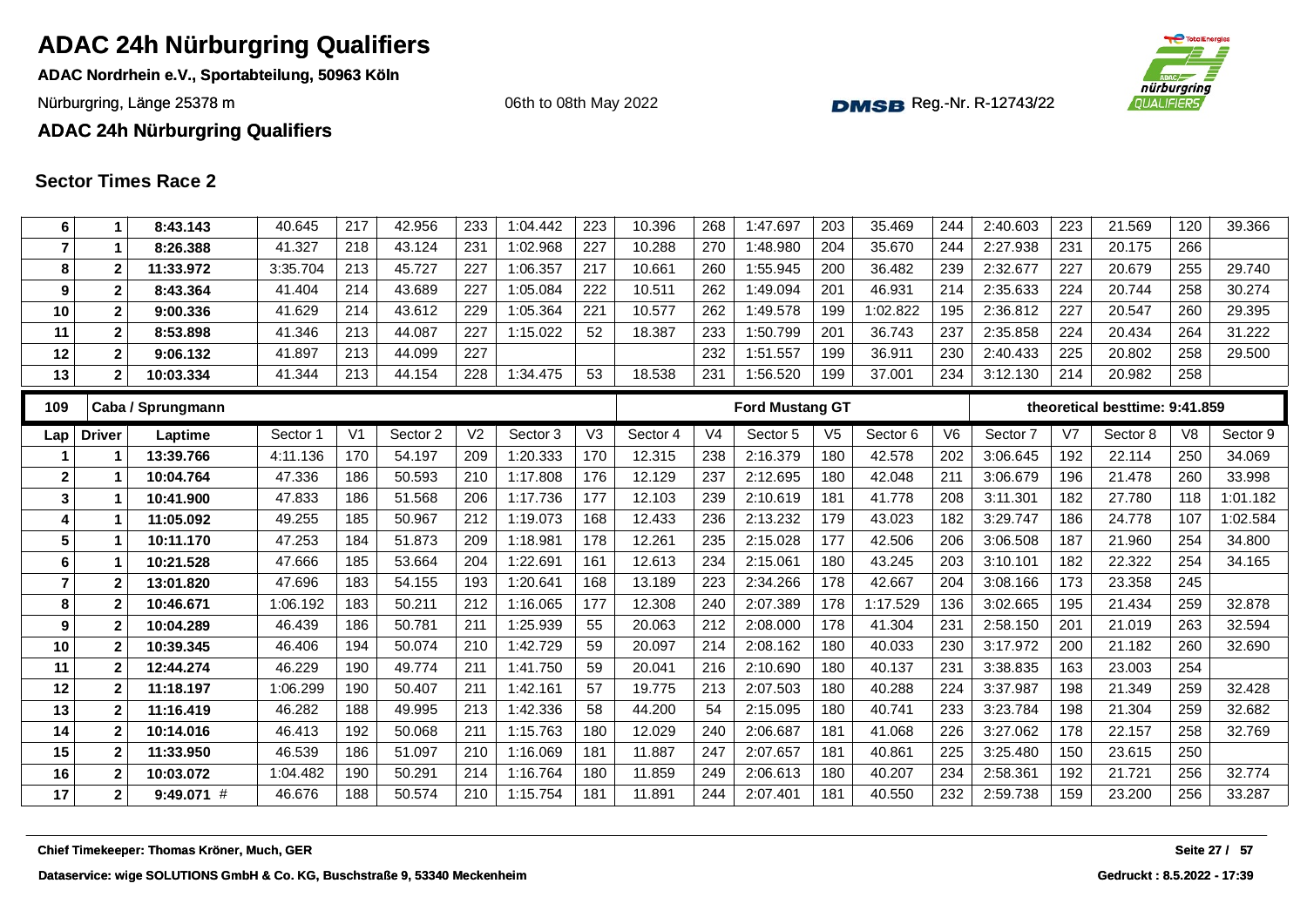**ADAC Nordrhein e.V., Sportabteilung, 50963 Köln**

Nürburgring, Länge 25378 m and the Communication of the Communication of the Communication of the Communication of the Communication of the Communication of the Communication of the Communication of the Communication of th

06th to 08th May 2022



**ADAC 24h Nürburgring Qualifiers**

| 110            |                | <b>Strycek / Strycek</b>                   |          |                |          |                |          |                |          |                | Opel Astra OPC                |                |          |                |          |                | theoretical besttime: 10:10.420 |                |               |
|----------------|----------------|--------------------------------------------|----------|----------------|----------|----------------|----------|----------------|----------|----------------|-------------------------------|----------------|----------|----------------|----------|----------------|---------------------------------|----------------|---------------|
| Lap            | <b>Driver</b>  | Laptime                                    | Sector 1 | V <sub>1</sub> | Sector 2 | V <sub>2</sub> | Sector 3 | V <sub>3</sub> | Sector 4 | V <sub>4</sub> | Sector 5                      | V <sub>5</sub> | Sector 6 | V <sub>6</sub> | Sector 7 | V7             | Sector 8                        | V8             | Sector 9      |
|                | $\mathbf{2}$   | 14:05.583                                  | 4:21.572 | 166            | 54.770   | 191            | 1:22.633 | 170            | 13.035   | 224            | 2:19.729                      | 155            | 46.492   | 184            | 3:09.000 | 184            | 23.851                          | 232            | 34.501        |
| $\mathbf{2}$   | $\overline{2}$ | $10:11.532$ #                              | 48.971   | 181            | 52.607   | 189            | 1:18.042 | 172            | 12.833   | 225            | 2:12.909                      | 165            | 44.269   | 201            | 3:03.745 | 185            | 23.788                          | 233            | 34.368        |
| 3              | $\mathbf{2}$   | 11:06.151                                  | 48.909   | 180            | 52.758   | 189            | 1:18.547 | 167            | 13.108   | 222            | 2:18.855                      | 163            | 45.005   | 193            | 3:13.835 | 184            | 26.660                          | 91             | 1:08.474      |
| 4              | $\overline{2}$ | 11:22.952                                  | 49.692   | 182            | 52.766   | 189            | 1:19.270 | 166            | 13.235   | 220            | 2:15.017                      | 163            | 45.440   | 179            | 3:36.751 | 180            | 27.380                          | 98             | 1:03.401      |
| 5              | $\mathbf{2}$   | 10:17.906                                  | 49.242   | 179            | 53.147   | 187            | 1:19.113 | 161            | 13.385   | 220            | 2:13.777                      | 163            | 45.116   | 196            | 3:05.759 | 185            | 23.954                          | 230            | 34.413        |
| 6              | $\overline{2}$ | 10:22.266                                  | 49.251   | 183            | 53.315   | 189            | 1:18.689 | 173            | 12.878   | 222            | 2:11.859                      | 165            | 44.521   | 199            | 3:05.240 | 186            | 24.039                          | 228            |               |
| $\overline{7}$ | 1              | 14:18.683                                  | 4:01.662 | 158            | 56.612   | 183            | 1:27.894 | 159            | 13.851   | 201            | 2:22.839                      | 161            | 58.098   | 165            | 3:15.471 | 178            | 24.549                          | 225            | 37.707        |
| 8              |                | 11:02.096                                  | 52.435   | 167            | 55.451   | 184            | 1:23.961 | 156            | 14.062   | 207            | 2:22.497                      | 160            | 47.710   | 176            | 3:22.498 | 175            | 24.795                          | 222            | 38.687        |
| 9              | 1              | 11:31.116                                  | 52.210   | 166            | 56.156   | 184            | 1:46.037 | 42             | 22.285   | 180            | 2:25.163                      | 160            | 47.860   | 178            | 3:19.254 | 175            | 24.627                          | 225            | 37.524        |
| 10             | 1              | 12:04.127                                  | 52.116   | 166            | 55.413   | 185            | 1:51.437 | 45             | 21.954   | 187            | 2:24.430                      | 161            | 48.478   | 178            | 3:47.657 | 176            | 24.686                          | 227            | 37.956        |
| 11             | 1              | 12:17.608                                  | 51.741   | 164            | 55.474   | 183            | 1:51.985 | 46             | 22.296   | 186            | 2:24.840                      | 158            | 48.418   | 175            | 4:00.573 | 172            | 24.879                          | 225            | 37.402        |
| 12             | 1              | 12:45.153                                  | 51.271   | 168            | 54.891   | 184            | 1:50.616 | 45             | 22.228   | 185            | 2:22.637                      | 158            | 47.988   | 181            | 4:32.336 | 176            | 24.816                          | 225            | 38.370        |
| 13             | 1              | 11:39.723                                  | 51.547   | 162            | 55.305   | 185            | 1:25.050 | 147            | 15.346   | 190            | 2:23.813                      | 161            | 49.253   | 171            | 3:47.416 | 174            | 24.802                          | 221            |               |
| 14             | $\mathbf{2}$   | 13:05.255                                  | 2:51.346 | 147            | 58.650   | 181            | 1:23.381 | 169            | 13.208   | 220            | 2:18.001                      | 152            | 47.079   | 193            | 3:34.937 | 184            | 24.010                          | 230            | 34.643        |
| 15             | $\mathbf{2}$   | 10:36.384                                  | 50.318   | 173            | 54.288   | 187            | 1:21.437 | 167            | 13.220   | 219            | 2:18.745                      | 161            | 45.933   | 194            | 3:11.943 | 178            | 24.634                          | 226            | 35.866        |
| 16             | $\mathbf{2}$   | 10:33.408                                  | 50.553   | 171            | 54.649   | 185            | 1:21.319 | 159            | 13.711   | 213            | 2:16.758                      | 161            | 46.823   | 195            | 3:09.879 | 178            | 24.270                          | 230            | 35.446        |
| 112            |                | Krumscheid / Fischer                       |          |                |          |                |          |                |          |                | <b>Mini John Cooper Works</b> |                |          |                |          |                | theoretical besttime: 9:50.925  |                |               |
| Lap            | <b>Driver</b>  | Laptime                                    | Sector 1 | V <sub>1</sub> | Sector 2 | V <sub>2</sub> | Sector 3 | V <sub>3</sub> | Sector 4 | V <sub>4</sub> | Sector 5                      | V <sub>5</sub> | Sector 6 | V <sub>6</sub> | Sector 7 | V <sub>7</sub> | Sector 8                        | V <sub>8</sub> | Sector 9      |
|                | 2              | 13:43.689                                  | 4:19.360 | 170            | 53.550   | 198            | 1:20.541 | 159            | 12.965   | 230            | 2:09.837                      | 169            | 43.937   | 208            | 3:05.509 | 183            | 23.733                          | 239            | 34.257        |
| $\overline{2}$ | $\overline{2}$ | 9:59.631                                   | 47.585   | 176            | 51.499   | 201            | 1:15.749 | 186            | 12.134   | 233            | 2:10.496                      | 162            | 44.273   | 206            | 3:00.776 | 187            | 23.644                          | 238            | 33.475        |
| $\mathbf{3}$   | $\overline{2}$ | 10:30.810                                  | 47.622   | 176            | 51.929   | 201            | 1:15.828 | 182            | 12.583   | 227            | 2:08.340                      | 171            | 43.206   | 209            | 3:02.642 | 192            | 26.373                          | 106            | 1:02.287      |
| 4              | $\mathbf 2$    | 10:45.251                                  | 48.506   | 187            | 51.271   | 201            | 1:16.194 | 185            | 12.233   | 231            | 2:07.449                      | 172            | 42.903   | 180            | 3:19.786 | 195            | 25.323                          | 110            | 1:01.586      |
| 5              | $\mathbf 2$    | $9:53.199$ #                               | 47.929   | 188            | 51.424   | 198            | 1:15.818 | 184            | 12.280   | 230            | 2:07.835                      | 173            | 42.428   | 202            | 2:58.727 | 194            | 23.207                          | 233            | 33.551        |
| $\bf 6$        | $\mathbf{2}$   | 9:56.089                                   | 47.804   | 183            | 51.983   | 200            | 1:16.143 | 184            | 12.230   | 232            | 2:07.705                      | 174            | 44.453   | 185            | 2:58.932 | 194            | 23.168                          | 233            | 33.671        |
|                |                | Chief Timekeeper: Thomas Kröner, Much, GER |          |                |          |                |          |                |          |                |                               |                |          |                |          |                |                                 |                | Seite 28 / 57 |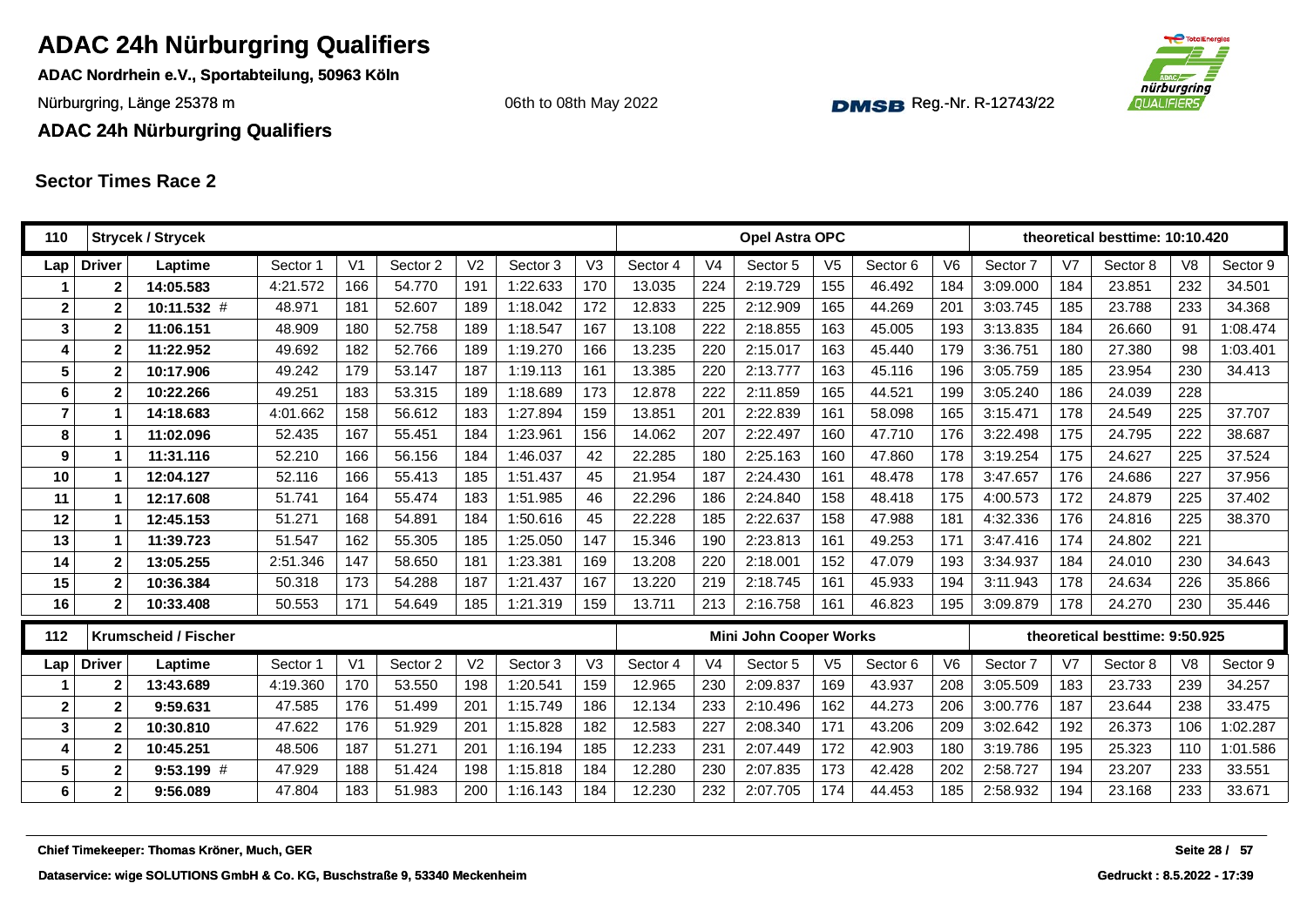**ADAC Nordrhein e.V., Sportabteilung, 50963 Köln**

Nürburgring, Länge 25378 m and the Communication of the Communication of the Communication of the Communication of the Communication of the Communication of the Communication of the Communication of the Communication of th

06th to 08th May 2022



**ADAC 24h Nürburgring Qualifiers**

| 7              | $\overline{2}$          | 10:22.513                                  | 47.693   | 181            | 52.513   | 195            | 1:16.624 | 183 | 12.223   | 232            | 2:27.163              | 173            | 42.385   | 209            | 2:57.779 | 195            | 23.269                         | 230 |               |
|----------------|-------------------------|--------------------------------------------|----------|----------------|----------|----------------|----------|-----|----------|----------------|-----------------------|----------------|----------|----------------|----------|----------------|--------------------------------|-----|---------------|
| 8              | $\mathbf{2}$            | 12:56.689                                  | 3:09.292 | 186            | 51.295   | 198            | 1:15.883 | 180 | 12.433   | 230            | 2:07.750              | 172            | 1:21.919 | 135            | 3:01.498 | 192            | 23.185                         | 233 | 33.434        |
| 9              | $\overline{\mathbf{2}}$ | 10:17.124                                  | 47.923   | 175            | 53.541   | 192            | 1:25.994 | 48  | 20.814   | 205            | 2:07.941              | 165            | 44.672   | 202            | 2:59.584 | 194            | 23.139                         | 233 | 33.516        |
| 10             | $\mathbf{2}$            | 10:49.812                                  | 48.948   | 176            | 53.275   | 194            | 1:43.046 | 48  | 20.697   | 206            | 2:09.434              | 169            | 43.075   | 206            | 3:13.648 | 194            | 23.313                         | 232 | 34.376        |
| 11             | $\overline{2}$          | 11:19.550                                  | 48.173   | 179            | 52.434   | 198            | 1:43.383 | 53  | 20.551   | 206            | 2:08.768              | 171            | 42.527   | 208            | 3:38.114 | 194            | 23.344                         | 228 |               |
| 12             | 1                       | 13:52.807                                  | 3:02.978 | 171            | 53.328   | 196            | 1:46.506 | 48  | 20.199   | 199            | 2:14.624              | 162            | 44.775   | 199            | 3:51.602 | 185            | 23.602                         | 231 | 35.193        |
| 13             |                         | 11:51.889                                  | 49.120   | 173            | 52.215   | 197            | 1:45.217 | 47  | 42.916   | 50             | 2:23.237              | 169            | 43.546   | 206            | 3:35.112 | 184            | 24.273                         | 217 | 36.253        |
| 14             | $\mathbf 1$             | 10:44.421                                  | 50.506   | 177            | 53.030   | 196            | 1:19.774 | 171 | 12.784   | 225            | 2:14.000              | 169            | 43.290   | 205            | 3:32.522 | 189            | 23.568                         | 227 | 34.947        |
| 15             |                         | 10:59.109                                  | 49.230   | 173            | 53.035   | 195            | 1:20.433 | 155 | 13.476   | 219            | 2:14.943              | 168            | 51.134   | 196            | 3:37.208 | 187            | 24.161                         | 217 | 35.489        |
| 16             | -1                      | 10:19.324                                  | 49.323   | 178            | 53.471   | 192            | 1:20.174 | 174 | 12.797   | 223            | 2:13.676              | 166            | 43.954   | 202            | 3:07.613 | 189            | 23.581                         | 228 | 34.735        |
| 17             |                         | 10:20.076                                  | 49.274   | 178            | 53.786   | 184            | 1:19.862 | 174 | 12.694   | 225            | 2:12.571              | 160            | 44.581   | 202            | 3:08.398 | 179            | 24.185                         | 230 | 34.725        |
| 114            |                         | Van Dam / Schrick / Lasee / Sasaki         |          |                |          |                |          |     |          |                | <b>SUBARU WRX STI</b> |                |          |                |          |                | theoretical besttime: 9:02.584 |     |               |
| Lap            | <b>Driver</b>           | Laptime                                    | Sector 1 | V <sub>1</sub> | Sector 2 | V <sub>2</sub> | Sector 3 | V3  | Sector 4 | V <sub>4</sub> | Sector 5              | V <sub>5</sub> | Sector 6 | V <sub>6</sub> | Sector 7 | V <sub>7</sub> | Sector 8                       | V8  | Sector 9      |
| 1              | $\mathbf{2}$            | 13:09.557                                  | 4:14.059 | 180            | 50.208   | 216            | 1:19.279 | 183 | 12.067   | 239            | 2:08.124              | 185            | 42.926   | 211            | 2:49.543 | 210            | 21.855                         | 246 | 31.496        |
| $\bf{2}$       | $\mathbf{2}$            | 9:08.894                                   | 43.855   | 200            | 47.223   | 212            | 1:10.566 | 197 | 11.571   | 242            | 1:58.337              | 184            | 39.332   | 222            | 2:43.684 | 203            | 22.253                         | 244 | 32.073        |
| 3              | $\mathbf{2}$            | 9:45.870                                   | 44.378   | 199            | 46.893   | 213            | 1:09.582 | 201 | 11.421   | 245            | 1:57.698              | 184            | 39.342   | 222            | 2:42.266 | 209            | 25.273                         | 114 |               |
| 4              | -1                      | 12:45.714                                  | 3:21.449 | 193            | 47.869   | 211            | 1:11.243 | 186 | 11.974   | 237            | 1:58.102              | 182            | 40.633   | 180            | 3:09.952 | 205            | 24.722                         | 107 | 59.770        |
| 5              | -1                      | 9:14.685                                   | 43.908   | 196            | 46.854   | 210            | 1:10.231 | 193 | 11.694   | 241            | 2:02.439              | 182            | 40.017   | 222            | 2:45.210 | 206            | 22.152                         | 244 | 32.180        |
| $\bf 6$        | 1                       | 9:10.881                                   | 43.482   | 197            | 46.506   | 211            | 1:09.786 | 197 | 11.564   | 244            | 1:58.934              | 183            | 40.331   | 220            | 2:46.448 | 206            | 22.177                         | 243 | 31.653        |
| $\overline{7}$ | 1                       | 9:15.371                                   | 44.661   | 197            | 47.067   | 211            | 1:09.763 | 197 | 11.567   | 243            | 2:03.438              | 183            | 39.446   | 221            | 2:45.561 | 206            | 22.210                         | 242 | 31.658        |
| 8              | 1                       | 9:17.167                                   | 43.650   | 197            | 46.851   | 211            | 1:09.647 | 197 | 11.565   | 244            | 1:56.990              | 185            | 49.485   | 196            | 2:45.243 | 206            | 22.163                         | 243 | 31.573        |
| 9              | -1                      | 9:11.367                                   | 44.361   | 198            | 46.776   | 213            | 1:09.679 | 197 | 11.490   | 246            | 1:58.883              | 185            | 40.641   | 215            | 2:46.348 | 207            | 21.941                         | 245 | 31.248        |
| 10             | 1                       | 9:33.345                                   | 43.384   | 197            | 47.945   | 211            | 1:26.033 | 42  | 19.683   | 214            | 1:58.623              | 185            | 39.430   | 221            | 2:44.365 | 202            | 22.327                         | 244 | 31.555        |
| 11             | -1                      | 10:28.896                                  | 43.544   | 198            | 46.994   | 213            | 1:41.326 | 44  | 19.293   | 215            | 2:03.850              | 184            | 39.433   | 222            | 3:04.376 | 207            | 29.121                         | 199 |               |
| 12             | 4                       | 13:30.248                                  | 3:35.417 | 195            | 48.188   | 209            | 1:38.380 | 50  | 19.769   | 212            | 1:59.048              | 183            | 39.640   | 222            | 3:35.535 | 205            | 22.225                         | 243 | 32.046        |
| 13             | Δ                       | 10:29.455                                  | 43.790   | 197            | 46.630   | 210            | 1:38.384 | 49  | 19.883   | 212            | 1:59.641              | 184            | 39.728   | 220            | 3:27.470 | 205            | 22.259                         | 241 | 31.670        |
| 14             | Δ                       | 10:57.690                                  | 43.560   | 198            | 46.689   | 212            | 1:37.843 | 48  | 42.918   | 54             | 2:06.901              | 184            | 39.823   | 223            | 3:15.250 | 205            | 22.187                         | 243 |               |
|                |                         |                                            |          |                |          |                |          |     |          |                |                       |                |          |                |          |                |                                |     |               |
|                |                         | Chief Timekeeper: Thomas Kröner, Much, GER |          |                |          |                |          |     |          |                |                       |                |          |                |          |                |                                |     | Seite 29 / 57 |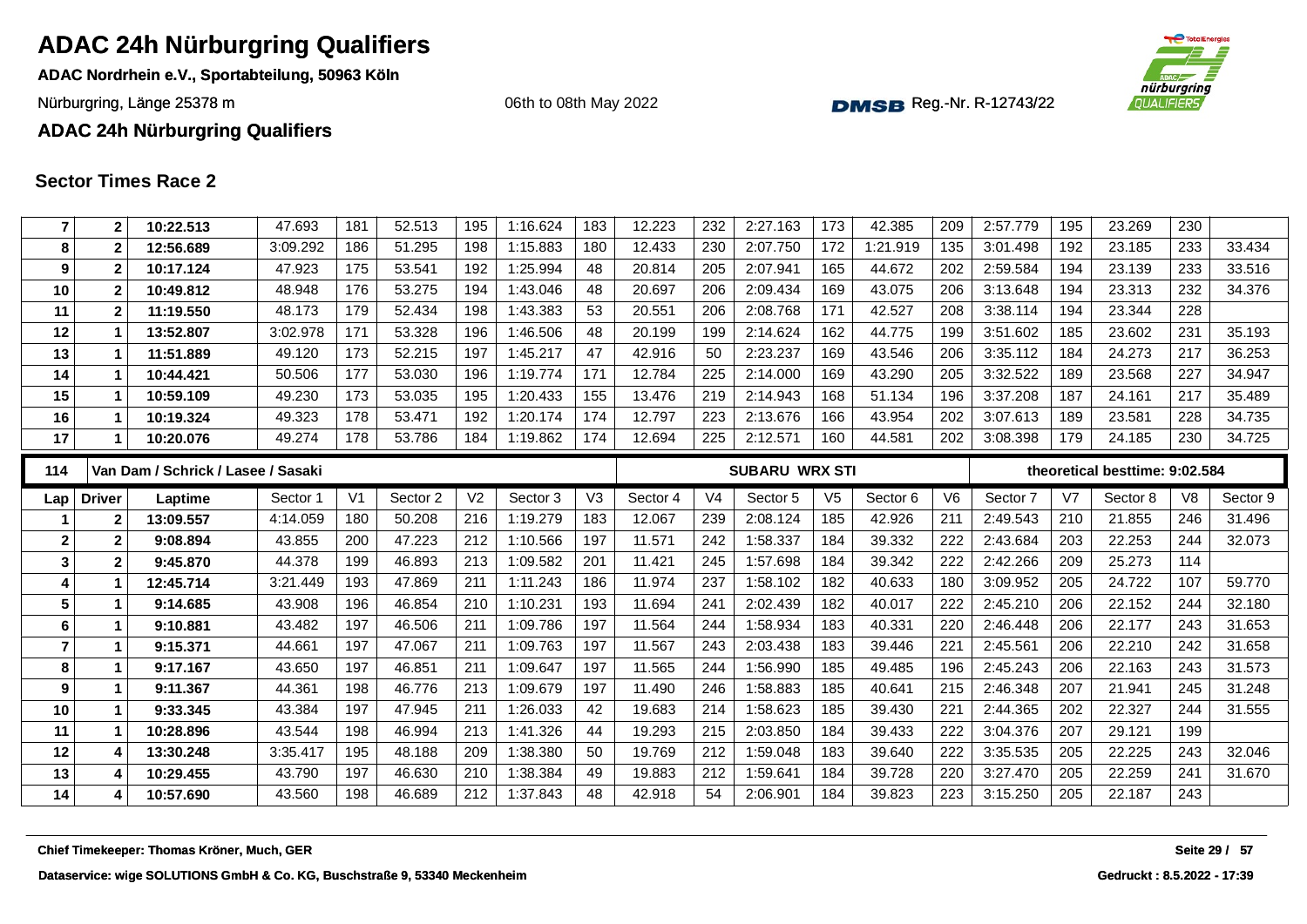**ADAC Nordrhein e.V., Sportabteilung, 50963 Köln**

Nürburgring, Länge 25378 m and the Communication of the Communication of the Communication of the Communication of the Communication of the Communication of the Communication of the Communication of the Communication of th

06th to 08th May 2022



#### **ADAC 24h Nürburgring Qualifiers**

| 15               | 3                | 11:58.811                                  | 2:56.054 | 197            | 47.638   | 211            | 1:13.739 | 188            | 11.743   | 244            | 2:03.391             | 183            | 39.724   | 225            | 3:11.855 | 204            | 22.204                         | 244 | 32.463        |
|------------------|------------------|--------------------------------------------|----------|----------------|----------|----------------|----------|----------------|----------|----------------|----------------------|----------------|----------|----------------|----------|----------------|--------------------------------|-----|---------------|
| 16               | $\mathbf{3}$     | 9:54.408                                   | 44.148   | 191            | 48.202   | 209            | 1:10.833 | 195            | 11.632   | 241            | 1:58.116             | 184            | 49.616   | 213            | 3:17.978 | 207            | 22.214                         | 242 | 31.669        |
| 17               | 3                | $9:06.109$ #                               | 43.885   | 198            | 46.839   | 212            | 1:09.815 | 198            | 11.566   | 242            | 1:57.252             | 184            | 39.629   | 220            | 2:43.661 | 208            | 22.101                         | 244 | 31.361        |
| 18               | 3                | 9:09.730                                   | 43.939   | 199            | 47.234   | 210            | 1:09.897 | 198            | 11.526   | 244            | 1:57.455             | 184            | 39.580   | 221            | 2:45.602 | 208            | 21.887                         | 247 | 32.610        |
| 116              |                  | Kofler / Siljehaug / Hofer / Heinemann     |          |                |          |                |          |                |          |                | <b>KTM X-BOW GT2</b> |                |          |                |          |                | theoretical besttime: 8:16.447 |     |               |
| Lap              | <b>Driver</b>    | Laptime                                    | Sector 1 | V <sub>1</sub> | Sector 2 | V <sub>2</sub> | Sector 3 | V <sub>3</sub> | Sector 4 | V <sub>4</sub> | Sector 5             | V <sub>5</sub> | Sector 6 | V <sub>6</sub> | Sector 7 | V <sub>7</sub> | Sector 8                       | V8  | Sector 9      |
| 1                | 3                | 8:35.399                                   | 49.770   | 214            | 44.801   | 233            | 1:06.891 | 219            | 10.543   | 260            | 1:48.850             | 203            | 35.738   | 244            | 2:29.702 | 233            | 20.410                         | 263 | 28.694        |
| $\boldsymbol{2}$ | 3                | $8:19.057$ #                               | 40.585   | 217            | 43.062   | 231            | 1:04.295 | 222            | 10.462   | 260            | 1:47.696             | 203            | 35.822   | 244            | 2:28.225 | 230            | 20.299                         | 265 | 28.611        |
| $\mathbf 3$      | 3                | 8:19.783                                   | 40.696   | 219            | 43.440   | 231            | 1:04.225 | 222            | 10.421   | 263            | 1:47.385             | 205            | 35.603   | 244            | 2:29.259 | 223            | 20.316                         | 269 | 28.438        |
| 4                | 3                | 9:02.105                                   | 41.482   | 216            | 43.697   | 230            | 1:06.510 | 216            | 10.601   | 260            | 1:49.873             | 201            | 35.811   | 248            | 2:34.462 | 220            | 22.748                         | 116 | 56.921        |
| 5                | 3                | 9:24.542                                   | 41.447   | 216            | 43.422   | 233            | 1:03.987 | 221            | 10.478   | 260            | 1:50.814             | 207            | 35.802   | 233            | 2:51.003 | 226            | 22.438                         | 118 |               |
| 6                | 4                | 10:35.503                                  | 2:55.574 | 215            | 43.500   | 228            | 1:05.036 | 220            | 10.602   | 258            | 1:47.474             | 203            | 35.960   | 241            | 2:28.529 | 230            | 20.044                         | 270 | 28.784        |
| $\overline{7}$   | 4                | 8:20.576                                   | 40.460   | 217            | 42.945   | 231            | 1:03.610 | 227            | 10.416   | 260            | 1:48.420             | 202            | 36.116   | 242            | 2:29.405 | 228            | 20.442                         | 260 | 28.762        |
| 8                | 4                | 8:23.802                                   | 40.442   | 216            | 43.040   | 230            | 1:03.848 | 223            | 10.508   | 258            | 1:50.269             | 205            | 35.959   | 239            | 2:30.327 | 228            | 20.425                         | 261 | 28.984        |
| $\boldsymbol{9}$ | 4                | 8:26.356                                   | 40.961   | 216            | 42.964   | 232            | 1:03.729 | 227            | 10.436   | 260            | 1:47.754             | 205            | 42.546   | 217            | 2:28.591 | 229            | 20.477                         | 259 | 28.898        |
| 10               | 4                | 9:07.330                                   | 40.692   | 218            | 43.296   | 232            | 1:03.804 | 226            | 10.407   | 262            | 1:47.990             | 206            | 1:13.094 | 168            | 2:31.043 | 230            | 20.417                         | 261 |               |
| 11               | $\mathbf 1$      | 10:45.116                                  | 2:46.602 | 213            | 43.266   | 231            | 1:13.581 | 48             | 18.019   | 231            | 1:48.386             | 204            | 36.058   | 239            | 2:29.756 | 229            | 20.519                         | 259 | 28.929        |
| 12               | $\mathbf 1$      | 9:12.013                                   | 40.517   | 217            | 42.955   | 228            | 1:32.016 | 52             | 18.121   | 230            | 1:49.583             | 205            | 36.112   | 241            | 2:43.210 | 227            | 20.564                         | 259 | 28.935        |
| 13               |                  | 9:32.410                                   | 40.327   | 218            | 43.082   | 230            | 1:31.347 | 51             | 18.005   | 232            | 1:48.150             | 205            | 35.714   | 242            | 3:06.792 | 229            | 20.304                         | 263 | 28.689        |
| 14               | $\mathbf 1$      | 9:35.934                                   | 40.242   | 218            | 42.744   | 232            | 1:31.545 | 51             | 17.544   | 232            | 1:47.553             | 204            | 36.076   | 244            | 3:11.054 | 227            | 20.381                         | 262 | 28.795        |
| 15               |                  | 9:38.207                                   | 40.538   | 216            | 43.479   | 232            | 1:32.832 | 51             | 17.555   | 233            | 1:48.055             | 205            | 35.695   | 240            | 3:10.873 | 228            | 20.277                         | 263 | 28.903        |
| 16               |                  | 9:47.508                                   | 40.275   | 217            | 42.493   | 234            | 1:32.928 | 49             | 30.345   | 202            | 1:54.446             | 205            | 35.786   | 242            | 2:54.167 | 230            | 20.500                         | 259 |               |
| 17               | $\overline{2}$   | 10:29.703                                  | 2:17.874 | 217            | 43.469   | 230            | 1:05.120 | 216            | 10.644   | 256            | 1:49.041             | 204            | 35.785   | 243            | 2:58.250 | 225            | 20.246                         | 264 | 29.274        |
| 18               | $\mathbf{2}$     | 8:58.556                                   | 41.036   | 217            | 43.420   | 231            | 1:05.822 | 187            | 11.428   | 250            | 1:48.322             | 204            | 44.430   | 235            | 2:54.605 | 228            | 20.425                         | 261 | 29.068        |
| 19               | $\boldsymbol{2}$ | 8:29.719                                   | 40.925   | 218            | 42.871   | 233            | 1:06.425 | 218            | 10.627   | 258            | 1:49.097             | 203            | 35.806   | 242            | 2:33.440 | 225            | 20.380                         | 264 | 30.148        |
| 20               | $\mathbf{2}$     | 9:44.297                                   | 40.595   | 218            | 43.090   | 232            | 1:04.519 | 222            | 10.546   | 259            | 1:48.137             | 203            | 36.226   | 241            | 2:54.728 | 128            | 48.951                         | 103 | 57.505        |
|                  |                  | Chief Timekeeper: Thomas Kröner, Much, GER |          |                |          |                |          |                |          |                |                      |                |          |                |          |                |                                |     | Seite 30 / 57 |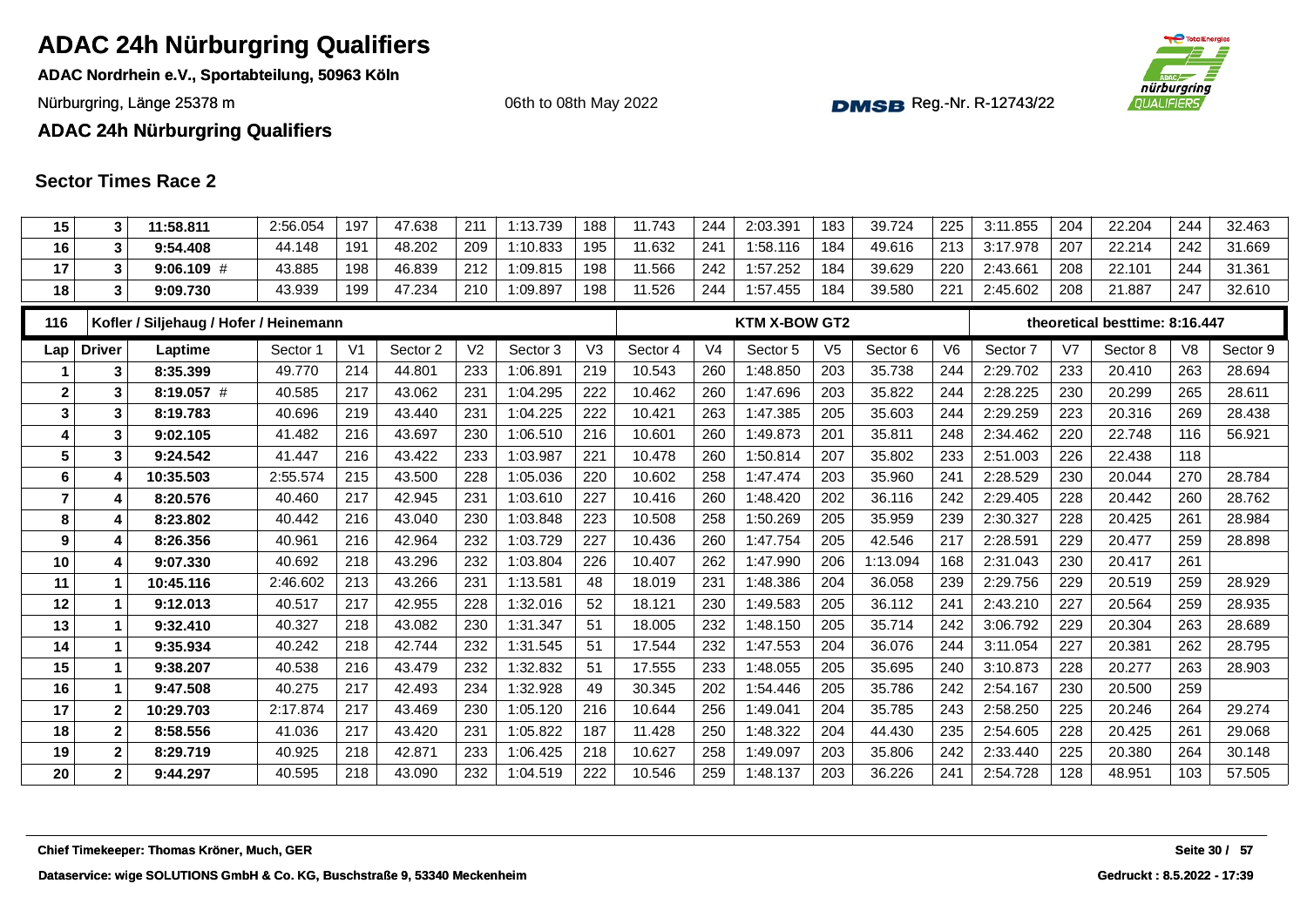**ADAC Nordrhein e.V., Sportabteilung, 50963 Köln**

Nürburgring, Länge 25378 m and the Communication of the Communication of the Communication of the Communication of the Communication of the Communication of the Communication of the Communication of the Communication of th

06th to 08th May 2022



**ADAC 24h Nürburgring Qualifiers**

| 117              |                          | <b>Stuck / Stuck / Palttala</b>            |          |                |          |                |          |                |          |                | <b>KTM X-BOW GT2</b>    |                |          |                |          |     | theoretical besttime: 8:19.635 |                |               |
|------------------|--------------------------|--------------------------------------------|----------|----------------|----------|----------------|----------|----------------|----------|----------------|-------------------------|----------------|----------|----------------|----------|-----|--------------------------------|----------------|---------------|
| Lap              | <b>Driver</b>            | Laptime                                    | Sector 1 | V <sub>1</sub> | Sector 2 | V <sub>2</sub> | Sector 3 | V <sub>3</sub> | Sector 4 | V <sub>4</sub> | Sector 5                | V <sub>5</sub> | Sector 6 | V6             | Sector 7 | V7  | Sector 8                       | V <sub>8</sub> | Sector 9      |
| 1                | $\boldsymbol{2}$         | 8:35.865                                   | 49.479   | 218            | 45.243   | 235            | 1:07.101 | 218            | 10.429   | 266            | 1:49.122                | 206            | 35.530   | 246            | 2:30.021 | 232 | 20.141                         | 267            | 28.799        |
| $\mathbf 2$      | $\mathbf{2}$             | $8:19.764$ #                               | 40.548   | 218            | 43.145   | 233            | 1:04.436 | 222            | 10.413   | 264            | 1:47.770                | 206            | 35.407   | 250            | 2:29.218 | 229 | 20.270                         | 264            | 28.557        |
| 125              |                          | Aust / Bollrath                            |          |                |          |                |          |                |          |                | Porsche 911 GT3 Cup 992 |                |          |                |          |     | theoretical besttime: 8:50.741 |                |               |
| Lap              | <b>Driver</b>            | Laptime                                    | Sector 1 | V <sub>1</sub> | Sector 2 | V <sub>2</sub> | Sector 3 | V3             | Sector 4 | V <sub>4</sub> | Sector 5                | V <sub>5</sub> | Sector 6 | V <sub>6</sub> | Sector 7 | V7  | Sector 8                       | V <sub>8</sub> | Sector 9      |
| 1                | $\mathbf{2}$             | 9:29.229                                   | 55.380   | 203            | 48.748   | 233            | 1:14.503 | 183            | 11.407   | 262            | 1:59.840                | 199            | 37.051   | 244            | 2:51.419 | 214 | 20.379                         | 270            | 30.502        |
| $\mathbf{2}$     | $\mathbf{2}$             | 9:07.071                                   | 43.353   | 208            | 47.079   | 231            | 1:10.958 | 197            | 11.052   | 264            | 1:59.065                | 199            | 37.200   | 243            | 2:47.316 | 214 | 20.446                         | 269            | 30.602        |
| $\mathbf{3}$     | $\mathbf{2}$             | 9:36.578                                   | 43.266   | 212            | 47.234   | 230            | 1:11.029 | 196            | 11.095   | 263            | 1:58.235                | 200            | 36.952   | 243            | 2:46.082 | 214 | 22.468                         | 99             | 1:00.217      |
| 4                | $\overline{2}$           | 10:13.090                                  | 43.222   | 211            | 46.962   | 231            | 1:10.995 | 196            | 11.098   | 262            | 2:13.108                | 201            | 37.859   | 210            | 3:07.076 | 213 | 23.205                         | 110            | 59.565        |
| 5                | $\overline{2}$           | 10:22.560                                  | 43.454   | 213            | 46.906   | 232            | 1:11.009 | 197            | 11.060   | 264            | 1:59.224                | 201            | 36.768   | 227            | 3:25.317 | 214 | 22.036                         | 106            | 1:06.786      |
| 6                | $\mathbf{2}$             | 9:06.569                                   | 43.390   | 215            | 46.557   | 233            | 1:10.927 | 197            | 11.065   | 263            | 1:58.233                | 201            | 36.608   | 245            | 2:48.009 | 214 | 20.299                         | 272            | 31.481        |
| $\overline{7}$   | $\overline{\mathbf{2}}$  | $9:05.535$ #                               | 43.023   | 216            | 47.231   | 232            | 1:10.746 | 194            | 11.793   | 250            | 1:58.011                | 201            | 36.607   | 248            | 2:47.399 | 216 | 20.390                         | 268            | 30.335        |
| $\pmb{8}$        | $\mathbf{2}$             | 9:39.985                                   | 42.750   | 212            | 46.524   | 233            | 1:11.792 | 195            | 11.089   | 263            | 2:24.590                | 199            | 37.068   | 247            | 2:47.156 | 214 | 20.450                         | 268            |               |
| $\boldsymbol{9}$ | 1                        | 12:12.008                                  | 3:19.723 | 210            | 45.611   | 230            | 1:11.548 | 172            | 11.732   | 258            | 1:55.179                | 202            | 1:16.773 | 165            | 2:41.381 | 217 | 20.361                         | 269            | 29.700        |
| 10               | 1                        | 9:08.618                                   | 42.099   | 215            | 45.254   | 233            | 1:16.892 | 52             | 19.013   | 237            | 1:57.966                | 198            | 36.314   | 248            | 2:40.698 | 218 | 20.307                         | 269            | 30.075        |
| 11               | $\mathbf{1}$             | 9:32.427                                   | 42.135   | 215            | 44.992   | 233            | 1:31.929 | 29             | 18.623   | 239            | 1:56.459                | 201            | 39.711   | 203            | 2:48.416 | 216 | 20.359                         | 270            | 29.803        |
| 12               | -1                       | 10:05.218                                  | 42.069   | 215            | 45.105   | 231            | 1:37.292 | 55             | 17.892   | 243            | 1:57.735                | 202            | 36.057   | 249            | 3:19.069 | 216 | 20.248                         | 270            | 29.751        |
| 13               | $\overline{\phantom{a}}$ | 10:08.104                                  | 42.285   | 215            | 45.764   | 233            | 1:35.169 | 56             | 17.152   | 241            | 1:56.325                | 199            | 37.553   | 240            | 3:23.162 | 218 | 20.271                         | 270            | 30.423        |
| 14               | -1                       | 10:13.666                                  | 42.618   | 215            | 45.475   | 231            | 1:36.828 | 54             | 18.080   | 239            | 1:56.755                | 191            | 37.883   | 211            | 3:25.558 | 214 | 20.369                         | 268            | 30.100        |
| 15               | $\overline{\phantom{a}}$ | 10:05.139                                  | 42.263   | 216            | 45.674   | 233            | 1:36.015 | 55             | 17.602   | 242            | 1:56.377                | 202            | 36.409   | 246            | 3:12.001 | 215 | 20.253                         | 272            |               |
| 16               | $\overline{2}$           | 11:55.213                                  | 3:01.994 | 214            | 47.895   | 230            | 1:11.829 | 189            | 11.314   | 259            | 1:59.032                | 198            | 37.130   | 246            | 3:14.852 | 209 | 20.619                         | 267            | 30.548        |
| 17               | $\overline{\mathbf{2}}$  | 10:13.297                                  | 42.969   | 215            | 47.097   | 233            | 1:13.130 | 189            | 11.317   | 259            | 2:01.282                | 91             | 1:11.623 | 237            | 3:13.567 | 211 | 20.617                         | 266            | 31.695        |
| 18               | $\mathbf 2$              | 9:10.831                                   | 43.338   | 212            | 47.006   | 234            | 1:12.036 | 192            | 11.261   | 259            | 1:59.180                | 199            | 36.941   | 215            | 2:49.744 | 214 | 20.287                         | 273            | 31.038        |
| 19               | $\mathbf 2$              | 9:11.648                                   | 43.057   | 212            | 47.203   | 232            | 1:11.963 | 186            | 11.533   | 258            | 1:58.747                | 199            | 37.194   | 248            | 2:51.071 | 213 | 20.272                         | 272            | 30.608        |
|                  |                          | Chief Timekeeper: Thomas Kröner, Much, GER |          |                |          |                |          |                |          |                |                         |                |          |                |          |     |                                |                | Seite 31 / 57 |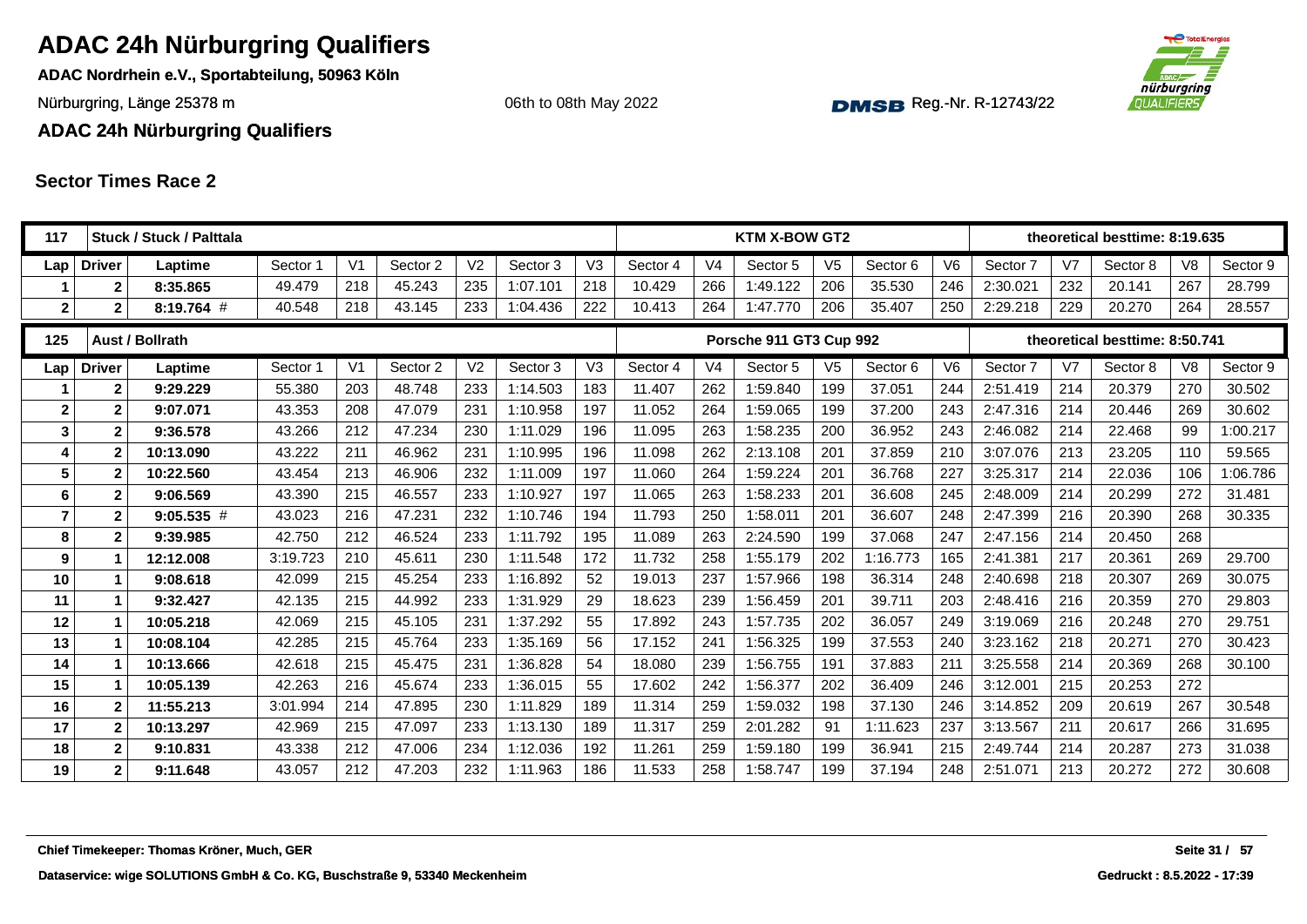**ADAC Nordrhein e.V., Sportabteilung, 50963 Köln**

Nürburgring, Länge 25378 m and the Communication of the Communication of the Communication of the Communication of the Communication of the Communication of the Communication of the Communication of the Communication of th

06th to 08th May 2022



**ADAC 24h Nürburgring Qualifiers**

| 126            |                         | Krohn / Niclas                             |          |                |          |                |          |                |          |                | Porsche 911 GT3 Cup 992 |                |          |                |          |                | theoretical besttime: 8:43.691 |                |               |
|----------------|-------------------------|--------------------------------------------|----------|----------------|----------|----------------|----------|----------------|----------|----------------|-------------------------|----------------|----------|----------------|----------|----------------|--------------------------------|----------------|---------------|
| Lap            | <b>Driver</b>           | Laptime                                    | Sector 1 | V <sub>1</sub> | Sector 2 | V <sub>2</sub> | Sector 3 | V <sub>3</sub> | Sector 4 | V <sub>4</sub> | Sector 5                | V <sub>5</sub> | Sector 6 | V <sub>6</sub> | Sector 7 | V7             | Sector 8                       | V8             | Sector 9      |
|                | $\mathbf{2}$            | 9:05.598                                   | 53.864   | 209            | 46.416   | 234            | 1:10.417 | 199            | 10.914   | 268            | 1:55.093                | 201            | 36.610   | 251            | 2:42.189 | 218            | 20.295                         | 270            | 29.800        |
| $\bf{2}$       | $\mathbf{2}$            | 8:48.186                                   | 42.122   | 215            | 45.417   | 233            | 1:08.388 | 201            | 10.933   | 264            | 1:54.554                | 201            | 36.414   | 247            | 2:40.456 | 218            | 20.342                         | 270            | 29.560        |
| $\mathbf{3}$   | $\mathbf{2}$            | 9:19.231                                   | 42.000   | 215            | 45.629   | 231            | 1:08.102 | 202            | 10.921   | 265            | 1:53.802                | 201            | 36.581   | 246            | 2:40.641 | 218            | 22.660                         | 97             | 58.895        |
| 4              | $\mathbf{2}$            | 9:49.903                                   | 42.415   | 213            | 45.647   | 232            | 1:08.302 | 197            | 11.077   | 262            | 2:09.376                | 201            | 38.781   | 143            | 2:52.880 | 216            | 22.785                         | 101            | 58.640        |
| 5              | $\overline{2}$          | 9:50.514                                   | 42.325   | 216            | 45.643   | 233            | 1:08.234 | 201            | 10.982   | 261            | 1:54.715                | 201            | 36.648   | 199            | 3:11.789 | 218            | 22.058                         | 102            | 58.120        |
| $\bf 6$        | $\overline{2}$          | 8:49.704                                   | 42.048   | 215            | 45.506   | 232            | 1:07.947 | 202            | 10.906   | 264            | 1:54.216                | 202            | 36.242   | 249            | 2:40.890 | 216            | 20.233                         | 273            | 31.716        |
| $\overline{7}$ | $\mathbf{2}$            | 8:54.971                                   | 42.004   | 217            | 45.203   | 233            | 1:08.010 | 203            | 10.894   | 266            | 1:53.679                | 204            | 36.127   | 249            | 2:40.920 | 218            | 20.110                         | 272            |               |
| 8              |                         | 11:57.777                                  | 3:10.762 | 205            | 46.738   | 231            | 1:11.344 | 194            | 11.160   | 261            | 2:19.916                | 196            | 39.410   | 239            | 2:47.093 | 213            | 20.529                         | 268            | 30.825        |
| 9              | 1                       | 9:38.292                                   | 43.498   | 209            | 46.519   | 230            | 1:11.379 | 194            | 11.172   | 261            | 1:59.050                | 198            | 1:06.105 | 199            | 2:49.258 | 210            | 20.614                         | 265            | 30.697        |
| 10             |                         | 9:17.088                                   | 42.656   | 211            | 46.683   | 232            | 1:15.799 | 80             | 15.482   | 239            | 1:59.931                | 197            | 37.389   | 245            | 2:47.173 | 214            | 20.541                         | 267            | 31.434        |
| 11             | $\mathbf{1}$            | 9:47.941                                   | 42.635   | 212            | 47.303   | 231            | 1:43.097 | 48             | 18.917   | 236            | 1:58.884                | 197            | 37.031   | 244            | 2:49.273 | 215            | 20.385                         | 270            | 30.416        |
| 12             | -1                      | 10:14.807                                  | 43.078   | 212            | 47.426   | 232            | 1:39.932 | 50             | 18.670   | 239            | 1:58.786                | 199            | 38.655   | 240            | 3:17.291 | 215            | 20.400                         | 269            | 30.569        |
| 13             | $\overline{\mathbf{1}}$ | 10:36.610                                  | 42.883   | 213            | 46.542   | 231            | 1:39.607 | 51             | 19.042   | 227            | 1:59.909                | 195            | 38.491   | 240            | 3:30.421 | 214            | 20.335                         | 269            |               |
| 14             | $\mathbf{2}$            | 12:09.824                                  | 2:39.391 | 212            | 46.241   | 230            | 1:38.567 | 51             | 18.394   | 238            | 1:56.438                | 201            | 36.532   | 249            | 3:23.666 | 213            | 20.352                         | 272            | 30.243        |
| 15             | $\mathbf{2}$            | 9:57.173                                   | 42.146   | 215            | 45.266   | 234            | 1:36.777 | 51             | 18.145   | 241            | 1:57.342                | 199            | 36.599   | 247            | 3:11.194 | 217            | 20.182                         | 272            | 29.522        |
| 16             | $\mathbf{2}$            | 9:17.605                                   | 41.814   | 217            | 44.828   | 236            | 1:10.078 | 196            | 11.092   | 262            | 1:55.684                | 200            | 37.132   | 247            | 3:06.727 | 218            | 20.110                         | 274            | 30.140        |
| 17             | $\mathbf{2}$            | 9:17.183                                   | 42.370   | 214            | 45.138   | 233            | 1:08.144 | 203            | 10.893   | 267            | 1:54.186                | 201            | 43.049   | 244            | 3:03.872 | 220            | 20.145                         | 272            | 29.386        |
| 18             | $\mathbf{2}$            | 8:53.533                                   | 41.968   | 216            | 45.091   | 234            | 1:08.765 | 205            | 10.804   | 268            | 1:59.042                | 201            | 37.482   | 247            | 2:40.663 | 220            | 20.085                         | 272            | 29.633        |
| 19             | $\mathbf{2}$            | 8:46.600#                                  | 41.785   | 217            | 45.397   | 236            | 1:09.050 | 203            | 10.915   | 264            | 1:53.889                | 202            | 36.970   | 246            | 2:39.050 | 220            | 20.119                         | 273            | 29.425        |
| 127            |                         | Krämer / Brück / Veremenko                 |          |                |          |                |          |                |          |                | Porsche 911 GT3 Cup 992 |                |          |                |          |                | theoretical besttime: 8:37.870 |                |               |
| Lap            | <b>Driver</b>           | Laptime                                    | Sector 1 | V <sub>1</sub> | Sector 2 | V <sub>2</sub> | Sector 3 | V3             | Sector 4 | V <sub>4</sub> | Sector 5                | V <sub>5</sub> | Sector 6 | V <sub>6</sub> | Sector 7 | V <sub>7</sub> | Sector 8                       | V <sub>8</sub> | Sector 9      |
| 1              | 3                       | 8:54.426                                   | 52.828   | 216            | 45.273   | 236            | 1:08.638 | 205            | 10.733   | 272            | 1:54.056                | 201            | 35.947   | 252            | 2:37.525 | 222            | 20.028                         | 274            | 29.398        |
| $\bf{2}$       | 3                       | 8:39.628 #                                 | 42.279   | 218            | 44.720   | 234            | 1:06.914 | 205            | 10.801   | 266            | 1:52.989                | 201            | 36.074   | 248            | 2:36.356 | 221            | 20.149                         | 271            | 29.346        |
| 3              | 3                       | 9:11.621                                   | 42.154   | 217            | 44.586   | 232            | 1:06.928 | 205            | 10.810   | 267            | 1:52.940                | 203            | 36.023   | 248            | 2:36.779 | 221            | 22.741                         | 117            | 58.660        |
|                |                         |                                            |          |                |          |                |          |                |          |                |                         |                |          |                |          |                |                                |                |               |
|                |                         | Chief Timekeeper: Thomas Kröner, Much, GER |          |                |          |                |          |                |          |                |                         |                |          |                |          |                |                                |                | Seite 32 / 57 |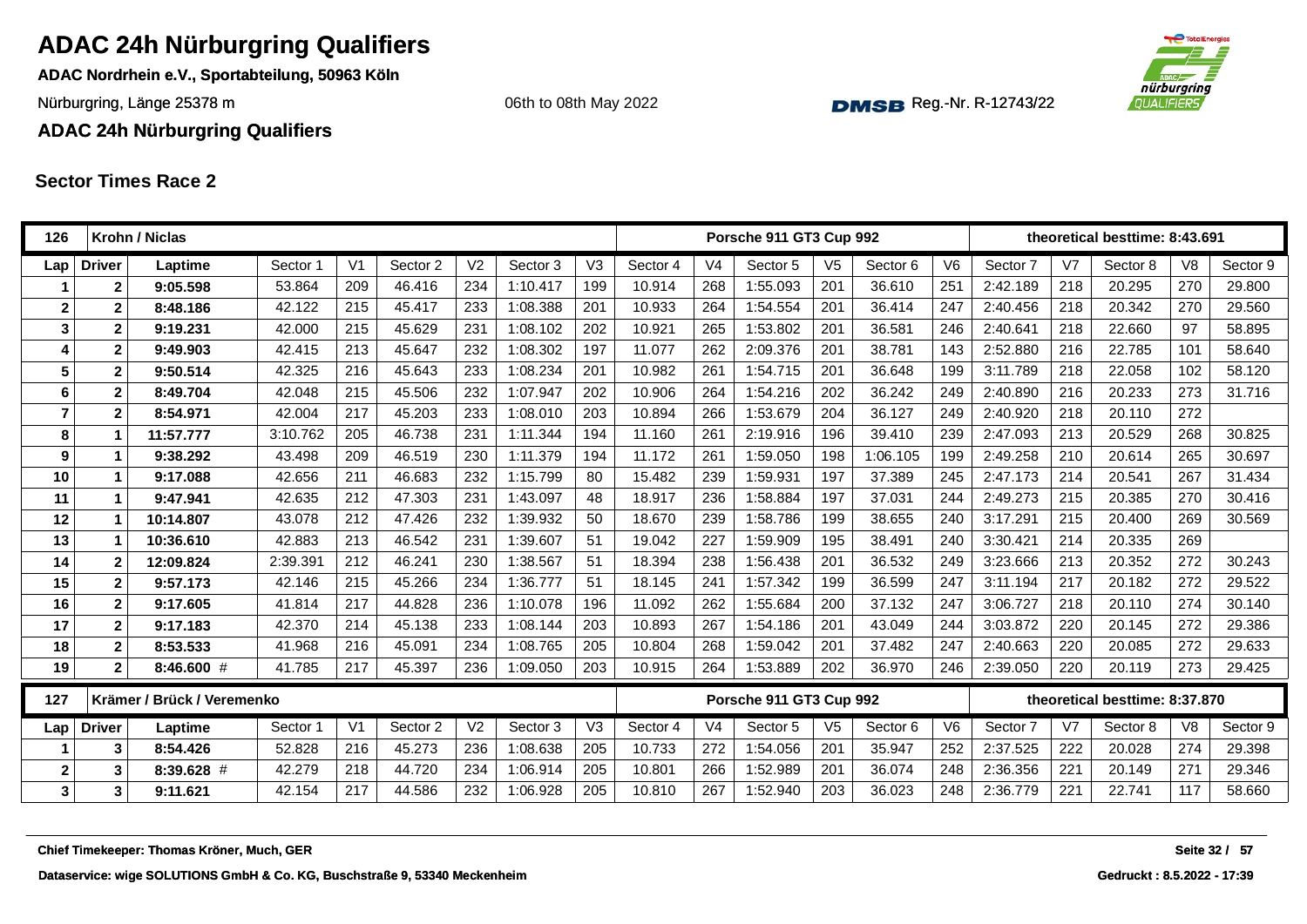**ADAC Nordrhein e.V., Sportabteilung, 50963 Köln**

Nürburgring, Länge 25378 m and the Communication of the Communication of the Communication of the Communication of the Communication of the Communication of the Communication of the Communication of the Communication of th

nürburgring *OUALIFIERS* 

06th to 08th May 2022

#### **ADAC 24h Nürburgring Qualifiers**

| 4                | 3                       | 9:43.069                                   | 41.972   | 218            | 44.828   | 235            | 1:07.248 | 203            | 10.890   | 264            | 2:10.031             | 203            | 38.325   | 194            | 2:47.327 | 222 | 23.063                         | 117            | 59.385        |
|------------------|-------------------------|--------------------------------------------|----------|----------------|----------|----------------|----------|----------------|----------|----------------|----------------------|----------------|----------|----------------|----------|-----|--------------------------------|----------------|---------------|
| 5                | 3                       | 9:44.144                                   | 42.298   | 218            | 44.981   | 235            | 1:07.500 | 195            | 11.091   | 264            | 1:53.042             | 203            | 36.339   | 203            | 3:08.666 | 222 | 22.669                         | 115            | 57.558        |
| 6                | 3                       | 8:44.131                                   | 42.758   | 217            | 45.476   | 235            | 1:06.933 | 202            | 10.827   | 269            | 1:55.255             | 203            | 36.203   | 250            | 2:36.928 | 220 | 20.122                         | 272            | 29.629        |
| $\overline{7}$   | 3                       | 8:52.547                                   | 42.762   | 218            | 45.170   | 236            | 1:07.663 | 203            | 10.836   | 269            | 1:53.828             | 202            | 36.550   | 250            | 2:38.031 | 221 | 20.040                         | 272            |               |
| 8                | -1                      | 11:54.169                                  | 3:11.764 | 201            | 46.601   | 232            | 1:10.707 | 201            | 10.951   | 263            | 2:21.747             | 199            | 36.697   | 245            | 2:45.795 | 219 | 20.051                         | 274            | 29.856        |
| 9                | $\mathbf{1}$            | 9:24.630                                   | 42.525   | 215            | 45.859   | 233            | 1:09.112 | 202            | 10.930   | 264            | 1:56.331             | 201            | 1:04.471 | 199            | 2:45.211 | 220 | 20.112                         | 273            | 30.079        |
| 10               | -1                      | 8:58.560                                   | 44.645   | 213            | 46.138   | 233            | 1:09.446 | 202            | 10.936   | 264            | 1:56.253             | 201            | 37.483   | 243            | 2:43.346 | 218 | 20.296                         | 270            | 30.017        |
| 11               | $\mathbf{1}$            | 9:22.493                                   | 42.466   | 213            | 45.963   | 232            | 1:24.929 | 54             | 19.189   | 236            | 1:57.840             | 200            | 38.190   | 233            | 2:43.737 | 219 | 20.230                         | 271            | 29.949        |
| 12               | -1                      | 9:57.757                                   | 42.648   | 216            | 46.218   | 232            | 1:41.350 | 51             | 18.158   | 241            | 1:57.848             | 201            | 36.642   | 246            | 3:04.558 | 219 | 20.148                         | 273            | 30.187        |
| 13               | -1                      | 10:13.446                                  | 42.833   | 211            | 45.957   | 234            | 1:38.079 | 50             | 18.375   | 239            | 1:58.170             | 201            | 36.317   | 248            | 3:23.719 | 220 | 20.137                         | 272            | 29.859        |
| 14               |                         | 10:12.735                                  | 42.831   | 215            | 46.692   | 233            | 1:38.120 | 50             | 18.053   | 239            | 1:56.807             | 201            | 36.269   | 249            | 3:24.389 | 220 | 19.969                         | 277            | 29.605        |
| 15               | -1                      | 10:34.735                                  | 42.619   | 217            | 45.681   | 237            | 1:37.623 | 51             | 18.752   | 239            | 1:58.663             | 201            | 37.394   | 237            | 3:33.687 | 216 | 20.257                         | 271            |               |
| 16               | $\overline{2}$          | 10:53.346                                  | 2:24.701 | 215            | 45.726   | 232            | 1:09.196 | 193            | 11.417   | 261            | 1:54.115             | 202            | 35.792   | 254            | 3:03.057 | 219 | 20.118                         | 272            | 29.224        |
| 17               | $\mathbf{2}$            | 9:05.010                                   | 41.356   | 217            | 45.199   | 235            | 1:08.432 | 200            | 10.906   | 267            | 1:53.087             | 202            | 35.933   | 251            | 3:00.716 | 220 | 20.035                         | 275            | 29.346        |
| 18               | $\mathbf{2}$            | 9:18.021                                   | 41.399   | 216            | 44.759   | 235            | 1:08.979 | 201            | 10.906   | 266            | 1:53.903             | 117            | 1:07.794 | 229            | 2:40.515 | 217 | 20.162                         | 272            | 29.604        |
|                  |                         |                                            |          |                |          |                |          |                |          |                |                      |                |          |                |          |     |                                |                |               |
| 19               | $\mathbf{2}$            | 8:43.852                                   | 41.463   | 218            | 45.073   | 236            | 1:07.906 | 200            | 10.946   | 263            | 1:53.950             | 201            | 36.019   | 241            | 2:39.082 | 220 | 20.064                         | 273            | 29.349        |
| 161              |                         | Sandtler / Wolf / Kraihamer                |          |                |          |                |          |                |          |                | <b>KTM X-BOW GTX</b> |                |          |                |          |     | theoretical besttime: 8:46.663 |                |               |
| Lap              | <b>Driver</b>           | Laptime                                    | Sector 1 | V <sub>1</sub> | Sector 2 | V <sub>2</sub> | Sector 3 | V <sub>3</sub> | Sector 4 | V <sub>4</sub> | Sector 5             | V <sub>5</sub> | Sector 6 | V <sub>6</sub> | Sector 7 | V7  | Sector 8                       | V <sub>8</sub> | Sector 9      |
| 1                | $\mathbf 2$             | 9:22.404                                   | 56.783   | 201            | 47.661   | 232            | 1:14.434 | 186            | 11.295   | 260            | 1:59.946             | 198            | 37.305   | 249            | 2:44.193 | 218 | 20.592                         | 264            | 30.195        |
| $\mathbf 2$      | $\mathbf{2}$            | 8:52.767                                   | 42.261   | 214            | 45.601   | 229            | 1:08.703 | 205            | 10.890   | 259            | 1:55.545             | 199            | 37.066   | 240            | 2:41.946 | 216 | 20.626                         | 263            | 30.129        |
| $\mathbf{3}$     | $\mathbf{2}$            | 9:22.641                                   | 42.074   | 214            | 45.679   | 228            | 1:09.071 | 201            | 10.960   | 259            | 1:55.087             | 201            | 36.786   | 244            | 2:40.648 | 214 | 23.279                         | 117            | 59.057        |
| 4                | $\mathbf{2}$            | 9:56.074                                   | 42.388   | 215            | 45.373   | 230            | 1:08.452 | 205            | 10.840   | 260            | 2:12.898             | 202            | 37.844   | 206            | 2:50.308 | 218 | 26.662                         | 117            | 1:01.309      |
| 5                | $\overline{\mathbf{2}}$ | 10:08.611                                  | 42.382   | 214            | 45.692   | 231            | 1:08.757 | 201            | 10.953   | 259            | 1:57.217             | 201            | 37.083   | 209            | 3:18.131 | 208 | 23.220                         | 116            | 1:05.176      |
| $\bf 6$          | $\mathbf{2}$            | $8:51.544$ #                               | 42.669   | 216            | 46.517   | 229            | 1:08.551 | 203            | 10.935   | 259            | 1:53.906             | 203            | 36.442   | 223            | 2:40.333 | 223 | 20.267                         | 268            | 31.924        |
| $\overline{7}$   | $\overline{\mathbf{2}}$ | 9:04.171                                   | 42.097   | 217            | 45.142   | 231            | 1:09.419 | 173            | 11.813   | 251            | 1:54.889             | 203            | 38.145   | 238            | 2:44.797 | 220 | 20.452                         | 266            |               |
| 8                | 3                       | 11:48.302                                  | 3:21.180 | 213            | 46.329   | 230            | 1:11.988 | 198            | 11.094   | 258            | 1:59.426             | 199            | 38.566   | 227            | 2:48.980 | 216 | 20.570                         | 265            | 30.169        |
| $\boldsymbol{9}$ | 3                       | 9:39.663                                   | 42.645   | 214            | 46.678   | 230            | 1:10.761 | 202            | 10.968   | 258            | 1:56.109             | 199            | 1:16.350 | 160            | 2:45.742 | 219 | 20.516                         | 265            | 29.894        |
|                  |                         |                                            |          |                |          |                |          |                |          |                |                      |                |          |                |          |     |                                |                |               |
|                  |                         | Chief Timekeeper: Thomas Kröner, Much, GER |          |                |          |                |          |                |          |                |                      |                |          |                |          |     |                                |                | Seite 33 / 57 |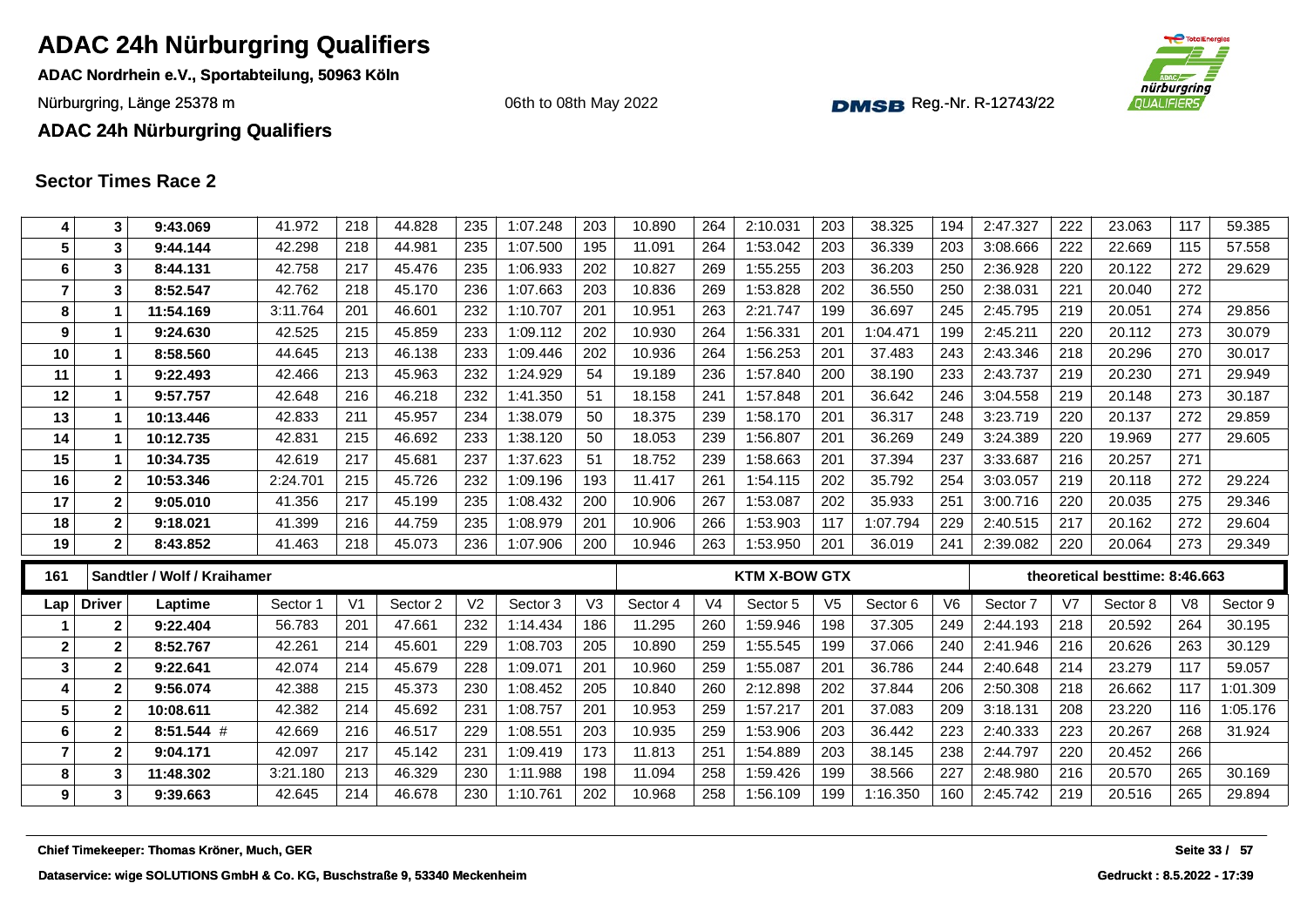**ADAC Nordrhein e.V., Sportabteilung, 50963 Köln**

Nürburgring, Länge 25378 m and the Communication of the Communication of the Communication of the Communication of the Communication of the Communication of the Communication of the Communication of the Communication of th

06th to 08th May 2022



**ADAC 24h Nürburgring Qualifiers**

| 10                      | 3                       | 9:08.553                                   | 42.453   | 214            | 45.237   | 231            | 1:16.269 | 71  | 15.982   | 236            | 1:58.292             | 199            | 37.063   | 242 | 2:43.255 | 218 | 20.321                         | 270            | 29.681        |
|-------------------------|-------------------------|--------------------------------------------|----------|----------------|----------|----------------|----------|-----|----------|----------------|----------------------|----------------|----------|-----|----------|-----|--------------------------------|----------------|---------------|
| 11                      | 3                       | 9:26.455                                   | 41.801   | 216            | 45.389   | 224            | 1:30.369 | 47  | 19.323   | 233            | 1:57.950             | 200            | 36.885   | 244 | 2:44.099 | 217 | 20.566                         | 264            | 30.073        |
| 12                      | 3                       | 10:01.090                                  | 42.146   | 215            | 45.083   | 231            | 1:37.217 | 58  | 19.204   | 233            | 1:56.966             | 199            | 36.832   | 244 | 3:13.640 | 221 | 20.435                         | 265            | 29.567        |
| 13                      | 3                       | 10:16.291                                  | 41.773   | 217            | 45.262   | 232            | 1:37.260 | 58  | 18.814   | 235            | 1:58.904             | 196            | 36.796   | 249 | 3:27.250 | 218 | 20.489                         | 266            | 29.743        |
| 14                      | 3                       | 10:32.446                                  | 42.152   | 212            | 45.562   | 233            | 1:39.588 | 58  | 18.727   | 234            | 1:58.628             | 202            | 37.730   | 242 | 3:30.040 | 205 | 20.805                         | 265            |               |
| 15                      | $\mathbf 1$             | 12:49.383                                  | 3:18.815 | 190            | 48.350   | 225            | 1:37.908 | 122 | 13.132   | 242            | 2:00.189             | 198            | 39.720   | 178 | 3:20.340 | 213 | 20.756                         | 265            | 30.173        |
| 16                      | 1                       | 9:26.334                                   | 43.167   | 203            | 46.678   | 225            | 1:11.160 | 186 | 11.414   | 254            | 1:56.959             | 198            | 36.844   | 241 | 3:07.821 | 216 | 20.737                         | 258            | 31.554        |
| 17                      | $\mathbf{1}$            | 9:55.850                                   | 43.231   | 214            | 46.274   | 230            | 1:10.532 | 192 | 11.179   | 258            | 1:56.069             | 199            | 1:09.213 | 231 | 3:09.001 | 216 | 20.590                         | 266            | 29.761        |
| 18                      | 1                       | 8:56.920                                   | 42.390   | 215            | 46.064   | 231            | 1:10.074 | 196 | 11.127   | 256            | 1:56.607             | 199            | 36.691   | 244 | 2:42.606 | 218 | 20.402                         | 268            | 30.959        |
| 19                      | 1                       | 8:58.284                                   | 42.501   | 212            | 46.072   | 230            | 1:09.701 | 196 | 11.134   | 257            | 1:55.522             | 199            | 38.024   | 239 | 2:44.933 | 218 | 20.528                         | 266            | 29.869        |
| 163                     |                         | Maximilian / Tasche / Mönch                |          |                |          |                |          |     |          |                | <b>KTM X-BOW GT4</b> |                |          |     |          |     | theoretical besttime: 9:40.692 |                |               |
| Lap                     | <b>Driver</b>           | Laptime                                    | Sector 1 | V <sub>1</sub> | Sector 2 | V <sub>2</sub> | Sector 3 | V3  | Sector 4 | V <sub>4</sub> | Sector 5             | V <sub>5</sub> | Sector 6 | V6  | Sector 7 | V7  | Sector 8                       | V <sub>8</sub> | Sector 9      |
|                         | $\mathbf{2}$            | 10:20.876                                  | 1:01.070 | 186            | 50.275   | 210            | 1:18.192 | 176 | 12.857   | 222            | 2:12.429             | 184            | 42.721   | 187 | 3:06.096 | 195 | 22.899                         | 234            | 34.337        |
| $\mathbf{2}$            | $\mathbf{2}$            | 9:55.947                                   | 46.269   | 194            | 49.255   | 210            | 1:16.633 | 176 | 12.351   | 233            | 2:09.168             | 183            | 42.458   | 193 | 3:02.918 | 195 | 22.981                         | 234            | 33.914        |
| 3                       | $\mathbf{2}$            | 10:26.036                                  | 45.727   | 190            | 48.667   | 209            | 1:16.402 | 178 | 12.356   | 231            | 2:08.619             | 182            | 41.982   | 200 | 3:01.386 | 195 | 26.060                         | 104            | 1:04.837      |
| 4                       | $\mathbf{2}$            | 10:47.466                                  | 46.005   | 193            | 49.264   | 208            | 1:17.099 | 178 | 12.315   | 233            | 2:09.922             | 181            | 42.185   | 176 | 3:23.556 | 195 | 25.336                         | 100            | 1:01.784      |
| 5                       | $\overline{\mathbf{2}}$ | 10:32.883                                  | 45.461   | 198            | 48.855   | 208            | 1:16.252 | 177 | 12.402   | 230            | 2:07.597             | 181            | 42.355   | 170 | 3:30.968 | 189 | 24.587                         | 113            | 44.406        |
| 6                       | $\mathbf{2}$            | 10:08.489                                  | 45.842   | 196            | 48.921   | 206            | 1:18.856 | 171 | 13.207   | 223            | 2:07.855             | 182            | 43.488   | 198 | 3:02.398 | 195 | 22.946                         | 235            |               |
| $\overline{\mathbf{r}}$ |                         | 12:41.239                                  | 3:26.421 | 191            | 49.358   | 209            | 1:15.502 | 180 | 12.156   | 234            | 2:24.441             | 181            | 40.630   | 220 | 2:56.679 | 197 | 23.037                         | 232            | 33.015        |
| 8                       | $\mathbf 1$             | 10:14.312                                  | 45.563   | 196            | 49.089   | 206            | 1:15.905 | 178 | 12.364   | 230            | 2:06.006             | 182            | 1:06.860 | 178 | 3:02.172 | 194 | 23.143                         | 232            | 33.210        |
| 9                       | $\mathbf{1}$            | 9:49.933#                                  | 47.114   | 197            | 49.775   | 203            | 1:16.277 | 175 | 12.408   | 232            | 2:06.059             | 182            | 41.013   | 218 | 3:01.261 | 195 | 23.110                         | 232            | 32.916        |
| 10                      | $\mathbf 1$             | 10:17.497                                  | 45.250   | 194            | 49.160   | 204            | 1:37.265 | 49  | 19.727   | 209            | 2:06.062             | 180            | 41.085   | 218 | 3:02.891 | 196 | 23.077                         | 232            | 32.980        |
| 11                      | $\mathbf 1$             | 11:10.869                                  | 46.721   | 195            | 49.907   | 208            | 1:43.665 | 56  | 19.529   | 212            | 2:07.761             | 181            | 40.617   | 217 | 3:37.766 | 193 | 23.211                         | 231            |               |
| 12                      | 3                       | 13:39.991                                  | 2:56.300 | 185            | 51.874   | 204            | 1:44.630 | 54  | 20.090   | 211            | 2:11.779             | 181            | 47.224   | 190 | 3:48.933 | 190 | 23.138                         | 233            | 36.023        |
| 13                      | 3                       | 11:47.005                                  | 48.397   | 190            | 50.422   | 205            | 1:41.366 | 54  | 19.963   | 211            | 2:14.210             | 178            | 43.909   | 199 | 4:09.572 | 194 | 23.008                         | 234            | 36.158        |
| 14                      | 3                       | 10:39.852                                  | 47.645   | 195            | 51.188   | 205            | 1:19.479 | 166 | 13.387   | 199            | 2:14.815             | 180            | 44.047   | 198 | 3:31.394 | 190 | 23.180                         | 234            | 34.717        |
| 15                      | 3                       | 10:36.634                                  | 46.840   | 192            | 51.996   | 188            | 1:18.880 | 167 | 12.819   | 227            | 2:13.702             | 178            | 44.100   | 203 | 3:29.910 | 190 | 23.212                         | 233            | 35.175        |
|                         |                         | Chief Timekeeper: Thomas Kröner, Much, GER |          |                |          |                |          |     |          |                |                      |                |          |     |          |     |                                |                | Seite 34 / 57 |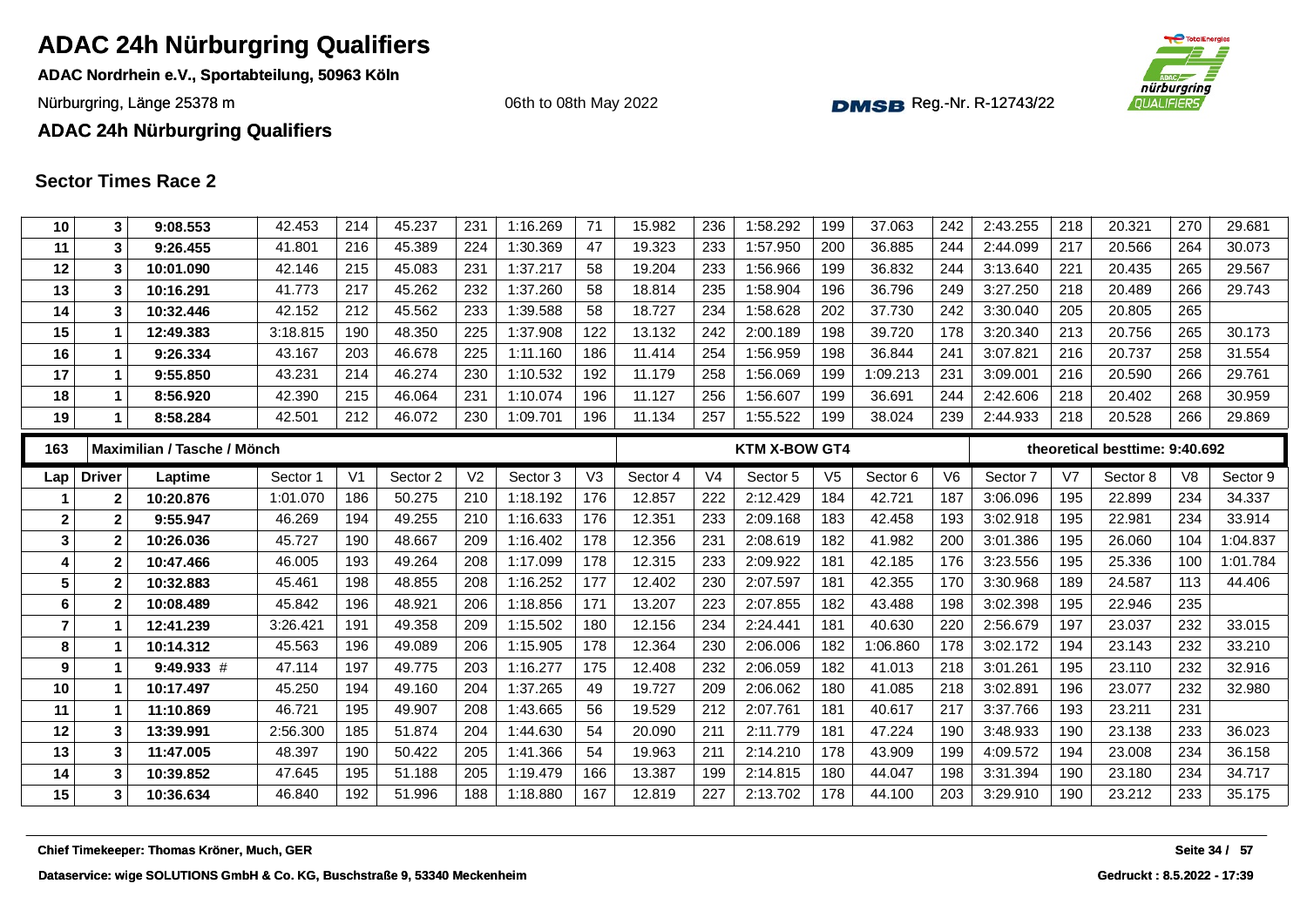**ADAC Nordrhein e.V., Sportabteilung, 50963 Köln**

Nürburgring, Länge 25378 m and the Communication of the Communication of the Communication of the Communication of the Communication of the Communication of the Communication of the Communication of the Communication of th



**ADAC 24h Nürburgring Qualifiers**

## **Sector Times Race 2**

| 16             | 3             | 10:47.737                                  | 46.432   | 194            | 50.539   | 203            | 1:18.657 | 169            | 12.662   | 229            | 2:13.901              | 84             | 1:17.941            | 193 | 3:09.687 | 190            | 23.206                          | 233            | 34.712        |
|----------------|---------------|--------------------------------------------|----------|----------------|----------|----------------|----------|----------------|----------|----------------|-----------------------|----------------|---------------------|-----|----------|----------------|---------------------------------|----------------|---------------|
| 17             | 3             | 10:10.392                                  | 46.870   | 192            | 50.138   | 208            | 1:18.548 | 169            | 13.093   | 215            | 2:10.983              | 180            | 42.980              | 181 | 3:10.241 | 193            | 23.067                          | 235            | 34.472        |
| 220            |               | <b>Schreiner / Martin</b>                  |          |                |          |                |          |                |          |                | <b>BMW M4 GT4</b>     |                |                     |     |          |                | theoretical besttime: 9:12.249  |                |               |
| Lap            | <b>Driver</b> | Laptime                                    | Sector 1 | V <sub>1</sub> | Sector 2 | V <sub>2</sub> | Sector 3 | V <sub>3</sub> | Sector 4 | V <sub>4</sub> | Sector 5              | V <sub>5</sub> | Sector <sub>6</sub> | V6  | Sector 7 | V <sub>7</sub> | Sector 8                        | V8             | Sector 9      |
|                | 1             | 9:41.721                                   | 58.202   | 188            | 49.541   | 228            | 1:14.858 | 184            | 11.491   | 255            | 2:03.412              | 195            | 39.354              | 220 | 2:52.458 | 209            | 20.724                          | 265            | 31.681        |
| $\mathbf{2}$   |               | 9:18.704                                   | 43.894   | 212            | 47.204   | 227            | 1:12.959 | 187            | 11.518   | 251            | 2:01.935              | 193            | 38.993              | 225 | 2:50.535 | 211            | 20.744                          | 266            | 30.922        |
| 3              | 1             | 9:51.724                                   | 43.655   | 212            | 47.451   | 227            | 1:12.198 | 187            | 11.466   | 253            | 2:01.202              | 193            | 39.102              | 228 | 2:50.045 | 211            | 24.403                          | 117            | 1:02.202      |
| 4              |               | 10:06.381                                  | 43.923   | 211            | 47.560   | 228            | 1:11.737 | 189            | 11.410   | 253            | 2:04.435              | 193            | 38.780              | 211 | 3:06.217 | 213            | 21.731                          | 126            | 1:00.588      |
| 5              |               | 10:32.536                                  | 43.956   | 210            | 47.507   | 228            | 1:12.209 | 187            | 11.433   | 253            | 2:01.265              | 193            | 38.408              | 202 | 3:28.119 | 213            | 22.515                          | 95             | 1:07.124      |
| 6              |               | 9:29.206                                   | 44.173   | 212            | 47.807   | 228            | 1:12.067 | 189            | 11.368   | 254            | 2:02.068              | 195            | 41.056              | 228 | 2:49.731 | 212            | 20.589                          | 267            |               |
| $\overline{7}$ |               | 11:58.293                                  | 3:16.885 | 198            | 49.400   | 226            | 1:13.195 | 187            | 11.444   | 255            | 2:03.198              | 193            | 38.754              | 226 | 2:53.184 | 211            | 20.695                          | 266            | 31.538        |
| 8              | 1             | 9:52.511                                   | 44.461   | 206            | 50.039   | 209            | 1:16.786 | 179            | 12.131   | 244            | 2:06.332              | 194            | 51.195              | 192 | 2:58.460 | 211            | 20.668                          | 266            | 32.439        |
| 9              | 1             | 9:39.293                                   | 44.873   | 212            | 48.131   | 228            | 1:15.383 | 165            | 12.651   | 246            | 2:03.525              | 193            | 47.213              | 203 | 2:53.617 | 210            | 21.154                          | 249            | 32.746        |
| 10             | 1             | 9:58.832                                   | 44.293   | 211            | 47.885   | 229            | 1:30.471 | 35             | 18.685   | 233            | 2:04.151              | 194            | 42.539              | 212 | 2:57.985 | 214            | 21.016                          | 257            | 31.807        |
| 11             |               | 10:29.223                                  | 44.567   | 208            | 47.869   | 230            | 1:42.534 | 43             | 18.200   | 233            | 2:08.309              | 192            | 38.984              | 229 | 3:17.001 | 213            | 20.287                          | 272            | 31.472        |
| 12             |               | 10:41.294                                  | 44.583   | 211            | 47.758   | 229            | 1:40.842 | 49             | 17.992   | 235            | 2:03.838              | 195            | 38.662              | 228 | 3:35.345 | 213            | 20.300                          | 274            | 31.974        |
| 13             | 1             | 10:58.705                                  | 44.585   | 210            | 47.958   | 230            | 1:43.149 | 50             | 18.403   | 233            | 2:05.224              | 195            | 39.204              | 217 | 3:37.843 | 213            | 20.511                          | 268            |               |
| 14             | $\mathbf{2}$  | 15:25.941                                  | 5:31.681 | 211            | 48.137   | 228            | 1:41.424 | 41             | 31.593   | 198            | 2:03.002              | 192            | 38.884              | 220 | 3:19.855 | 209            | 20.609                          | 269            | 30.756        |
| 15             | $\mathbf 2$   | 9:41.206                                   | 44.000   | 211            | 47.969   | 227            | 1:11.992 | 186            | 11.418   | 254            | 2:01.249              | 196            | 38.243              | 244 | 3:15.347 | 211            | 20.335                          | 272            | 30.653        |
| 16             | $\mathbf{2}$  | 9:47.933                                   | 44.214   | 211            | 47.825   | 228            | 1:12.262 | 188            | 11.287   | 258            | 2:00.104              | 196            | 44.733              | 223 | 3:14.998 | 208            | 20.642                          | 267            | 31.868        |
| 17             | $\mathbf{2}$  | $9:16.654$ #                               | 44.856   | 209            | 48.193   | 230            | 1:12.452 | 184            | 11.531   | 254            | 2:00.410              | 192            | 38.059              | 240 | 2:49.882 | 213            | 20.476                          | 269            | 30.795        |
| 18             | $\mathbf{2}$  | 9:21.147                                   | 43.851   | 212            | 47.395   | 228            | 1:12.480 | 190            | 11.267   | 257            | 2:00.728              | 195            | 37.615              | 242 | 2:49.727 | 216            | 20.318                          | 271            | 37.766        |
| 221            |               | <b>Breakell / Dalton / Woolford</b>        |          |                |          |                |          |                |          |                | <b>Porsche Cayman</b> |                |                     |     |          |                | theoretical besttime: 10:14.280 |                |               |
| Lap            | <b>Driver</b> | Laptime                                    | Sector 1 | V <sub>1</sub> | Sector 2 | V <sub>2</sub> | Sector 3 | V <sub>3</sub> | Sector 4 | V <sub>4</sub> | Sector 5              | V <sub>5</sub> | Sector <sub>6</sub> | V6  | Sector 7 | V <sub>7</sub> | Sector 8                        | V <sub>8</sub> | Sector 9      |
|                | $\mathbf{2}$  | 14:18.309                                  | 4:14.300 | 170            | 54.265   | 204            | 1:24.677 | 161            | 12.744   | 233            | 2:23.532              | 172            | 46.347              | 170 | 3:23.537 | 187            | 22.724                          | 240            | 36.183        |
| $\mathbf{2}$   | 2             | 10:53.713                                  | 49.374   | 181            | 53.709   | 202            | 1:23.524 | 159            | 13.037   | 226            | 2:21.564              | 172            | 45.953              | 190 | 3:24.724 | 184            | 23.059                          | 240            | 38.769        |
|                |               |                                            |          |                |          |                |          |                |          |                |                       |                |                     |     |          |                |                                 |                |               |
|                |               | Chief Timekeeper: Thomas Kröner, Much, GER |          |                |          |                |          |                |          |                |                       |                |                     |     |          |                |                                 |                | Seite 35 / 57 |

06th to 08th May 2022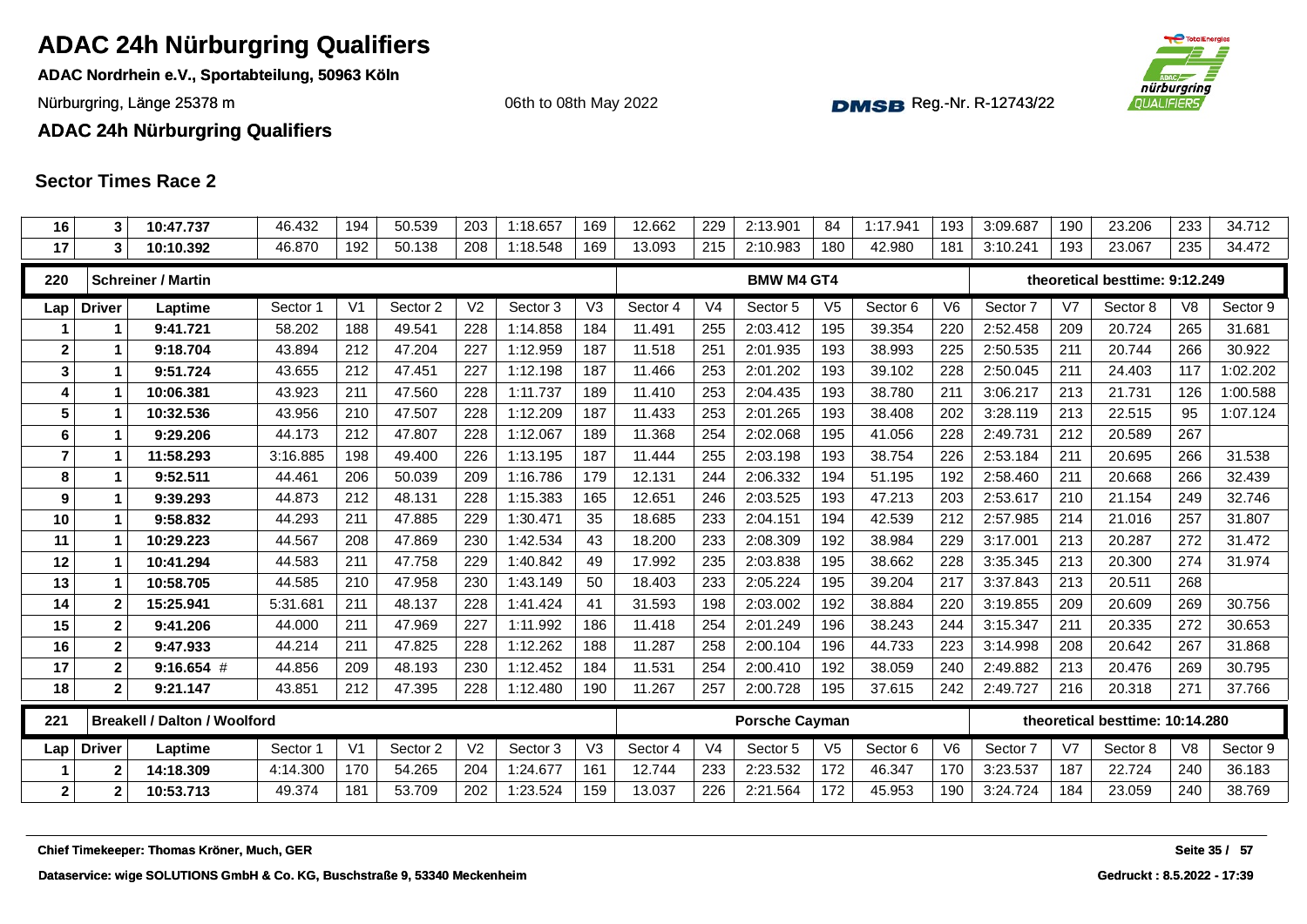**ADAC Nordrhein e.V., Sportabteilung, 50963 Köln**

Nürburgring, Länge 25378 m and the Communication of the Communication of the Communication of the Communication of the Communication of the Communication of the Communication of the Communication of the Communication of th

06th to 08th May 2022



**ADAC 24h Nürburgring Qualifiers**

| 3               |                |                              |          |                |          |                |          |     |          |                |                     |                |          |                |          |     |                                 |                |          |
|-----------------|----------------|------------------------------|----------|----------------|----------|----------------|----------|-----|----------|----------------|---------------------|----------------|----------|----------------|----------|-----|---------------------------------|----------------|----------|
|                 | $\mathbf{2}$   | 11:50.282                    | 49.764   | 177            | 54.657   | 194            | 1:23.686 | 140 | 14.380   | 209            | 2:42.563            | 172            | 45.342   | 169            | 3:29.987 | 189 | 25.565                          | 96             | 1:04.338 |
| 4               | $\overline{2}$ | 11:56.596                    | 48.380   | 183            | 53.038   | 197            | 1:23.641 | 157 | 13.164   | 227            | 2:20.172            | 173            | 45.162   | 161            | 3:56.369 | 190 | 24.717                          | 93             | 1:11.953 |
| 5               | $\mathbf{2}$   | 10:34.347                    | 49.157   | 187            | 53.446   | 201            | 1:21.476 | 164 | 12.881   | 229            | 2:19.370            | 173            | 44.037   | 192            | 3:15.957 | 190 | 22.423                          | 246            | 35.600   |
| 6               | $\mathbf{2}$   | 10:42.752                    | 48.359   | 182            | 52.619   | 204            | 1:21.973 | 165 | 12.871   | 230            | 2:17.870            | 170            | 44.560   | 196            | 3:16.500 | 189 | 22.514                          | 255            |          |
| $\overline{7}$  | 3              | 14:26.889                    | 3:55.099 | 171            | 53.631   | 200            | 1:27.097 | 135 | 14.218   | 210            | 2:24.631            | 172            | 1:09.116 | 166            | 3:23.904 | 185 | 22.723                          | 247            | 36.470   |
| 8               | 3              | 11:01.389                    | 48.564   | 183            | 54.078   | 201            | 1:26.118 | 154 | 14.065   | 209            | 2:26.699            | 169            | 46.190   | 188            | 3:25.645 | 183 | 22.784                          | 248            | 37.246   |
| 9               | 3              | 11:24.834                    | 48.035   | 185            | 53.098   | 200            | 1:46.187 | 48  | 22.475   | 197            | 2:24.215            | 171            | 45.476   | 180            | 3:27.200 | 186 | 22.656                          | 244            | 35.492   |
| 10              | 3              | 12:18.671                    | 49.407   | 182            | 54.355   | 175            | 1:53.486 | 53  | 21.113   | 209            | 2:28.773            | 167            | 48.366   | 179            | 4:05.036 | 187 | 22.555                          | 250            | 35.580   |
| 11              | 3              | 12:06.951                    | 48.474   | 189            | 52.501   | 206            | 1:52.075 | 56  | 20.803   | 210            | 2:20.794            | 174            | 44.897   | 197            | 4:09.199 | 189 | 22.415                          | 251            | 35.793   |
| 12              | 3              | 12:47.357                    | 49.270   | 158            | 53.142   | 201            | 1:50.739 | 60  | 20.236   | 211            | 2:17.307            | 173            | 45.201   | 187            | 4:28.684 | 185 | 24.624                          | 225            |          |
| 13              | -1             | 13:30.266                    | 3:29.517 | 175            | 55.094   | 206            | 1:22.168 | 160 | 12.975   | 232            | 2:14.548            | 173            | 42.885   | 218            | 3:36.502 | 184 | 22.664                          | 250            | 33.913   |
| 14              | $\mathbf 1$    | 11:19.727                    | 49.072   | 166            | 53.220   | 207            | 1:22.712 | 167 | 12.661   | 231            | 2:14.479            | 173            | 1:07.837 | 205            | 3:40.714 | 174 | 23.287                          | 244            | 35.745   |
| 15              | 1              | $10:15.603$ #                | 48.147   | 189            | 52.972   | 208            | 1:20.345 | 166 | 12.643   | 234            | 2:13.792            | 174            | 42.453   | 213            | 3:08.267 | 193 | 22.331                          | 246            | 34.653   |
| 16              | -1             | 10:29.421                    | 48.443   | 190            | 54.163   | 208            | 1:21.291 | 167 | 12.680   | 232            | 2:17.456            | 173            | 44.842   | 205            | 3:13.512 | 188 | 22.449                          | 251            | 34.585   |
| 222             |                | Möller / Pirrone / Stelbrink |          |                |          |                |          |     |          |                | <b>BMW F30 328i</b> |                |          |                |          |     | theoretical besttime: 10:42.563 |                |          |
|                 |                |                              |          |                |          |                |          |     |          |                |                     | V <sub>5</sub> | Sector 6 | V <sub>6</sub> |          |     |                                 |                | Sector 9 |
| Lap             | <b>Driver</b>  | Laptime                      | Sector 1 | V <sub>1</sub> | Sector 2 | V <sub>2</sub> | Sector 3 | V3  | Sector 4 | V <sub>4</sub> | Sector 5            |                |          |                | Sector 7 | V7  | Sector 8                        | V <sub>8</sub> |          |
|                 | 1              | 14:24.820                    | 4:18.149 | 158            | 57.684   | 188            | 1:26.272 | 159 | 13.386   | 220            | 2:21.495            | 160            | 46.902   | 183            | 3:20.343 | 179 | 24.027                          | 230            | 36.562   |
| $\mathbf{2}$    | 1              | 11:18.683                    | 50.195   | 179            | 54.945   | 191            | 1:23.947 | 158 | 13.566   | 216            | 2:20.817            | 151            | 50.281   | 173            | 3:31.027 | 165 | 25.329                          | 224            | 48.576   |
| $\mathbf{3}$    | -1             | 12:03.504                    | 53.860   | 170            | 55.903   | 182            | 1:26.060 | 151 | 13.914   | 213            | 2:40.384            | 154            | 53.099   | 116            | 3:31.463 | 179 | 25.971                          | 103            | 1:02.850 |
| 4               | 1              | 12:02.653                    | 50.727   | 173            | 54.857   | 185            | 1:25.432 | 159 | 13.557   | 214            | 2:23.071            | 161            | 47.994   | 158            | 3:50.381 | 176 | 25.496                          | 116            | 1:11.138 |
| 5               | 1              | 11:14.289                    | 50.301   | 170            | 56.396   | 186            | 1:25.031 | 160 | 13.457   | 214            | 2:22.274            | 161            | 48.906   | 177            | 3:27.914 | 177 | 24.276                          | 228            |          |
| $6\phantom{1}6$ | $\overline{2}$ | 14:08.443                    | 3:47.386 | 168            | 56.355   | 185            | 1:24.201 | 153 | 13.861   | 213            | 2:40.021            | 160            | 46.458   | 189            | 3:18.938 | 179 | 24.551                          | 223            | 36.672   |
| $\overline{7}$  | $\overline{2}$ | 11:14.446                    | 49.920   | 175            | 54.272   | 189            | 1:22.779 | 161 | 13.481   | 216            | 2:20.761            | 161            | 1:13.347 | 153            | 3:19.390 | 179 | 24.379                          | 224            | 36.117   |
| 8               | $\mathbf{2}$   | $10:56.494$ #                | 50.236   | 175            | 54.158   | 191            | 1:24.974 | 49  | 21.731   | 196            | 2:22.270            | 161            | 46.042   | 194            | 3:16.289 | 178 | 24.561                          | 223            | 36.233   |
| 9               | $\mathbf{2}$   | 11:20.319                    | 49.693   | 172            | 55.476   | 190            | 1:42.608 | 41  | 21.728   | 195            | 2:20.486            | 160            | 46.948   | 171            | 3:22.394 | 178 | 24.478                          | 225            | 36.508   |
| 10              | $\mathbf{2}$   | 12:02.729                    | 49.494   | 175            | 54.258   | 189            | 1:47.846 | 50  | 21.735   | 194            | 2:20.271            | 159            | 46.400   | 192            | 3:54.624 | 180 | 24.257                          | 227            |          |
| 11              | 3              | 15:54.250                    | 3:33.227 | 155            | 1:01.996 | 167            | 1:57.881 | 48  | 22.159   | 180            | 2:36.022            | 158            | 52.393   | 151            | 4:21.972 | 160 | 26.739                          | 211            | 41.861   |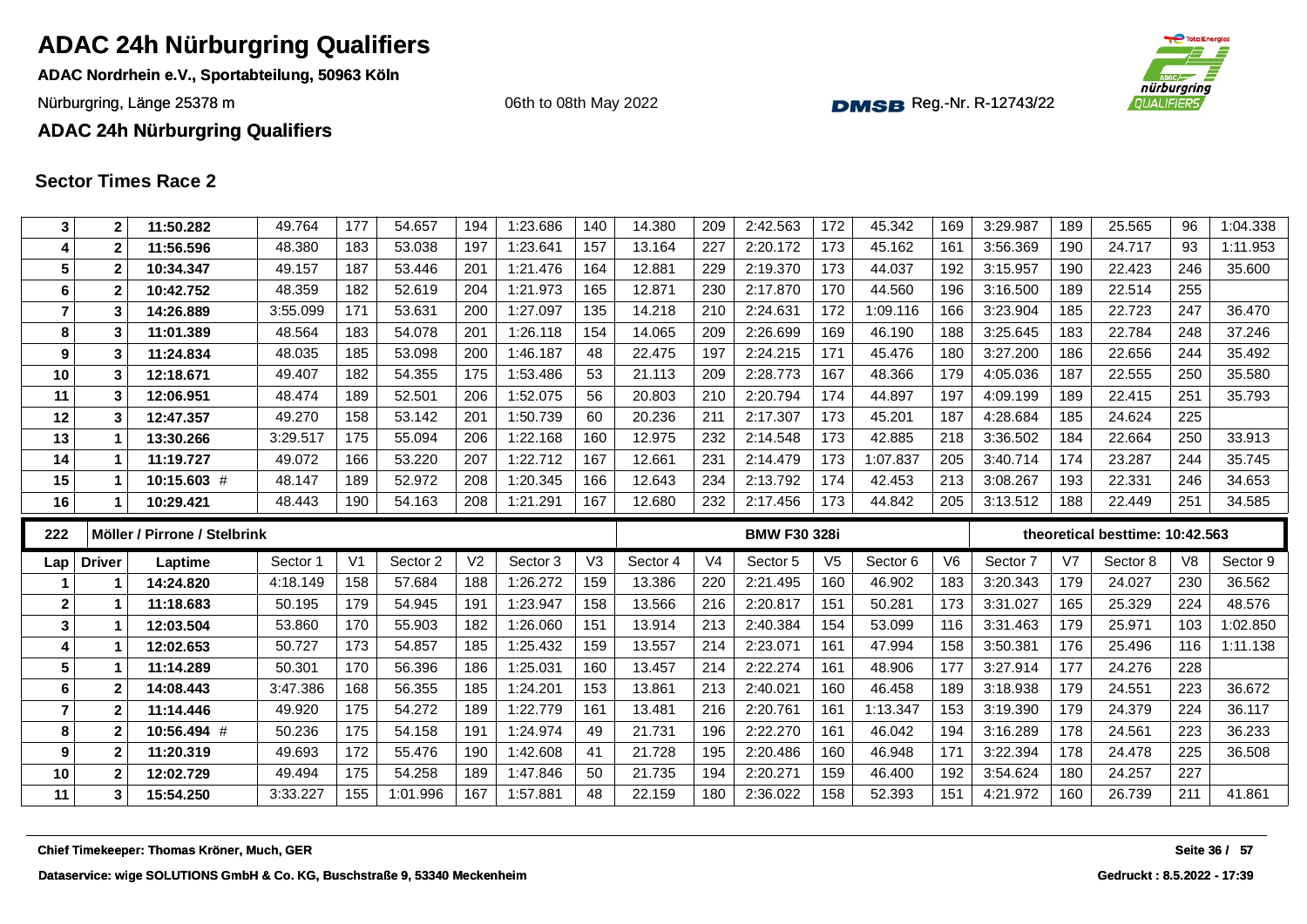**ADAC Nordrhein e.V., Sportabteilung, 50963 Köln**

Nürburgring, Länge 25378 m and the Communication of the Communication of the Communication of the Communication of the Communication of the Communication of the Communication of the Communication of the Communication of th

06th to 08th May 2022



**ADAC 24h Nürburgring Qualifiers**

| 12                      | 3                       | 13:30.047                                  | 53.500   | 162            | 1:00.708 | 169            | 1:57.947 | 54             | 30.655   | 158            | 2:46.184               | 155            | 57.055   | 145            | 4:13.945 | 160            | 27.548                          | 212            | 42.505        |
|-------------------------|-------------------------|--------------------------------------------|----------|----------------|----------|----------------|----------|----------------|----------|----------------|------------------------|----------------|----------|----------------|----------|----------------|---------------------------------|----------------|---------------|
| 13                      | 3                       | 12:25.122                                  | 53.592   | 139            | 1:00.437 | 169            | 1:34.417 | 122            | 16.016   | 184            | 2:34.013               | 156            | 53.069   | 154            | 4:08.140 | 164            | 25.420                          | 219            | 40.018        |
| 14                      | 3                       | 12:34.369                                  | 52.457   | 160            | 59.068   | 173            | 1:32.341 | 127            | 15.936   | 188            | 2:36.912               | 100            | 1:22.542 | 129            | 3:48.255 | 165            | 25.308                          | 219            | 41.550        |
| 15                      | 3                       | 11:58.293                                  | 51.689   | 167            | 58.209   | 175            | 1:32.649 | 138            | 15.304   | 186            | 2:35.183               | 157            | 53.550   | 149            | 3:44.891 | 167            | 25.528                          | 218            | 41.290        |
| 223                     |                         | Hinzer / Schmidt                           |          |                |          |                |          |                |          |                | Volkswagen Golf VII Au |                |          |                |          |                | theoretical besttime: 10:12.378 |                |               |
| Lap                     | <b>Driver</b>           | Laptime                                    | Sector 1 | V <sub>1</sub> | Sector 2 | V <sub>2</sub> | Sector 3 | V <sub>3</sub> | Sector 4 | V <sub>4</sub> | Sector 5               | V <sub>5</sub> | Sector 6 | V <sub>6</sub> | Sector 7 | V <sub>7</sub> | Sector 8                        | V <sub>8</sub> | Sector 9      |
| -1                      | $\overline{2}$          | 14:21.066                                  | 4:17.791 | 156            | 56.712   | 194            | 1:24.141 | 166            | 13.015   | 225            | 2:22.188               | 164            | 46.579   | 186            | 3:20.343 | 184            | 23.898                          | 228            | 36.399        |
| $\overline{\mathbf{2}}$ | $\overline{\mathbf{2}}$ | 10:52.941                                  | 50.489   | 176            | 54.780   | 192            | 1:22.451 | 165            | 13.150   | 221            | 2:19.590               | 162            | 45.176   | 194            | 3:23.976 | 182            | 24.031                          | 227            | 39.298        |
| $\mathbf{3}$            | $\overline{2}$          | 11:38.145                                  | 50.499   | 179            | 56.114   | 193            | 1:26.119 | 153            | 13.667   | 218            | 2:33.651               | 163            | 45.815   | 177            | 3:24.109 | 181            | 25.403                          | 134            | 1:02.768      |
| 4                       | $\mathbf{2}$            | 11:54.755                                  | 50.633   | 174            | 54.540   | 192            | 1:23.390 | 166            | 13.220   | 219            | 2:20.951               | 161            | 45.574   | 182            | 3:48.843 | 181            | 26.533                          | 118            | 1:11.071      |
| 5                       | $\mathbf{2}$            | 10:42.425                                  | 50.445   | 180            | 54.056   | 192            | 1:22.291 | 161            | 13.433   | 217            | 2:18.255               | 163            | 46.724   | 189            | 3:15.027 | 183            | 24.333                          | 222            | 37.861        |
| 6                       | $\mathbf{2}$            | 10:39.155                                  | 50.535   | 179            | 54.012   | 192            | 1:23.118 | 168            | 12.987   | 224            | 2:18.731               | 162            | 44.212   | 202            | 3:15.520 | 183            | 23.929                          | 228            | 36.111        |
| $\overline{7}$          | 2                       | 11:07.413                                  | 49.811   | 178            | 53.873   | 193            | 1:23.945 | 163            | 13.208   | 221            | 2:19.392               | 163            | 53.126   | 176            | 3:21.968 | 178            | 24.648                          | 220            |               |
| $\bf 8$                 | 1                       | 12:23.228                                  | 2:49.508 | 175            | 53.917   | 194            | 1:19.942 | 170            | 12.958   | 223            | 2:14.714               | 165            | 45.717   | 192            | 3:07.200 | 187            | 24.110                          | 224            | 35.162        |
| $\boldsymbol{9}$        | 1                       | 10:39.946                                  | 48.650   | 184            | 52.738   | 194            | 1:33.607 | 52             | 20.369   | 199            | 2:15.139               | 165            | 44.227   | 201            | 3:06.337 | 184            | 24.031                          | 226            | 34.848        |
| 10                      | $\overline{\mathbf{1}}$ | 11:10.676                                  | 48.618   | 183            | 53.126   | 194            | 1:43.907 | 48             | 20.368   | 199            | 2:14.271               | 167            | 44.288   | 198            | 3:26.574 | 185            | 24.189                          | 223            | 35.335        |
| 11                      | -1                      | 11:30.275                                  | 49.247   | 183            | 53.846   | 194            | 1:42.760 | 52             | 20.465   | 201            | 2:13.636               | 165            | 44.150   | 201            | 3:46.794 | 185            | 24.160                          | 224            | 35.217        |
| 12                      | 1                       | 11:29.075                                  | 49.327   | 183            | 53.592   | 194            | 1:44.669 | 50             | 20.412   | 201            | 2:14.699               | 165            | 44.138   | 196            | 3:43.411 | 187            | 23.881                          | 227            | 34.946        |
| 13                      |                         | 11:20.193                                  | 49.127   | 183            | 53.286   | 196            | 1:42.435 | 109            | 15.191   | 211            | 2:15.337               | 167            | 44.294   | 189            | 3:32.788 | 185            | 24.155                          | 224            |               |
| 14                      | -1                      | 12:07.302                                  | 2:17.451 | 184            | 52.720   | 194            | 1:18.854 | 166            | 13.128   | 220            | 2:11.510               | 165            | 45.613   | 193            | 3:28.985 | 185            | 24.004                          | 226            | 35.037        |
| 15                      |                         | 11:01.806                                  | 48.388   | 183            | 53.096   | 194            | 1:19.038 | 176            | 12.787   | 223            | 2:12.724               | 109            | 1:26.978 | 184            | 3:09.406 | 186            | 24.157                          | 224            | 35.232        |
| 16                      | 1                       | 10:14.680 #                                | 48.950   | 183            | 52.897   | 197            | 1:18.951 | 174            | 12.817   | 224            | 2:12.730               | 167            | 43.940   | 202            | 3:05.487 | 186            | 24.097                          | 225            | 34.811        |
| 224                     |                         | Theiß / Köhler / Rump                      |          |                |          |                |          |                |          |                | <b>BMW 330i</b>        |                |          |                |          |                | theoretical besttime: 9:41.348  |                |               |
| Lap                     | <b>Driver</b>           | Laptime                                    | Sector 1 | V <sub>1</sub> | Sector 2 | V <sub>2</sub> | Sector 3 | V <sub>3</sub> | Sector 4 | V <sub>4</sub> | Sector 5               | V <sub>5</sub> | Sector 6 | V <sub>6</sub> | Sector 7 | V <sub>7</sub> | Sector 8                        | V <sub>8</sub> | Sector 9      |
|                         | 2                       | 13:23.686                                  | 4:09.534 | 180            | 53.137   | 203            | 1:18.352 | 179            | 12.255   | 238            | 2:10.190               | 170            | 43.500   | 200            | 3:00.631 | 196            | 22.374                          | 248            | 33.713        |
| $\boldsymbol{2}$        | $\mathbf 2$             | $9:47.527$ #                               | 47.238   | 186            | 51.195   | 196            | 1:15.865 | 183            | 11.970   | 244            | 2:07.524               | 171            | 41.992   | 214            | 2:56.050 | 195            | 22.498                          | 246            | 33.195        |
|                         |                         |                                            |          |                |          |                |          |                |          |                |                        |                |          |                |          |                |                                 |                |               |
|                         |                         | Chief Timekeeper: Thomas Kröner, Much, GER |          |                |          |                |          |                |          |                |                        |                |          |                |          |                |                                 |                | Seite 37 / 57 |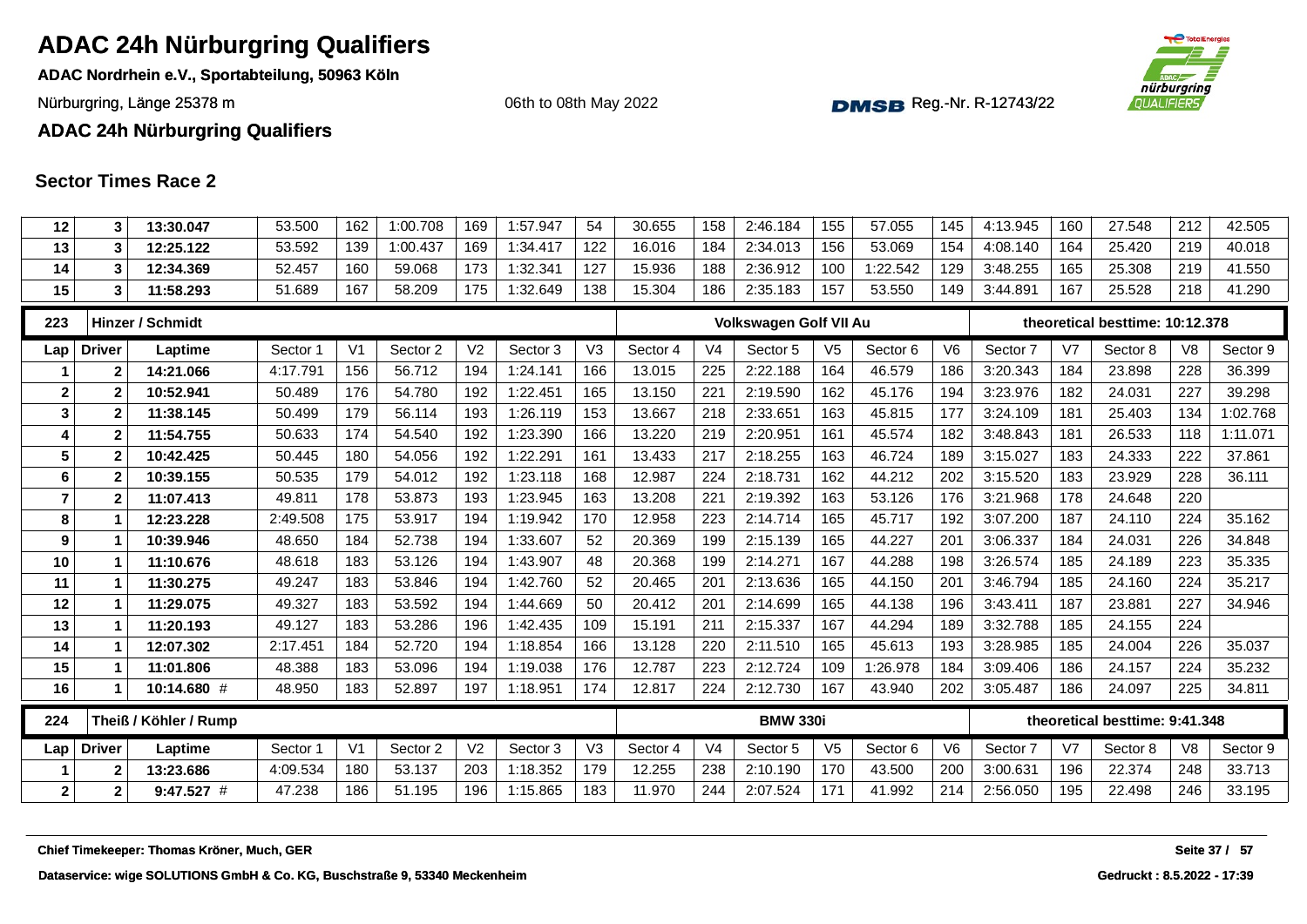**ADAC Nordrhein e.V., Sportabteilung, 50963 Köln**

Nürburgring, Länge 25378 m and the Communication of the Communication of the Communication of the Communication of the Communication of the Communication of the Communication of the Communication of the Communication of th

06th to 08th May 2022



**ADAC 24h Nürburgring Qualifiers**

| 185<br>50.767<br>1:17.249<br>12.783<br>2:08.199<br>3:22.283<br>28.865<br>48.012<br>200<br>167<br>231<br>166<br>42.992<br>152<br>193<br>85<br>$\mathbf{2}$<br>11:00.324<br>4<br>5<br>186<br>51.349<br>1:15.382<br>12.362<br>2:06.226<br>42.208<br>2:57.087<br>22.534<br>$\mathbf{2}$<br>9:56.673<br>47.767<br>200<br>179<br>234<br>170<br>213<br>195<br>245<br>184<br>52.989<br>1:20.337<br>13.135<br>225<br>2:12.278<br>3:08.863<br>187<br>23.356<br>6<br>$\overline{\mathbf{1}}$<br>11:58.647<br>2:28.338<br>194<br>162<br>166<br>43.730<br>207<br>234<br>7<br>2:36.112<br>10:45.360<br>49.790<br>184<br>52.833<br>196<br>1:20.957<br>154<br>13.470<br>165<br>43.780<br>3:10.887<br>187<br>23.128<br>239<br>219<br>196<br>2:14.094<br>3:13.826<br>48.634<br>183<br>53.470<br>195<br>1:24.369<br>165<br>12.956<br>227<br>165<br>1:22.945<br>191<br>23.185<br>8<br>$\overline{\mathbf{1}}$<br>11:08.427<br>130<br>237<br>$\boldsymbol{9}$<br>53.769<br>1:29.073<br>2:17.176<br>3:09.721<br>10:42.219<br>49.599<br>182<br>195<br>49<br>20.956<br>202<br>167<br>43.781<br>208<br>191<br>23.304<br>234<br>49.290<br>184<br>53.476<br>195<br>1:48.360<br>45<br>20.603<br>201<br>2:16.713<br>167<br>43.452<br>208<br>3:27.442<br>188<br>23.324<br>236<br>10<br>11:25.113<br>$\overline{\mathbf{1}}$<br>11<br>2:08.273<br>185<br>51.401<br>197<br>1:42.965<br>21.165<br>42.353<br>3:38.394<br>23.196<br>242<br>3<br>12:37.315<br>2:16.526<br>53<br>200<br>169<br>214<br>181<br>12<br>185<br>50.565<br>1:41.048<br>20.785<br>2:06.825<br>3:37.088<br>3<br>11:01.602<br>46.870<br>199<br>52<br>200<br>169<br>42.589<br>194<br>22.837<br>240<br>210<br>187<br>50.362<br>43.783<br>2:16.562<br>42.256<br>209<br>3:30.952<br>13<br>47.495<br>199<br>1:41.402<br>51<br>54<br>170<br>195<br>22.735<br>244<br>3<br>11:28.290<br>186<br>197<br>1:14.760<br>2:05.747<br>42.292<br>3:24.302<br>14<br>46.864<br>50.553<br>181<br>12.286<br>234<br>170<br>212<br>195<br>22.842<br>240<br>3<br>10:12.427<br>2:05.992<br>3:21.728<br>15<br>47.248<br>187<br>50.436<br>199<br>1:15.234<br>12.353<br>233<br>169<br>42.528<br>212<br>188<br>23.114<br>240<br>10:11.997<br>180<br>3<br>16<br>185<br>50.537<br>199<br>1:15.435<br>12.450<br>233<br>2:07.519<br>167<br>42.627<br>211<br>2:58.524<br>191<br>22.961<br>242<br>3<br>9:50.175<br>47.402<br>178<br>17<br>3<br>182<br>2:08.798<br>9:50.484<br>47.013<br>50.573<br>199<br>1:15.390<br>182<br>12.280<br>236<br>169<br>43.113<br>2:57.805<br>193<br>22.628<br>245<br>213<br><b>Porsche Cayman S</b><br>227<br>Mendieta Blanco / Helmich / Carobbio / Vicenzi<br>theoretical besttime: 9:52.566<br>V <sub>2</sub><br>V <sub>3</sub><br>V <sub>4</sub><br>V <sub>5</sub><br>Sector 6<br>V <sub>6</sub><br>V <sub>7</sub><br>V <sub>1</sub><br>Sector 2<br>Sector 3<br>Sector 4<br>Sector 5<br>Sector 8<br>V <sub>8</sub><br>Laptime<br>Sector 1<br>Sector 7<br><b>Driver</b><br>Lap<br>53.964<br>2:16.394<br>3:08.139<br>4:11.819<br>172<br>212<br>1:20.227<br>169<br>12.289<br>242<br>176<br>42.454<br>204<br>188<br>22.736<br>248<br>13:41.776<br>$\mathbf 2$<br>10:11.115<br>53.660<br>207<br>1:18.237<br>12.513<br>2:12.130<br>41.926<br>3:06.178<br>197<br>21.996<br>-1<br>51.210<br>160<br>165<br>237<br>176<br>220<br>254<br>$\mathbf{3}$<br>207<br>236<br>2:16.565<br>3:15.908<br>49.027<br>184<br>52.698<br>1:21.982<br>166<br>12.511<br>176<br>44.779<br>197<br>190<br>26.149<br>-1<br>11:13.394<br>100<br>2:11.094<br>3:36.984<br>$\overline{2}$<br>2:13.342<br>188<br>52.319<br>197<br>1:18.828<br>173<br>12.433<br>235<br>176<br>43.193<br>190<br>24.950<br>4<br>12:44.138<br>195<br>106<br>5<br>$\overline{2}$<br>193<br>50.684<br>1:17.024<br>12.305<br>2:09.585<br>177<br>42.385<br>3:05.559<br>195<br>9:59.602<br>46.842<br>208<br>175<br>239<br>208<br>22.042<br>254<br>1:16.824<br>12.187<br>2:08.309<br>3:04.122<br>6<br>$\mathbf{2}$<br>46.477<br>194<br>51.056<br>209<br>178<br>239<br>178<br>42.624<br>209<br>195<br>22.072<br>253<br>$9:56.703$ #<br>$\overline{7}$<br>$\mathbf{2}$<br>50.727<br>1:17.983<br>9:57.522<br>46.315<br>195<br>210<br>159<br>12.646<br>239<br>2:10.034<br>178<br>42.075<br>211<br>3:03.187<br>196<br>21.946<br>255<br>8<br>$\overline{2}$<br>46.982<br>186<br>51.156<br>209<br>1:16.352<br>12.173<br>2:07.374<br>1:22.890<br>3:05.848<br>195<br>22.054<br>254<br>10:48.574<br>178<br>240<br>178<br>138<br>161<br>54.398<br>3:18.354<br>9<br>3<br>12:53.300<br>2:31.904<br>205<br>1:44.508<br>41<br>19.724<br>211<br>2:23.002<br>175<br>43.888<br>189<br>22.447<br>250<br>194<br>10<br>50.329<br>183<br>53.058<br>206<br>50<br>17.989<br>214<br>2:16.476<br>164<br>46.757<br>3:35.529<br>192<br>22.357<br>249<br>3<br>11:26.748<br>1:49.911<br>182 | 3 | $\overline{2}$ | 10:20.625 | 47.135 | 186 | 50.516 | 199 | 1:14.361 | 184 | 12.123 | 237 | 2:05.478 | 170 | 42.150 | 212 | 2:55.227 | 197 | 27.820 | 88 | 1:05.815 |
|-------------------------------------------------------------------------------------------------------------------------------------------------------------------------------------------------------------------------------------------------------------------------------------------------------------------------------------------------------------------------------------------------------------------------------------------------------------------------------------------------------------------------------------------------------------------------------------------------------------------------------------------------------------------------------------------------------------------------------------------------------------------------------------------------------------------------------------------------------------------------------------------------------------------------------------------------------------------------------------------------------------------------------------------------------------------------------------------------------------------------------------------------------------------------------------------------------------------------------------------------------------------------------------------------------------------------------------------------------------------------------------------------------------------------------------------------------------------------------------------------------------------------------------------------------------------------------------------------------------------------------------------------------------------------------------------------------------------------------------------------------------------------------------------------------------------------------------------------------------------------------------------------------------------------------------------------------------------------------------------------------------------------------------------------------------------------------------------------------------------------------------------------------------------------------------------------------------------------------------------------------------------------------------------------------------------------------------------------------------------------------------------------------------------------------------------------------------------------------------------------------------------------------------------------------------------------------------------------------------------------------------------------------------------------------------------------------------------------------------------------------------------------------------------------------------------------------------------------------------------------------------------------------------------------------------------------------------------------------------------------------------------------------------------------------------------------------------------------------------------------------------------------------------------------------------------------------------------------------------------------------------------------------------------------------------------------------------------------------------------------------------------------------------------------------------------------------------------------------------------------------------------------------------------------------------------------------------------------------------------------------------------------------------------------------------------------------------------------------------------------------------------------------------------------------------------------------------------------------------------------------------------------------------------------------------------------------------------------------------------------------------------------------------------------------------------------------------------------------------------------------------------------------------------------------------------------------------------------------------------------------------------------------------------------------------------------------------------------------------------------------------------------------------------------------------------------------------------------------------------------------------------------------------------------------------------------------------------------------------------------------------------------------------------------------------------------------------------------------|---|----------------|-----------|--------|-----|--------|-----|----------|-----|--------|-----|----------|-----|--------|-----|----------|-----|--------|----|----------|
|                                                                                                                                                                                                                                                                                                                                                                                                                                                                                                                                                                                                                                                                                                                                                                                                                                                                                                                                                                                                                                                                                                                                                                                                                                                                                                                                                                                                                                                                                                                                                                                                                                                                                                                                                                                                                                                                                                                                                                                                                                                                                                                                                                                                                                                                                                                                                                                                                                                                                                                                                                                                                                                                                                                                                                                                                                                                                                                                                                                                                                                                                                                                                                                                                                                                                                                                                                                                                                                                                                                                                                                                                                                                                                                                                                                                                                                                                                                                                                                                                                                                                                                                                                                                                                                                                                                                                                                                                                                                                                                                                                                                                                                                                                                               |   |                |           |        |     |        |     |          |     |        |     |          |     |        |     |          |     |        |    | 1:09.174 |
|                                                                                                                                                                                                                                                                                                                                                                                                                                                                                                                                                                                                                                                                                                                                                                                                                                                                                                                                                                                                                                                                                                                                                                                                                                                                                                                                                                                                                                                                                                                                                                                                                                                                                                                                                                                                                                                                                                                                                                                                                                                                                                                                                                                                                                                                                                                                                                                                                                                                                                                                                                                                                                                                                                                                                                                                                                                                                                                                                                                                                                                                                                                                                                                                                                                                                                                                                                                                                                                                                                                                                                                                                                                                                                                                                                                                                                                                                                                                                                                                                                                                                                                                                                                                                                                                                                                                                                                                                                                                                                                                                                                                                                                                                                                               |   |                |           |        |     |        |     |          |     |        |     |          |     |        |     |          |     |        |    |          |
|                                                                                                                                                                                                                                                                                                                                                                                                                                                                                                                                                                                                                                                                                                                                                                                                                                                                                                                                                                                                                                                                                                                                                                                                                                                                                                                                                                                                                                                                                                                                                                                                                                                                                                                                                                                                                                                                                                                                                                                                                                                                                                                                                                                                                                                                                                                                                                                                                                                                                                                                                                                                                                                                                                                                                                                                                                                                                                                                                                                                                                                                                                                                                                                                                                                                                                                                                                                                                                                                                                                                                                                                                                                                                                                                                                                                                                                                                                                                                                                                                                                                                                                                                                                                                                                                                                                                                                                                                                                                                                                                                                                                                                                                                                                               |   |                |           |        |     |        |     |          |     |        |     |          |     |        |     |          |     |        |    | 35.621   |
|                                                                                                                                                                                                                                                                                                                                                                                                                                                                                                                                                                                                                                                                                                                                                                                                                                                                                                                                                                                                                                                                                                                                                                                                                                                                                                                                                                                                                                                                                                                                                                                                                                                                                                                                                                                                                                                                                                                                                                                                                                                                                                                                                                                                                                                                                                                                                                                                                                                                                                                                                                                                                                                                                                                                                                                                                                                                                                                                                                                                                                                                                                                                                                                                                                                                                                                                                                                                                                                                                                                                                                                                                                                                                                                                                                                                                                                                                                                                                                                                                                                                                                                                                                                                                                                                                                                                                                                                                                                                                                                                                                                                                                                                                                                               |   |                |           |        |     |        |     |          |     |        |     |          |     |        |     |          |     |        |    | 34.403   |
|                                                                                                                                                                                                                                                                                                                                                                                                                                                                                                                                                                                                                                                                                                                                                                                                                                                                                                                                                                                                                                                                                                                                                                                                                                                                                                                                                                                                                                                                                                                                                                                                                                                                                                                                                                                                                                                                                                                                                                                                                                                                                                                                                                                                                                                                                                                                                                                                                                                                                                                                                                                                                                                                                                                                                                                                                                                                                                                                                                                                                                                                                                                                                                                                                                                                                                                                                                                                                                                                                                                                                                                                                                                                                                                                                                                                                                                                                                                                                                                                                                                                                                                                                                                                                                                                                                                                                                                                                                                                                                                                                                                                                                                                                                                               |   |                |           |        |     |        |     |          |     |        |     |          |     |        |     |          |     |        |    | 34.948   |
|                                                                                                                                                                                                                                                                                                                                                                                                                                                                                                                                                                                                                                                                                                                                                                                                                                                                                                                                                                                                                                                                                                                                                                                                                                                                                                                                                                                                                                                                                                                                                                                                                                                                                                                                                                                                                                                                                                                                                                                                                                                                                                                                                                                                                                                                                                                                                                                                                                                                                                                                                                                                                                                                                                                                                                                                                                                                                                                                                                                                                                                                                                                                                                                                                                                                                                                                                                                                                                                                                                                                                                                                                                                                                                                                                                                                                                                                                                                                                                                                                                                                                                                                                                                                                                                                                                                                                                                                                                                                                                                                                                                                                                                                                                                               |   |                |           |        |     |        |     |          |     |        |     |          |     |        |     |          |     |        |    | 34.840   |
|                                                                                                                                                                                                                                                                                                                                                                                                                                                                                                                                                                                                                                                                                                                                                                                                                                                                                                                                                                                                                                                                                                                                                                                                                                                                                                                                                                                                                                                                                                                                                                                                                                                                                                                                                                                                                                                                                                                                                                                                                                                                                                                                                                                                                                                                                                                                                                                                                                                                                                                                                                                                                                                                                                                                                                                                                                                                                                                                                                                                                                                                                                                                                                                                                                                                                                                                                                                                                                                                                                                                                                                                                                                                                                                                                                                                                                                                                                                                                                                                                                                                                                                                                                                                                                                                                                                                                                                                                                                                                                                                                                                                                                                                                                                               |   |                |           |        |     |        |     |          |     |        |     |          |     |        |     |          |     |        |    |          |
|                                                                                                                                                                                                                                                                                                                                                                                                                                                                                                                                                                                                                                                                                                                                                                                                                                                                                                                                                                                                                                                                                                                                                                                                                                                                                                                                                                                                                                                                                                                                                                                                                                                                                                                                                                                                                                                                                                                                                                                                                                                                                                                                                                                                                                                                                                                                                                                                                                                                                                                                                                                                                                                                                                                                                                                                                                                                                                                                                                                                                                                                                                                                                                                                                                                                                                                                                                                                                                                                                                                                                                                                                                                                                                                                                                                                                                                                                                                                                                                                                                                                                                                                                                                                                                                                                                                                                                                                                                                                                                                                                                                                                                                                                                                               |   |                |           |        |     |        |     |          |     |        |     |          |     |        |     |          |     |        |    | 33.042   |
|                                                                                                                                                                                                                                                                                                                                                                                                                                                                                                                                                                                                                                                                                                                                                                                                                                                                                                                                                                                                                                                                                                                                                                                                                                                                                                                                                                                                                                                                                                                                                                                                                                                                                                                                                                                                                                                                                                                                                                                                                                                                                                                                                                                                                                                                                                                                                                                                                                                                                                                                                                                                                                                                                                                                                                                                                                                                                                                                                                                                                                                                                                                                                                                                                                                                                                                                                                                                                                                                                                                                                                                                                                                                                                                                                                                                                                                                                                                                                                                                                                                                                                                                                                                                                                                                                                                                                                                                                                                                                                                                                                                                                                                                                                                               |   |                |           |        |     |        |     |          |     |        |     |          |     |        |     |          |     |        |    | 32.995   |
|                                                                                                                                                                                                                                                                                                                                                                                                                                                                                                                                                                                                                                                                                                                                                                                                                                                                                                                                                                                                                                                                                                                                                                                                                                                                                                                                                                                                                                                                                                                                                                                                                                                                                                                                                                                                                                                                                                                                                                                                                                                                                                                                                                                                                                                                                                                                                                                                                                                                                                                                                                                                                                                                                                                                                                                                                                                                                                                                                                                                                                                                                                                                                                                                                                                                                                                                                                                                                                                                                                                                                                                                                                                                                                                                                                                                                                                                                                                                                                                                                                                                                                                                                                                                                                                                                                                                                                                                                                                                                                                                                                                                                                                                                                                               |   |                |           |        |     |        |     |          |     |        |     |          |     |        |     |          |     |        |    | 32.743   |
|                                                                                                                                                                                                                                                                                                                                                                                                                                                                                                                                                                                                                                                                                                                                                                                                                                                                                                                                                                                                                                                                                                                                                                                                                                                                                                                                                                                                                                                                                                                                                                                                                                                                                                                                                                                                                                                                                                                                                                                                                                                                                                                                                                                                                                                                                                                                                                                                                                                                                                                                                                                                                                                                                                                                                                                                                                                                                                                                                                                                                                                                                                                                                                                                                                                                                                                                                                                                                                                                                                                                                                                                                                                                                                                                                                                                                                                                                                                                                                                                                                                                                                                                                                                                                                                                                                                                                                                                                                                                                                                                                                                                                                                                                                                               |   |                |           |        |     |        |     |          |     |        |     |          |     |        |     |          |     |        |    | 32.781   |
|                                                                                                                                                                                                                                                                                                                                                                                                                                                                                                                                                                                                                                                                                                                                                                                                                                                                                                                                                                                                                                                                                                                                                                                                                                                                                                                                                                                                                                                                                                                                                                                                                                                                                                                                                                                                                                                                                                                                                                                                                                                                                                                                                                                                                                                                                                                                                                                                                                                                                                                                                                                                                                                                                                                                                                                                                                                                                                                                                                                                                                                                                                                                                                                                                                                                                                                                                                                                                                                                                                                                                                                                                                                                                                                                                                                                                                                                                                                                                                                                                                                                                                                                                                                                                                                                                                                                                                                                                                                                                                                                                                                                                                                                                                                               |   |                |           |        |     |        |     |          |     |        |     |          |     |        |     |          |     |        |    | 33.364   |
|                                                                                                                                                                                                                                                                                                                                                                                                                                                                                                                                                                                                                                                                                                                                                                                                                                                                                                                                                                                                                                                                                                                                                                                                                                                                                                                                                                                                                                                                                                                                                                                                                                                                                                                                                                                                                                                                                                                                                                                                                                                                                                                                                                                                                                                                                                                                                                                                                                                                                                                                                                                                                                                                                                                                                                                                                                                                                                                                                                                                                                                                                                                                                                                                                                                                                                                                                                                                                                                                                                                                                                                                                                                                                                                                                                                                                                                                                                                                                                                                                                                                                                                                                                                                                                                                                                                                                                                                                                                                                                                                                                                                                                                                                                                               |   |                |           |        |     |        |     |          |     |        |     |          |     |        |     |          |     |        |    | 32.720   |
|                                                                                                                                                                                                                                                                                                                                                                                                                                                                                                                                                                                                                                                                                                                                                                                                                                                                                                                                                                                                                                                                                                                                                                                                                                                                                                                                                                                                                                                                                                                                                                                                                                                                                                                                                                                                                                                                                                                                                                                                                                                                                                                                                                                                                                                                                                                                                                                                                                                                                                                                                                                                                                                                                                                                                                                                                                                                                                                                                                                                                                                                                                                                                                                                                                                                                                                                                                                                                                                                                                                                                                                                                                                                                                                                                                                                                                                                                                                                                                                                                                                                                                                                                                                                                                                                                                                                                                                                                                                                                                                                                                                                                                                                                                                               |   |                |           |        |     |        |     |          |     |        |     |          |     |        |     |          |     |        |    | 32.884   |
|                                                                                                                                                                                                                                                                                                                                                                                                                                                                                                                                                                                                                                                                                                                                                                                                                                                                                                                                                                                                                                                                                                                                                                                                                                                                                                                                                                                                                                                                                                                                                                                                                                                                                                                                                                                                                                                                                                                                                                                                                                                                                                                                                                                                                                                                                                                                                                                                                                                                                                                                                                                                                                                                                                                                                                                                                                                                                                                                                                                                                                                                                                                                                                                                                                                                                                                                                                                                                                                                                                                                                                                                                                                                                                                                                                                                                                                                                                                                                                                                                                                                                                                                                                                                                                                                                                                                                                                                                                                                                                                                                                                                                                                                                                                               |   |                |           |        |     |        |     |          |     |        |     |          |     |        |     |          |     |        |    |          |
|                                                                                                                                                                                                                                                                                                                                                                                                                                                                                                                                                                                                                                                                                                                                                                                                                                                                                                                                                                                                                                                                                                                                                                                                                                                                                                                                                                                                                                                                                                                                                                                                                                                                                                                                                                                                                                                                                                                                                                                                                                                                                                                                                                                                                                                                                                                                                                                                                                                                                                                                                                                                                                                                                                                                                                                                                                                                                                                                                                                                                                                                                                                                                                                                                                                                                                                                                                                                                                                                                                                                                                                                                                                                                                                                                                                                                                                                                                                                                                                                                                                                                                                                                                                                                                                                                                                                                                                                                                                                                                                                                                                                                                                                                                                               |   |                |           |        |     |        |     |          |     |        |     |          |     |        |     |          |     |        |    |          |
|                                                                                                                                                                                                                                                                                                                                                                                                                                                                                                                                                                                                                                                                                                                                                                                                                                                                                                                                                                                                                                                                                                                                                                                                                                                                                                                                                                                                                                                                                                                                                                                                                                                                                                                                                                                                                                                                                                                                                                                                                                                                                                                                                                                                                                                                                                                                                                                                                                                                                                                                                                                                                                                                                                                                                                                                                                                                                                                                                                                                                                                                                                                                                                                                                                                                                                                                                                                                                                                                                                                                                                                                                                                                                                                                                                                                                                                                                                                                                                                                                                                                                                                                                                                                                                                                                                                                                                                                                                                                                                                                                                                                                                                                                                                               |   |                |           |        |     |        |     |          |     |        |     |          |     |        |     |          |     |        |    | Sector 9 |
|                                                                                                                                                                                                                                                                                                                                                                                                                                                                                                                                                                                                                                                                                                                                                                                                                                                                                                                                                                                                                                                                                                                                                                                                                                                                                                                                                                                                                                                                                                                                                                                                                                                                                                                                                                                                                                                                                                                                                                                                                                                                                                                                                                                                                                                                                                                                                                                                                                                                                                                                                                                                                                                                                                                                                                                                                                                                                                                                                                                                                                                                                                                                                                                                                                                                                                                                                                                                                                                                                                                                                                                                                                                                                                                                                                                                                                                                                                                                                                                                                                                                                                                                                                                                                                                                                                                                                                                                                                                                                                                                                                                                                                                                                                                               |   |                |           |        |     |        |     |          |     |        |     |          |     |        |     |          |     |        |    | 33.754   |
|                                                                                                                                                                                                                                                                                                                                                                                                                                                                                                                                                                                                                                                                                                                                                                                                                                                                                                                                                                                                                                                                                                                                                                                                                                                                                                                                                                                                                                                                                                                                                                                                                                                                                                                                                                                                                                                                                                                                                                                                                                                                                                                                                                                                                                                                                                                                                                                                                                                                                                                                                                                                                                                                                                                                                                                                                                                                                                                                                                                                                                                                                                                                                                                                                                                                                                                                                                                                                                                                                                                                                                                                                                                                                                                                                                                                                                                                                                                                                                                                                                                                                                                                                                                                                                                                                                                                                                                                                                                                                                                                                                                                                                                                                                                               |   |                |           |        |     |        |     |          |     |        |     |          |     |        |     |          |     |        |    | 33.265   |
|                                                                                                                                                                                                                                                                                                                                                                                                                                                                                                                                                                                                                                                                                                                                                                                                                                                                                                                                                                                                                                                                                                                                                                                                                                                                                                                                                                                                                                                                                                                                                                                                                                                                                                                                                                                                                                                                                                                                                                                                                                                                                                                                                                                                                                                                                                                                                                                                                                                                                                                                                                                                                                                                                                                                                                                                                                                                                                                                                                                                                                                                                                                                                                                                                                                                                                                                                                                                                                                                                                                                                                                                                                                                                                                                                                                                                                                                                                                                                                                                                                                                                                                                                                                                                                                                                                                                                                                                                                                                                                                                                                                                                                                                                                                               |   |                |           |        |     |        |     |          |     |        |     |          |     |        |     |          |     |        |    |          |
|                                                                                                                                                                                                                                                                                                                                                                                                                                                                                                                                                                                                                                                                                                                                                                                                                                                                                                                                                                                                                                                                                                                                                                                                                                                                                                                                                                                                                                                                                                                                                                                                                                                                                                                                                                                                                                                                                                                                                                                                                                                                                                                                                                                                                                                                                                                                                                                                                                                                                                                                                                                                                                                                                                                                                                                                                                                                                                                                                                                                                                                                                                                                                                                                                                                                                                                                                                                                                                                                                                                                                                                                                                                                                                                                                                                                                                                                                                                                                                                                                                                                                                                                                                                                                                                                                                                                                                                                                                                                                                                                                                                                                                                                                                                               |   |                |           |        |     |        |     |          |     |        |     |          |     |        |     |          |     |        |    | 1:10.995 |
|                                                                                                                                                                                                                                                                                                                                                                                                                                                                                                                                                                                                                                                                                                                                                                                                                                                                                                                                                                                                                                                                                                                                                                                                                                                                                                                                                                                                                                                                                                                                                                                                                                                                                                                                                                                                                                                                                                                                                                                                                                                                                                                                                                                                                                                                                                                                                                                                                                                                                                                                                                                                                                                                                                                                                                                                                                                                                                                                                                                                                                                                                                                                                                                                                                                                                                                                                                                                                                                                                                                                                                                                                                                                                                                                                                                                                                                                                                                                                                                                                                                                                                                                                                                                                                                                                                                                                                                                                                                                                                                                                                                                                                                                                                                               |   |                |           |        |     |        |     |          |     |        |     |          |     |        |     |          |     |        |    | 33.176   |
|                                                                                                                                                                                                                                                                                                                                                                                                                                                                                                                                                                                                                                                                                                                                                                                                                                                                                                                                                                                                                                                                                                                                                                                                                                                                                                                                                                                                                                                                                                                                                                                                                                                                                                                                                                                                                                                                                                                                                                                                                                                                                                                                                                                                                                                                                                                                                                                                                                                                                                                                                                                                                                                                                                                                                                                                                                                                                                                                                                                                                                                                                                                                                                                                                                                                                                                                                                                                                                                                                                                                                                                                                                                                                                                                                                                                                                                                                                                                                                                                                                                                                                                                                                                                                                                                                                                                                                                                                                                                                                                                                                                                                                                                                                                               |   |                |           |        |     |        |     |          |     |        |     |          |     |        |     |          |     |        |    | 33.032   |
|                                                                                                                                                                                                                                                                                                                                                                                                                                                                                                                                                                                                                                                                                                                                                                                                                                                                                                                                                                                                                                                                                                                                                                                                                                                                                                                                                                                                                                                                                                                                                                                                                                                                                                                                                                                                                                                                                                                                                                                                                                                                                                                                                                                                                                                                                                                                                                                                                                                                                                                                                                                                                                                                                                                                                                                                                                                                                                                                                                                                                                                                                                                                                                                                                                                                                                                                                                                                                                                                                                                                                                                                                                                                                                                                                                                                                                                                                                                                                                                                                                                                                                                                                                                                                                                                                                                                                                                                                                                                                                                                                                                                                                                                                                                               |   |                |           |        |     |        |     |          |     |        |     |          |     |        |     |          |     |        |    | 32.609   |
|                                                                                                                                                                                                                                                                                                                                                                                                                                                                                                                                                                                                                                                                                                                                                                                                                                                                                                                                                                                                                                                                                                                                                                                                                                                                                                                                                                                                                                                                                                                                                                                                                                                                                                                                                                                                                                                                                                                                                                                                                                                                                                                                                                                                                                                                                                                                                                                                                                                                                                                                                                                                                                                                                                                                                                                                                                                                                                                                                                                                                                                                                                                                                                                                                                                                                                                                                                                                                                                                                                                                                                                                                                                                                                                                                                                                                                                                                                                                                                                                                                                                                                                                                                                                                                                                                                                                                                                                                                                                                                                                                                                                                                                                                                                               |   |                |           |        |     |        |     |          |     |        |     |          |     |        |     |          |     |        |    |          |
|                                                                                                                                                                                                                                                                                                                                                                                                                                                                                                                                                                                                                                                                                                                                                                                                                                                                                                                                                                                                                                                                                                                                                                                                                                                                                                                                                                                                                                                                                                                                                                                                                                                                                                                                                                                                                                                                                                                                                                                                                                                                                                                                                                                                                                                                                                                                                                                                                                                                                                                                                                                                                                                                                                                                                                                                                                                                                                                                                                                                                                                                                                                                                                                                                                                                                                                                                                                                                                                                                                                                                                                                                                                                                                                                                                                                                                                                                                                                                                                                                                                                                                                                                                                                                                                                                                                                                                                                                                                                                                                                                                                                                                                                                                                               |   |                |           |        |     |        |     |          |     |        |     |          |     |        |     |          |     |        |    | 35.075   |
| Chief Timekeeper: Thomas Kröner, Much, GER<br>Seite 38 / 57                                                                                                                                                                                                                                                                                                                                                                                                                                                                                                                                                                                                                                                                                                                                                                                                                                                                                                                                                                                                                                                                                                                                                                                                                                                                                                                                                                                                                                                                                                                                                                                                                                                                                                                                                                                                                                                                                                                                                                                                                                                                                                                                                                                                                                                                                                                                                                                                                                                                                                                                                                                                                                                                                                                                                                                                                                                                                                                                                                                                                                                                                                                                                                                                                                                                                                                                                                                                                                                                                                                                                                                                                                                                                                                                                                                                                                                                                                                                                                                                                                                                                                                                                                                                                                                                                                                                                                                                                                                                                                                                                                                                                                                                   |   |                |           |        |     |        |     |          |     |        |     |          |     |        |     |          |     |        |    | 34.342   |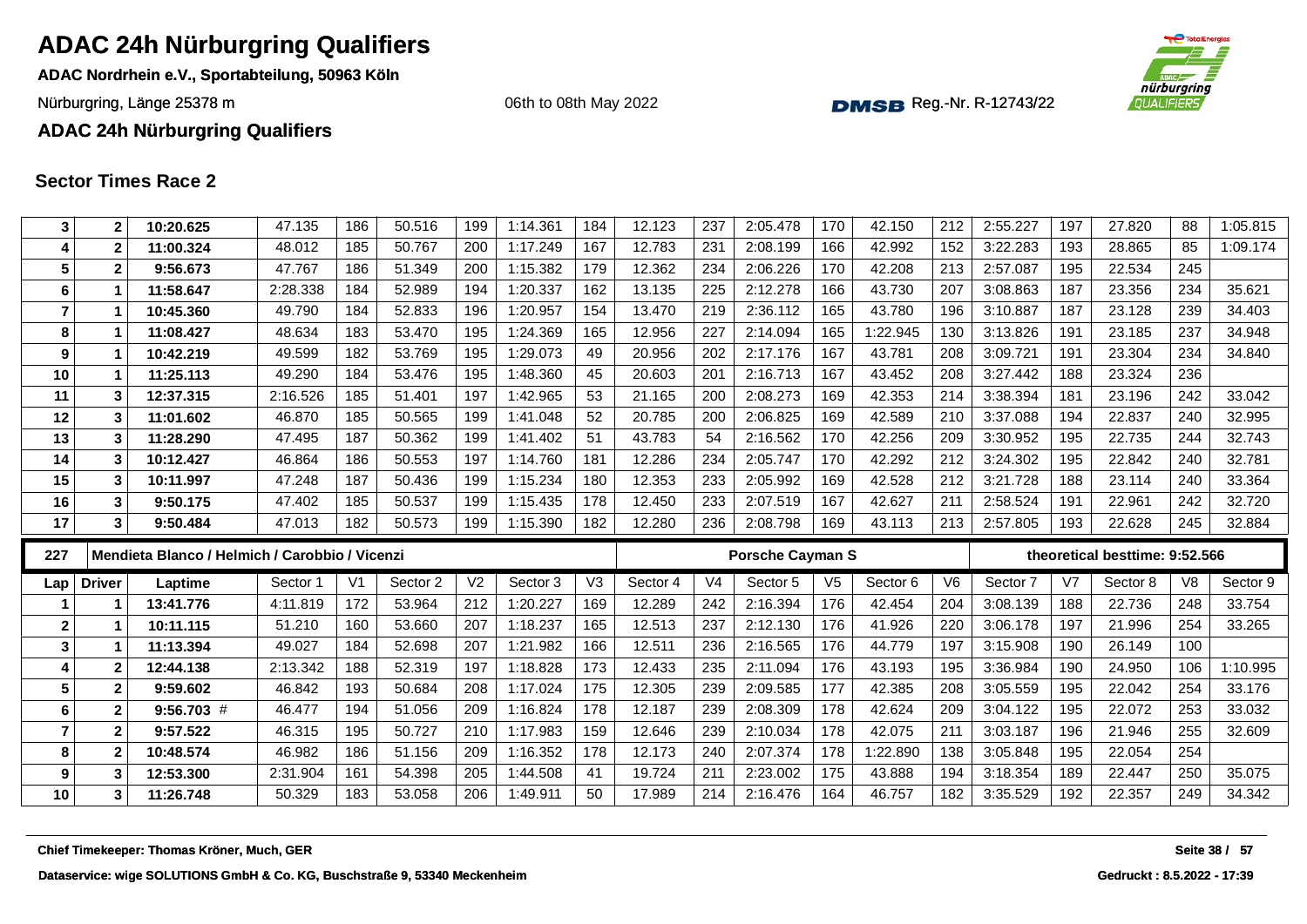**ADAC Nordrhein e.V., Sportabteilung, 50963 Köln**

Nürburgring, Länge 25378 m and the Communication of the Communication of the Communication of the Communication of the Communication of the Communication of the Communication of the Communication of the Communication of th

06th to 08th May 2022



#### **ADAC 24h Nürburgring Qualifiers**

| 11               | 3                       | 11:34.645                                  | 47.407   | 188            | 51.339   | 207            | 1:55.984 | 40             | 19.695   | 211            | 2:15.317                | 176            | 42.432   | 214 | 3:46.584 | 194            | 22.113                         | 253 | 33.774        |
|------------------|-------------------------|--------------------------------------------|----------|----------------|----------|----------------|----------|----------------|----------|----------------|-------------------------|----------------|----------|-----|----------|----------------|--------------------------------|-----|---------------|
| 12               | 3                       | 11:56.718                                  | 50.031   | 169            | 53.077   | 205            | 1:48.452 | 55             | 19.438   | 214            | 2:14.168                | 174            | 43.103   | 204 | 3:59.470 | 192            | 22.246                         | 251 |               |
| 13               | 4                       | 13:37.891                                  | 2:36.687 | 178            | 54.632   | 197            | 1:50.112 | 101            | 16.374   | 203            | 2:21.470                | 174            | 45.542   | 154 | 3:54.375 | 187            | 22.740                         | 245 | 35.959        |
| 14               | 4                       | 11:09.030                                  | 48.960   | 184            | 54.331   | 198            | 1:23.576 | 164            | 12.887   | 222            | 2:19.054                | 174            | 44.400   | 189 | 3:46.061 | 188            | 22.628                         | 246 | 37.133        |
| 15               | 4                       | 11:23.034                                  | 48.770   | 181            | 53.742   | 198            | 1:24.742 | 159            | 13.260   | 219            | 2:21.394                | 94             | 1:20.550 | 185 | 3:20.408 | 181            | 23.199                         | 236 | 36.969        |
| 16               | 4                       | 10:48.180                                  | 48.910   | 185            | 54.592   | 200            | 1:25.552 | 161            | 13.081   | 226            | 2:19.287                | 175            | 45.142   | 186 | 3:21.861 | 184            | 23.001                         | 245 | 36.754        |
| 228              |                         | Lamadrid / Fritsche / Reicher              |          |                |          |                |          |                |          |                | <b>Porsche Cayman S</b> |                |          |     |          |                | theoretical besttime: 9:44.972 |     |               |
| Lap              | <b>Driver</b>           | Laptime                                    | Sector 1 | V <sub>1</sub> | Sector 2 | V <sub>2</sub> | Sector 3 | V <sub>3</sub> | Sector 4 | V <sub>4</sub> | Sector 5                | V <sub>5</sub> | Sector 6 | V6  | Sector 7 | V <sub>7</sub> | Sector 8                       | V8  | Sector 9      |
|                  | 2                       | 13:26.858                                  | 4:11.217 | 174            | 52.705   | 213            | 1:19.397 | 174            | 12.121   | 246            | 2:11.053                | 180            | 41.976   | 193 | 3:03.717 | 201            | 21.601                         | 260 | 33.071        |
| $\boldsymbol{2}$ | $\mathbf 2$             | $9:50.007$ #                               | 47.385   | 180            | 50.961   | 213            | 1:16.716 | 176            | 12.134   | 242            | 2:07.634                | 181            | 41.022   | 211 | 2:59.962 | 200            | 21.691                         | 258 | 32.502        |
| 3                | $\mathbf{2}$            | 10:18.116                                  | 46.416   | 195            | 50.405   | 213            | 1:16.051 | 178            | 12.143   | 240            | 2:08.505                | 180            | 41.028   | 221 | 3:00.400 | 202            | 24.959                         | 93  | 58.209        |
| 4                | $\mathbf{2}$            | 10:57.663                                  | 46.931   | 195            | 50.366   | 215            | 1:17.053 | 179            | 11.981   | 244            | 2:09.729                | 180            | 41.728   | 157 | 3:24.941 | 201            | 26.939                         | 93  | 1:07.995      |
| 5                | $\mathbf{2}$            | 9:54.688                                   | 46.610   | 197            | 50.534   | 213            | 1:15.202 | 177            | 12.217   | 238            | 2:07.123                | 182            | 40.344   | 224 | 2:59.437 | 202            | 21.669                         | 257 |               |
| 6                | 3                       | 13:24.597                                  | 3:54.253 | 173            | 53.085   | 185            | 1:20.979 | 176            | 12.501   | 225            | 2:12.043                | 176            | 43.228   | 190 | 3:09.512 | 195            | 23.398                         | 239 | 35.598        |
| $\overline{7}$   | 3                       | 10:44.446                                  | 49.424   | 162            | 52.136   | 209            | 1:25.843 | 178            | 12.525   | 212            | 2:25.340                | 169            | 52.269   | 177 | 3:11.302 | 194            | 22.054                         | 254 | 33.553        |
| 8                | 3                       | 11:13.161                                  | 48.789   | 168            | 51.617   | 209            | 1:20.506 | 176            | 12.228   | 232            | 2:14.629                | 175            | 1:33.115 | 142 | 3:16.572 | 194            | 22.093                         | 253 | 33.612        |
| 9                | 3                       | 10:47.610                                  | 48.801   | 166            | 52.373   | 209            | 1:34.720 | 43             | 20.544   | 207            | 2:15.501                | 174            | 42.672   | 196 | 3:16.907 | 192            | 21.953                         | 256 | 34.139        |
| 10               | 3                       | 11:57.969                                  | 49.621   | 173            | 53.425   | 203            | 2:01.109 | 41             | 21.513   | 196            | 2:18.162                | 173            | 44.699   | 190 | 3:52.068 | 191            | 22.258                         | 251 | 35.114        |
| 11               | 3                       | 12:40.290                                  | 49.270   | 173            | 53.296   | 201            | 2:08.189 | 39             | 22.468   | 192            | 2:17.190                | 176            | 43.100   | 191 | 4:15.434 | 193            | 22.185                         | 252 |               |
| 12               | 1                       | 18:29.114                                  | 7:08.362 | 174            | 52.782   | 197            | 1:48.559 | 53             | 21.357   | 204            | 2:14.578                | 174            | 43.632   | 194 | 4:18.799 | 194            | 22.352                         | 237 | 38.693        |
| 13               | 1                       | 10:49.634                                  | 48.190   | 178            | 52.475   | 204            | 1:20.221 | 165            | 12.798   | 230            | 2:14.641                | 174            | 46.147   | 168 | 3:38.305 | 192            | 22.470                         | 250 | 34.387        |
| 14               | 1                       | 10:40.832                                  | 48.452   | 188            | 52.361   | 196            | 1:20.120 | 163            | 13.180   | 217            | 2:14.296                | 177            | 43.144   | 193 | 3:32.865 | 191            | 22.380                         | 251 | 34.034        |
| 15               | $\overline{\mathbf{1}}$ | 10:25.285                                  | 47.078   | 189            | 51.507   | 199            | 1:19.238 | 162            | 12.977   | 223            | 2:13.166                | 85             | 57.277   | 193 | 3:08.350 | 192            | 22.342                         | 252 | 33.350        |
| 16               | 1                       | 10:06.189                                  | 47.271   | 189            | 51.444   | 204            | 1:17.728 | 169            | 12.955   | 228            | 2:11.464                | 178            | 42.912   | 192 | 3:07.406 | 197            | 21.982                         | 255 | 33.027        |
|                  |                         |                                            |          |                |          |                |          |                |          |                |                         |                |          |     |          |                |                                |     |               |
|                  |                         | Chief Timekeeper: Thomas Kröner, Much, GER |          |                |          |                |          |                |          |                |                         |                |          |     |          |                |                                |     | Seite 39 / 57 |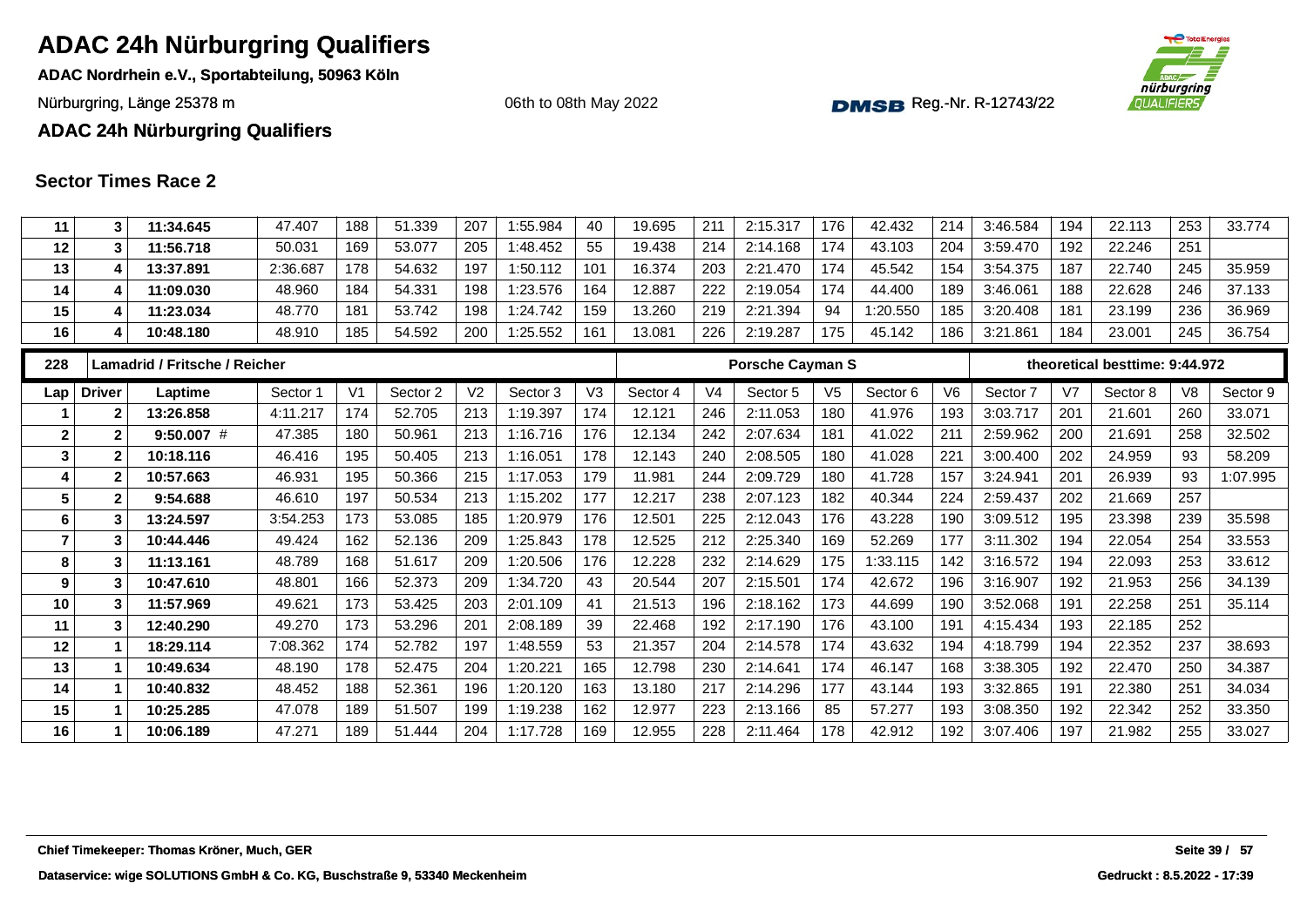**ADAC Nordrhein e.V., Sportabteilung, 50963 Köln**

Nürburgring, Länge 25378 m and the Communication of the Communication of the Communication of the Communication of the Communication of the Communication of the Communication of the Communication of the Communication of th

06th to 08th May 2022



**ADAC 24h Nürburgring Qualifiers**

| 230                     | <b>Manheller</b>        |                                            |          |                |          |                |          |                |          |                | <b>BMW F30 328i</b>         |                |          |                |          |                | theoretical besttime: 9:53.114 |                |               |
|-------------------------|-------------------------|--------------------------------------------|----------|----------------|----------|----------------|----------|----------------|----------|----------------|-----------------------------|----------------|----------|----------------|----------|----------------|--------------------------------|----------------|---------------|
| Lap                     | <b>Driver</b>           | Laptime                                    | Sector 1 | V <sub>1</sub> | Sector 2 | V <sub>2</sub> | Sector 3 | V <sub>3</sub> | Sector 4 | V <sub>4</sub> | Sector 5                    | V <sub>5</sub> | Sector 6 | V6             | Sector 7 | V <sub>7</sub> | Sector 8                       | V <sub>8</sub> | Sector 9      |
|                         | -1                      | 13:42.672                                  | 4:17.281 | 166            | 53.842   | 197            | 1:22.517 | 158            | 13.128   | 227            | 2:10.906                    | 166            | 43.035   | 209            | 3:04.140 | 186            | 23.393                         | 239            | 34.430        |
| $\boldsymbol{2}$        |                         | 10:00.450                                  | 48.585   | 154            | 52.189   | 196            | 1:16.213 | 180            | 12.411   | 230            | 2:09.422                    | 167            | 44.292   | 203            | 3:00.726 | 190            | 23.191                         | 237            | 33.421        |
| $\mathbf{3}$            | -1                      | 10:32.502                                  | 48.576   | 180            | 51.902   | 196            | 1:16.176 | 178            | 12.523   | 228            | 2:09.231                    | 167            | 43.254   | 206            | 3:01.520 | 193            | 26.326                         | 108            | 1:02.994      |
| 4                       |                         | 10:51.834                                  | 48.356   | 180            | 52.363   | 196            | 1:16.157 | 179            | 12.469   | 229            | 2:08.409                    | 167            | 43.146   | 172            | 3:21.999 | 192            | 26.140                         | 105            | 1:02.795      |
| 5                       | -1                      | 10:01.063                                  | 48.558   | 181            | 51.749   | 194            | 1:16.430 | 180            | 12.448   | 229            | 2:09.581                    | 169            | 43.004   | 207            | 3:01.714 | 190            | 23.171                         | 237            | 34.408        |
| 6                       | -1                      | 10:08.759                                  | 49.143   | 177            | 52.199   | 194            | 1:16.283 | 177            | 12.592   | 226            | 2:08.666                    | 167            | 43.239   | 196            | 3:00.658 | 190            | 23.615                         | 230            |               |
| $\overline{\mathbf{r}}$ | $\overline{1}$          | 12:25.470                                  | 3:13.486 | 177            | 51.899   | 194            | 1:16.159 | 180            | 12.522   | 227            | 2:10.290                    | 167            | 43.238   | 206            | 3:00.680 | 190            | 23.432                         | 233            | 33.764        |
| 8                       | -1                      | 10:38.866                                  | 48.079   | 180            | 51.473   | 194            | 1:16.877 | 182            | 12.317   | 232            | 2:07.756                    | 168            | 1:22.383 | 129            | 3:01.668 | 185            | 23.212                         | 240            | 35.101        |
| 9                       | $\overline{\mathbf{1}}$ | 10:16.558                                  | 49.200   | 179            | 51.496   | 196            | 1:24.947 | 50             | 20.467   | 201            | 2:10.234                    | 165            | 44.350   | 206            | 2:58.871 | 189            | 23.416                         | 233            | 33.577        |
| 10                      |                         | 10:47.346                                  | 47.877   | 181            | 51.733   | 195            | 1:42.391 | 50             | 20.635   | 200            | 2:09.841                    | 168            | 43.137   | 205            | 3:14.162 | 185            | 23.743                         | 231            | 33.827        |
| 11                      | $\overline{\mathbf{1}}$ | 11:06.134                                  | 47.900   | 178            | 51.601   | 195            | 1:39.794 | 56             | 19.855   | 201            | 2:09.542                    | 168            | 42.985   | 206            | 3:37.259 | 189            | 23.448                         | 233            | 33.750        |
| 12                      | -1                      | 11:15.102                                  | 48.295   | 182            | 51.414   | 196            | 1:41.828 | 49             | 20.615   | 201            | 2:08.459                    | 169            | 43.084   | 206            | 3:36.040 | 189            | 23.369                         | 234            |               |
| 13                      | 1                       | 12:57.400                                  | 2:32.698 | 181            | 52.810   | 196            | 1:41.242 | 54             | 20.900   | 198            | 2:09.458                    | 166            | 43.407   | 204            | 3:39.312 | 187            | 23.601                         | 231            | 33.972        |
| 14                      |                         | 10:25.334                                  | 48.063   | 179            | 51.829   | 194            | 1:17.641 | 171            | 12.926   | 222            | 2:08.476                    | 166            | 43.346   | 202            | 3:25.974 | 187            | 23.475                         | 233            | 33.604        |
| 15                      | 1                       | 10:21.419                                  | 47.984   | 174            | 52.006   | 194            | 1:16.310 | 175            | 12.702   | 225            | 2:09.626                    | 165            | 43.386   | 206            | 3:22.206 | 190            | 23.455                         | 233            | 33.744        |
| 16                      |                         | 10:02.292                                  | 48.157   | 181            | 51.790   | 194            | 1:16.178 | 173            | 12.768   | 225            | 2:09.131                    | 113            | 48.033   | 208            | 2:58.904 | 190            | 23.497                         | 232            | 33.834        |
| 17                      | $\blacktriangleleft$    | $9:55.789$ #                               | 48.079   | 179            | 51.439   | 197            | 1:16.678 | 175            | 12.671   | 226            | 2:07.948                    | 167            | 43.863   | 204            | 2:58.016 | 190            | 23.313                         | 236            | 33.782        |
| 240                     |                         | Radulovic / Albig                          |          |                |          |                |          |                |          |                | <b>BMW M240i Racing Cup</b> |                |          |                |          |                | theoretical besttime: 9:44.601 |                |               |
| Lap                     | <b>Driver</b>           | Laptime                                    | Sector 1 | V <sub>1</sub> | Sector 2 | V <sub>2</sub> | Sector 3 | V3             | Sector 4 | V <sub>4</sub> | Sector 5                    | V <sub>5</sub> | Sector 6 | V <sub>6</sub> | Sector 7 | V <sub>7</sub> | Sector 8                       | V <sub>8</sub> | Sector 9      |
|                         | -1                      | 13:11.039                                  | 4:08.686 | 175            | 51.783   | 203            | 1:16.242 | 180            | 12.196   | 237            | 2:07.667                    | 174            | 41.672   | 219            | 2:57.492 | 197            | 22.536                         | 241            | 32.765        |
| $\mathbf{2}$            | $\mathbf{1}$            | $9:47.553$ #                               | 47.399   | 188            | 50.735   | 203            | 1:15.463 | 181            | 12.207   | 237            | 2:06.519                    | 175            | 41.378   | 218            | 2:58.987 | 197            | 22.485                         | 244            | 32.380        |
| $\mathbf{3}$            | -1                      | 10:17.403                                  | 48.014   | 189            | 50.417   | 204            | 1:15.542 | 181            | 12.204   | 236            | 2:07.054                    | 173            | 41.783   | 216            | 2:57.343 | 195            | 24.110                         | 105            | 1:00.936      |
| 4                       | -1                      | 10:46.084                                  | 47.317   | 186            | 52.001   | 202            | 1:15.361 | 185            | 11.963   | 240            | 2:11.034                    | 170            | 43.293   | 199            | 3:19.495 | 191            | 24.269                         | 115            | 1:01.351      |
| 5                       |                         | 10:02.094                                  | 48.276   | 184            | 51.598   | 203            | 1:17.307 | 173            | 12.473   | 233            | 2:09.460                    | 173            | 42.052   | 214            | 3:01.989 | 193            | 22.696                         | 243            | 36.243        |
|                         |                         | Chief Timekeeper: Thomas Kröner, Much, GER |          |                |          |                |          |                |          |                |                             |                |          |                |          |                |                                |                | Seite 40 / 57 |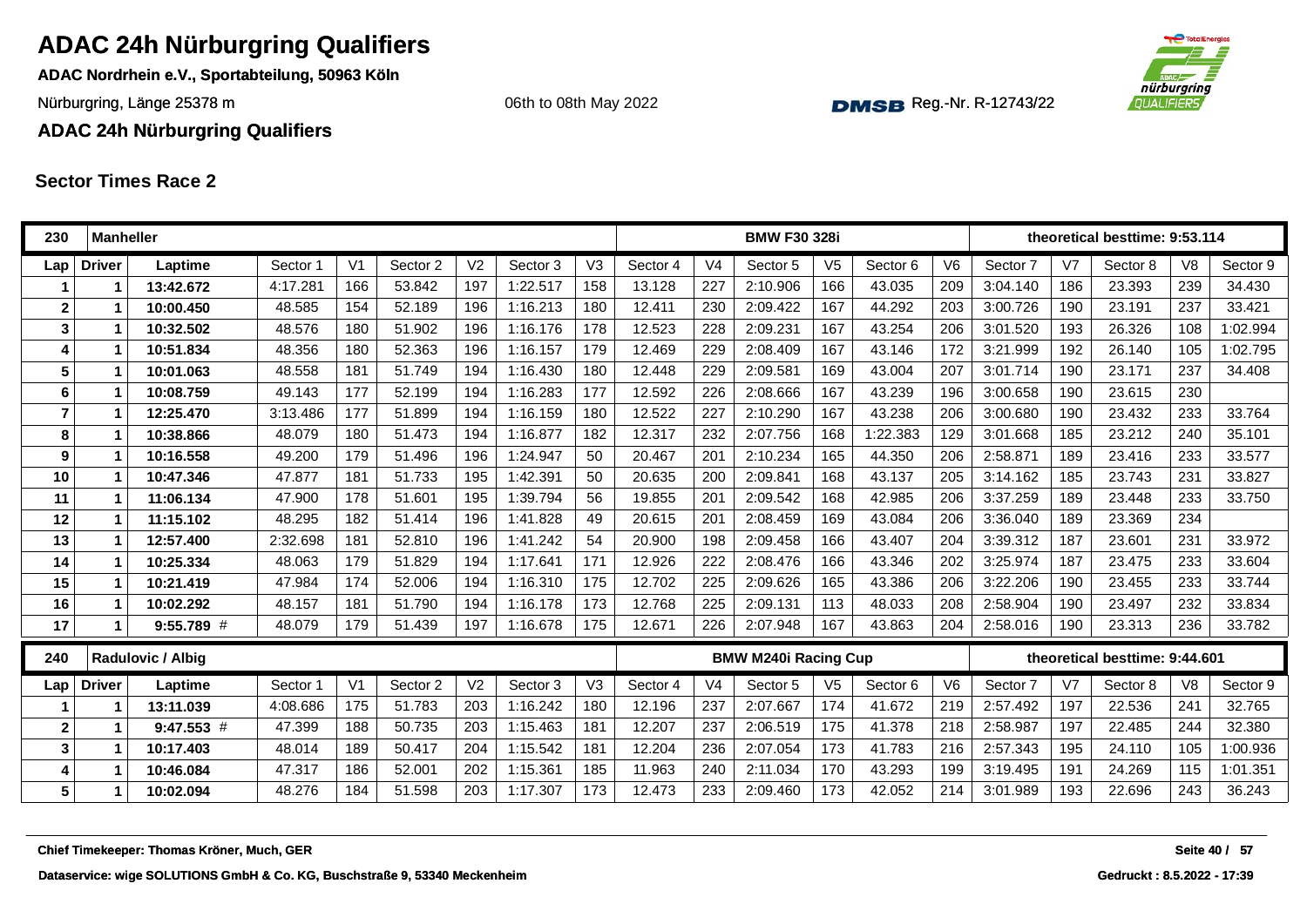**ADAC Nordrhein e.V., Sportabteilung, 50963 Köln**

Nürburgring, Länge 25378 m and the Communication of the Communication of the Communication of the Communication of the Communication of the Communication of the Communication of the Communication of the Communication of th

06th to 08th May 2022



**ADAC 24h Nürburgring Qualifiers**

| 6                       | 1                       | 10:05.372                  | 47.655   | 187            | 51.209   | 205            | 1:17.527             | 176            | 12.378           | 236            | 2:09.657                    | 173            | 42.658           | 218            | 3:01.785             | 194        | 22.537                         | 245            |          |
|-------------------------|-------------------------|----------------------------|----------|----------------|----------|----------------|----------------------|----------------|------------------|----------------|-----------------------------|----------------|------------------|----------------|----------------------|------------|--------------------------------|----------------|----------|
| $\overline{7}$          | $\overline{\mathbf{2}}$ | 12:44.179                  | 3:12.570 | 171            | 52.206   | 204            | 1:17.073             | 167            | 12.774           | 233            | 2:33.437                    | 174            | 42.695           | 219            | 2:57.967             | 197        | 22.530                         | 244            | 32.927   |
| 8                       | $\overline{2}$          | 10:28.882                  | 47.128   | 186            | 50.916   | 206            | 1:15.304             | 181            | 12.196           | 236            | 2:07.682                    | 176            | 1:19.902         | 134            | 3:00.399             | 197        | 22.563                         | 243            | 32.792   |
| 9                       | $\overline{2}$          | 10:07.890                  | 46.967   | 189            | 50.907   | 205            | 1:23.980             | 46             | 20.352           | 207            | 2:09.298                    | 175            | 41.940           | 201            | 2:59.267             | 197        | 22.526                         | 244            | 32.653   |
| 10                      | $\overline{2}$          | 10:24.510                  | 46.890   | 184            | 52.807   | 205            | 1:35.769             | 47             | 20.634           | 206            | 2:08.408                    | 176            | 42.566           | 194            | 3:02.088             | 197        | 22.582                         | 243            | 32.766   |
| 11                      | $\overline{2}$          | 11:05.507                  | 47.164   | 191            | 50.965   | 205            | 1:41.502             | 51             | 20.436           | 208            | 2:09.570                    | 176            | 41.533           | 218            | 3:39.134             | 196        | 22.551                         | 243            | 32.652   |
| 12                      | $\overline{2}$          | 11:06.407                  | 47.308   | 191            | 51.612   | 204            | 1:41.698             | 51             | 20.442           | 208            | 2:08.306                    | 177            | 42.248           | 211            | 3:39.694             | 196        | 22.407                         | 246            | 32.692   |
| 13                      | $\overline{2}$          | 11:35.530                  | 47.914   | 189            | 51.142   | 205            | 1:42.049             | 50             | 20.355           | 209            | 2:07.419                    | 177            | 41.551           | 218            | 4:01.384             | 196        | 22.615                         | 243            |          |
| 14                      | 1                       | 11:55.216                  | 2:24.909 | 178            | 51.793   | 201            | 1:16.887             | 172            | 12.574           | 232            | 2:08.529                    | 173            | 42.039           | 216            | 3:23.070             | 195        | 22.741                         | 241            | 32.674   |
| 15                      | $\mathbf{1}$            | 10:17.785                  | 48.474   | 185            | 50.721   | 203            | 1:16.030             | 180            | 12.252           | 235            | 2:08.262                    | 173            | 41.880           | 216            | 3:24.636             | 187        | 22.937                         | 242            | 32.593   |
| 16                      | -1                      | 10:30.380                  | 47.297   | 184            | 51.847   | 204            | 1:17.244             | 175            | 12.407           | 235            | 2:10.262                    | 114            | 1:12.649         | 204            | 3:02.148             | 194        | 22.701                         | 243            | 33.825   |
| 17                      | $\mathbf{1}$            | 9:54.755                   | 47.421   | 187            | 50.455   | 206            | 1:15.846             | 181            | 12.174           | 237            | 2:08.225                    | 175            | 43.724           | 214            | 3:01.755             | 197        | 22.530                         | 244            | 32.625   |
| 241                     |                         | Ardelt / Dormagen / Funaro |          |                |          |                |                      |                |                  |                | <b>BMW M240i Racing Cup</b> |                |                  |                |                      |            | theoretical besttime: 9:47.582 |                |          |
| Lap                     | <b>Driver</b>           | Laptime                    | Sector 1 | V <sub>1</sub> | Sector 2 | V <sub>2</sub> | Sector 3             | V <sub>3</sub> | Sector 4         | V <sub>4</sub> | Sector 5                    | V <sub>5</sub> | Sector 6         | V <sub>6</sub> | Sector 7             | V7         | Sector 8                       | V <sub>8</sub> | Sector 9 |
|                         | 2                       | 14:18.529                  | 4:16.141 | 163            | 56.728   | 194            | 1:23.539             | 167            | 12.832           | 227            | 2:23.508                    | 167            | 46.107           | 185            | 3:20.715             | 189        | 22.746                         | 241            | 36.213   |
| $\mathbf 2$             | $\overline{2}$          | 10:25.094                  | 48.651   | 181            | 53.211   | 199            | 1:20.515             | 171            | 12.822           | 227            | 2:16.100                    | 168            | 43.060           | 209            | 3:12.045             | 187        | 23.217                         | 239            | 35.473   |
| 3                       | $\overline{2}$          | 11:16.488                  | 49.300   | 178            | 54.483   | 185            | 1:24.184             | 171            | 12.734           | 229            | 2:17.886                    | 171            | 43.867           | 184            | 3:20.933             | 191        | 26.352                         | 95             | 1:06.749 |
| $\overline{\mathbf{4}}$ | $\overline{\mathbf{2}}$ | 11:29.408                  | 48.654   | 180            | 53.814   | 194            | 1:20.728             | 174            | 12.714           | 219            | 2:16.696                    | 169            | 44.597           | 168            | 3:41.820             | 191        | 25.490                         | 97             | 1:04.895 |
| 5                       | $\overline{2}$          | 10:27.394                  | 49.067   | 159            | 54.694   |                |                      |                |                  |                |                             |                |                  |                |                      |            |                                | 241            | 36.203   |
| $\bf 6$                 |                         |                            |          |                |          |                |                      |                |                  |                |                             |                |                  |                |                      |            |                                |                |          |
|                         |                         | 10:34.660                  | 48.463   | 178            | 54.117   | 194<br>197     | 1:19.937<br>1:20.459 | 173<br>174     | 12.693<br>12.609 | 227<br>227     | 2:15.006<br>2:14.681        | 172<br>170     | 45.001<br>45.203 | 184<br>182     | 3:12.008<br>3:10.654 | 193<br>193 | 22.785<br>22.872               | 239            |          |
| $\overline{7}$          | $\mathbf{2}$<br>3       | 12:36.149                  | 3:11.938 | 129            | 53.657   | 191            | 1:18.784             | 179            | 12.389           | 234            | 2:10.374                    | 173            | 50.627           | 186            | 3:01.719             | 197        | 22.526                         | 243            | 34.135   |
| 8                       | $\mathbf{3}$            | 9:57.691                   | 48.261   | 189            | 51.126   | 202            | 1:16.199             | 181            | 12.332           | 233            | 2:10.367                    | 173            | 42.663           | 206            | 2:59.970             | 199        | 22.455                         | 244            | 34.318   |
| 9                       | 3                       | 10:14.307                  | 46.954   | 187            | 50.999   | 201            | 1:31.074             | 46             | 19.893           | 208            | 2:07.962                    | 173            | 41.634           | 215            | 2:59.939             | 199        | 22.448                         | 244            | 33.404   |
| 10                      | 3                       | 10:41.047                  | 46.980   | 188            | 50.965   | 203            | 1:40.524             | 52             | 19.164           | 209            | 2:07.533                    | 173            | 41.148           | 214            | 3:18.051             | 198        | 22.550                         | 242            | 34.132   |
| 11                      | 3                       | 10:56.715                  | 47.669   | 188            | 50.659   | 205            | 1:41.578             | 52             | 19.791           | 208            | 2:08.006                    | 171            | 41.205           | 219            | 3:31.749             | 199        | 22.502                         | 243            | 33.556   |
| 12                      | 3                       | 11:08.725                  | 47.064   | 189            | 50.376   | 205            | 1:43.040             | 50             | 18.909           | 209            | 2:07.058                    | 173            | 41.417           | 216            | 3:35.445             | 197        | 22.597                         | 242            |          |
| 13                      | 1                       | 13:52.273                  | 2:39.718 | 179            | 53.015   | 200            | 1:46.730             | 48             | 44.366           | 47             | 2:25.399                    | 171            | 43.637           | 202            | 3:42.102             | 192        | 23.105                         | 239            | 34.201   |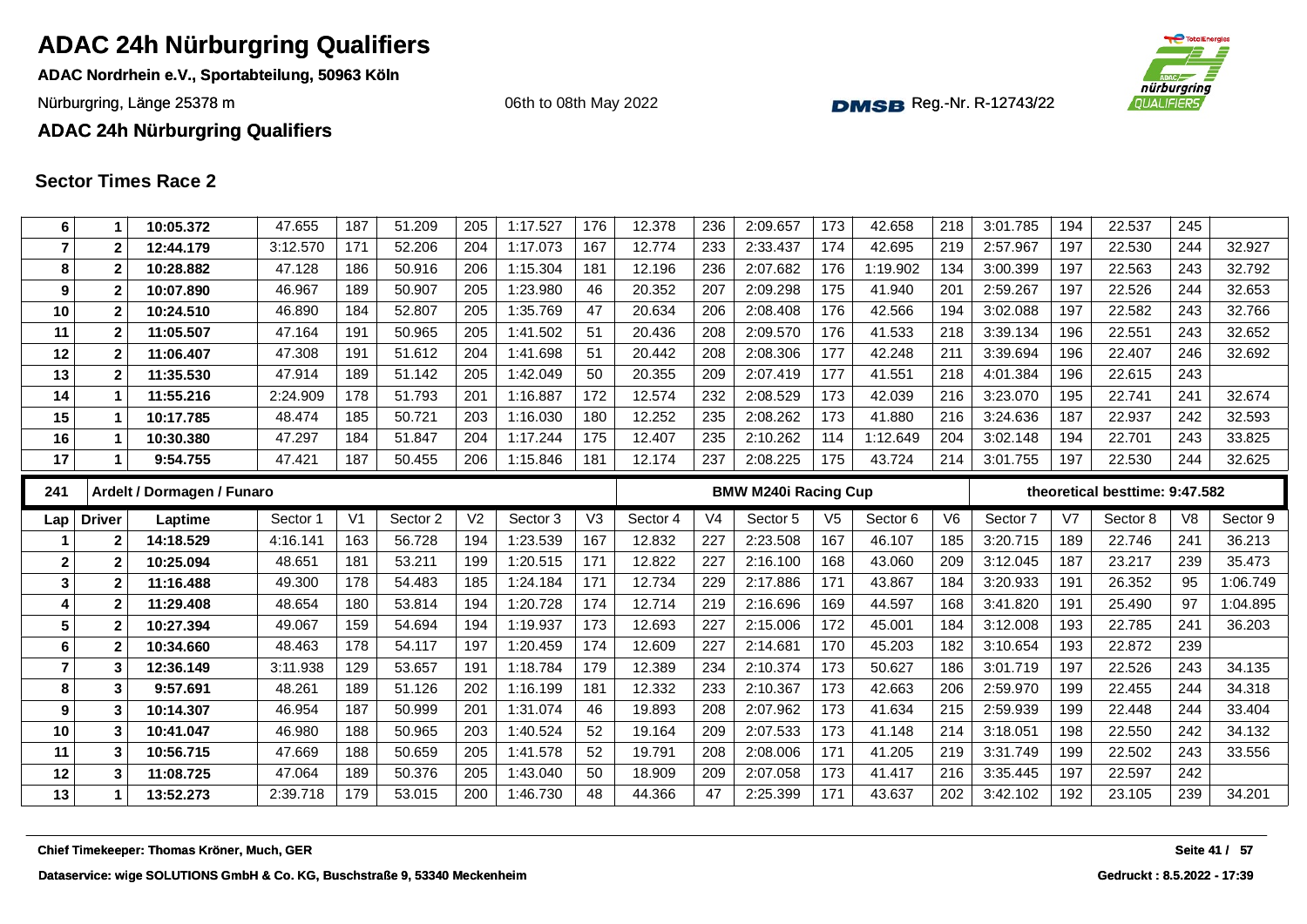**ADAC Nordrhein e.V., Sportabteilung, 50963 Köln**

Nürburgring, Länge 25378 m and the Communication of the Communication of the Communication of the Communication of the Communication of the Communication of the Communication of the Communication of the Communication of th

06th to 08th May 2022



**ADAC 24h Nürburgring Qualifiers**

| 14               | $\mathbf{1}$            | 10:34.668                                  | 47.947   | 185            | 52.012   | 200            | 1:18.846 | 175            | 12.492   | 233            | 2:10.899                    | 171            | 42.582   | 213            | 3:32.638 | 192            | 23.050                         | 236            | 34.202        |
|------------------|-------------------------|--------------------------------------------|----------|----------------|----------|----------------|----------|----------------|----------|----------------|-----------------------------|----------------|----------|----------------|----------|----------------|--------------------------------|----------------|---------------|
| 15               | $\overline{\mathbf{1}}$ | 11:11.189                                  | 47.521   | 188            | 51.491   | 201            | 1:17.394 | 174            | 12.629   | 231            | 2:11.124                    | 173            | 1:25.074 | 199            | 3:29.367 | 193            | 22.961                         | 239            | 33.628        |
| 16               | $\mathbf{1}$            | 9:58.000                                   | 47.219   | 188            | 51.416   | 202            | 1:17.072 | 176            | 12.563   | 231            | 2:08.931                    | 172            | 42.265   | 215            | 3:02.514 | 195            | 22.242                         | 248            | 33.778        |
| 17               | -1                      | $9:53.339$ #                               | 48.360   | 187            | 51.752   | 201            | 1:15.938 | 181            | 12.293   | 234            | 2:07.947                    | 173            | 42.745   | 214            | 2:58.342 | 196            | 22.731                         | 241            | 33.231        |
| 244              |                         | Neuser / Härtling / Griesemann             |          |                |          |                |          |                |          |                | <b>BMW M240i Racing Cup</b> |                |          |                |          |                | theoretical besttime: 9:36.763 |                |               |
| Lap              | <b>Driver</b>           | Laptime                                    | Sector 1 | V <sub>1</sub> | Sector 2 | V <sub>2</sub> | Sector 3 | V <sub>3</sub> | Sector 4 | V <sub>4</sub> | Sector 5                    | V <sub>5</sub> | Sector 6 | V <sub>6</sub> | Sector 7 | V7             | Sector 8                       | V <sub>8</sub> | Sector 9      |
| 1                | $\mathbf{1}$            | 13:22.918                                  | 4:09.644 | 183            | 52.232   | 205            | 1:18.235 | 179            | 12.144   | 240            | 2:10.146                    | 173            | 41.372   | 224            | 3:03.579 | 197            | 22.058                         | 251            | 33.508        |
| $\boldsymbol{2}$ | $\mathbf{1}$            | 9:47.247                                   | 47.064   | 188            | 51.070   | 203            | 1:16.458 | 183            | 12.083   | 240            | 2:05.812                    | 176            | 41.154   | 220            | 2:58.164 | 194            | 22.624                         | 245            | 32.818        |
| $\mathbf 3$      | $\mathbf{1}$            | 10:07.763                                  | 46.327   | 192            | 49.781   | 204            | 1:15.217 | 183            | 12.127   | 238            | 2:04.423                    | 176            | 41.152   | 218            | 2:54.403 | 196            | 24.124                         | 114            | 1:00.209      |
| 4                | $\mathbf{1}$            | 10:29.308                                  | 46.429   | 193            | 50.153   | 205            | 1:14.231 | 184            | 12.112   | 238            | 2:05.293                    | 176            | 42.071   | 169            | 3:15.094 | 198            | 24.175                         | 116            | 59.750        |
| 5                | $\mathbf{1}$            | $9:40.801$ #                               | 46.413   | 186            | 49.743   | 208            | 1:14.196 | 185            | 11.995   | 236            | 2:04.554                    | 176            | 41.257   | 209            | 2:57.672 | 199            | 22.278                         | 247            | 32.693        |
| 6                | $\mathbf{1}$            | 9:46.663                                   | 46.133   | 193            | 49.820   | 204            | 1:14.521 | 184            | 12.190   | 235            | 2:04.553                    | 176            | 41.212   | 215            | 2:55.370 | 197            | 22.545                         | 243            |               |
| $\overline{7}$   | 3                       | 12:29.066                                  | 3:09.182 | 187            | 50.997   | 202            | 1:16.050 | 176            | 12.619   | 230            | 2:24.205                    | 172            | 42.166   | 213            | 2:58.180 | 196            | 22.657                         | 243            | 33.010        |
| 8                | $\overline{\mathbf{3}}$ | 10:19.473                                  | 47.037   | 189            | 50.525   | 203            | 1:15.790 | 178            | 12.459   | 232            | 2:07.688                    | 173            | 1:10.067 | 165            | 3:00.008 | 197            | 22.741                         | 240            | 33.158        |
| $\boldsymbol{9}$ | 3                       | 10:00.135                                  | 46.829   | 190            | 50.955   | 203            | 1:20.573 | 64             | 17.565   | 209            | 2:07.914                    | 172            | 42.678   | 208            | 2:57.955 | 196            | 22.665                         | 242            | 33.001        |
| 10               | $\mathbf{3}$            | 10:15.192                                  | 47.861   | 191            | 51.250   | 201            | 1:32.000 | 54             | 19.900   | 209            | 2:08.415                    | 173            | 41.983   | 214            | 2:57.878 | 196            | 22.822                         | 239            | 33.083        |
| 11               | 3                       | 10:55.823                                  | 47.000   | 191            | 51.362   | 203            | 1:40.745 | 56             | 19.943   | 206            | 2:07.612                    | 173            | 41.995   | 214            | 3:31.379 | 195            | 22.804                         | 239            | 32.983        |
| 12               | 3                       | 11:06.191                                  | 47.904   | 190            | 50.441   | 205            | 1:40.433 | 55             | 19.577   | 208            | 2:08.625                    | 174            | 41.813   | 218            | 3:32.685 | 195            | 22.757                         | 240            |               |
| 13               | 2                       | 13:28.993                                  | 2:50.360 | 185            | 50.625   | 203            | 1:40.185 | 50             | 20.347   | 207            | 2:06.638                    | 174            | 41.262   | 218            | 4:03.985 | 197            | 22.415                         | 244            | 33.176        |
| 14               | $\mathbf{2}$            | 10:08.595                                  | 46.696   | 190            | 49.710   | 204            | 1:14.617 | 179            | 12.391   | 235            | 2:05.895                    | 176            | 41.448   | 217            | 3:22.246 | 198            | 22.642                         | 239            | 32.950        |
| 15               | 2                       | 10:06.107                                  | 46.593   | 190            | 50.056   | 204            | 1:14.499 | 183            | 12.239   | 235            | 2:05.243                    | 176            | 41.226   | 217            | 3:20.560 | 195            | 22.786                         | 239            | 32.905        |
| 16               | $\overline{2}$          | 10:21.579                                  | 46.669   | 187            | 50.884   | 204            | 1:15.642 | 181            | 12.236   | 234            | 2:06.124                    | 117            | 1:15.534 | 203            | 2:58.843 | 196            | 22.718                         | 241            | 32.929        |
| 17               | $\mathbf{2}$            | 9:46.057                                   | 47.305   | 192            | 51.373   | 207            | 1:14.803 | 184            | 12.123   | 237            | 2:06.570                    | 175            | 41.338   | 217            | 2:56.994 | 198            | 22.607                         | 239            | 32.944        |
| 245              |                         | Marchewiecz / Büsker / Kieslich            |          |                |          |                |          |                |          |                | <b>BMW M240i Racing Cup</b> |                |          |                |          |                | theoretical besttime: 9:38.070 |                |               |
| Lap              | <b>Driver</b>           | Laptime                                    | Sector 1 | V <sub>1</sub> | Sector 2 | V <sub>2</sub> | Sector 3 | V3             | Sector 4 | V <sub>4</sub> | Sector 5                    | V <sub>5</sub> | Sector 6 | V <sub>6</sub> | Sector 7 | V <sub>7</sub> | Sector 8                       | V <sub>8</sub> | Sector 9      |
| 1                | -1                      | 13:22.548                                  | 4:08.973 | 167            | 52.494   | 196            | 1:18.307 | 180            | 12.176   | 239            | 2:10.279                    | 174            | 41.253   | 222            | 3:03.655 | 197            | 22.150                         | 250            | 33.261        |
|                  |                         |                                            |          |                |          |                |          |                |          |                |                             |                |          |                |          |                |                                |                |               |
|                  |                         | Chief Timekeeper: Thomas Kröner, Much, GER |          |                |          |                |          |                |          |                |                             |                |          |                |          |                |                                |                | Seite 42 / 57 |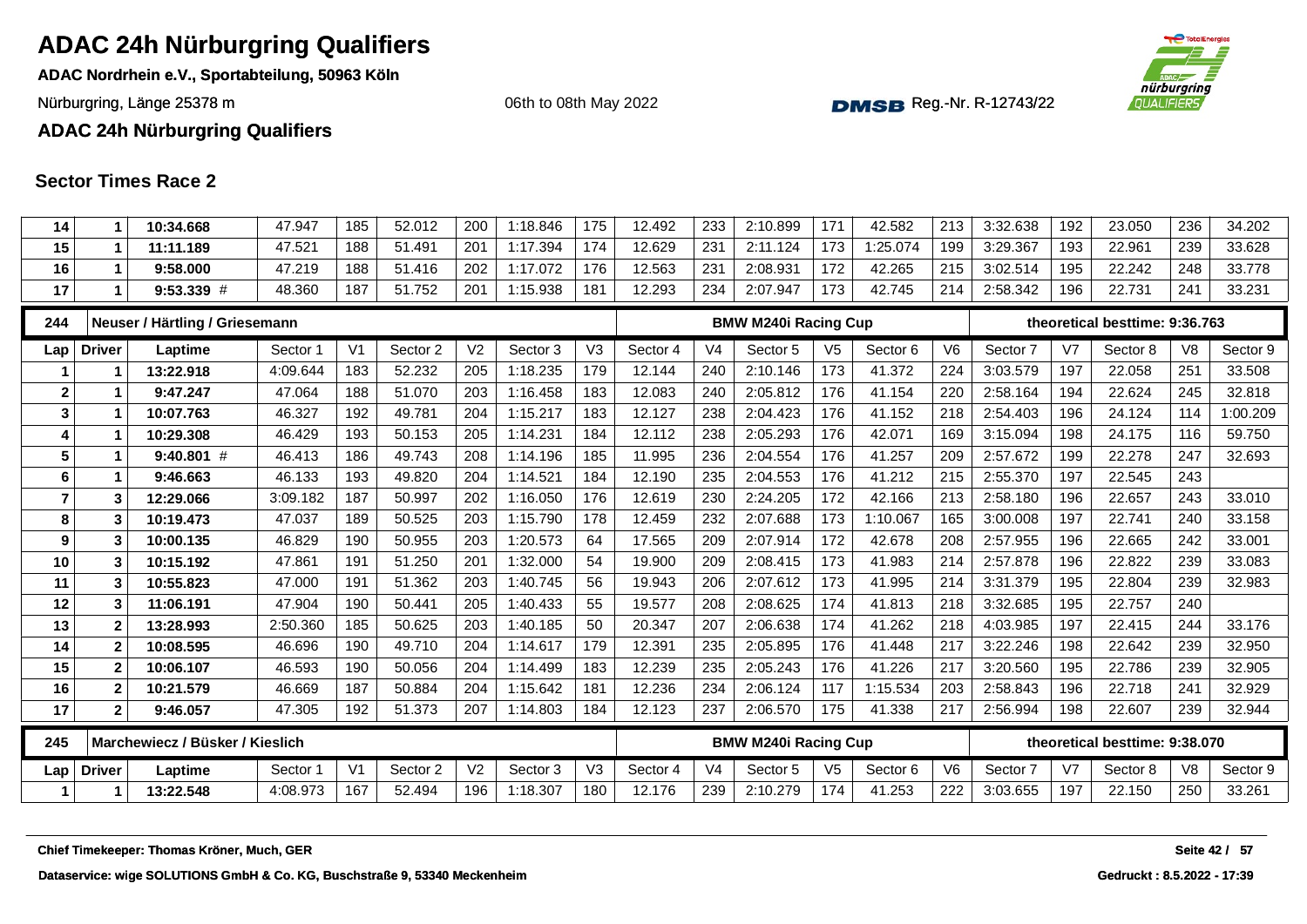**ADAC Nordrhein e.V., Sportabteilung, 50963 Köln**

Nürburgring, Länge 25378 m and the Communication of the Communication of the Communication of the Communication of the Communication of the Communication of the Communication of the Communication of the Communication of th

06th to 08th May 2022



**ADAC 24h Nürburgring Qualifiers**

| $\bf{2}$         | 1                       | $9:41.983$ #                               | 47.126   | 188            | 50.304   | 203            | 1:15.213 | 185            | 12.157   | 236            | 2:05.302                  | 175            | 41.413   | 216 | 2:55.129 | 197 | 22.640                         | 241 | 32.699        |
|------------------|-------------------------|--------------------------------------------|----------|----------------|----------|----------------|----------|----------------|----------|----------------|---------------------------|----------------|----------|-----|----------|-----|--------------------------------|-----|---------------|
| 3                | 1                       | 10:10.915                                  | 46.625   | 187            | 50.119   | 203            | 1:15.032 | 185            | 12.051   | 238            | 2:05.060                  | 176            | 41.347   | 220 | 2:56.360 | 198 | 23.738                         | 116 | 1:00.583      |
| 4                |                         | 10:31.379                                  | 46.560   | 183            | 50.064   | 204            | 1:14.762 | 188            | 12.023   | 237            | 2:05.097                  | 175            | 43.664   | 185 | 3:15.305 | 200 | 24.023                         | 114 | 59.881        |
| 5                | $\mathbf{1}$            | 9:48.595                                   | 46.580   | 187            | 49.746   | 204            | 1:14.176 | 187            | 12.079   | 236            | 2:04.334                  | 175            | 41.405   | 217 | 2:56.954 | 199 | 22.525                         | 242 |               |
| 6                | 3                       | 12:12.987                                  | 2:58.997 | 174            | 52.277   | 203            | 1:19.189 | 172            | 12.463   | 235            | 2:07.899                  | 175            | 42.441   | 211 | 3:02.642 | 192 | 23.004                         | 236 | 34.075        |
| 7                | 3                       | 10:10.444                                  | 47.140   | 184            | 51.929   | 203            | 1:15.167 | 180            | 12.352   | 233            | 2:23.829                  | 173            | 41.683   | 216 | 3:02.102 | 192 | 22.895                         | 240 | 33.347        |
| 8                | 3                       | 10:21.154                                  | 47.167   | 186            | 50.821   | 203            | 1:16.322 | 180            | 12.354   | 233            | 2:06.257                  | 173            | 1:09.544 | 167 | 3:02.451 | 190 | 22.956                         | 240 | 33.282        |
| 9                | 3                       | 9:58.174                                   | 47.151   | 190            | 50.150   | 203            | 1:18.635 | 84             | 16.056   | 214            | 2:09.289                  | 172            | 41.836   | 214 | 2:58.417 | 195 | 22.773                         | 240 | 33.867        |
| 10               | 3                       | 10:28.137                                  | 48.214   | 188            | 50.551   | 204            | 1:35.200 | 47             | 20.471   | 208            | 2:09.270                  | 173            | 42.235   | 195 | 3:05.588 | 196 | 22.727                         | 240 | 33.881        |
| 11               | 3                       | 11:23.240                                  | 46.873   | 190            | 50.118   | 204            | 1:44.016 | 50             | 20.521   | 206            | 2:10.578                  | 172            | 43.233   | 216 | 3:42.636 | 195 | 22.691                         | 241 |               |
| 12               | $\overline{\mathbf{2}}$ | 13:24.706                                  | 3:03.817 | 184            | 51.133   | 204            | 1:42.693 | 50             | 20.533   | 206            | 2:09.044                  | 173            | 41.947   | 214 | 3:39.371 | 195 | 22.649                         | 243 | 33.519        |
| 13               | $\mathbf{2}$            | 11:31.822                                  | 48.871   | 190            | 50.648   | 203            | 1:44.560 | 51             | 20.871   | 205            | 2:09.008                  | 171            | 42.217   | 215 | 3:59.363 | 193 | 22.898                         | 239 | 33.386        |
| 14               | $\overline{2}$          | 10:20.009                                  | 46.902   | 189            | 51.171   | 203            | 1:16.841 | 171            | 12.642   | 230            | 2:07.875                  | 174            | 43.524   | 213 | 3:25.140 | 196 | 22.667                         | 244 | 33.247        |
| 15               | $\overline{2}$          | 10:19.596                                  | 47.096   | 190            | 51.032   | 203            | 1:17.473 | 169            | 12.725   | 230            | 2:07.784                  | 173            | 41.665   | 216 | 3:26.416 | 196 | 22.532                         | 244 | 32.873        |
| 16               | $\overline{2}$          | 10:30.362                                  | 46.666   | 190            | 50.836   | 202            | 1:16.981 | 173            | 12.538   | 232            | 2:08.656                  | 115            | 1:15.530 | 201 | 3:02.899 | 197 | 22.730                         | 241 | 33.526        |
|                  |                         |                                            |          |                |          |                |          |                |          |                |                           |                |          |     |          |     |                                |     |               |
| 17               | $\mathbf{2}$            | 9:57.265                                   | 47.304   | 190            | 51.142   | 204            | 1:16.705 | 175            | 12.432   | 233            | 2:07.073                  | 174            | 44.537   | 212 | 3:02.622 | 196 | 22.608                         | 244 | 32.842        |
| 250              |                         | Vöhringer / Höber / Carcone                |          |                |          |                |          |                |          |                | Porsche Cayman 718 GT4 CS |                |          |     |          |     | theoretical besttime: 9:16.804 |     |               |
| Lap              | <b>Driver</b>           | Laptime                                    | Sector 1 | V <sub>1</sub> | Sector 2 | V <sub>2</sub> | Sector 3 | V <sub>3</sub> | Sector 4 | V <sub>4</sub> | Sector 5                  | V <sub>5</sub> | Sector 6 | V6  | Sector 7 | V7  | Sector 8                       | V8  | Sector 9      |
| 1                | $\overline{2}$          | 12:45.670                                  | 4:06.298 | 182            | 50.056   | 219            | 1:13.600 | 192            | 11.430   | 252            | 2:02.428                  | 184            | 38.951   | 241 | 2:50.483 | 206 | 21.085                         | 262 | 31.339        |
| $\overline{2}$   | $\mathbf{2}$            | $9:18.476$ #                               | 45.205   | 199            | 48.247   | 219            | 1:12.402 | 191            | 11.473   | 252            | 2:01.027                  | 186            | 39.045   | 240 | 2:48.741 | 208 | 20.867                         | 265 | 31.469        |
| $\mathbf 3$      | $\mathbf{2}$            | 9:49.947                                   | 45.290   | 201            | 48.504   | 219            | 1:11.801 | 191            | 11.472   | 251            | 2:01.033                  | 185            | 39.147   | 239 | 2:48.296 | 207 | 24.516                         | 103 | 59.888        |
| 4                | $\overline{2}$          | 10:12.587                                  | 45.671   | 201            | 48.141   | 219            | 1:12.832 | 186            | 11.733   | 246            | 2:02.126                  | 185            | 39.321   | 202 | 3:08.585 | 209 | 23.832                         | 102 | 1:00.346      |
| 5                | $\overline{2}$          | 10:01.482                                  | 45.246   | 201            | 48.049   | 218            | 1:12.237 | 190            | 11.530   | 249            | 2:03.725                  | 185            | 39.217   | 229 | 3:15.059 | 207 | 23.494                         | 106 | 42.925        |
| $\bf 6$          | $\overline{\mathbf{2}}$ | 9:31.853                                   | 45.942   | 199            | 49.536   | 217            | 1:13.562 | 184            | 11.976   | 243            | 2:03.031                  | 185            | 39.184   | 236 | 2:54.271 | 205 | 21.368                         | 259 | 32.983        |
| $\overline{7}$   | $\overline{2}$          | 9:39.650                                   | 46.192   | 198            | 49.119   | 218            | 1:12.490 | 188            | 11.588   | 248            | 2:05.512                  | 187            | 39.213   | 237 | 2:53.105 | 206 | 21.201                         | 263 |               |
| 8                | 3                       | 12:24.701                                  | 3:15.207 | 201            | 49.023   | 218            | 1:13.935 | 188            | 11.626   | 250            | 2:06.941                  | 185            | 59.138   | 197 | 2:54.843 | 203 | 21.295                         | 261 | 32.693        |
| $\boldsymbol{9}$ | 3                       | 9:35.783                                   | 45.396   | 198            | 48.910   | 218            | 1:14.929 | 181            | 11.871   | 246            | 2:04.316                  | 186            | 41.210   | 219 | 2:55.559 | 206 | 21.274                         | 258 | 32.318        |
|                  |                         | Chief Timekeeper: Thomas Kröner, Much, GER |          |                |          |                |          |                |          |                |                           |                |          |     |          |     |                                |     | Seite 43 / 57 |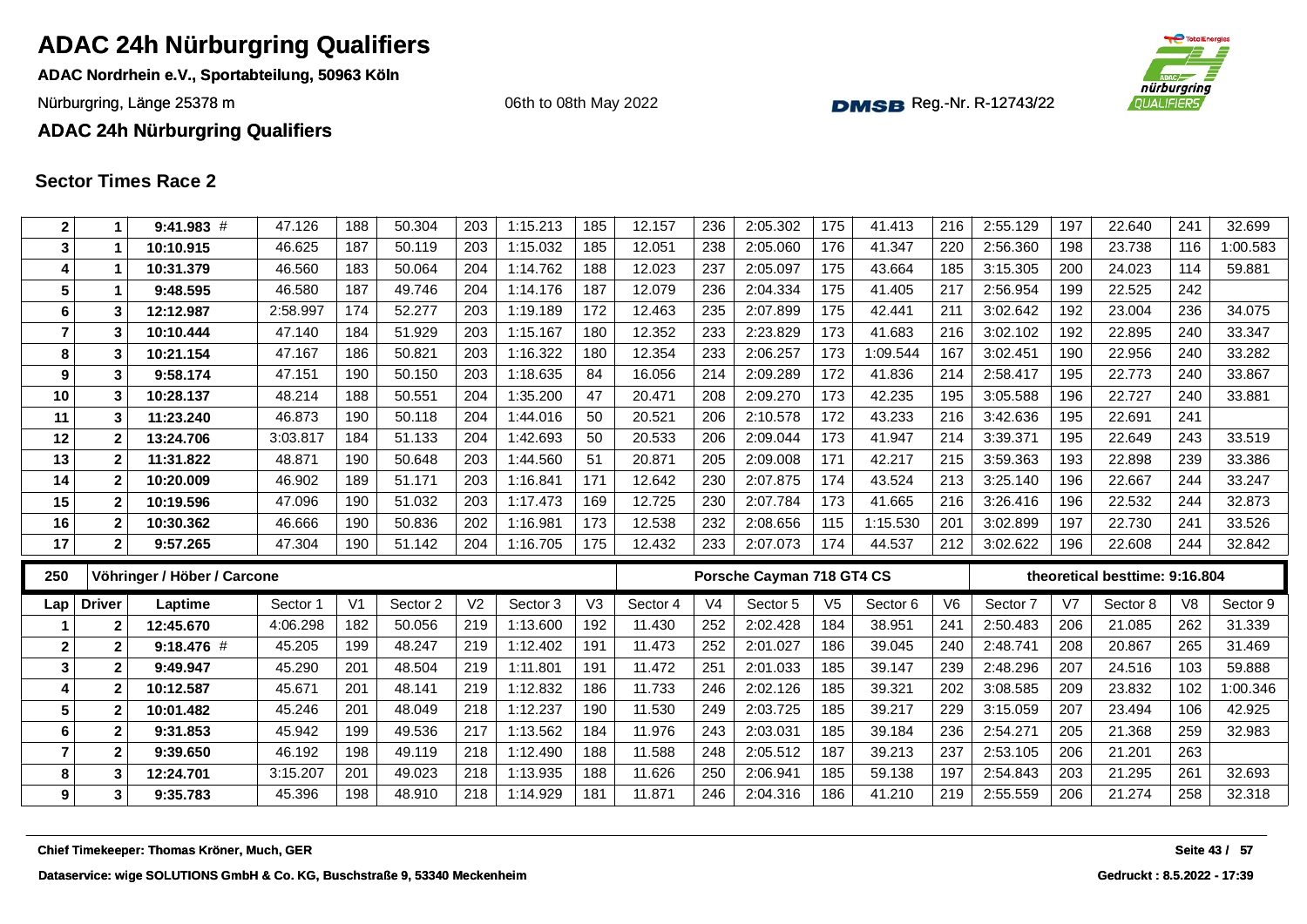**ADAC Nordrhein e.V., Sportabteilung, 50963 Köln**

Nürburgring, Länge 25378 m and the Communication of the Communication of the Communication of the Communication of the Communication of the Communication of the Communication of the Communication of the Communication of th

06th to 08th May 2022



**ADAC 24h Nürburgring Qualifiers**

| 10               | 3                       | 10:00.707                                  | 46.252    | 199            | 49.119   | 218            | 1:33.379 | 55             | 19.800   | 218            | 2:04.875                  | 185            | 39.325   | 233            | 2:54.622 | 204            | 21.390                          | 258            | 31.945        |
|------------------|-------------------------|--------------------------------------------|-----------|----------------|----------|----------------|----------|----------------|----------|----------------|---------------------------|----------------|----------|----------------|----------|----------------|---------------------------------|----------------|---------------|
| 11               | 3                       | 10:30.428                                  | 45.088    | 199            | 48.955   | 218            | 1:42.767 | 38             | 19.382   | 222            | 2:07.719                  | 186            | 39.336   | 236            | 3:13.717 | 205            | 21.294                          | 259            | 32.170        |
| 12               | 3                       | 11:04.587                                  | 45.281    | 201            | 49.580   | 219            | 1:41.002 | 54             | 19.404   | 224            | 2:04.607                  | 185            | 40.713   | 227            | 3:40.396 | 205            | 21.248                          | 259            |               |
| 13               | $\mathbf{1}$            | 13:13.800                                  | 3:09.112  | 196            | 48.802   | 219            | 1:41.652 | 54             | 19.204   | 216            | 2:07.781                  | 181            | 40.736   | 187            | 3:33.522 | 201            | 21.337                          | 263            | 31.654        |
| 14               | $\mathbf 1$             | 10:39.873                                  | 45.184    | 199            | 48.312   | 219            | 1:40.643 | 53             | 19.286   | 208            | 2:09.921                  | 184            | 40.942   | 222            | 3:21.890 | 204            | 21.329                          | 259            | 32.366        |
| 15               | $\mathbf{1}$            | 9:57.685                                   | 45.044    | 200            | 48.440   | 219            | 1:14.692 | 183            | 11.720   | 248            | 2:04.689                  | 186            | 39.975   | 228            | 3:19.321 | 197            | 21.575                          | 258            | 32.229        |
| 16               | -1                      | 10:32.466                                  | 45.572    | 198            | 48.376   | 219            | 1:14.813 | 184            | 11.677   | 249            | 2:04.530                  | 186            | 1:11.559 | 210            | 3:21.377 | 175            | 22.404                          | 256            | 32.158        |
| 17               | $\mathbf{1}$            | 9:38.061                                   | 45.398    | 198            | 48.203   | 217            | 1:14.396 | 187            | 11.586   | 250            | 2:04.594                  | 185            | 40.448   | 190            | 2:59.602 | 206            | 21.246                          | 259            | 32.588        |
| 18               |                         | 9:36.058                                   | 45.255    | 197            | 48.352   | 219            | 1:14.296 | 184            | 11.685   | 248            | 2:04.646                  | 187            | 42.035   | 227            | 2:56.890 | 206            | 21.206                          | 260            | 31.693        |
| 251              |                         | Zünd / Zünd / Schyrba / Frei               |           |                |          |                |          |                |          |                | Porsche Cayman 718 GT4 CS |                |          |                |          |                | theoretical besttime: 9:27.795  |                |               |
| Lap              | <b>Driver</b>           | Laptime                                    | Sector 1  | V <sub>1</sub> | Sector 2 | V <sub>2</sub> | Sector 3 | V <sub>3</sub> | Sector 4 | V <sub>4</sub> | Sector 5                  | V <sub>5</sub> | Sector 6 | V <sub>6</sub> | Sector 7 | V <sub>7</sub> | Sector 8                        | V <sub>8</sub> | Sector 9      |
| 1                | 4                       | 13:25.053                                  | 4:10.856  | 182            | 52.160   | 202            | 1:19.424 | 177            | 12.003   | 247            | 2:10.835                  | 175            | 42.817   | 202            | 3:01.930 | 203            | 21.443                          | 258            | 33.585        |
| $\boldsymbol{2}$ | 4                       | 9:42.145                                   | 45.944    | 200            | 50.067   | 212            | 1:16.092 | 177            | 12.000   | 247            | 2:05.570                  | 184            | 41.020   | 216            | 2:58.478 | 205            | 21.310                          | 259            | 31.664        |
| 3                | 4                       | 10:00.283                                  | 45.122    | 200            | 48.956   | 218            | 1:13.518 | 187            | 11.631   | 249            | 2:05.355                  | 185            | 39.708   | 229            | 2:53.459 | 205            | 22.811                          | 118            | 59.723        |
| 4                | 4                       | 10:29.966                                  | 45.706    | 197            | 48.883   | 218            | 1:13.927 | 187            | 11.745   | 247            | 2:05.894                  | 185            | 40.245   | 194            | 3:19.586 | 201            | 22.892                          | 107            | 1:01.088      |
| 5                | 4                       | $9:38.528$ #                               | 45.417    | 201            | 48.765   | 215            | 1:15.218 | 181            | 11.931   | 245            | 2:04.318                  | 185            | 42.007   | 208            | 2:57.369 | 205            | 21.328                          | 259            | 32.175        |
| 6                | 4                       | 9:47.119                                   | 45.400    | 201            | 48.735   | 216            | 1:14.074 | 187            | 11.715   | 247            | 2:03.182                  | 186            | 39.818   | 217            | 3:03.424 | 205            | 21.236                          | 261            |               |
| $\overline{7}$   | 3                       | 12:09.819                                  | 3:01.355  | 187            | 48.531   | 217            | 1:13.929 | 189            | 11.607   | 248            | 2:23.685                  | 183            | 39.792   | 229            | 2:57.721 | 206            | 21.245                          | 260            | 31.954        |
| 8                | 3                       | 10:05.216                                  | 45.707    | 186            | 49.276   | 203            | 1:14.098 | 194            | 11.442   | 250            | 2:04.614                  | 185            | 1:07.855 | 175            | 2:59.064 | 207            | 21.169                          | 259            | 31.991        |
| 252              |                         | <b>Gabler / Cramer / Brunot</b>            |           |                |          |                |          |                |          |                | Porsche Cayman 718 GT4 CS |                |          |                |          |                | theoretical besttime: 10:36.718 |                |               |
| Lap              | <b>Driver</b>           | Laptime                                    | Sector 1  | V <sub>1</sub> | Sector 2 | V <sub>2</sub> | Sector 3 | V <sub>3</sub> | Sector 4 | V <sub>4</sub> | Sector 5                  | V <sub>5</sub> | Sector 6 | V <sub>6</sub> | Sector 7 | V <sub>7</sub> | Sector 8                        | V <sub>8</sub> | Sector 9      |
| 1                | $\overline{2}$          | 14:39.679                                  | 4:27.137  | 182            | 51.309   | 213            | 1:22.617 | 169            | 12.728   | 225            | 2:19.922                  | 180            | 46.152   | 180            | 3:22.366 | 183            | 27.164                          | 184            |               |
| $\mathbf{2}$     |                         | 20:43.800 #                                | 10:37.064 | 187            | 51.668   | 211            | 1:17.246 | 180            | 12.097   | 245            | 2:18.673                  | 180            | 42.405   | 219            | 3:09.826 | 197            | 24.558                          | 90             | 1:10.263      |
| 3                | $\overline{\mathbf{1}}$ | 11:20.532                                  | 50.154    | 183            | 52.108   | 204            | 1:20.129 | 172            | 12.742   | 224            | 2:15.322                  | 159            | 43.171   | 197            | 3:25.910 | 202            | 26.020                          | 100            |               |
| 4                | $\mathbf 1$             | 33:52.151                                  | 24:25.002 | 186            | 50.741   | 217            | 1:15.441 | 173            | 12.299   | 240            | 2:11.185                  | 184            | 48.010   | 199            | 3:00.656 | 203            | 23.776                          | 211            |               |
|                  |                         |                                            |           |                |          |                |          |                |          |                |                           |                |          |                |          |                |                                 |                |               |
|                  |                         |                                            |           |                |          |                |          |                |          |                |                           |                |          |                |          |                |                                 |                |               |
|                  |                         | Chief Timekeeper: Thomas Kröner, Much, GER |           |                |          |                |          |                |          |                |                           |                |          |                |          |                |                                 |                | Seite 44 / 57 |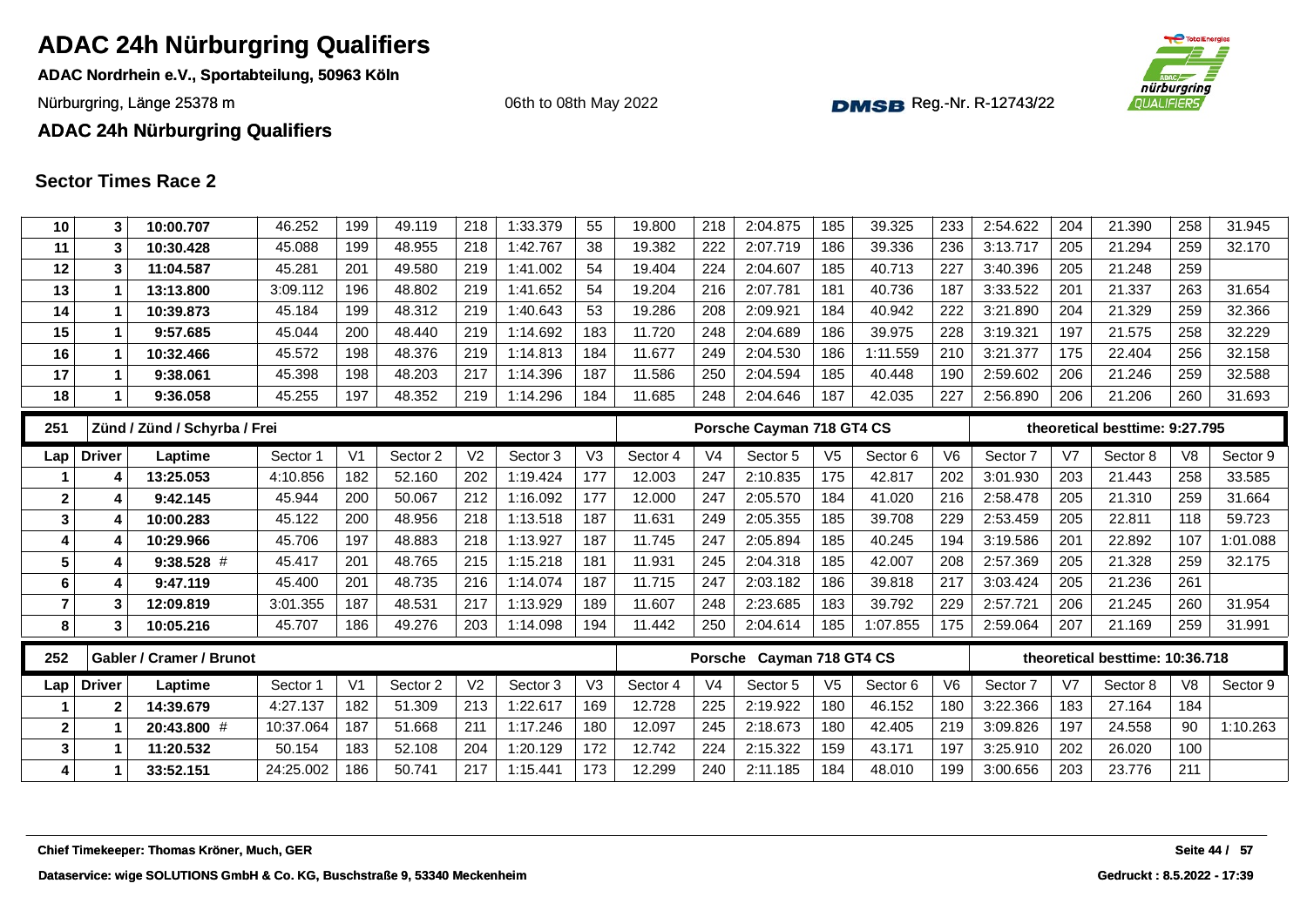**ADAC Nordrhein e.V., Sportabteilung, 50963 Köln**

Nürburgring, Länge 25378 m and the Communication of the Communication of the Communication of the Communication of the Communication of the Communication of the Communication of the Communication of the Communication of th

06th to 08th May 2022



**ADAC 24h Nürburgring Qualifiers**

| 253                     |               | Grütter / Grosse / Lösch                   |          |                |          |                |          |                |          |                | Porsche Cayman 718 GT4 CS |                |          |                |          |                | theoretical besttime: 9:05.911 |                |               |
|-------------------------|---------------|--------------------------------------------|----------|----------------|----------|----------------|----------|----------------|----------|----------------|---------------------------|----------------|----------|----------------|----------|----------------|--------------------------------|----------------|---------------|
| Lap                     | <b>Driver</b> | Laptime                                    | Sector 1 | V <sub>1</sub> | Sector 2 | V <sub>2</sub> | Sector 3 | V3             | Sector 4 | V <sub>4</sub> | Sector 5                  | V <sub>5</sub> | Sector 6 | V <sub>6</sub> | Sector 7 | V7             | Sector 8                       | V <sub>8</sub> | Sector 9      |
|                         | 3             | 12:38.397                                  | 4:01.721 | 201            | 48.582   | 221            | 1:13.045 | 192            | 11.433   | 254            | 2:02.659                  | 187            | 38.980   | 243            | 2:49.665 | 211            | 20.823                         | 265            | 31.489        |
| $\mathbf{2}$            | 3             | 9:19.254                                   | 45.140   | 202            | 47.911   | 221            | 1:13.653 | 193            | 11.402   | 254            | 2:00.904                  | 188            | 38.671   | 242            | 2:49.302 | 211            | 20.797                         | 266            | 31.474        |
| 3                       | 3             | 9:50.834                                   | 45.420   | 203            | 48.387   | 221            | 1:12.530 | 194            | 11.338   | 255            | 2:01.218                  | 188            | 38.542   | 242            | 2:49.414 | 211            | 23.286                         | 115            | 1:00.699      |
| 4                       | 3             | 10:07.499                                  | 44.689   | 204            | 47.831   | 221            | 1:12.670 | 193            | 11.419   | 254            | 2:00.670                  | 188            | 38.769   | 220            | 3:07.077 | 211            | 24.619                         | 96             | 59.755        |
| 5                       | 3             | 9:57.020                                   | 44.914   | 204            | 47.890   | 220            | 1:12.729 | 192            | 11.433   | 252            | 1:59.774                  | 188            | 38.572   | 218            | 3:15.733 | 205            | 22.640                         | 102            | 43.335        |
| 6                       | 3             | 9:26.913                                   | 44.799   | 205            | 47.884   | 222            | 1:12.747 | 194            | 11.339   | 255            | 2:02.170                  | 186            | 39.072   | 202            | 2:49.087 | 213            | 20.675                         | 267            |               |
| $\overline{7}$          | 1             | 11:29.729                                  | 2:54.238 | 203            | 48.218   | 221            | 1:12.018 | 194            | 11.338   | 254            | 2:05.970                  | 188            | 38.507   | 239            | 2:47.895 | 210            | 20.749                         | 267            | 30.796        |
| 8                       | 1             | 9:34.689                                   | 44.627   | 204            | 48.563   | 222            | 1:11.475 | 194            | 11.332   | 255            | 2:02.222                  | 188            | 55.897   | 201            | 2:48.534 | 211            | 20.798                         | 265            | 31.241        |
| 9                       | 1             | 9:14.909                                   | 44.352   | 205            | 47.970   | 223            | 1:12.121 | 193            | 11.380   | 254            | 2:00.786                  | 189            | 38.379   | 237            | 2:48.207 | 211            | 20.753                         | 266            | 30.961        |
| 10                      | 1             | 9:35.112                                   | 44.291   | 204            | 47.935   | 221            | 1:25.123 | 56             | 17.875   | 228            | 2:00.150                  | 189            | 38.053   | 242            | 2:49.709 | 211            | 20.911                         | 265            | 31.065        |
| 11                      | 1             | 10:05.225                                  | 44.350   | 205            | 47.793   | 222            | 1:37.063 | 58             | 18.156   | 227            | 2:00.428                  | 189            | 38.248   | 234            | 3:07.864 | 213            | 20.628                         | 268            | 30.695        |
| 12                      | 1             | 10:34.425                                  | 44.398   | 203            | 47.940   | 222            | 1:41.301 | 60             | 18.062   | 227            | 2:00.598                  | 189            | 38.051   | 239            | 3:24.133 | 213            | 20.227                         | 279            |               |
| 13                      | $\mathbf{2}$  | 12:37.895                                  | 3:00.764 | 203            | 47.721   | 219            | 1:37.468 | 51             | 19.391   | 223            | 1:58.787                  | 188            | 38.052   | 242            | 3:24.380 | 214            | 20.726                         | 266            | 30.606        |
| 14                      | $\mathbf{2}$  | 10:49.459                                  | 43.930   | 205            | 47.190   | 221            | 1:36.634 | 51             | 42.436   | 57             | 2:06.840                  | 189            | 38.320   | 199            | 3:23.161 | 214            | 20.712                         | 267            | 30.236        |
| 15                      | $\mathbf{2}$  | 9:31.609                                   | 43.998   | 205            | 47.283   | 221            | 1:10.215 | 196            | 11.251   | 256            | 1:58.627                  | 189            | 38.083   | 244            | 3:11.274 | 213            | 20.587                         | 268            | 30.291        |
| 16                      | $\mathbf{2}$  | 9:33.021                                   | 44.474   | 203            | 47.411   | 221            | 1:11.154 | 191            | 11.415   | 251            | 1:59.176                  | 187            | 38.568   | 228            | 3:09.420 | 213            | 20.763                         | 265            | 30.640        |
| 17                      | $\mathbf{2}$  | 9:47.959                                   | 44.205   | 204            | 47.689   | 222            | 1:13.275 | 193            | 11.352   | 252            | 2:00.635                  | 114            | 1:10.710 | 228            | 2:48.744 | 214            | 20.616                         | 270            | 30.733        |
| 18                      | $\mathbf{2}$  | $9:11.036$ #                               | 43.831   | 205            | 47.509   | 222            | 1:12.037 | 194            | 11.346   | 254            | 2:00.714                  | 189            | 38.127   | 241            | 2:46.283 | 214            | 20.736                         | 266            | 30.453        |
| 254                     |               | Oehme / Oehme / Oehme                      |          |                |          |                |          |                |          |                | Porsche Cayman 718 GT4 CS |                |          |                |          |                | theoretical besttime: 9:06.396 |                |               |
| Lap                     | <b>Driver</b> | Laptime                                    | Sector 1 | V <sub>1</sub> | Sector 2 | V <sub>2</sub> | Sector 3 | V <sub>3</sub> | Sector 4 | V <sub>4</sub> | Sector 5                  | V <sub>5</sub> | Sector 6 | V <sub>6</sub> | Sector 7 | V <sub>7</sub> | Sector 8                       | V <sub>8</sub> | Sector 9      |
| -1                      | 3             | 12:27.355                                  | 4:00.882 | 204            | 47.213   | 221            | 1:10.881 | 197            | 11.234   | 254            | 2:00.006                  | 188            | 38.169   | 234            | 2:47.294 | 213            | 20.872                         | 264            | 30.804        |
| $\overline{\mathbf{2}}$ | 3             | $9:08.696$ #                               | 44.199   | 205            | 46.955   | 221            | 1:10.361 | 198            | 11.247   | 254            | 1:59.413                  | 187            | 38.400   | 240            | 2:46.621 | 213            | 20.907                         | 262            | 30.593        |
| 3                       | 3             | 9:39.487                                   | 43.681   | 206            | 47.402   | 219            | 1:10.706 | 198            | 11.240   | 254            | 1:59.150                  | 189            | 38.432   | 240            | 2:46.112 | 213            | 23.500                         | 114            | 59.264        |
| 4                       | 3             | 10:01.526                                  | 44.245   | 204            | 46.903   | 221            | 1:10.595 | 196            | 11.344   | 251            | 1:58.556                  | 190            | 38.755   | 217            | 3:06.863 | 211            | 24.934                         | 120            | 59.331        |
|                         |               | Chief Timekeeper: Thomas Kröner, Much, GER |          |                |          |                |          |                |          |                |                           |                |          |                |          |                |                                |                | Seite 45 / 57 |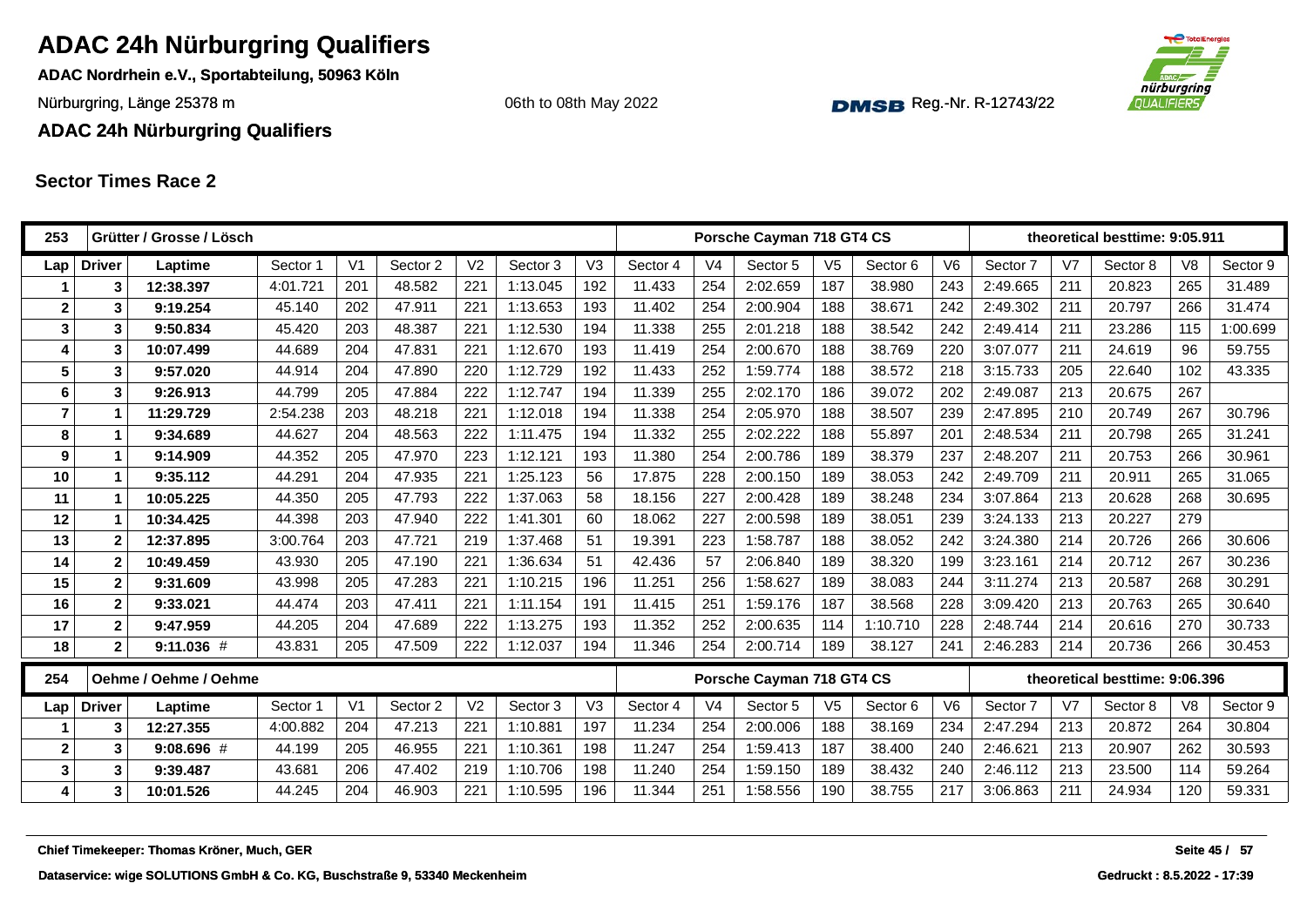**ADAC Nordrhein e.V., Sportabteilung, 50963 Köln**

Nürburgring, Länge 25378 m and the Communication of the Communication of the Communication of the Communication of the Communication of the Communication of the Communication of the Communication of the Communication of th

06th to 08th May 2022



**ADAC 24h Nürburgring Qualifiers**

| 5            | 3             | 10:12.683              | 44.409   | 206            | 49.640   | 219            | 1:11.675 | 195            | 11.344   | 252            | 2:00.913                  | 188            | 38.800   | 211            | 3:17.639 | 212 | 22.819                         | 118            | 55.444   |
|--------------|---------------|------------------------|----------|----------------|----------|----------------|----------|----------------|----------|----------------|---------------------------|----------------|----------|----------------|----------|-----|--------------------------------|----------------|----------|
| 6            | 3             | 9:25.509               | 44.433   | 206            | 47.529   | 221            | 1:13.234 | 193            | 11.535   | 250            | 2:02.520                  | 189            | 38.286   | 233            | 2:48.130 | 214 | 20.787                         | 265            |          |
| 7            |               | 11:28.828              | 2:27.612 | 203            | 49.531   | 216            | 1:17.167 | 182            | 11.905   | 240            | 2:12.151                  | 186            | 40.240   | 207            | 2:57.790 | 210 | 20.953                         | 263            | 31.479   |
| 8            | 1             | 10:05.130              | 44.402   | 201            | 48.675   | 219            | 1:13.166 | 190            | 11.502   | 251            | 2:01.443                  | 187            | 1:17.060 | 148            | 2:56.139 | 208 | 21.123                         | 260            | 31.620   |
| 9            | 1             | 9:42.431               | 44.255   | 203            | 48.262   | 220            | 1:19.777 | 55             | 17.992   | 227            | 2:05.212                  | 186            | 39.495   | 221            | 2:54.957 | 208 | 21.010                         | 263            | 31.471   |
| 10           | $\mathbf 1$   | 9:56.094               | 44.367   | 204            | 48.179   | 217            | 1:32.590 | 52             | 20.066   | 219            | 2:03.870                  | 188            | 38.834   | 227            | 2:55.861 | 211 | 21.028                         | 262            | 31.299   |
| 11           |               | 10:37.364              | 44.643   | 203            | 49.442   | 219            | 1:43.032 | 51             | 20.452   | 217            | 2:04.510                  | 187            | 39.139   | 232            | 3:24.090 | 210 | 20.930                         | 264            | 31.126   |
| 12           | 1             | 10:54.651              | 46.019   | 204            | 48.196   | 219            | 1:41.486 | 53             | 19.932   | 220            | 2:02.663                  | 186            | 42.368   | 189            | 3:34.281 | 207 | 21.078                         | 262            |          |
| 13           | $\mathbf{2}$  | 12:56.174              | 2:34.072 | 199            | 49.100   | 219            | 1:39.072 | 53             | 19.287   | 223            | 2:02.052                  | 188            | 38.846   | 234            | 4:01.368 | 205 | 21.235                         | 262            | 31.142   |
| 14           | $\mathbf{2}$  | 9:47.762               | 44.712   | 202            | 48.823   | 219            | 1:13.270 | 175            | 11.921   | 248            | 2:05.663                  | 187            | 38.754   | 236            | 3:12.350 | 208 | 21.116                         | 261            | 31.153   |
| 15           | $\mathbf{2}$  | 9:42.109               | 44.735   | 203            | 48.373   | 219            | 1:12.225 | 171            | 12.008   | 245            | 2:00.863                  | 186            | 38.901   | 230            | 3:13.165 | 210 | 21.060                         | 261            | 30.779   |
| 16           | $\mathbf{2}$  | 10:14.789              | 44.366   | 203            | 48.918   | 219            | 1:12.531 | 163            | 12.280   | 243            | 2:01.581                  | 109            | 1:10.432 | 225            | 3:11.258 | 208 | 21.066                         | 261            | 32.357   |
| 17           | $\mathbf{2}$  | 9:23.017               | 44.756   | 202            | 48.714   | 219            | 1:12.390 | 188            | 11.544   | 245            | 2:02.340                  | 187            | 38.624   | 235            | 2:52.602 | 209 | 21.101                         | 260            | 30.946   |
| 18           | $\mathbf{2}$  | 9:19.969               | 44.775   | 202            | 48.622   | 219            | 1:12.104 | 189            | 11.436   | 252            | 2:01.377                  | 188            | 39.465   | 234            | 2:49.997 | 211 | 20.787                         | 266            | 31.406   |
| 255          | <b>Kroker</b> |                        |          |                |          |                |          |                |          |                | Porsche Cayman 718 GT4 CS |                |          |                |          |     | theoretical besttime: 9:05.753 |                |          |
|              |               |                        |          |                |          |                |          |                |          |                |                           |                |          |                |          |     |                                |                |          |
| Lap          | <b>Driver</b> | Laptime                | Sector 1 | V <sub>1</sub> | Sector 2 | V <sub>2</sub> | Sector 3 | V <sub>3</sub> | Sector 4 | V <sub>4</sub> | Sector 5                  | V <sub>5</sub> | Sector 6 | V <sub>6</sub> | Sector 7 | V7  | Sector 8                       | V <sub>8</sub> | Sector 9 |
|              |               | 12:33.260              | 4:03.091 | 203            | 49.578   | 222            | 1:11.910 | 195            | 11.275   | 256            | 2:01.769                  | 188            | 38.180   | 236            | 2:45.947 | 211 | 20.933                         | 263            | 30.577   |
| $\mathbf{2}$ | 1             | $9:07.447$ #           | 44.223   | 203            | 47.118   | 220            | 1:11.227 | 198            | 11.249   | 254            | 1:58.137                  | 190            | 38.197   | 239            | 2:45.904 | 213 | 20.963                         | 261            | 30.429   |
| $\mathbf{3}$ | 1             | 9:36.796               | 43.934   | 206            | 47.319   | 220            | 1:10.495 | 196            | 11.284   | 254            | 1:58.369                  | 191            | 37.954   | 239            | 2:45.746 | 213 | 22.939                         | 110            | 58.756   |
| 4            | 1             | 9:59.846               | 44.287   | 204            | 47.315   | 222            | 1:10.253 | 192            | 11.410   | 253            | 1:58.907                  | 192            | 38.017   | 233            | 3:05.411 | 211 | 25.052                         | 117            | 59.194   |
| 5            |               | 10:12.853              | 44.293   | 203            | 49.755   | 209            | 1:11.794 | 194            | 11.316   | 254            | 2:00.963                  | 190            | 38.695   | 199            | 3:17.698 | 213 | 22.413                         | 106            | 55.926   |
| 6            |               | 9:19.720               | 46.203   | 201            | 48.547   | 216            | 1:12.567 | 187            | 11.577   | 251            | 2:01.829                  | 188            | 38.739   | 240            | 2:48.026 | 206 | 21.081                         | 261            | 31.151   |
| 256          |               | <b>Richards / Love</b> |          |                |          |                |          |                |          |                | Porsche Cayman 718 GT4 CS |                |          |                |          |     | theoretical besttime: 9:32.463 |                |          |
| Lap          | <b>Driver</b> | Laptime                | Sector 1 | V <sub>1</sub> | Sector 2 | V <sub>2</sub> | Sector 3 | V <sub>3</sub> | Sector 4 | V <sub>4</sub> | Sector 5                  | V <sub>5</sub> | Sector 6 | V <sub>6</sub> | Sector 7 | V7  | Sector 8                       | V8             | Sector 9 |
|              |               | 13:24.868              | 4:08.651 | 181            | 53.295   | 197            | 1:18.870 | 177            | 12.339   | 236            | 2:09.997                  | 169            | 43.374   | 208            | 3:01.576 | 197 | 22.738                         | 239            | 34.028   |
| $\mathbf 2$  | $\mathbf 1$   | 9:55.089               | 49.069   | 187            | 51.125   | 199            | 1:17.958 | 186            | 12.165   | 236            | 2:07.809                  | 169            | 42.653   | 205            | 2:57.530 | 197 | 22.918                         | 236            | 33.862   |
|              |               |                        |          |                |          |                |          |                |          |                |                           |                |          |                |          |     |                                |                |          |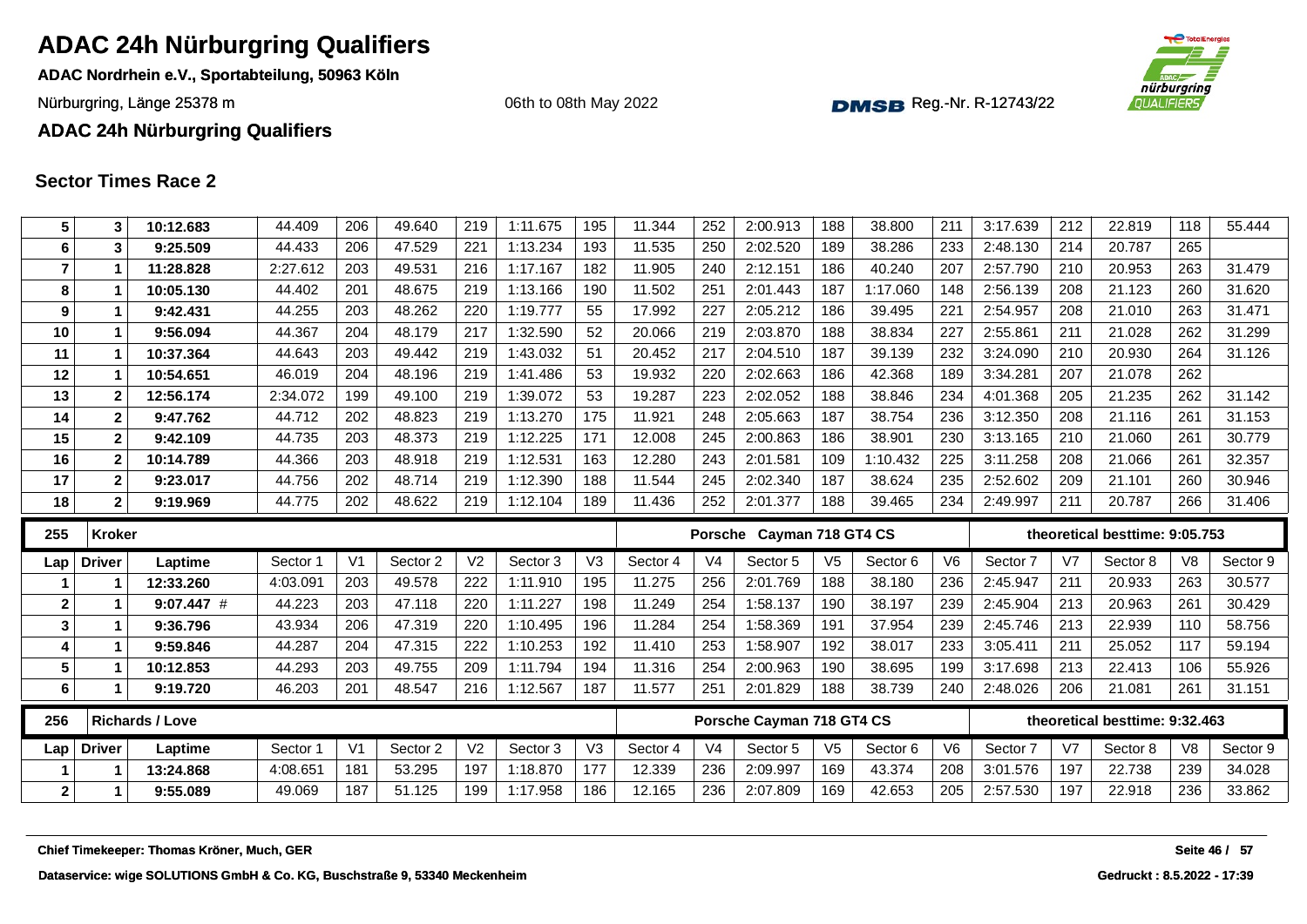**ADAC Nordrhein e.V., Sportabteilung, 50963 Köln**

Nürburgring, Länge 25378 m and the Communication of the Communication of the Communication of the Communication of the Communication of the Communication of the Communication of the Communication of the Communication of th

06th to 08th May 2022



**ADAC 24h Nürburgring Qualifiers**

| 3            | -1                      | 10:19.851              | 47.281   | 187            | 51.086   | 198            | 1:15.781 | 187 | 12.181   | 235            | 2:06.314                  | 170            | 42.331   | 211            | 2:57.243 | 196            | 25.113                         | 90             | 1:02.521 |
|--------------|-------------------------|------------------------|----------|----------------|----------|----------------|----------|-----|----------|----------------|---------------------------|----------------|----------|----------------|----------|----------------|--------------------------------|----------------|----------|
| 4            | 1                       | 10:54.167              | 47.371   | 186            | 51.664   | 175            | 1:17.175 | 186 | 12.315   | 225            | 2:10.563                  | 168            | 42.559   | 199            | 3:16.555 | 200            | 27.274                         | 92             | 1:08.691 |
| 5            | -1                      | 9:47.126               | 47.807   | 186            | 51.737   | 199            | 1:14.964 | 187 | 12.140   | 234            | 2:05.796                  | 171            | 42.045   | 213            | 2:56.435 | 198            | 22.503                         | 242            | 33.699   |
| 6            | 1                       | 10:01.960              | 47.731   | 187            | 51.865   | 199            | 1:19.050 | 161 | 13.025   | 230            | 2:06.630                  | 171            | 42.762   | 209            | 2:55.817 | 198            | 22.978                         | 233            |          |
| 7            | $\overline{2}$          | 12:24.760              | 2:59.391 | 188            | 50.022   | 199            | 1:14.391 | 187 | 12.207   | 235            | 2:37.053                  | 170            | 43.358   | 210            | 2:52.240 | 199            | 22.940                         | 233            | 33.158   |
| 8            | $\mathbf{2}$            | 10:15.642              | 46.235   | 188            | 49.391   | 199            | 1:12.738 | 189 | 12.152   | 234            | 2:03.837                  | 173            | 1:19.309 | 128            | 2:56.191 | 198            | 22.811                         | 235            | 32.978   |
| 9            | $\overline{2}$          | 9:54.051               | 46.924   | 188            | 49.670   | 199            | 1:17.757 | 44  | 19.106   | 207            | 2:04.088                  | 173            | 42.386   | 211            | 2:56.372 | 193            | 22.915                         | 237            | 34.833   |
| 10           | $\mathbf{2}$            | 10:16.100              | 46.288   | 188            | 49.614   | 200            | 1:35.221 | 27  | 21.106   | 203            | 2:07.670                  | 174            | 43.643   | 187            | 2:56.799 | 199            | 22.805                         | 235            | 32.954   |
| 11           | $\overline{2}$          | 10:54.513              | 46.053   | 189            | 51.209   | 199            | 1:40.344 | 51  | 20.967   | 205            | 2:05.724                  | 174            | 41.830   | 211            | 3:32.708 | 199            | 22.860                         | 233            | 32.818   |
| 12           | $\overline{2}$          | 10:50.826              | 46.244   | 189            | 49.553   | 200            | 1:39.840 | 52  | 20.824   | 205            | 2:03.657                  | 173            | 44.167   | 211            | 3:30.746 | 198            | 22.789                         | 235            | 33.006   |
| 13           | $\mathbf{2}$            | 11:15.964              | 46.063   | 189            | 49.497   | 201            | 1:42.863 | 48  | 21.402   | 204            | 2:03.475                  | 173            | 42.115   | 210            | 3:55.139 | 199            | 22.755                         | 236            | 32.655   |
| 14           | $\mathbf{2}$            | 10:10.739              | 46.101   | 188            | 49.716   | 201            | 1:20.520 | 169 | 12.741   | 230            | 2:06.451                  | 170            | 42.180   | 209            | 3:16.791 | 186            | 23.271                         | 235            | 32.968   |
| 15           | $\overline{2}$          | 10:05.359              | 46.038   | 189            | 49.913   | 200            | 1:13.076 | 186 | 12.255   | 234            | 2:03.153                  | 174            | 41.910   | 211            | 3:16.354 | 198            | 22.794                         | 236            |          |
| 16           | $\overline{2}$          | 11:05.081              | 1:42.374 | 190            | 49.682   | 199            | 1:12.775 | 189 | 12.105   | 235            | 2:03.675                  | 111            | 1:15.330 | 197            | 2:53.305 | 199            | 22.761                         | 235            | 33.074   |
| 17           | $\mathbf{2}$            | $9:35.963$ #           | 46.647   | 190            | 50.222   | 201            | 1:12.548 | 188 | 12.106   | 236            | 2:03.574                  | 172            | 42.122   | 209            | 2:52.939 | 195            | 22.995                         | 234            | 32.810   |
|              |                         |                        |          |                |          |                |          |     |          |                |                           |                |          |                |          |                |                                |                |          |
| 258          |                         | <b>Meyer / Baunack</b> |          |                |          |                |          |     |          |                | Porsche Cayman 718 GT4 CS |                |          |                |          |                | theoretical besttime: 9:55.930 |                |          |
| Lap          | <b>Driver</b>           | Laptime                | Sector 1 | V <sub>1</sub> | Sector 2 | V <sub>2</sub> | Sector 3 | V3  | Sector 4 | V <sub>4</sub> | Sector 5                  | V <sub>5</sub> | Sector 6 | V <sub>6</sub> | Sector 7 | V <sub>7</sub> | Sector 8                       | V <sub>8</sub> | Sector 9 |
|              | $\overline{2}$          | 13:43.890              | 4:12.358 | 175            | 54.227   | 199            | 1:20.276 | 174 | 12.576   | 231            | 2:15.957                  | 169            | 43.559   | 205            | 3:07.163 | 193            | 22.971                         | 238            | 34.803   |
| $\mathbf{2}$ | $\overline{2}$          | 10:03.522 #            | 48.716   | 182            | 51.403   | 199            | 1:17.834 | 175 | 12.581   | 230            | 2:09.897                  | 170            | 42.675   | 209            | 3:03.102 | 197            | 22.873                         | 237            | 34.441   |
| $\mathbf 3$  | $\overline{2}$          | 10:42.408              | 47.512   | 185            | 50.379   | 199            | 1:17.173 | 180 | 12.341   | 233            | 2:10.420                  | 165            | 42.441   | 209            | 3:10.551 | 186            | 28.519                         | 115            | 1:03.072 |
| 4            | $\overline{\mathbf{2}}$ | 11:05.178              | 47.249   | 186            | 50.761   | 200            | 1:18.141 | 172 | 12.683   | 231            | 2:13.530                  | 168            | 42.760   | 186            | 3:29.370 | 196            | 25.866                         | 100            | 1:04.818 |
| 5            | $\overline{2}$          | 10:09.341              | 48.190   | 184            | 51.191   | 196            | 1:17.758 | 176 | 12.568   | 230            | 2:12.587                  | 169            | 43.018   | 211            | 3:05.807 | 190            | 23.572                         | 233            | 34.650   |
| 6            | $\overline{\mathbf{2}}$ | 10:21.221              | 48.312   | 187            | 52.092   | 196            | 1:20.359 | 180 | 12.458   | 230            | 2:08.448                  | 168            | 42.465   | 206            | 3:07.110 | 193            | 23.375                         | 231            |          |
| 7            | -1                      | 12:35.935              | 3:04.707 | 177            | 52.646   | 194            | 1:18.836 | 165 | 13.118   | 223            | 2:12.457                  | 170            | 49.914   | 182            | 3:06.769 | 190            | 23.360                         | 234            | 34.128   |
| 8            | 1                       | 11:08.945              | 48.355   | 185            | 52.013   | 186            | 1:18.262 | 170 | 12.823   | 227            | 2:12.269                  | 169            | 1:34.016 | 130            | 3:12.687 | 189            | 23.554                         | 232            | 34.966   |
| 9            |                         | 10:45.574              | 49.577   | 170            | 51.655   | 199            | 1:35.202 | 35  | 21.526   | 200            | 2:13.958                  | 167            | 42.730   | 199            | 3:13.692 | 192            | 23.247                         | 236            | 33.987   |
| 10           | -1                      | 11:14.319              | 47.591   | 183            | 50.799   | 198            | 1:45.893 | 50  | 21.146   | 200            | 2:15.232                  | 170            | 42.749   | 206            | 3:33.424 | 188            | 23.549                         | 232            | 33.936   |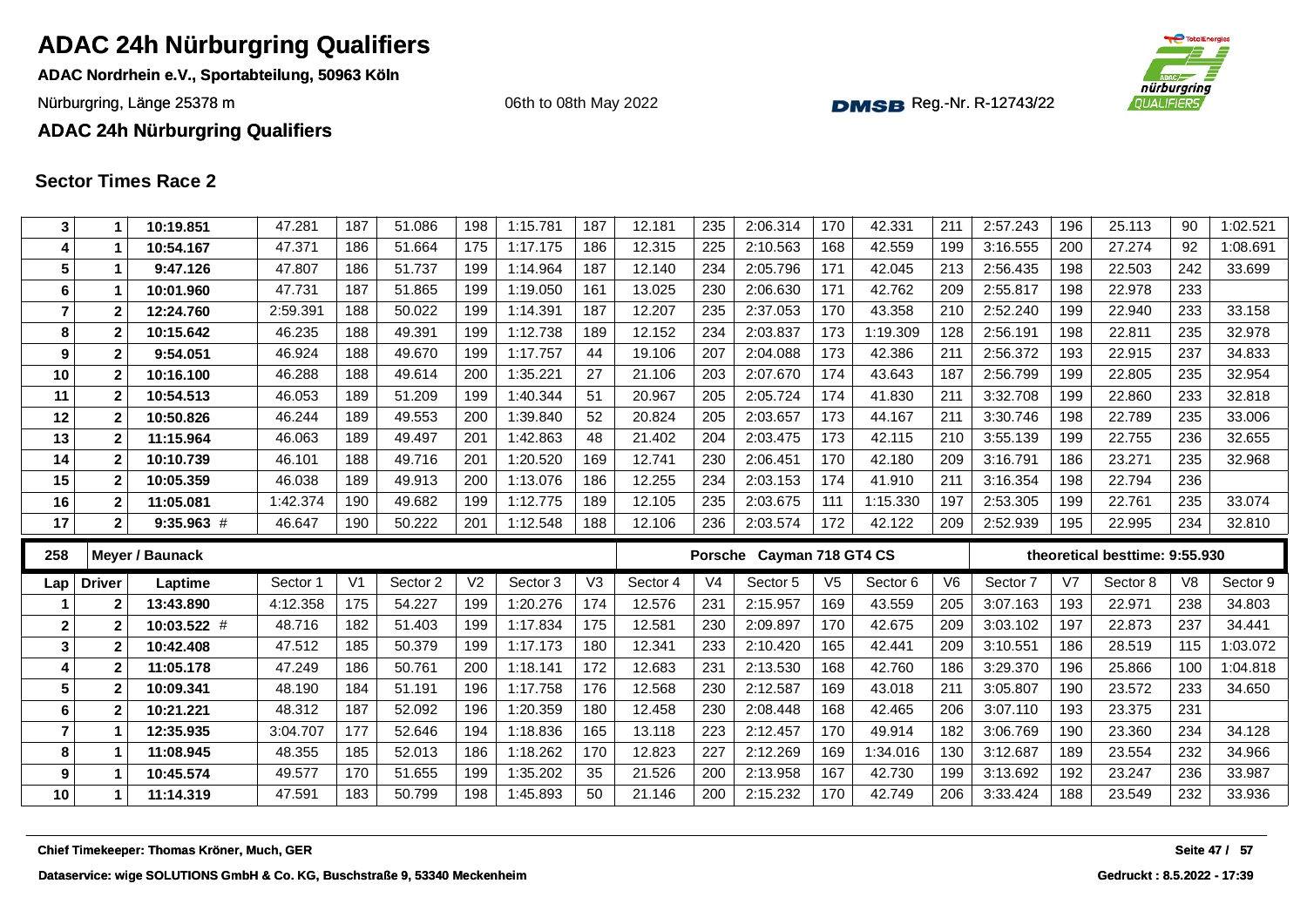**ADAC Nordrhein e.V., Sportabteilung, 50963 Köln**

Nürburgring, Länge 25378 m and the Communication of the Communication of the Communication of the Communication of the Communication of the Communication of the Communication of the Communication of the Communication of th

06th to 08th May 2022



**ADAC 24h Nürburgring Qualifiers**

| 11             | $\mathbf{1}$            | 11:17.536                                  | 47.798   | 184            | 50.814   | 196            | 1:44.372 | 53             | 20.840   | 201            | 2:10.040                  | 168            | 44.019   | 206            | 3:41.352 | 180 | 23.986                         | 232            | 34.315        |
|----------------|-------------------------|--------------------------------------------|----------|----------------|----------|----------------|----------|----------------|----------|----------------|---------------------------|----------------|----------|----------------|----------|-----|--------------------------------|----------------|---------------|
| 12             | $\mathbf{1}$            | 11:27.077                                  | 47.784   | 185            | 50.874   | 198            | 1:41.043 | 59             | 20.351   | 201            | 2:11.940                  | 171            | 42.335   | 209            | 3:43.722 | 189 | 23.368                         | 233            |               |
| 13             | $\mathbf{1}$            | 13:54.658                                  | 2:50.523 | 164            | 53.682   | 196            | 1:43.355 | 56             | 34.005   | 65             | 2:29.199                  | 169            | 43.227   | 204            | 3:43.181 | 190 | 23.391                         | 233            | 34.095        |
| 14             | $\mathbf{1}$            | 10:29.956                                  | 47.732   | 185            | 51.314   | 196            | 1:17.590 | 177            | 12.573   | 228            | 2:09.362                  | 169            | 42.952   | 208            | 3:29.388 | 187 | 23.570                         | 233            | 35.475        |
| 15             | -1                      | 11:20.189                                  | 47.599   | 182            | 51.779   | 198            | 1:21.905 | 168            | 13.107   | 208            | 2:14.690                  | 107            | 1:17.638 | 194            | 3:34.110 | 180 | 24.379                         | 229            | 34.982        |
| 16             | $\mathbf{1}$            | 10:05.559                                  | 48.592   | 162            | 52.146   | 198            | 1:20.358 | 172            | 12.823   | 227            | 2:09.552                  | 169            | 43.340   | 206            | 3:01.196 | 187 | 23.507                         | 233            | 34.045        |
| 17             | $\mathbf 1$             | 10:05.705                                  | 47.569   | 184            | 51.978   | 189            | 1:17.801 | 180            | 12.501   | 229            | 2:10.260                  | 168            | 43.203   | 205            | 3:03.034 | 170 | 24.354                         | 230            | 35.005        |
| 259            |                         | Dolfen / Schambony                         |          |                |          |                |          |                |          |                | Porsche Cayman 718 GT4 CS |                |          |                |          |     | theoretical besttime: 9:27.362 |                |               |
| Lap            | <b>Driver</b>           | Laptime                                    | Sector 1 | V <sub>1</sub> | Sector 2 | V <sub>2</sub> | Sector 3 | V <sub>3</sub> | Sector 4 | V <sub>4</sub> | Sector 5                  | V <sub>5</sub> | Sector 6 | V <sub>6</sub> | Sector 7 | V7  | Sector 8                       | V <sub>8</sub> | Sector 9      |
|                | $\mathbf 1$             | 13:22.356                                  | 4:07.839 | 176            | 53.222   | 206            | 1:18.501 | 178            | 12.164   | 239            | 2:10.167                  | 176            | 41.317   | 217            | 3:03.739 | 197 | 22.252                         | 250            | 33.155        |
| $\mathbf 2$    | $\mathbf{1}$            | 9:46.515                                   | 46.755   | 194            | 51.361   | 208            | 1:16.305 | 182            | 12.030   | 240            | 2:05.614                  | 177            | 40.977   | 220            | 2:58.363 | 199 | 22.236                         | 248            | 32.874        |
| 3              | $\mathbf 1$             | 10:10.637                                  | 46.121   | 193            | 49.927   | 206            | 1:14.904 | 184            | 12.003   | 239            | 2:04.904                  | 177            | 41.084   | 217            | 2:56.627 | 203 | 24.522                         | 102            | 1:00.545      |
| 4              | -1                      | 10:42.807                                  | 45.737   | 196            | 50.395   | 197            | 1:16.216 | 184            | 11.912   | 241            | 2:10.040                  | 172            | 44.138   | 192            | 3:18.702 | 194 | 25.824                         | 105            | 59.843        |
| 5              | $\overline{\mathbf{1}}$ | 9:41.878                                   | 45.812   | 194            | 50.049   | 207            | 1:15.819 | 184            | 12.060   | 238            | 2:04.169                  | 177            | 40.634   | 223            | 2:57.324 | 199 | 22.352                         | 242            | 33.659        |
| 6              | 1                       | 9:49.543                                   | 46.116   | 194            | 50.111   | 207            | 1:15.865 | 186            | 11.969   | 240            | 2:06.399                  | 177            | 41.884   | 201            | 3:00.574 | 199 | 22.250                         | 245            | 34.375        |
| $\overline{7}$ | $\overline{\mathbf{1}}$ | 10:02.251                                  | 46.164   | 194            | 50.143   | 208            | 1:17.173 | 179            | 12.163   | 238            | 2:11.438                  | 178            | 41.144   | 218            | 2:59.966 | 201 | 22.156                         | 246            |               |
| 8              | $\overline{2}$          | 12:37.646                                  | 3:21.112 | 194            | 49.957   | 207            | 1:14.398 | 187            | 11.954   | 239            | 2:03.278                  | 179            | 1:06.215 | 173            | 2:55.988 | 196 | 22.470                         | 245            | 32.274        |
| 9              | $\overline{2}$          | 9:44.065                                   | 45.801   | 194            | 48.843   | 207            | 1:17.322 | 52             | 18.704   | 213            | 2:03.704                  | 179            | 41.997   | 203            | 2:53.081 | 201 | 22.242                         | 245            | 32.371        |
| 10             | $\mathbf{2}$            | 9:58.174                                   | 45.351   | 194            | 48.845   | 206            | 1:32.583 | 51             | 20.346   | 210            | 2:03.521                  | 177            | 40.710   | 220            | 2:52.614 | 199 | 22.281                         | 246            | 31.923        |
| 11             | $\overline{2}$          | 10:45.663                                  | 45.364   | 194            | 49.259   | 207            | 1:41.353 | 58             | 28.238   | 184            | 2:04.229                  | 178            | 40.789   | 219            | 3:22.331 | 202 | 22.197                         | 245            | 31.903        |
| 12             | $\overline{2}$          | 10:45.385                                  | 45.263   | 195            | 49.245   | 208            | 1:40.119 | 57             | 19.789   | 211            | 2:03.463                  | 178            | 40.858   | 219            | 3:32.186 | 201 | 22.170                         | 246            | 32.292        |
| 13             | $\overline{2}$          | 10:43.846                                  | 45.324   | 195            | 48.932   | 206            | 1:39.164 | 57             | 19.372   | 212            | 2:03.448                  | 178            | 41.464   | 197            | 3:32.307 | 197 | 22.174                         | 248            | 31.661        |
| 14             | $\overline{2}$          | 10:49.235                                  | 45.553   | 193            | 48.917   | 208            | 1:40.393 | 57             | 19.435   | 213            | 2:08.578                  | 178            | 41.180   | 220            | 3:22.468 | 201 | 22.100                         | 247            |               |
| 15             | $\overline{2}$          | 11:37.565                                  | 2:26.400 | 193            | 50.238   | 205            | 1:15.389 | 179            | 12.246   | 236            | 2:04.475                  | 176            | 40.778   | 217            | 3:14.153 | 201 | 22.289                         | 247            | 31.597        |
| 16             | $\overline{2}$          | 10:21.283                                  | 45.073   | 195            | 48.708   | 207            | 1:13.247 | 187            | 11.937   | 240            | 2:03.069                  | 98             | 1:12.729 | 206            | 3:12.283 | 201 | 22.292                         | 245            | 31.945        |
| 17             | $\mathbf{2}$            | $9:30.575$ #                               | 45.527   | 193            | 49.227   | 207            | 1:14.794 | 187            | 11.940   | 240            | 2:03.116                  | 177            | 40.846   | 218            | 2:51.058 | 202 | 22.136                         | 247            | 31.931        |
| 18             | $\mathbf{2}$            | 9:32.966                                   | 45.369   | 196            | 49.127   | 208            | 1:13.284 | 189            | 11.876   | 240            | 2:03.232                  | 177            | 43.327   | 216            | 2:52.581 | 198 | 22.245                         | 247            | 31.925        |
|                |                         |                                            |          |                |          |                |          |                |          |                |                           |                |          |                |          |     |                                |                |               |
|                |                         | Chief Timekeeper: Thomas Kröner, Much, GER |          |                |          |                |          |                |          |                |                           |                |          |                |          |     |                                |                | Seite 48 / 57 |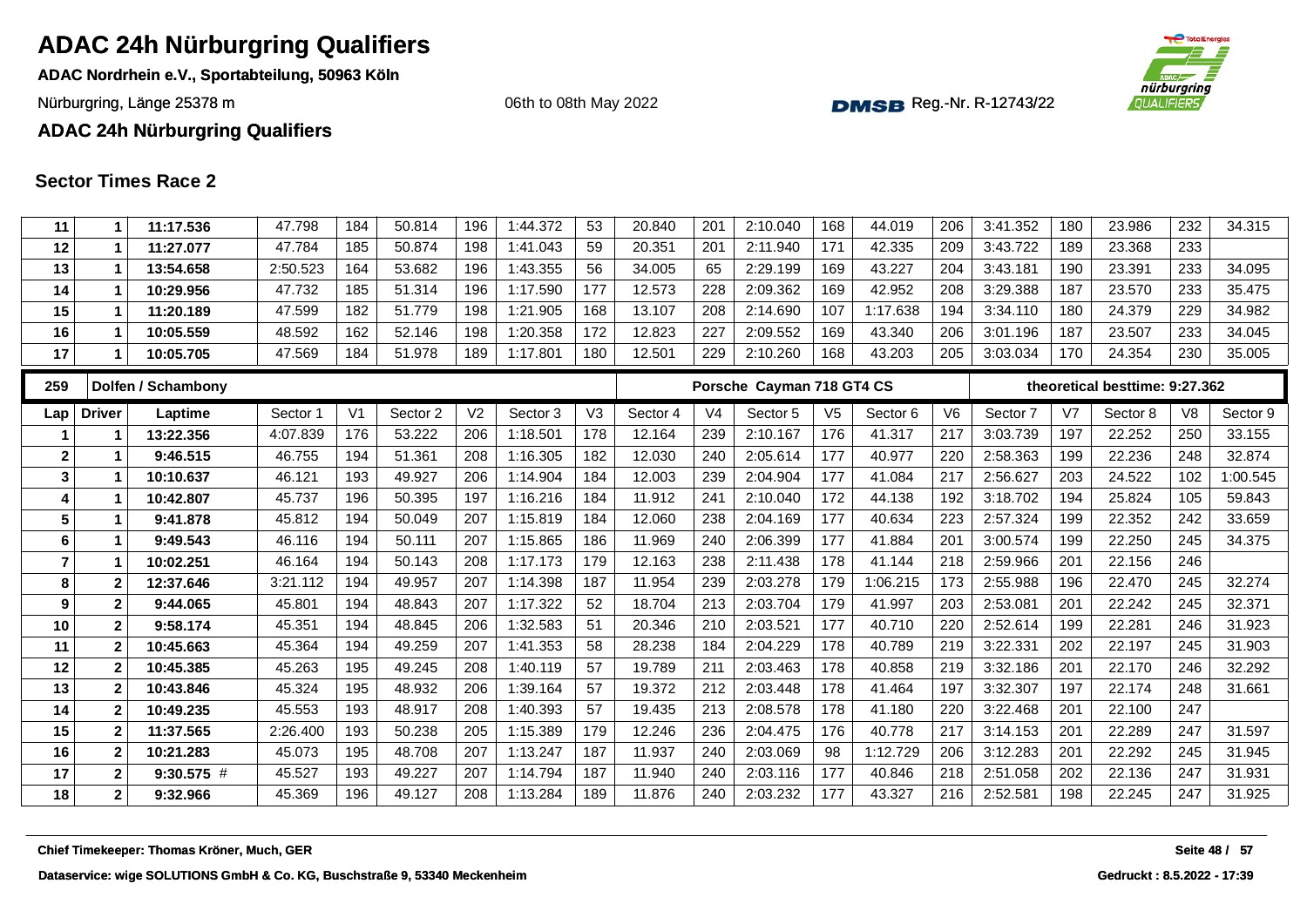**ADAC Nordrhein e.V., Sportabteilung, 50963 Köln**

Nürburgring, Länge 25378 m and the Communication of the Communication of the Communication of the Communication of the Communication of the Communication of the Communication of the Communication of the Communication of th

06th to 08th May 2022



**ADAC 24h Nürburgring Qualifiers**

| 260            |                | Meenen / Wahl / Renger                     |          |                |          |                |          |                |          |                | Porsche Cayman 718 GT4 CS |                |          |                |          |                | theoretical besttime: 9:13.426 |                |               |
|----------------|----------------|--------------------------------------------|----------|----------------|----------|----------------|----------|----------------|----------|----------------|---------------------------|----------------|----------|----------------|----------|----------------|--------------------------------|----------------|---------------|
| Lap            | <b>Driver</b>  | Laptime                                    | Sector 1 | V <sub>1</sub> | Sector 2 | V <sub>2</sub> | Sector 3 | V3             | Sector 4 | V <sub>4</sub> | Sector 5                  | V <sub>5</sub> | Sector 6 | V <sub>6</sub> | Sector 7 | V7             | Sector 8                       | V8             | Sector 9      |
|                |                | 13:05.019                                  | 4:06.939 | 179            | 50.854   | 215            | 1:15.488 | 184            | 11.842   | 242            | 2:07.351                  | 187            | 40.804   | 220            | 2:58.242 | 205            | 21.093                         | 263            | 32.406        |
| $\mathbf 2$    |                | 9:34.875                                   | 45.651   | 198            | 48.772   | 218            | 1:14.734 | 184            | 11.698   | 251            | 2:04.030                  | 187            | 39.985   | 227            | 2:56.698 | 206            | 21.298                         | 259            | 32.009        |
| 3              |                | 10:02.702                                  | 45.460   | 202            | 48.736   | 219            | 1:13.878 | 185            | 11.679   | 252            | 2:04.208                  | 186            | 39.297   | 230            | 2:54.423 | 206            | 24.226                         | 116            | 1:00.795      |
| 4              |                | 10:24.095                                  | 45.268   | 202            | 48.613   | 220            | 1:14.130 | 187            | 11.604   | 252            | 2:03.283                  | 187            | 40.778   | 182            | 3:15.992 | 208            | 25.191                         | 121            | 59.236        |
| 5              | 1              | 9:41.541                                   | 46.905   | 202            | 48.547   | 218            | 1:14.152 | 186            | 11.892   | 243            | 2:02.679                  | 187            | 40.869   | 198            | 3:01.380 | 208            | 21.346                         | 258            | 33.771        |
| 6              | 3              | 11:29.094                                  | 2:52.566 | 202            | 48.790   | 219            | 1:12.813 | 190            | 11.500   | 253            | 2:01.245                  | 188            | 38.671   | 239            | 2:50.564 | 211            | 20.840                         | 265            | 32.105        |
| $\overline{7}$ | 3              | 9:38.224                                   | 44.485   | 203            | 48.123   | 220            | 1:12.275 | 193            | 11.380   | 255            | 2:21.457                  | 188            | 38.415   | 237            | 2:50.049 | 212            | 20.866                         | 263            | 31.174        |
| 8              | 3              | 9:44.685                                   | 44.275   | 205            | 47.827   | 220            | 1:11.276 | 196            | 11.340   | 255            | 1:59.733                  | 191            | 1:07.626 | 185            | 2:49.942 | 211            | 21.019                         | 260            | 31.647        |
| 9              | 3              | 9:24.023                                   | 44.529   | 204            | 47.732   | 220            | 1:13.787 | 85             | 16.376   | 229            | 2:01.523                  | 188            | 38.597   | 237            | 2:49.599 | 209            | 20.938                         | 263            | 30.942        |
| 10             | 3              | 9:44.186                                   | 44.156   | 206            | 47.665   | 220            | 1:30.941 | 52             | 19.674   | 226            | 2:00.861                  | 189            | 38.759   | 237            | 2:49.969 | 211            | 21.018                         | 261            | 31.143        |
| 11             | 3              | 10:11.474                                  | 44.540   | 205            | 47.824   | 221            | 1:38.765 | 51             | 19.275   | 228            | 2:02.226                  | 190            | 38.658   | 238            | 3:08.239 | 213            | 20.818                         | 264            | 31.129        |
| 12             | 3              | 10:29.728                                  | 44.399   | 206            | 47.805   | 222            | 1:39.234 | 51             | 19.067   | 229            | 2:00.373                  | 189            | 38.251   | 237            | 3:28.326 | 213            | 20.797                         | 264            | 31.476        |
| 13             | 3              | 10:43.888                                  | 44.091   | 206            | 47.499   | 222            | 1:39.086 | 51             | 19.103   | 227            | 2:01.136                  | 190            | 39.709   | 238            | 3:30.759 | 213            | 20.695                         | 266            |               |
| 14             | $\mathbf{2}$   | 12:31.737                                  | 2:49.898 | 196            | 50.353   | 218            | 1:36.981 | 118            | 13.716   | 239            | 2:07.046                  | 187            | 40.641   | 229            | 3:20.701 | 205            | 21.096                         | 263            | 31.305        |
| 15             | $\mathbf{2}$   | 9:53.236                                   | 45.104   | 202            | 49.308   | 219            | 1:14.266 | 183            | 11.738   | 251            | 2:05.383                  | 187            | 38.963   | 237            | 3:15.823 | 199            | 21.530                         | 258            | 31.121        |
| 16             | $\mathbf{2}$   | 10:22.741                                  | 45.848   | 203            | 48.113   | 222            | 1:12.611 | 187            | 11.567   | 253            | 2:03.721                  | 187            | 1:09.854 | 226            | 3:17.427 | 197            | 21.596                         | 256            | 32.004        |
| 17             | $\mathbf{2}$   | $9:20.547$ #                               | 44.256   | 203            | 48.533   | 220            | 1:12.625 | 184            | 11.685   | 250            | 2:01.965                  | 187            | 38.745   | 236            | 2:50.516 | 207            | 21.079                         | 263            | 31.143        |
| 18             | $\overline{2}$ | 9:21.593                                   | 44.656   | 204            | 48.409   | 219            | 1:12.751 | 187            | 11.580   | 252            | 2:02.448                  | 187            | 39.290   | 236            | 2:50.347 | 209            | 20.938                         | 263            | 31.174        |
| 261            |                | Dziwok / Maini                             |          |                |          |                |          |                |          |                | Porsche Cayman 718 GT4 CS |                |          |                |          |                | theoretical besttime: 9:25.611 |                |               |
| Lap            | <b>Driver</b>  | Laptime                                    | Sector 1 | V <sub>1</sub> | Sector 2 | V <sub>2</sub> | Sector 3 | V <sub>3</sub> | Sector 4 | V <sub>4</sub> | Sector 5                  | V <sub>5</sub> | Sector 6 | V <sub>6</sub> | Sector 7 | V <sub>7</sub> | Sector 8                       | V <sub>8</sub> | Sector 9      |
| -1             | $\mathbf{2}$   | 13:06.269                                  | 4:06.807 | 189            | 50.865   | 203            | 1:15.114 | 183            | 12.107   | 239            | 2:05.787                  | 171            | 41.956   | 202            | 2:57.961 | 197            | 22.674                         | 239            | 32.998        |
| $\mathbf{2}$   | $\mathbf{2}$   | 9:36.238                                   | 45.911   | 189            | 49.631   | 203            | 1:13.431 | 190            | 11.922   | 239            | 2:03.836                  | 172            | 41.856   | 212            | 2:54.214 | 198            | 22.704                         | 238            | 32.733        |
| 3              | $\mathbf 2$    | 10:13.038                                  | 45.434   | 191            | 48.898   | 203            | 1:12.130 | 189            | 12.045   | 239            | 2:04.322                  | 172            | 41.714   | 213            | 2:51.874 | 199            | 25.611                         | 99             |               |
| 4              | $\mathbf{2}$   | 11:42.709                                  | 2:01.352 | 188            | 49.453   | 201            | 1:12.670 | 183            | 12.185   | 237            | 2:01.587                  | 173            | 42.183   | 195            | 3:12.543 | 201            | 25.974                         | 92             | 1:04.762      |
|                |                |                                            |          |                |          |                |          |                |          |                |                           |                |          |                |          |                |                                |                |               |
|                |                | Chief Timekeeper: Thomas Kröner, Much, GER |          |                |          |                |          |                |          |                |                           |                |          |                |          |                |                                |                | Seite 49 / 57 |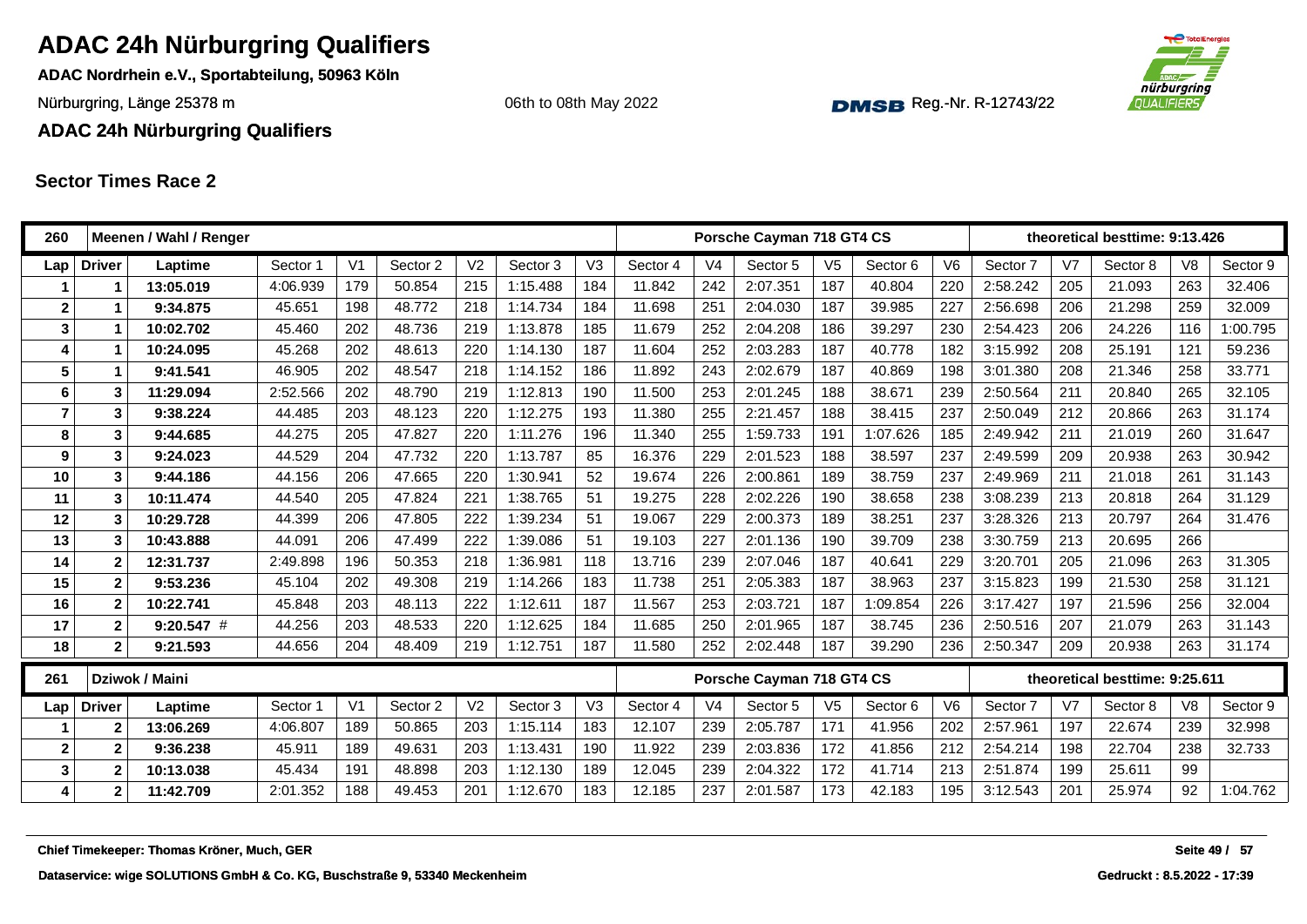**ADAC Nordrhein e.V., Sportabteilung, 50963 Köln**

Nürburgring, Länge 25378 m and the Communication of the Communication of the Communication of the Communication of the Communication of the Communication of the Communication of the Communication of the Communication of th

06th to 08th May 2022



**ADAC 24h Nürburgring Qualifiers**

| 5                | $\mathbf 2$    | 9:43.086     | 47.336   | 189            | 49.340   | 202            | 1:14.052 | 184            | 12.113   | 237            | 2:05.950        | 171            | 41.620              | 213 | 2:56.792 | 200 | 22.410                          | 243            | 33.473   |
|------------------|----------------|--------------|----------|----------------|----------|----------------|----------|----------------|----------|----------------|-----------------|----------------|---------------------|-----|----------|-----|---------------------------------|----------------|----------|
| 6                | $\mathbf{2}$   | 9:39.235     | 48.009   | 189            | 50.994   | 201            | 1:13.878 | 188            | 12.134   | 239            | 2:04.511        | 167            | 42.034              | 211 | 2:52.329 | 199 | 22.735                          | 237            | 32.611   |
| 7                | $\mathbf{2}$   | 9:42.849     | 45.492   | 190            | 48.941   | 201            | 1:12.062 | 187            | 12.208   | 236            | 2:15.245        | 172            | 41.658              | 212 | 2:52.074 | 201 | 22.556                          | 237            | 32.613   |
| 8                | 2              | 9:54.975     | 46.288   | 190            | 48.902   | 201            | 1:13.143 | 150            | 13.468   | 226            | 2:01.702        | 172            | 1:03.824            | 175 | 2:52.402 | 194 | 22.878                          | 239            | 32.368   |
| 9                | $\mathbf{2}$   | $9:26.329$ # | 45.457   | 190            | 48.777   | 202            | 1:11.907 | 189            | 12.048   | 238            | 2:01.343        | 173            | 41.536              | 213 | 2:50.187 | 201 | 22.477                          | 239            | 32.597   |
| 10               | $\mathbf{2}$   | 9:56.329     | 45.834   | 190            | 48.986   | 203            | 1:29.398 | 52             | 20.904   | 206            | 2:03.261        | 171            | 41.538              | 213 | 2:51.032 | 199 | 22.723                          | 236            | 32.653   |
| 11               | $\mathbf{2}$   | 10:26.294    | 45.427   | 190            | 48.833   | 202            | 1:39.940 | 52             | 20.683   | 206            | 2:03.135        | 173            | 41.563              | 212 | 3:11.549 | 200 | 22.592                          | 237            | 32.572   |
| 12               | $\mathbf{2}$   | 11:06.222    | 46.095   | 190            | 49.026   | 203            | 1:40.068 | 52             | 20.607   | 208            | 2:04.671        | 173            | 41.270              | 205 | 3:40.665 | 196 | 22.761                          | 238            |          |
| 13               | -1             | 13:51.435    | 3:22.134 | 190            | 50.819   | 203            | 1:42.090 | 52             | 20.612   | 206            | 2:10.644        | 168            | 42.950              | 206 | 3:44.462 | 189 | 23.015                          | 239            | 34.709   |
| 14               | -1             | 11:03.393    | 47.735   | 188            | 50.923   | 201            | 1:42.566 | 105            | 15.182   | 216            | 2:11.436        | 169            | 42.816              | 207 | 3:34.996 | 190 | 22.953                          | 240            | 34.786   |
| 15               |                | 10:26.823    | 47.407   | 188            | 50.956   | 201            | 1:17.589 | 173            | 12.549   | 233            | 2:10.307        | 168            | 43.218              | 202 | 3:27.080 | 190 | 23.091                          | 238            | 34.626   |
| 16               | 1              | 10:59.042    | 47.036   | 187            | 51.028   | 201            | 1:16.984 | 176            | 12.462   | 233            | 2:10.993        | 89             | 1:16.670            | 189 | 3:25.457 | 189 | 23.140                          | 237            | 35.272   |
| 17               |                | 10:09.564    | 47.517   | 188            | 51.201   | 201            | 1:17.744 | 175            | 12.468   | 233            | 2:11.071        | 169            | 43.825              | 205 | 3:07.710 | 187 | 23.103                          | 237            | 34.925   |
| 323              |                | Lyons / Loew |          |                |          |                |          |                |          |                | <b>BMW 325i</b> |                |                     |     |          |     | theoretical besttime: 10:23.068 |                |          |
|                  |                |              |          |                |          |                |          |                |          |                |                 |                |                     |     |          |     |                                 |                |          |
|                  |                |              |          |                |          |                |          |                |          |                |                 |                |                     |     |          |     |                                 |                |          |
| Lap              | <b>Driver</b>  | Laptime      | Sector 1 | V <sub>1</sub> | Sector 2 | V <sub>2</sub> | Sector 3 | V <sub>3</sub> | Sector 4 | V <sub>4</sub> | Sector 5        | V <sub>5</sub> | Sector <sub>6</sub> | V6  | Sector 7 | V7  | Sector 8                        | V <sub>8</sub> | Sector 9 |
| 1                | 1              | 14:09.066    | 4:16.931 | 163            | 57.032   | 182            | 1:23.193 | 176            | 12.930   | 220            | 2:21.466        | 149            | 46.459              | 191 | 3:10.307 | 187 | 24.566                          | 220            | 36.182   |
| $\mathbf{2}$     | 1              | 10:31.702    | 50.949   | 170            | 55.014   | 182            | 1:19.790 | 178            | 13.024   | 216            | 2:14.837        | 155            | 46.642              | 188 | 3:09.239 | 178 | 25.409                          | 214            | 36.798   |
| 3                | 1              | 11:15.724    | 51.199   | 170            | 54.721   | 183            | 1:23.021 | 176            | 13.080   | 215            | 2:16.248        | 155            | 46.641              | 188 | 3:17.027 | 184 | 27.198                          | 103            | 1:06.589 |
| $\overline{4}$   | 1              | 11:30.603    | 50.908   | 170            | 54.874   | 182            | 1:20.100 | 177            | 13.033   | 216            | 2:14.494        | 155            | 46.419              | 187 | 3:37.506 | 185 | 26.939                          | 108            | 1:06.330 |
| 5                | -1             | 10:26.433    | 51.160   | 170            | 54.691   | 182            | 1:19.034 | 178            | 13.080   | 214            | 2:14.281        | 156            | 46.212              | 188 | 3:06.479 | 186 | 24.919                          | 216            | 36.577   |
| 6                | -1             | 10:24.893 #  | 50.954   | 171            | 54.938   | 183            | 1:18.988 | 180            | 12.969   | 216            | 2:14.539        | 155            | 46.159              | 188 | 3:05.251 | 186 | 24.807                          | 216            | 36.288   |
| $\overline{7}$   | 1              | 10:43.709    | 51.190   | 169            | 55.740   | 184            | 1:19.133 | 180            | 12.879   | 218            | 2:13.444        | 155            | 53.898              | 160 | 3:07.725 | 184 | 24.971                          | 216            |          |
| 8                | $\overline{2}$ | 13:54.288    | 3:56.721 | 152            | 58.853   | 169            | 1:23.481 | 166            | 13.680   | 209            | 2:16.560        | 151            | 48.054              | 161 | 3:13.987 | 177 | 25.703                          | 213            | 37.249   |
| $\boldsymbol{9}$ | $\overline{2}$ | 11:23.544    | 52.134   | 166            | 56.810   | 181            | 1:41.081 | 47             | 22.653   | 180            | 2:20.733        | 150            | 47.874              | 177 | 3:19.196 | 177 | 25.469                          | 214            | 37.594   |
| 10               | $\overline{2}$ | 12:11.528    | 51.604   | 166            | 56.375   | 175            | 1:52.548 | 44             | 22.465   | 180            | 2:21.553        | 152            | 47.969              | 173 | 3:56.015 | 176 | 25.611                          | 213            | 37.388   |
| 11               | $\mathbf{2}$   | 12:10.689    | 51.910   | 167            | 55.988   | 182            | 1:51.422 | 47             | 22.134   | 177            | 2:19.036        | 152            | 48.706              | 173 | 3:59.158 | 179 | 25.287                          | 216            | 37.048   |
| 12               | $\mathbf{2}$   | 12:34.906    | 51.516   | 168            | 55.844   | 181            | 1:50.610 | 49             | 22.777   | 181            | 2:16.951        | 153            | 47.216              | 180 | 4:27.277 | 176 | 25.594                          | 214            | 37.121   |
|                  |                |              |          |                |          |                |          |                |          |                |                 |                |                     |     |          |     |                                 |                |          |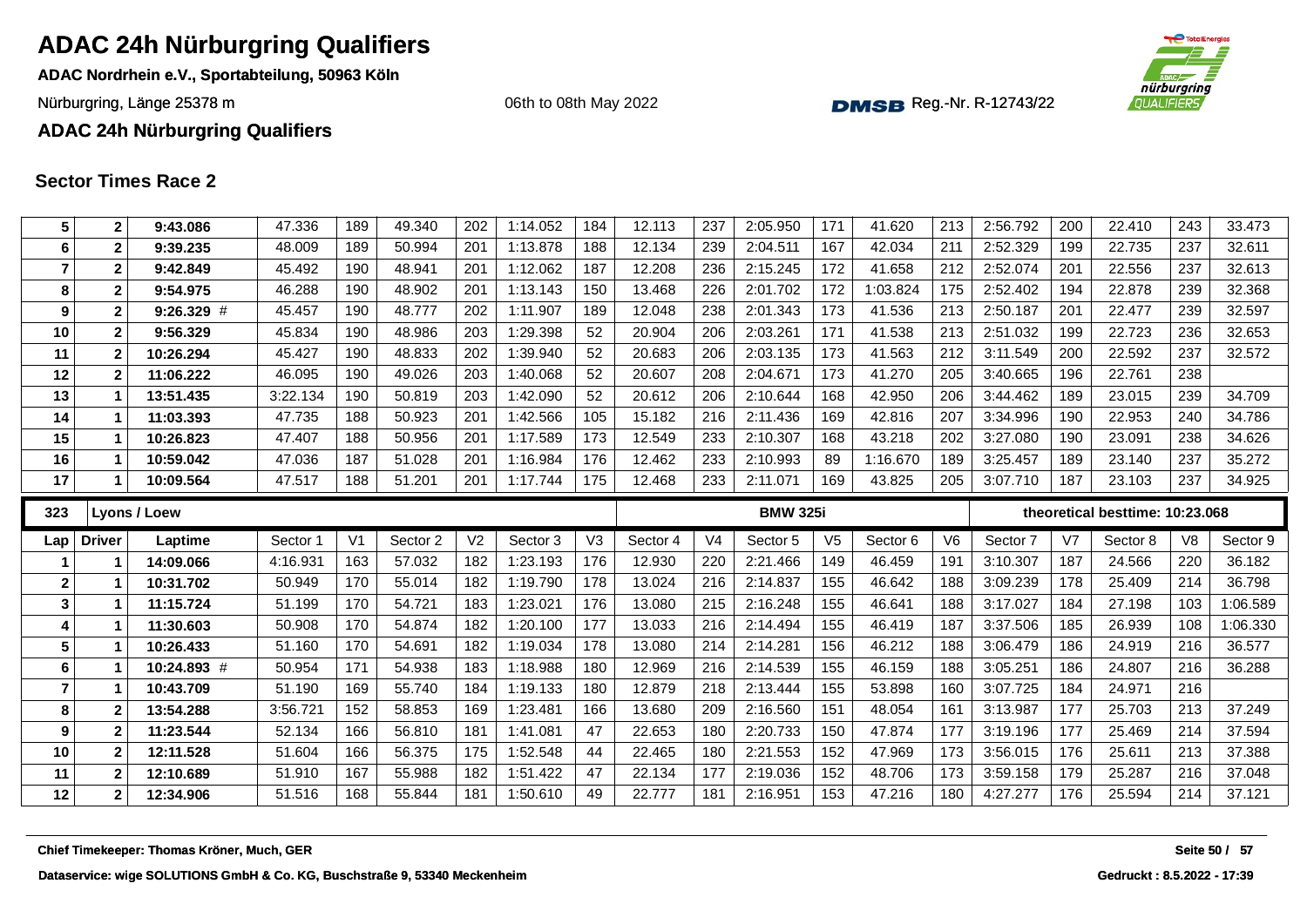**ADAC Nordrhein e.V., Sportabteilung, 50963 Köln**

Nürburgring, Länge 25378 m and the Communication of the Communication of the Communication of the Communication of the Communication of the Communication of the Communication of the Communication of the Communication of th

06th to 08th May 2022



**ADAC 24h Nürburgring Qualifiers**

| 13               | $\overline{2}$          | 11:17.584                                  | 51.250   | 165            | 56.026   | 178            | 1:21.248 | 161            | 14.012   | 208            | 2:17.624            | 153            | 48.656   | 163            | 3:44.085 | 176            | 25.674                          | 213            | 39.009        |
|------------------|-------------------------|--------------------------------------------|----------|----------------|----------|----------------|----------|----------------|----------|----------------|---------------------|----------------|----------|----------------|----------|----------------|---------------------------------|----------------|---------------|
| 14               | $\overline{2}$          | 11:16.646                                  | 51.301   | 167            | 55.891   | 177            | 1:22.707 | 164            | 13.658   | 211            | 2:19.839            | 151            | 48.259   | 173            | 3:40.895 | 177            | 25.946                          | 205            | 38.150        |
| 15               | $\overline{2}$          | 11:30.318                                  | 51.275   | 162            | 56.666   | 175            | 1:26.133 | 131            | 16.217   | 177            | 2:22.952            | 104            | 1:04.538 | 171            | 3:15.094 | 180            | 25.062                          | 220            |               |
| 16               | $\mathbf{2}$            | 11:46.507                                  | 1:44.462 | 164            | 56.132   | 182            | 1:22.472 | 167            | 13.579   | 211            | 2:21.138            | 150            | 48.470   | 175            | 3:17.072 | 180            | 25.266                          | 216            | 37.916        |
| 330              |                         | Zils / Sandberg / Setsaas / Leisen         |          |                |          |                |          |                |          |                | <b>BMW 330i G20</b> |                |          |                |          |                | theoretical besttime: 9:49.605  |                |               |
|                  |                         |                                            |          |                |          |                |          |                |          |                |                     |                |          |                |          |                |                                 |                |               |
| Lap              | <b>Driver</b>           | Laptime                                    | Sector 1 | V <sub>1</sub> | Sector 2 | V <sub>2</sub> | Sector 3 | V3             | Sector 4 | V <sub>4</sub> | Sector 5            | V <sub>5</sub> | Sector 6 | V <sub>6</sub> | Sector 7 | V7             | Sector 8                        | V <sub>8</sub> | Sector 9      |
| 1                | $\mathbf 1$             | 13:26.472                                  | 4:10.297 | 180            | 52.272   | 199            | 1:18.719 | 183            | 12.222   | 236            | 2:10.435            | 167            | 43.804   | 209            | 3:01.407 | 195            | 22.903                          | 244            | 34.413        |
| $\boldsymbol{2}$ | $\mathbf 1$             | $9:53.904$ #                               | 48.494   | 183            | 51.354   | 197            | 1:15.874 | 184            | 12.182   | 236            | 2:07.975            | 169            | 43.049   | 205            | 2:57.676 | 190            | 23.243                          | 238            | 34.057        |
| 3                | $\mathbf{1}$            | 10:29.757                                  | 47.770   | 183            | 51.638   | 196            | 1:15.402 | 183            | 12.373   | 230            | 2:07.696            | 167            | 43.408   | 203            | 2:56.186 | 191            | 25.687                          | 108            |               |
| 4                | 3                       | 11:58.631                                  | 1:58.621 | 181            | 51.885   | 194            | 1:15.974 | 182            | 12.486   | 229            | 2:07.669            | 167            | 43.582   | 190            | 3:20.722 | 192            | 25.759                          | 112            | 1:01.933      |
| 5                | 3                       | 9:54.778                                   | 47.918   | 181            | 51.550   | 193            | 1:16.006 | 181            | 12.442   | 230            | 2:07.362            | 167            | 43.224   | 203            | 2:58.992 | 192            | 23.117                          | 238            | 34.167        |
| 6                | 3                       | 9:55.657                                   | 48.801   | 183            | 52.219   | 195            | 1:16.488 | 180            | 12.502   | 229            | 2:07.501            | 167            | 43.352   | 202            | 2:57.404 | 192            | 23.427                          | 233            | 33.963        |
| $\overline{7}$   | 3                       | 10:19.062                                  | 47.772   | 183            | 51.643   | 195            | 1:15.198 | 182            | 12.416   | 230            | 2:24.687            | 167            | 43.285   | 203            | 2:57.520 | 193            | 23.367                          | 234            |               |
| 8                | 4                       | 12:07.940                                  | 2:08.424 | 178            | 52.488   | 195            | 1:20.300 | 170            | 13.090   | 225            | 2:13.895            | 167            | 1:20.093 | 130            | 3:01.097 | 192            | 23.462                          | 234            | 35.091        |
| $\boldsymbol{9}$ | 4                       | 10:14.930                                  | 48.244   | 182            | 51.939   | 197            | 1:25.326 | 44             | 20.808   | 198            | 2:08.775            | 167            | 43.989   | 198            | 2:58.555 | 193            | 23.435                          | 233            | 33.859        |
| 10               | $\overline{4}$          | 10:41.503                                  | 48.120   | 181            | 51.951   | 192            | 1:36.867 | 52             | 20.584   | 198            | 2:09.318            | 167            | 43.842   | 201            | 3:13.440 | 192            | 23.432                          | 234            | 33.949        |
| 11               | 4                       | 11:12.259                                  | 48.117   | 181            | 52.175   | 194            | 1:42.452 | 52             | 20.258   | 198            | 2:11.656            | 164            | 43.792   | 202            | 3:36.140 | 190            | 23.553                          | 231            | 34.116        |
| 12               | 4                       | 11:11.018                                  | 48.317   | 182            | 51.374   | 195            | 1:42.899 | 51             | 20.413   | 198            | 2:09.227            | 166            | 44.104   | 200            | 3:37.510 | 192            | 23.394                          | 234            | 33.780        |
| 13               | 4                       | 11:31.022                                  | 47.900   | 182            | 51.916   | 196            | 1:41.484 | 52             | 20.336   | 198            | 2:09.575            | 167            | 43.521   | 203            | 3:58.757 | 192            | 23.467                          | 232            | 34.066        |
| 14               | 4                       | 10:25.533                                  | 47.620   | 182            | 51.418   | 196            | 1:15.621 | 179            | 12.603   | 227            | 2:07.694            | 168            | 43.646   | 201            | 3:21.244 | 193            | 23.356                          | 233            |               |
| 15               | 2                       | 11:31.531                                  | 1:57.221 | 179            | 51.880   | 193            | 1:15.469 | 176            | 12.754   | 225            | 2:08.488            | 165            | 45.414   | 201            | 3:22.901 | 189            | 23.619                          | 231            | 33.785        |
| 16               | $\overline{2}$          | 10:14.510                                  | 47.591   | 181            | 51.730   | 194            | 1:16.266 | 176            | 12.695   | 226            | 2:09.905            | 106            | 55.678   | 201            | 3:00.687 | 189            | 23.655                          | 232            | 36.303        |
| 17               | $\overline{\mathbf{2}}$ | 10:03.618                                  | 48.138   | 182            | 52.700   | 194            | 1:17.327 | 180            | 12.609   | 226            | 2:09.953            | 165            | 44.139   | 201            | 3:00.174 | 189            | 23.709                          | 230            | 34.869        |
| 331              |                         | Caitlin / Steinberg / Comazzi              |          |                |          |                |          |                |          |                | <b>BMW 330i G20</b> |                |          |                |          |                | theoretical besttime: 10:05.975 |                |               |
| Lap              | <b>Driver</b>           | Laptime                                    | Sector 1 | V <sub>1</sub> | Sector 2 | V <sub>2</sub> | Sector 3 | V <sub>3</sub> | Sector 4 | V <sub>4</sub> | Sector 5            | V <sub>5</sub> | Sector 6 | V <sub>6</sub> | Sector 7 | V <sub>7</sub> | Sector 8                        | V <sub>8</sub> | Sector 9      |
| 1                | -1                      | 14:01.648                                  | 4:14.636 | 154            | 56.101   | 190            | 1:23.910 | 167            | 12.836   | 230            | 2:22.805            | 161            | 45.044   | 195            | 3:08.132 | 187            | 23.642                          | 233            | 34.542        |
|                  |                         |                                            |          |                |          |                |          |                |          |                |                     |                |          |                |          |                |                                 |                |               |
|                  |                         | Chief Timekeeper: Thomas Kröner, Much, GER |          |                |          |                |          |                |          |                |                     |                |          |                |          |                |                                 |                | Seite 51 / 57 |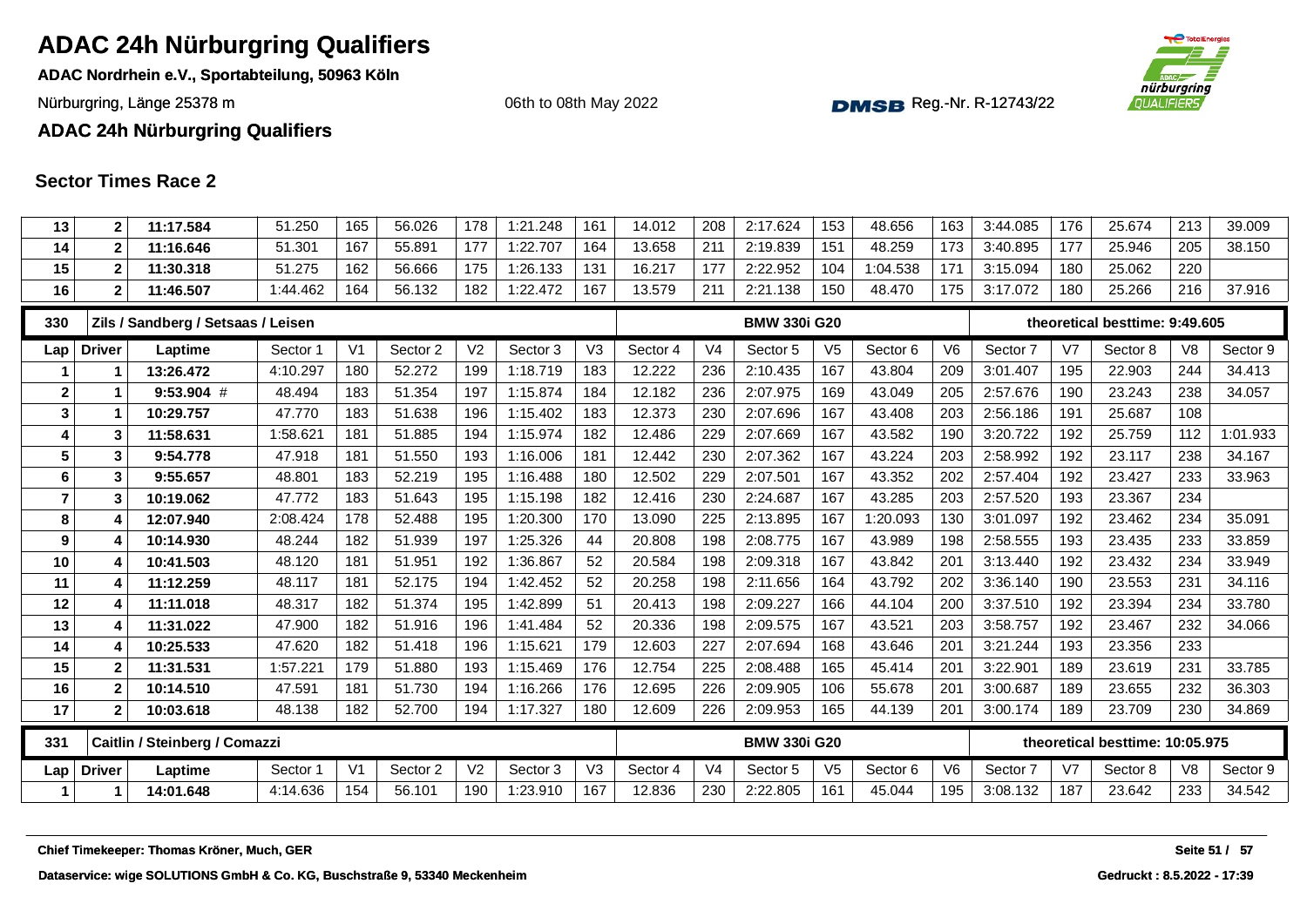**ADAC Nordrhein e.V., Sportabteilung, 50963 Köln**

Nürburgring, Länge 25378 m and the Communication of the Communication of the Communication of the Communication of the Communication of the Communication of the Communication of the Communication of the Communication of th

06th to 08th May 2022



**ADAC 24h Nürburgring Qualifiers**

| $\boldsymbol{2}$ | -1                      | 10:13.550                              | 48.970   | 182            | 52.799   | 193            | 1:18.376 | 169            | 12.976   | 225            | 2:12.010             | 165            | 44.152   | 203            | 3:06.432 | 188 | 23.478                         | 235            | 34.357   |
|------------------|-------------------------|----------------------------------------|----------|----------------|----------|----------------|----------|----------------|----------|----------------|----------------------|----------------|----------|----------------|----------|-----|--------------------------------|----------------|----------|
| $\mathbf{3}$     | $\overline{1}$          | 11:01.878                              | 48.696   | 182            | 52.404   | 195            | 1:19.267 | 156            | 13.384   | 223            | 2:19.655             | 166            | 44.943   | 184            | 3:13.987 | 188 | 24.955                         | 100            | 1:04.587 |
| 4                | -1                      | 11:09.043                              | 49.870   | 180            | 52.320   | 194            | 1:17.994 | 171            | 12.936   | 225            | 2:11.309             | 165            | 44.145   | 201            | 3:30.390 | 182 | 27.022                         | 104            | 1:03.057 |
| 5                | $\overline{\mathbf{1}}$ | 10:16.928                              | 48.683   | 182            | 52.226   | 193            | 1:17.752 | 173            | 12.840   | 225            | 2:10.542             | 164            | 43.825   | 201            | 3:04.877 | 190 | 23.470                         | 234            |          |
| $\bf 6$          | 3                       | 11:51.081                              | 2:24.357 | 179            | 54.228   | 190            | 1:19.202 | 175            | 12.767   | 226            | 2:12.586             | 163            | 44.899   | 200            | 3:04.693 | 184 | 23.793                         | 232            | 34.556   |
| 7                | 3                       | 10:21.859                              | 49.282   | 181            | 53.627   | 192            | 1:19.790 | 172            | 12.882   | 225            | 2:11.989             | 164            | 51.444   | 177            | 3:05.077 | 186 | 23.623                         | 233            | 34.145   |
| 8                | 3                       | 11:09.934                              | 49.279   | 180            | 53.123   | 191            | 1:19.026 | 155            | 13.545   | 222            | 2:12.845             | 162            | 1:25.280 | 129            | 3:10.878 | 185 | 23.639                         | 234            |          |
| 9                | 3                       | 11:44.345                              | 1:50.944 | 179            | 53.085   | 190            | 1:38.313 | 47             | 21.386   | 197            | 2:12.106             | 162            | 44.828   | 200            | 3:05.633 | 183 | 23.838                         | 231            | 34.212   |
| 10               | 3                       | 11:18.064                              | 49.573   | 179            | 53.176   | 191            | 1:46.846 | 47             | 20.742   | 199            | 2:14.244             | 162            | 44.430   | 202            | 3:30.662 | 184 | 23.823                         | 230            | 34.568   |
| 11               | 3                       | 11:43.055                              | 49.724   | 175            | 53.336   | 191            | 1:48.404 | 50             | 21.061   | 197            | 2:15.491             | 161            | 44.500   | 202            | 3:52.759 | 182 | 23.864                         | 231            | 33.916   |
| 12               | 3                       | 11:46.184                              | 49.016   | 177            | 53.245   | 190            | 1:46.948 | 48             | 21.440   | 197            | 2:13.235             | 162            | 45.173   | 201            | 3:50.739 | 181 | 23.883                         | 235            |          |
| 13               | $\mathbf{2}$            | 12:36.730                              | 2:02.956 | 180            | 54.427   | 192            | 1:46.686 | 49             | 20.792   | 199            | 2:15.391             | 166            | 43.770   | 204            | 3:33.453 | 188 | 23.616                         | 231            | 35.639   |
| 14               | $\overline{2}$          | 10:33.809                              | 49.103   | 181            | 53.471   | 193            | 1:18.554 | 176            | 12.653   | 227            | 2:10.473             | 165            | 44.606   | 202            | 3:26.928 | 190 | 23.523                         | 230            | 34.498   |
| 15               | $\overline{2}$          | 11:07.162                              | 48.673   | 181            | 52.969   | 193            | 1:18.741 | 181            | 12.464   | 229            | 2:12.154             | 89             | 1:16.872 | 190            | 3:27.478 | 189 | 23.359                         | 234            | 34.452   |
| 16               | $\overline{2}$          | $10:10.307$ #                          | 49.184   | 182            | 53.679   | 194            | 1:18.816 | 181            | 12.423   | 230            | 2:11.461             | 167            | 43.970   | 202            | 3:03.432 | 190 | 23.310                         | 236            | 34.032   |
|                  |                         |                                        |          |                |          |                |          |                |          |                |                      |                |          |                |          |     |                                |                |          |
| 396              |                         | Rühl / Büllesbach / Schettler / Müller |          |                |          |                |          |                |          |                | Porsche Cayman S 981 |                |          |                |          |     | theoretical besttime: 9:40.946 |                |          |
| Lap              | <b>Driver</b>           | Laptime                                | Sector 1 | V <sub>1</sub> | Sector 2 | V <sub>2</sub> | Sector 3 | V <sub>3</sub> | Sector 4 | V <sub>4</sub> | Sector 5             | V <sub>5</sub> | Sector 6 | V <sub>6</sub> | Sector 7 | V7  | Sector 8                       | V <sub>8</sub> | Sector 9 |
|                  | $\overline{2}$          | 13:25.909                              | 4:10.492 | 183            | 52.324   | 198            | 1:19.006 | 180            | 12.072   | 244            | 2:11.123             | 176            | 42.233   | 198            | 3:02.347 | 197 | 21.872                         | 248            | 34.440   |
| $\bf{2}$         | $\overline{2}$          | 9:45.714                               | 47.693   | 189            | 50.399   | 208            | 1:15.134 | 184            | 11.942   | 244            | 2:07.225             | 177            | 41.417   | 206            | 2:56.878 | 199 | 21.615                         | 261            | 33.411   |
| $\mathbf{3}$     | $\overline{2}$          | 10:18.806                              | 47.036   | 191            | 50.687   | 209            | 1:14.571 | 186            | 11.837   | 245            | 2:06.863             | 176            | 41.147   | 227            | 2:57.043 | 199 | 25.829                         | 99             | 1:03.793 |
| 4                | $\overline{\mathbf{2}}$ | 10:39.546                              | 47.307   | 193            | 50.069   | 208            | 1:16.221 | 173            | 12.478   | 237            | 2:09.599             | 176            | 41.682   | 198            | 3:16.684 | 198 | 24.766                         | 113            | 1:00.740 |
| 5                | $\overline{2}$          | 10:00.014                              | 47.146   | 193            | 50.329   | 208            | 1:17.411 | 181            | 12.094   | 239            | 2:08.220             | 176            | 40.913   | 226            | 2:59.651 | 194 | 21.976                         | 254            |          |
| 6                | -1                      | 11:47.262                              | 2:35.297 | 177            | 52.014   | 205            | 1:17.649 | 174            | 12.280   | 240            | 2:08.648             | 175            | 42.165   | 206            | 3:02.971 | 197 | 22.079                         | 250            | 34.159   |
| $\overline{7}$   | -1                      | 10:16.167                              | 46.643   | 192            | 50.563   | 209            | 1:16.459 | 181            | 12.046   | 243            | 2:30.443             | 176            | 42.112   | 208            | 3:02.258 | 198 | 22.017                         | 251            | 33.626   |
| 8                | -1                      | 10:25.248                              | 47.054   | 189            | 50.848   | 209            | 1:17.352 | 174            | 12.233   | 240            | 2:09.391             | 175            | 1:09.562 | 173            | 3:02.482 | 198 | 22.016                         | 251            | 34.310   |
| 9                |                         | 10:27.648                              | 46.624   | 188            | 50.557   | 209            | 1:22.257 | 37             | 20.242   | 214            | 2:12.092             | 175            | 42.088   | 203            | 3:06.893 | 196 | 21.997                         | 251            |          |
| 10               | 4                       | 12:56.995                              | 2:25.253 | 160            | 53.787   | 203            | 1:48.458 | 53             | 20.143   | 208            | 2:18.202             | 172            | 43.441   | 211            | 3:29.931 | 191 | 22.563                         | 246            | 35.217   |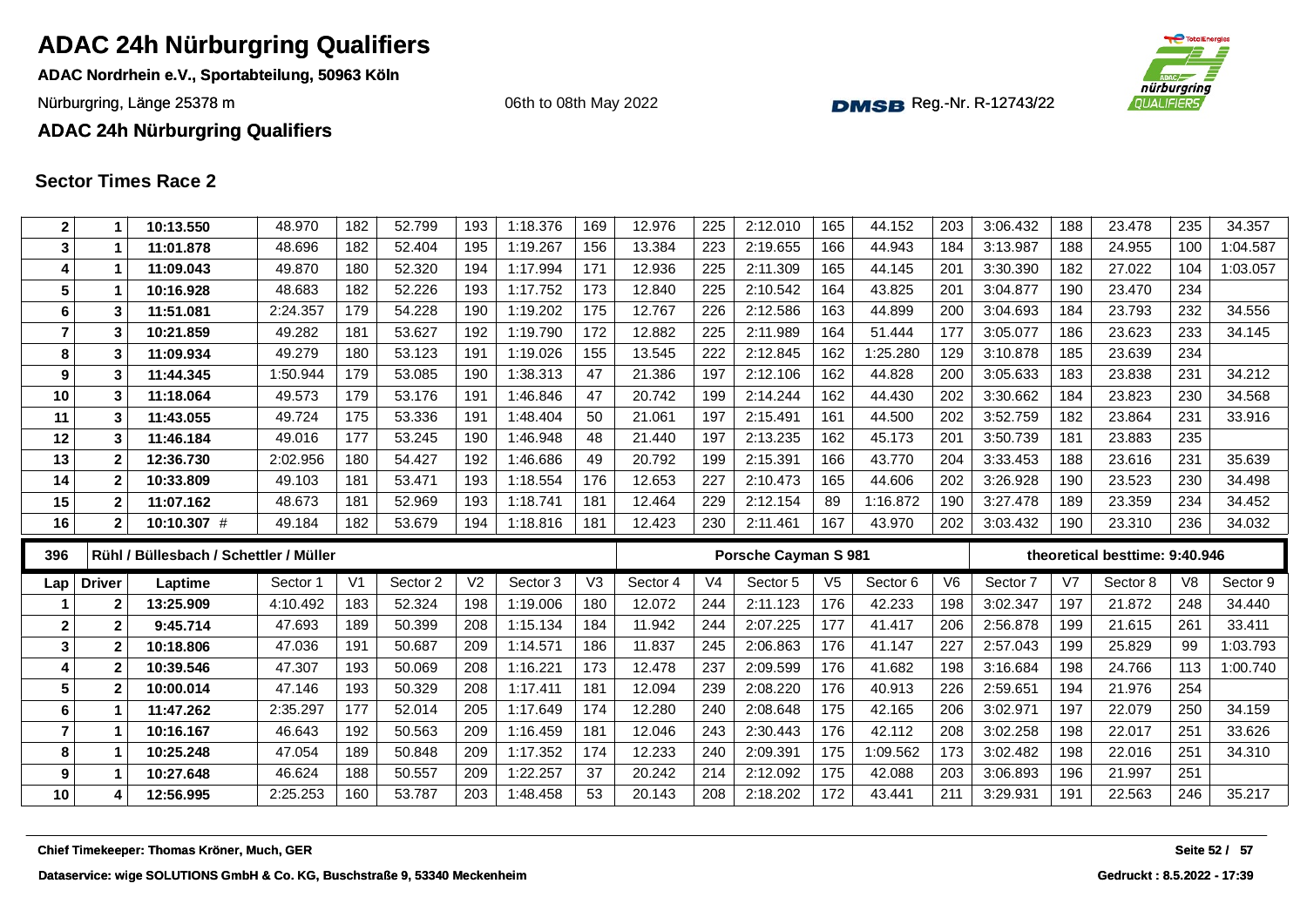**ADAC Nordrhein e.V., Sportabteilung, 50963 Köln**

Nürburgring, Länge 25378 m and the Communication of the Communication of the Communication of the Communication of the Communication of the Communication of the Communication of the Communication of the Communication of th

nürburgring *OUALIFIERS* 

06th to 08th May 2022

#### **ADAC 24h Nürburgring Qualifiers**

| 11             | 4                       | 11:46.629                                  | 49.056   | 177            | 53.006   | 204            | 1:47.731 | 47             | 20.426   | 211            | 2:21.948    | 170            | 43.407   | 206            | 3:52.090 | 187            | 22.452                         | 250 | 36.513        |
|----------------|-------------------------|--------------------------------------------|----------|----------------|----------|----------------|----------|----------------|----------|----------------|-------------|----------------|----------|----------------|----------|----------------|--------------------------------|-----|---------------|
| 12             | 4                       | 11:48.267                                  | 49.458   | 175            | 54.053   | 204            | 1:47.090 | 50             | 20.600   | 210            | 2:18.435    | 172            | 43.689   | 202            | 3:56.703 | 188            | 22.553                         | 250 | 35.686        |
| 13             | 4                       | 12:06.511                                  | 49.647   | 169            | 53.611   | 206            | 1:46.086 | 50             | 31.785   | 180            | 2:19.127    | 171            | 45.127   | 206            | 3:53.216 | 188            | 22.411                         | 252 |               |
| 14             | 3                       | 11:50.619                                  | 2:21.515 | 193            | 50.654   | 208            | 1:16.351 | 176            | 12.294   | 239            | 2:07.225    | 175            | 41.150   | 218            | 3:26.641 | 195            | 22.131                         | 251 | 32.658        |
| 15             | 3                       | 10:27.552                                  | 46.250   | 193            | 50.520   | 207            | 1:17.114 | 179            | 12.197   | 239            | 2:07.441    | 176            | 49.737   | 210            | 3:29.374 | 194            | 22.099                         | 253 | 32.820        |
| 16             | 3                       | 9:48.061                                   | 47.145   | 193            | 50.868   | 208            | 1:15.877 | 178            | 12.161   | 241            | 2:07.330    | 176            | 40.978   | 223            | 2:59.161 | 198            | 21.929                         | 254 | 32.612        |
| 17             | 3 <sub>1</sub>          | $9:45.623$ #                               | 46.545   | 194            | 50.602   | 207            | 1:15.723 | 182            | 11.997   | 244            | 2:06.201    | 176            | 41.128   | 225            | 2:58.914 | 197            | 21.899                         | 256 | 32.614        |
| 397            |                         | <b>Rings / Pickard / Pier</b>              |          |                |          |                |          |                |          |                | Porsche 911 |                |          |                |          |                | theoretical besttime: 9:49.023 |     |               |
| Lap            | <b>Driver</b>           | Laptime                                    | Sector 1 | V <sub>1</sub> | Sector 2 | V <sub>2</sub> | Sector 3 | V <sub>3</sub> | Sector 4 | V <sub>4</sub> | Sector 5    | V <sub>5</sub> | Sector 6 | V <sub>6</sub> | Sector 7 | V <sub>7</sub> | Sector 8                       | V8  | Sector 9      |
| 1              | $\mathbf{2}$            | 13:40.989                                  | 4:16.396 | 170            | 52.338   | 201            | 1:19.932 | 165            | 12.957   | 231            | 2:14.076    | 174            | 42.027   | 205            | 3:07.504 | 193            | 22.487                         | 247 | 33.272        |
| $\mathbf{2}$   | 2                       | 10:00.981                                  | 47.878   | 184            | 51.062   | 206            | 1:16.274 | 180            | 12.197   | 241            | 2:12.740    | 174            | 41.433   | 211            | 3:03.146 | 195            | 22.540                         | 244 | 33.711        |
| 3              | $\mathbf{2}$            | 10:31.805                                  | 47.792   | 186            | 50.673   | 205            | 1:16.750 | 179            | 12.341   | 236            | 2:09.618    | 174            | 41.609   | 224            | 3:04.392 | 196            | 25.122                         | 96  | 1:03.508      |
| 4              | 2                       | 10:54.456                                  | 49.023   | 185            | 51.290   | 208            | 1:16.841 | 180            | 12.239   | 239            | 2:08.604    | 174            | 43.111   | 195            | 3:23.248 | 199            | 25.470                         | 116 | 1:04.630      |
| 5              | $\overline{\mathbf{2}}$ | 10:09.178                                  | 48.682   | 181            | 50.890   | 202            | 1:15.034 | 180            | 12.293   | 235            | 2:10.504    | 175            | 41.440   | 216            | 3:03.601 | 196            | 22.394                         | 246 |               |
| $\bf 6$        | 3                       | 12:16.548                                  | 2:55.257 | 174            | 52.641   | 198            | 1:18.623 | 174            | 12.491   | 235            | 2:11.473    | 171            | 42.776   | 212            | 3:05.830 | 193            | 22.724                         | 243 | 34.733        |
| $\overline{7}$ | 3                       | 10:16.489                                  | 48.069   | 183            | 51.770   | 202            | 1:19.351 | 176            | 12.328   | 236            | 2:14.693    | 167            | 43.068   | 209            | 3:10.497 | 194            | 22.614                         | 245 | 34.099        |
| 8              | 3                       | 10:54.822                                  | 48.028   | 184            | 52.881   | 202            | 1:18.428 | 177            | 12.295   | 237            | 2:11.069    | 171            | 1:22.776 | 130            | 3:11.405 | 191            | 22.892                         | 241 | 35.048        |
| 9              | 3                       | 10:50.274                                  | 48.175   | 183            | 54.143   | 203            | 1:32.988 | 39             | 21.945   | 205            | 2:15.536    | 170            | 44.327   | 193            | 3:14.839 | 190            | 22.847                         | 241 | 35.474        |
| 10             | 3                       | 11:39.258                                  | 49.432   | 185            | 53.675   | 197            | 1:49.700 | 47             | 20.638   | 207            | 2:23.228    | 167            | 44.788   | 193            | 3:38.780 | 179            | 23.568                         | 235 | 35.449        |
| 11             | 3                       | 12:07.839                                  | 49.131   | 174            | 54.622   | 204            | 1:50.765 | 49             | 20.575   | 208            | 2:18.447    | 169            | 45.249   | 190            | 3:55.970 | 182            | 23.474                         | 228 |               |
| 12             | $\mathbf 1$             | 13:38.490                                  | 3:17.302 | 178            | 52.119   | 208            | 1:45.079 | 50             | 20.458   | 213            | 2:07.408    | 176            | 41.514   | 218            | 3:39.998 | 199            | 21.916                         | 253 | 32.696        |
| 13             | $\mathbf{1}$            | 11:21.613                                  | 47.557   | 193            | 51.017   | 208            | 1:46.062 | 50             | 32.723   | 179            | 2:13.541    | 176            | 41.341   | 201            | 3:34.584 | 197            | 21.975                         | 255 | 32.813        |
| 14             | $\mathbf 1$             | 10:17.639                                  | 47.246   | 194            | 50.722   | 202            | 1:18.378 | 173            | 12.284   | 240            | 2:07.959    | 175            | 40.852   | 227            | 3:25.261 | 200            | 21.897                         | 253 | 33.040        |
| 15             | $\mathbf 1$             | 11:04.708                                  | 47.041   | 192            | 51.392   | 210            | 1:19.329 | 173            | 12.239   | 242            | 2:07.617    | 176            | 1:21.468 | 216            | 3:28.803 | 201            | 22.889                         | 245 | 33.930        |
| 16             | $\mathbf{1}$            | $9:56.416$ #                               | 47.081   | 195            | 51.384   | 210            | 1:18.717 | 178            | 12.109   | 243            | 2:08.663    | 175            | 41.282   | 197            | 3:01.512 | 198            | 21.698                         | 258 | 33.970        |
| 17             | 1                       | 10:20.654                                  | 49.867   | 162            | 54.018   | 204            | 1:19.892 | 169            | 13.185   | 214            | 2:16.076    | 171            | 41.730   | 217            | 3:09.945 | 188            | 22.344                         | 253 | 33.597        |
|                |                         |                                            |          |                |          |                |          |                |          |                |             |                |          |                |          |                |                                |     |               |
|                |                         |                                            |          |                |          |                |          |                |          |                |             |                |          |                |          |                |                                |     |               |
|                |                         | Chief Timekeeper: Thomas Kröner, Much, GER |          |                |          |                |          |                |          |                |             |                |          |                |          |                |                                |     | Seite 53 / 57 |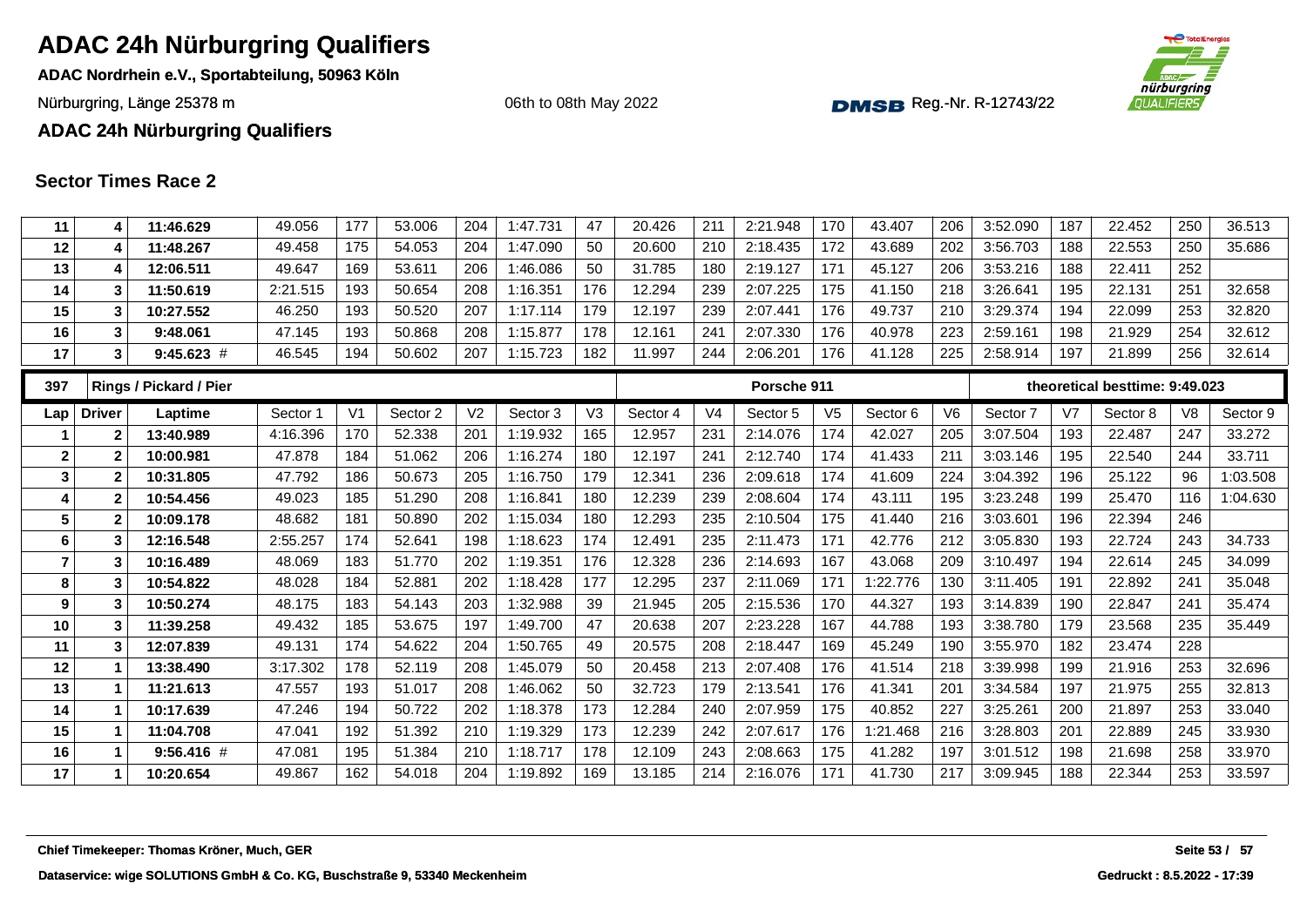**ADAC Nordrhein e.V., Sportabteilung, 50963 Köln**

Nürburgring, Länge 25378 m and the Communication of the Communication of the Communication of the Communication of the Communication of the Communication of the Communication of the Communication of the Communication of th

06th to 08th May 2022



**ADAC 24h Nürburgring Qualifiers**

| 444            | Korn / Korn             |                                            |          |                |          |                |          |                |          |                | <b>Porsche Cayman 981</b> |                |          |                |          |                | theoretical besttime: 10:03.102 |                |               |
|----------------|-------------------------|--------------------------------------------|----------|----------------|----------|----------------|----------|----------------|----------|----------------|---------------------------|----------------|----------|----------------|----------|----------------|---------------------------------|----------------|---------------|
| Lap            | <b>Driver</b>           | Laptime                                    | Sector 1 | V <sub>1</sub> | Sector 2 | V <sub>2</sub> | Sector 3 | V <sub>3</sub> | Sector 4 | V <sub>4</sub> | Sector 5                  | V <sub>5</sub> | Sector 6 | V <sub>6</sub> | Sector 7 | V <sub>7</sub> | Sector 8                        | V <sub>8</sub> | Sector 9      |
|                |                         | 13:47.327                                  | 4:13.174 | 168            | 54.205   | 197            | 1:21.113 | 161            | 13.378   | 219            | 2:15.810                  | 159            | 44.624   | 209            | 3:06.982 | 186            | 23.519                          | 236            | 34.522        |
| $\mathbf{2}$   |                         | 10:08.480 #                                | 48.734   | 180            | 52.304   | 197            | 1:18.614 | 171            | 12.873   | 226            | 2:10.585                  | 167            | 43.321   | 209            | 3:04.551 | 187            | 23.267                          | 238            | 34.231        |
| $\mathbf{3}$   | 1                       | 10:43.276                                  | 47.953   | 179            | 52.055   | 197            | 1:18.399 | 173            | 12.848   | 225            | 2:12.336                  | 167            | 43.344   | 208            | 3:09.466 | 187            | 25.872                          | 102            | 1:01.003      |
| 4              | -1                      | 11:04.761                                  | 49.031   | 180            | 52.340   | 198            | 1:17.776 | 176            | 12.715   | 227            | 2:11.101                  | 167            | 43.787   | 192            | 3:25.047 | 189            | 25.877                          | 106            | 1:07.087      |
| 5              | $\overline{\mathbf{1}}$ | 10:09.423                                  | 48.491   | 183            | 51.626   | 197            | 1:17.170 | 174            | 12.794   | 227            | 2:12.423                  | 165            | 43.656   | 208            | 3:04.564 | 188            | 23.420                          | 236            | 35.279        |
| 6              |                         | 10:19.200                                  | 48.484   | 181            | 52.547   | 197            | 1:17.947 | 172            | 12.903   | 223            | 2:12.187                  | 167            | 43.134   | 210            | 3:06.110 | 181            | 23.610                          | 236            |               |
| $\overline{7}$ | $\mathbf{2}$            | 12:25.611                                  | 2:38.335 | 181            | 53.582   | 194            | 1:19.790 | 171            | 12.787   | 227            | 2:22.079                  | 161            | 51.821   | 177            | 3:10.391 | 188            | 23.343                          | 237            | 33.483        |
| 8              | $\overline{2}$          | 10:47.431                                  | 48.459   | 184            | 51.786   | 197            | 1:19.556 | 176            | 12.507   | 232            | 2:11.483                  | 167            | 1:19.021 | 126            | 3:07.037 | 187            | 23.506                          | 235            | 34.076        |
| 9              | $\overline{2}$          | 10:33.679                                  | 48.772   | 182            | 52.418   | 197            | 1:30.593 | 35             | 21.491   | 200            | 2:12.710                  | 167            | 43.570   | 208            | 3:06.241 | 185            | 23.586                          | 234            | 34.298        |
| 10             | $\overline{2}$          | 11:07.666                                  | 48.766   | 184            | 52.200   | 197            | 1:43.696 | 49             | 21.068   | 201            | 2:13.655                  | 166            | 43.607   | 208            | 3:27.231 | 187            | 23.395                          | 236            | 34.048        |
| 11             | $\overline{2}$          | 11:20.925                                  | 48.622   | 181            | 52.316   | 197            | 1:44.643 | 53             | 20.773   | 201            | 2:10.862                  | 167            | 43.172   | 209            | 3:42.909 | 187            | 23.462                          | 234            | 34.166        |
| 12             | $\overline{2}$          | 11:23.575                                  | 48.615   | 183            | 52.269   | 198            | 1:42.463 | 53             | 21.715   | 190            | 2:12.449                  | 166            | 43.653   | 208            | 3:44.621 | 185            | 23.630                          | 233            | 34.160        |
| 13             | $\overline{2}$          | 12:01.581                                  | 49.715   | 183            | 52.365   | 197            | 1:44.966 | 52             | 41.904   | 56             | 2:22.598                  | 165            | 43.339   | 196            | 3:39.590 | 186            | 23.728                          | 230            |               |
| 14             |                         | 12:28.463                                  | 2:30.063 | 179            | 52.716   | 195            | 1:20.215 | 156            | 13.466   | 221            | 2:17.348                  | 163            | 44.000   | 205            | 3:30.744 | 186            | 23.727                          | 232            | 36.184        |
| 15             | 1                       | 11:11.428                                  | 48.631   | 180            | 52.954   | 195            | 1:18.757 | 170            | 12.850   | 226            | 2:13.709                  | 165            | 1:14.970 | 193            | 3:31.110 | 187            | 23.628                          | 233            | 34.819        |
| 16             |                         | 10:09.515                                  | 48.727   | 183            | 52.866   | 196            | 1:18.718 | 173            | 12.745   | 227            | 2:11.193                  | 166            | 44.037   | 206            | 3:03.377 | 188            | 23.417                          | 236            | 34.435        |
| 17             | $\overline{\mathbf{1}}$ | 10:08.951                                  | 49.314   | 177            | 52.773   | 198            | 1:17.190 | 173            | 12.801   | 227            | 2:10.919                  | 167            | 43.913   | 208            | 3:03.992 | 188            | 23.404                          | 236            | 34.645        |
| 633            |                         | Güven / Ledogar / Oosten                   |          |                |          |                |          |                |          |                | Porsche Cayman GT4 CS 981 |                |          |                |          |                | theoretical besttime: 9:26.986  |                |               |
| Lap            | <b>Driver</b>           | Laptime                                    | Sector 1 | V <sub>1</sub> | Sector 2 | V <sub>2</sub> | Sector 3 | V <sub>3</sub> | Sector 4 | V <sub>4</sub> | Sector 5                  | V <sub>5</sub> | Sector 6 | V <sub>6</sub> | Sector 7 | V <sub>7</sub> | Sector 8                        | V <sub>8</sub> | Sector 9      |
|                | $\overline{2}$          | 13:25.312                                  | 4:18.354 | 175            | 51.848   | 201            | 1:17.573 | 178            | 12.352   | 236            | 2:06.964                  | 169            | 41.590   | 211            | 3:00.027 | 197            | 22.554                          | 244            | 34.050        |
| $\mathbf 2$    | $\mathbf{2}$            | 9:45.661                                   | 46.715   | 189            | 50.103   | 196            | 1:16.067 | 188            | 11.916   | 238            | 2:06.184                  | 174            | 41.560   | 215            | 2:56.907 | 198            | 22.765                          | 241            | 33.444        |
| $\mathbf{3}$   | $\overline{\mathbf{2}}$ | 10:10.137                                  | 46.163   | 191            | 49.450   | 204            | 1:13.919 | 189            | 11.949   | 238            | 2:05.593                  | 165            | 41.665   | 217            | 2:55.629 | 196            | 24.842                          | 111            | 1:00.927      |
| 4              | 1                       | 12:31.188                                  | 46.235   | 188            | 49.382   | 204            | 1:15.343 | 189            | 12.126   | 237            | 2:06.803                  | 171            | 42.803   | 186            | 3:14.264 | 196            | 25.966                          | 108            |               |
| 5              | -1                      | 9:56.241                                   | 1:07.325 | 186            | 49.898   | 200            | 1:12.478 | 190            | 12.026   | 236            | 2:02.594                  | 172            | 41.649   | 211            | 2:52.816 | 191            | 23.062                          | 239            | 34.393        |
|                |                         | Chief Timekeeper: Thomas Kröner, Much, GER |          |                |          |                |          |                |          |                |                           |                |          |                |          |                |                                 |                | Seite 54 / 57 |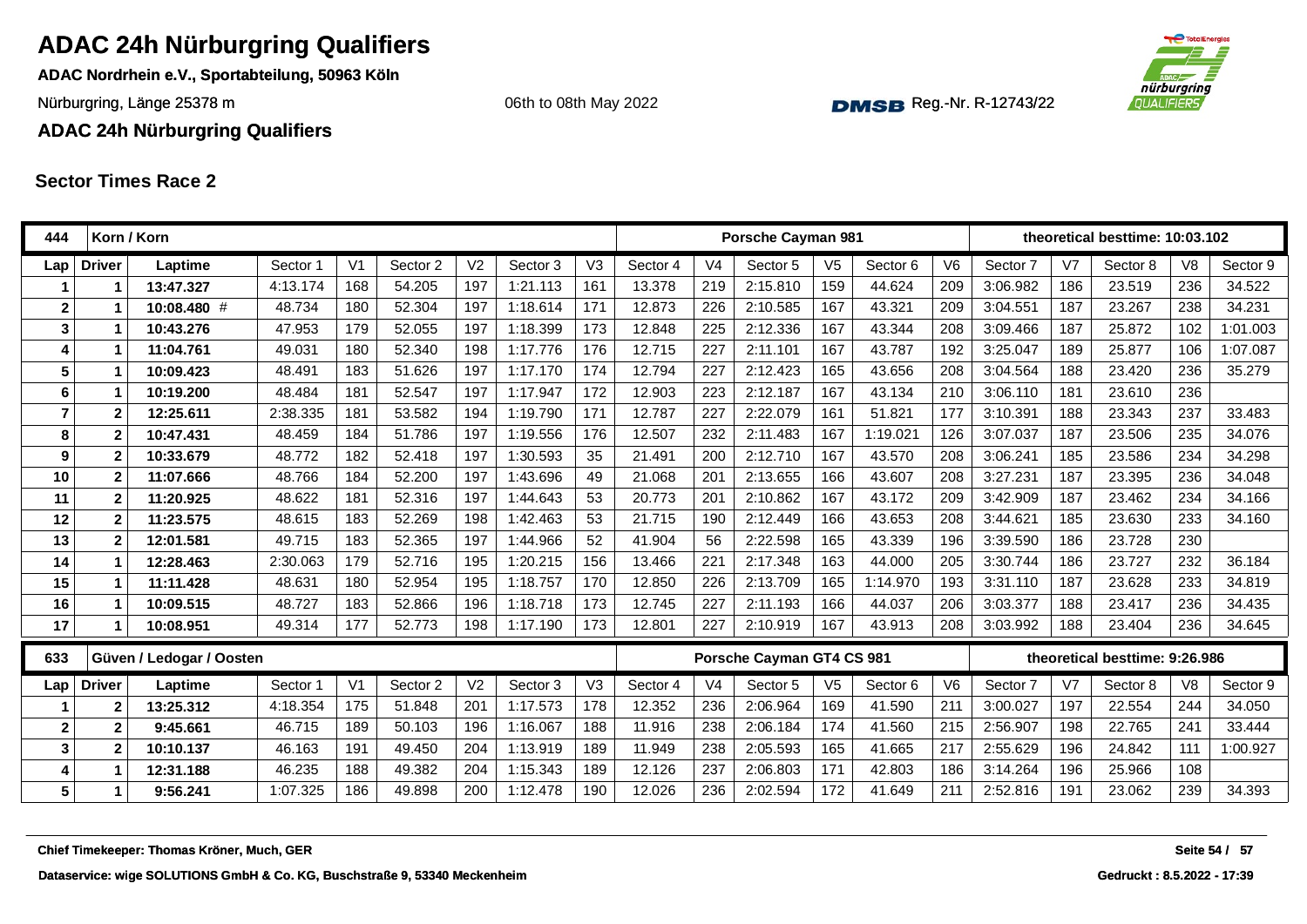**ADAC Nordrhein e.V., Sportabteilung, 50963 Köln**

Nürburgring, Länge 25378 m and the Communication of the Communication of the Communication of the Communication of the Communication of the Communication of the Communication of the Communication of the Communication of th

06th to 08th May 2022



#### **ADAC 24h Nürburgring Qualifiers**

| 6                   | 1             | $9:36.018$ #          | 47.979           | 189            | 49.881           | 200            | 1:15.570             | 190        | 11.900           | 238            | 2:03.258                   | 173            | 41.766           | 210            | 2:50.187             | 200        | 22.768                         | 236            | 32.709   |
|---------------------|---------------|-----------------------|------------------|----------------|------------------|----------------|----------------------|------------|------------------|----------------|----------------------------|----------------|------------------|----------------|----------------------|------------|--------------------------------|----------------|----------|
| $\overline{7}$      | 1             | 9:47.452              | 45.972           | 188            | 49.429           | 201            | 1:12.422             | 190        | 11.979           | 236            | 2:21.465                   | 174            | 41.461           | 213            | 2:49.479             | 202        | 22.646                         | 239            | 32.599   |
| 8                   | 3             | 12:27.832             | 46.177           | 188            | 49.328           | 201            | 1:11.967             | 192        | 11.948           | 236            | 2:02.102                   | 175            | 1:10.712         | 162            | 2:51.523             | 201        | 22.701                         | 238            |          |
| 9                   | 3             | 10:26.899             | 1:06.014         | 187            | 51.400           | 200            | 1:24.868             | 50         | 20.357           | 203            | 2:07.680                   | 173            | 41.825           | 210            | 2:58.641             | 197        | 22.857                         | 238            | 33.257   |
| 10                  | 3             | 10:16.226             | 46.330           | 187            | 49.986           | 199            | 1:29.162             | 42         | 20.328           | 203            | 2:05.394                   | 173            | 42.493           | 189            | 3:06.379             | 197        | 23.006                         | 236            | 33.148   |
| 11                  | 3             | 11:05.670             | 46.199           | 187            | 49.801           | 201            | 1:40.573             | 51         | 20.734           | 203            | 2:16.878                   | 174            | 41.391           | 206            | 3:34.193             | 197        | 22.826                         | 239            | 33.075   |
| 12                  | 3             | 10:59.218             | 46.761           | 187            | 49.823           | 201            | 1:39.374             | 49         | 20.563           | 204            | 2:04.512                   | 173            | 42.293           | 122            | 3:39.703             | 196        | 22.989                         | 236            | 33.200   |
| 13                  | 3             | 11:19.278             | 46.159           | 188            | 49.508           | 202            | 1:39.052             | 52         | 20.592           | 205            | 2:04.811                   | 173            | 41.480           | 212            | 4:01.881             | 196        | 22.943                         | 236            | 32.852   |
| 14                  | 3             | 10:01.829             | 45.995           | 188            | 49.534           | 202            | 1:14.584             | 157        | 13.222           | 226            | 2:03.907                   | 174            | 41.417           | 213            | 3:17.686             | 198        | 22.725                         | 239            | 32.759   |
| 15                  | 3             | 12:06.726             | 45.815           | 189            | 49.739           | 201            | 1:14.205             | 186        | 12.149           | 234            | 2:03.120                   | 175            | 41.319           | 213            | 3:20.597             | 197        | 22.877                         | 237            |          |
| 16                  | 3             | 10:35.073             | 1:03.625         | 187            | 50.311           | 193            | 1:15.801             | 150        | 13.523           | 224            | 2:07.865                   | 98             | 1:12.521         | 192            | 2:56.086             | 198        | 22.759                         | 239            | 32.582   |
| 17                  | 3             | 9:43.292              | 46.271           | 188            | 49.660           | 202            | 1:14.104             | 186        | 12.105           | 236            | 2:05.190                   | 173            | 43.029           | 205            | 2:56.959             | 196        | 22.494                         | 244            | 33.480   |
| 830                 |               | Lauck / Basseng       |                  |                |                  |                |                      |            |                  |                | <b>Hyundai Elantra TCR</b> |                |                  |                |                      |            | theoretical besttime: 9:03.456 |                |          |
|                     |               |                       |                  |                |                  |                |                      |            |                  |                |                            |                |                  |                |                      |            |                                |                |          |
| Lap                 | <b>Driver</b> | Laptime               | Sector 1         | V <sub>1</sub> | Sector 2         | V <sub>2</sub> | Sector 3             | V3         | Sector 4         | V <sub>4</sub> | Sector 5                   | V <sub>5</sub> | Sector 6         | V <sub>6</sub> | Sector 7             | V7         | Sector 8                       | V <sub>8</sub> | Sector 9 |
|                     |               | 12:26.965             | 4:01.767         | 202            | 46.975           | 215            | 1:10.802             | 199        | 11.373           | 249            | 1:59.645                   | 185            | 38.963           | 226            | 2:44.198             | 212        | 21.890                         | 244            | 31.352   |
| $\mathbf{2}$        | 1             | $9:04.125$ #          | 44.116           | 200            | 46.688           | 213            | 1:09.392             | 200        | 11.476           | 244            | 1:57.254                   | 185            | 39.279           | 222            | 2:42.881             | 211        | 21.846                         | 245            | 31.193   |
| 3                   | 1             | 9:37.100              | 44.007           | 202            | 46.867           | 213            | 1:09.704             | 199        | 11.499           | 244            | 1:57.621                   | 185            | 39.313           | 222            | 2:43.134             | 211        | 24.041                         | 110            | 1:00.914 |
| 4                   | 1             | 10:01.706             | 44.054           | 201            | 46.943           | 213            | 1:10.131             | 198        | 11.530           | 244            | 1:59.748                   | 185            | 39.534           | 189            | 3:04.295             | 210        | 24.373                         | 109            | 1:01.098 |
| $5\phantom{.0}$     | 1             | 10:20.419             | 44.119           | 202            | 46.901           | 214            | 1:10.233             | 199        | 11.469           | 244            | 1:57.765                   | 184            | 39.213           | 216            | 3:20.050             | 211        | 22.023                         | 197            | 1:08.646 |
| 6                   | 1<br>1        | 9:08.094              | 44.745<br>44.376 | 201            | 47.041<br>47.168 | 214<br>212     | 1:10.735<br>1:10.556 | 199<br>194 | 11.490<br>11.617 | 244<br>244     | 1:58.585<br>1:58.057       | 185<br>184     | 39.092<br>39.049 | 222<br>222     | 2:43.508<br>2:43.748 | 211<br>211 | 21.754<br>21.874               | 247<br>245     | 31.144   |
| $\overline{7}$<br>8 | $\mathbf{2}$  | 9:15.584              | 2:59.316         | 201<br>197     | 47.642           | 211            | 1:10.473             | 193        | 11.736           | 241            | 1:58.347                   | 186            | 49.856           | 196            | 2:45.563             | 208        | 22.153                         | 241            | 31.822   |
| 9                   | $\mathbf{2}$  | 11:36.908<br>9:08.320 | 44.209           | 199            | 47.310           | 213            | 1:09.775             | 197        | 11.576           | 244            | 1:59.281                   | 184            | 39.441           | 220            | 2:43.385             | 212        | 21.937                         | 244            | 31.406   |
| 10                  | $\mathbf{2}$  | 9:37.535              | 44.436           | 198            | 47.147           | 212            | 1:28.113             | 54         | 19.478           | 218            | 1:58.343                   | 184            | 39.864           | 217            | 2:46.402             | 209        | 22.027                         | 243            | 31.725   |
| 11                  | $\mathbf{2}$  | 10:10.130             | 44.120           | 201            | 47.226           | 211            | 1:41.260             | 48         | 19.600           | 218            | 1:59.771                   | 185            | 39.169           | 223            | 3:05.256             | 209        | 22.058                         | 242            | 31.670   |
| 12                  | $\mathbf{2}$  | 10:27.856             | 44.432           | 199            | 47.312           | 212            | 1:38.072             | 57         | 19.157           | 217            | 2:02.356                   | 185            | 39.343           | 221            | 3:23.693             | 208        | 22.032                         | 243            | 31.459   |
| 13                  |               |                       |                  |                |                  |                |                      |            |                  |                |                            |                |                  |                |                      |            |                                |                |          |
|                     |               |                       |                  |                |                  |                |                      |            |                  |                |                            |                |                  |                |                      |            |                                |                |          |
|                     | $\mathbf{2}$  | 10:24.800             | 44.196           | 200            | 47.465           | 213            | 1:38.008             | 56         | 19.098           | 218            | 1:58.405                   | 184            | 39.019           | 224            | 3:24.916             | 208        | 22.106                         | 242            | 31.587   |
|                     |               |                       |                  |                |                  |                |                      |            |                  |                |                            |                |                  |                |                      |            |                                |                |          |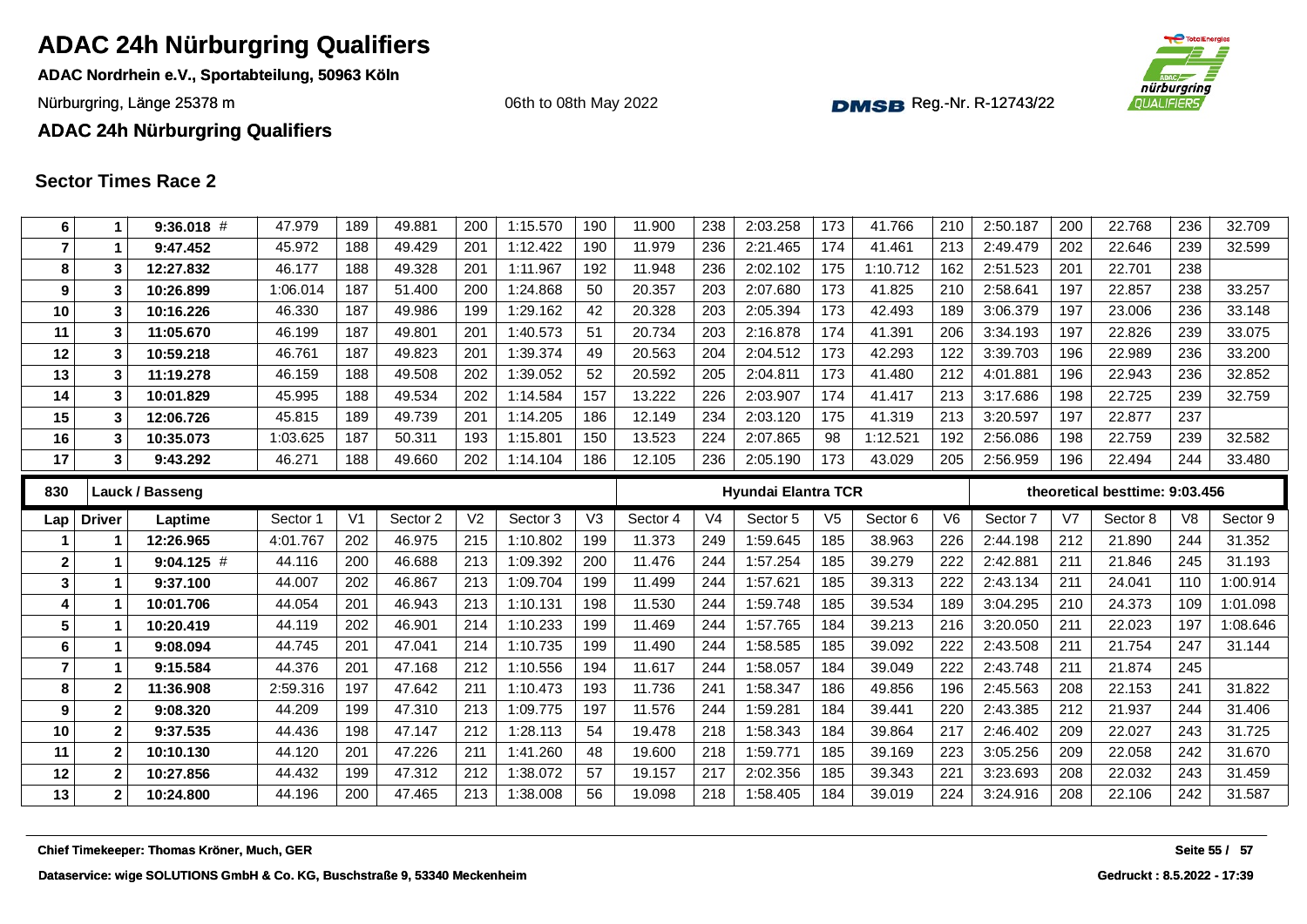**ADAC Nordrhein e.V., Sportabteilung, 50963 Köln**

Nürburgring, Länge 25378 m and the Communication of the Communication of the Communication of the Communication of the Communication of the Communication of the Communication of the Communication of the Communication of th

06th to 08th May 2022



**ADAC 24h Nürburgring Qualifiers**

| 14               | $\mathbf{2}$            | 10:51.616                                  | 44.158   | 200            | 48.561   | 213            | 1:37.562 | 58             | 19.282   | 217            | 1:58.549          | 183            | 39.175   | 222            | 3:50.302 | 199            | 22.410                         | 241 | 31.617        |
|------------------|-------------------------|--------------------------------------------|----------|----------------|----------|----------------|----------|----------------|----------|----------------|-------------------|----------------|----------|----------------|----------|----------------|--------------------------------|-----|---------------|
| 15               | $\mathbf{2}$            | 9:42.022                                   | 44.300   | 199            | 47.125   | 213            | 1:10.149 | 197            | 11.536   | 245            | 1:58.265          | 185            | 39.060   | 228            | 3:10.425 | 208            | 22.038                         | 243 |               |
| 16               | $\overline{\mathbf{2}}$ | 10:56.321                                  | 2:10.546 | 199            | 46.946   | 212            | 1:09.678 | 197            | 11.567   | 242            | 1:57.853          | 182            | 39.404   | 222            | 3:06.888 | 209            | 22.015                         | 243 | 31.424        |
| 17               | $\mathbf{2}$            | 9:41.832                                   | 44.249   | 200            | 47.199   | 212            | 1:10.038 | 198            | 11.531   | 244            | 1:58.629          | 101            | 1:11.740 | 213            | 2:45.110 | 211            | 21.821                         | 247 | 31.515        |
| 18               | $\mathbf{2}$            | 9:09.293                                   | 44.788   | 198            | 47.738   | 213            | 1:10.369 | 198            | 11.500   | 244            | 1:57.866          | 185            | 39.161   | 223            | 2:44.764 | 210            | 21.787                         | 247 | 31.320        |
| 831              |                         | Oestreich / Buri                           |          |                |          |                |          |                |          |                | Hyundai i30 N TCR |                |          |                |          |                | theoretical besttime: 9:07.111 |     |               |
| Lap              | <b>Driver</b>           | Laptime                                    | Sector 1 | V <sub>1</sub> | Sector 2 | V <sub>2</sub> | Sector 3 | V <sub>3</sub> | Sector 4 | V <sub>4</sub> | Sector 5          | V <sub>5</sub> | Sector 6 | V <sub>6</sub> | Sector 7 | V <sub>7</sub> | Sector 8                       | V8  | Sector 9      |
| 1                | $\boldsymbol{2}$        | 12:34.386                                  | 4:02.817 | 199            | 47.973   | 211            | 1:12.953 | 193            | 11.729   | 239            | 1:59.654          | 184            | 39.691   | 218            | 2:44.685 | 206            | 22.664                         | 234 | 32.220        |
| $\boldsymbol{2}$ | $\boldsymbol{2}$        | 9:10.850                                   | 44.120   | 192            | 47.153   | 210            | 1:10.796 | 199            | 11.621   | 239            | 1:58.690          | 183            | 39.850   | 218            | 2:44.071 | 206            | 22.461                         | 236 | 32.088        |
| 3                | $\boldsymbol{2}$        | 9:40.080                                   | 44.298   | 196            | 47.240   | 210            | 1:10.061 | 198            | 11.679   | 238            | 1:58.512          | 184            | 39.590   | 218            | 2:44.718 | 206            | 25.011                         | 121 | 58.971        |
| 4                | $\overline{\mathbf{2}}$ | 10:01.513                                  | 44.496   | 193            | 47.226   | 210            | 1:10.186 | 197            | 11.706   | 237            | 1:58.815          | 185            | 39.940   | 219            | 3:03.871 | 205            | 24.821                         | 119 | 1:00.452      |
| 5                | $\overline{\mathbf{2}}$ | 10:03.913                                  | 44.438   | 197            | 47.091   | 210            | 1:10.238 | 199            | 11.619   | 238            | 1:58.278          | 183            | 39.665   | 218            | 3:14.041 | 208            | 24.491                         | 113 | 54.052        |
| $\bf 6$          | $\mathbf{2}$            | 9:12.939                                   | 45.131   | 196            | 47.132   | 210            | 1:11.291 | 197            | 11.701   | 238            | 1:59.009          | 185            | 39.585   | 219            | 2:44.549 | 208            | 22.470                         | 236 | 32.071        |
| $\overline{7}$   | $\mathbf{2}$            | $9:10.128$ #                               | 44.350   | 195            | 47.250   | 208            | 1:10.010 | 197            | 11.698   | 237            | 1:58.044          | 185            | 39.519   | 219            | 2:44.526 | 208            | 22.589                         | 236 | 32.142        |
| 8                | $\mathbf{2}$            | 9:22.551                                   | 44.381   | 197            | 47.057   | 209            | 1:09.703 | 196            | 11.744   | 236            | 1:57.549          | 185            | 46.272   | 195            | 2:43.964 | 208            | 22.361                         | 239 |               |
| 9                | $\mathbf{1}$            | 11:43.811                                  | 3:13.413 | 196            | 47.905   | 210            | 1:10.618 | 193            | 11.769   | 239            | 1:59.049          | 184            | 40.721   | 217            | 2:45.863 | 205            | 22.589                         | 235 | 31.884        |
| 10               | $\mathbf 1$             | 9:35.693                                   | 44.581   | 198            | 47.387   | 210            | 1:25.788 | 51             | 19.681   | 214            | 1:59.395          | 184            | 39.669   | 219            | 2:44.343 | 206            | 22.360                         | 242 | 32.489        |
| 11               | $\mathbf 1$             | 10:18.519                                  | 44.655   | 198            | 47.385   | 208            | 1:37.513 | 46             | 20.839   | 212            | 2:04.930          | 180            | 39.679   | 221            | 3:08.136 | 206            | 22.670                         | 233 | 32.712        |
| 12               | $\mathbf 1$             | 10:23.954                                  | 44.436   | 198            | 47.587   | 208            | 1:35.862 | 52             | 19.899   | 213            | 2:01.081          | 183            | 39.468   | 220            | 3:21.990 | 209            | 22.158                         | 241 | 31.473        |
| 13               | $\mathbf 1$             | 10:26.141                                  | 44.316   | 199            | 47.169   | 210            | 1:36.239 | 50             | 19.564   | 214            | 1:59.336          | 178            | 40.293   | 208            | 3:25.464 | 206            | 22.236                         | 240 | 31.524        |
| 14               | $\mathbf 1$             | 10:31.553                                  | 44.353   | 199            | 47.767   | 209            | 1:37.171 | 51             | 19.180   | 213            | 1:59.185          | 182            | 39.959   | 216            | 3:29.047 | 205            | 22.679                         | 234 | 32.212        |
| 15               | $\mathbf{1}$            | 9:36.622                                   | 44.324   | 198            | 47.341   | 208            | 1:10.302 | 196            | 11.711   | 238            | 2:00.212          | 184            | 39.862   | 218            | 3:08.443 | 206            | 22.609                         | 234 | 31.818        |
| 16               | $\mathbf{1}$            | 9:42.752                                   | 44.529   | 199            | 47.358   | 208            | 1:10.563 | 196            | 11.777   | 235            | 1:58.990          | 184            | 39.710   | 218            | 3:07.595 | 205            | 22.749                         | 233 |               |
| 17               | $\mathbf{1}$            | 10:52.653                                  | 1:53.303 | 199            | 47.655   | 207            | 1:09.942 | 195            | 11.814   | 235            | 1:58.819          | 104            | 1:10.099 | 206            | 2:46.470 | 194            | 22.906                         | 236 | 31.645        |
| 18               | $\mathbf 1$             | 9:10.770                                   | 44.484   | 199            | 47.097   | 210            | 1:09.780 | 200            | 11.630   | 237            | 1:58.190          | 185            | 39.658   | 217            | 2:45.764 | 206            | 22.513                         | 236 | 31.654        |
|                  |                         |                                            |          |                |          |                |          |                |          |                |                   |                |          |                |          |                |                                |     |               |
|                  |                         | Chief Timekeeper: Thomas Kröner, Much, GER |          |                |          |                |          |                |          |                |                   |                |          |                |          |                |                                |     | Seite 56 / 57 |